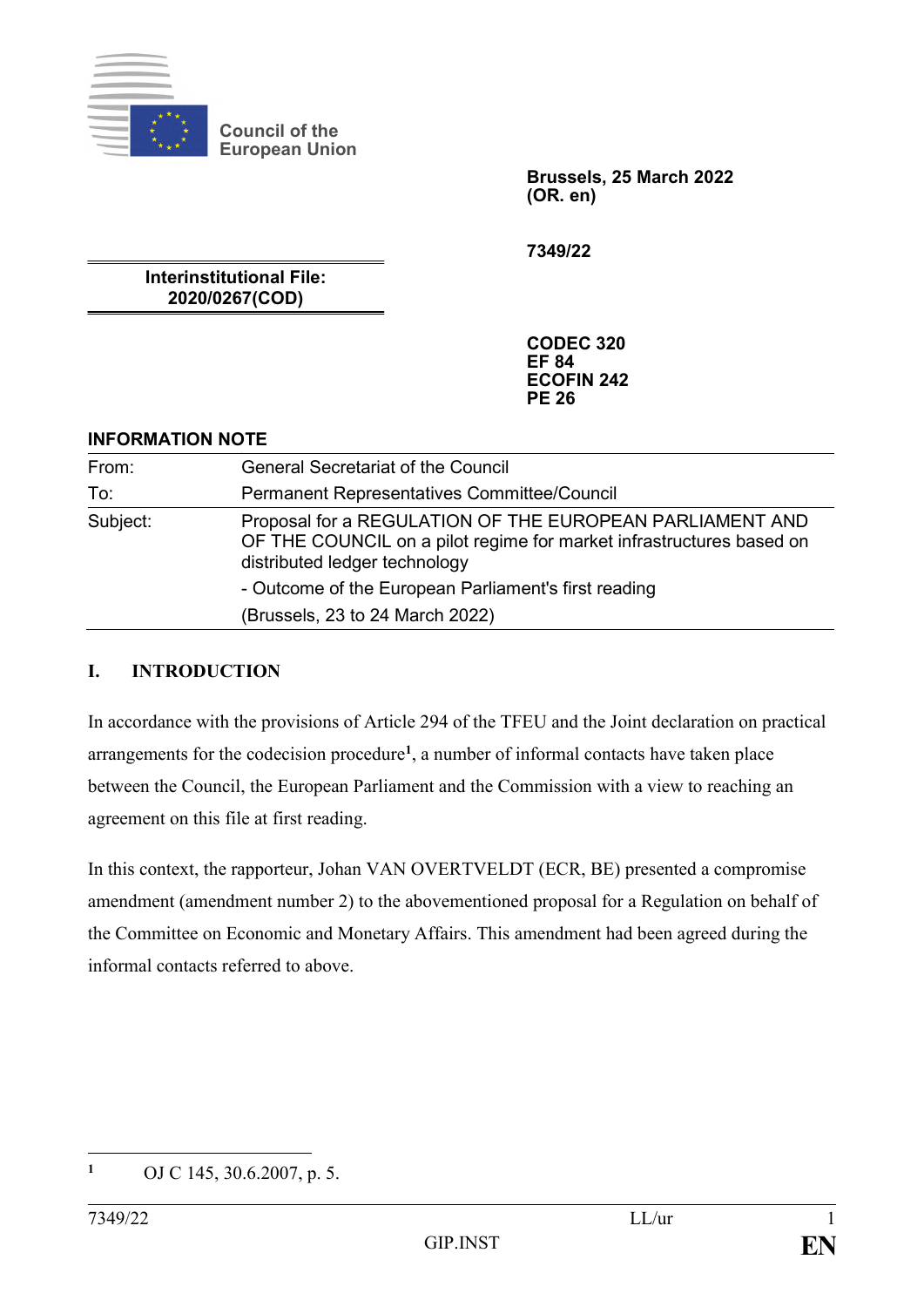# **II. VOTE**

When it voted on 24 March 2022, the plenary adopted the compromise amendment (amendment number 2) to the abovementioned proposal for a Regulation. The Commission's proposal as thus amended constitutes the Parliament's first-reading position which is contained in its legislative resolution as set out in the Annex hereto**<sup>2</sup>** .

The Parliament's position reflects what had been previously agreed between the institutions. The Council should therefore be in a position to approve the Parliament's position.

The act would then be adopted in the wording which corresponds to the Parliament's position.

1

<sup>&</sup>lt;sup>2</sup> The version of the Parliament's position in the legislative resolution has been marked up to indicate the changes made by the amendments to the Commission's proposal. Additions to the Commission's text are highlighted in *bold and italics.* The symbol " ▌" indicates deleted text.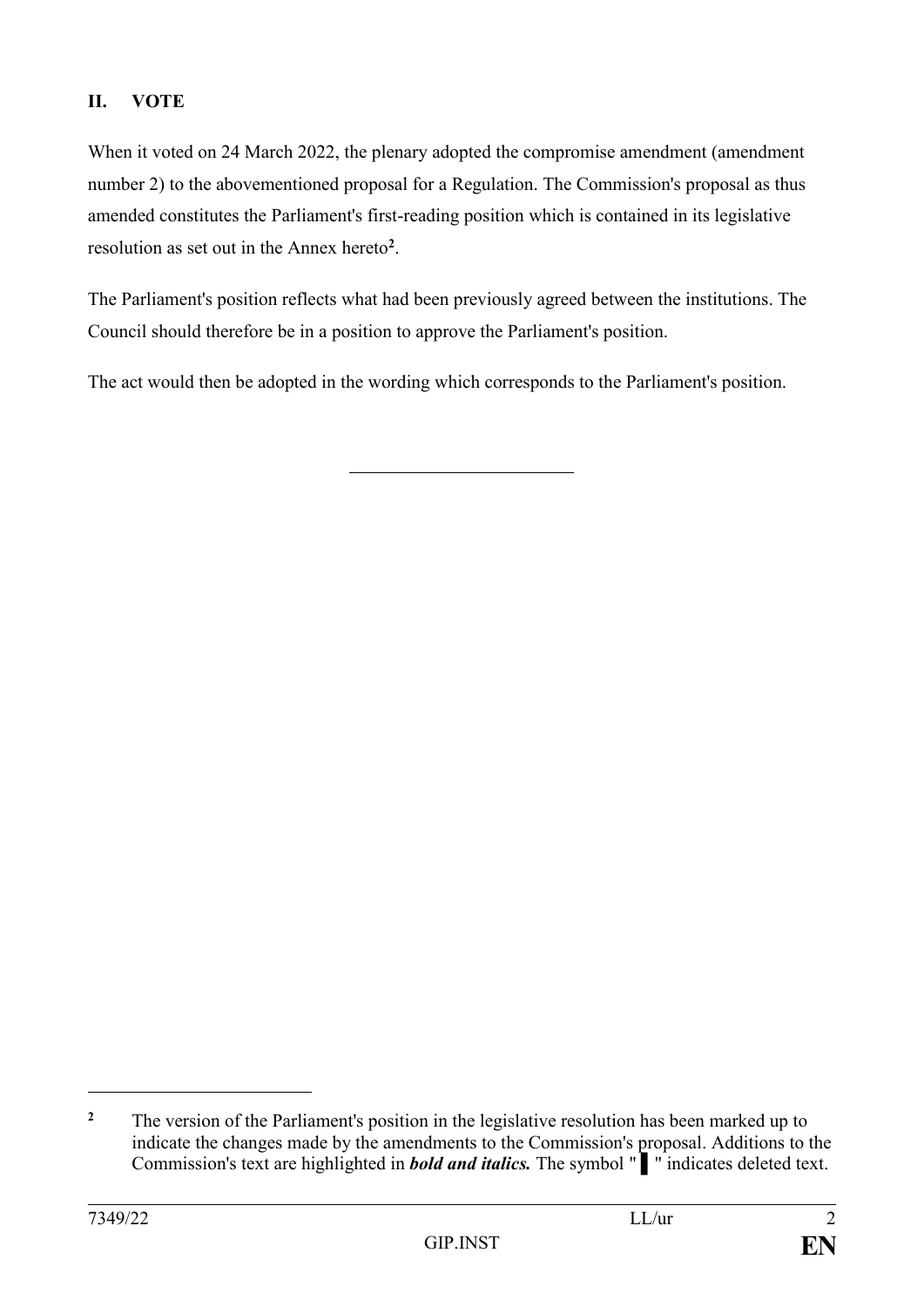## **P9\_TA(2022)0088**

### **Pilot regime for market infrastructures based on distributed ledger technology \*\*\*I**

**European Parliament legislative resolution of 24 March 2022 on the proposal for a regulation of the European Parliament and of the Council on a pilot regime for market infrastructures based on distributed ledger technology (COM(2020)0594 – C9-0305/2020 – 2020/0267(COD))**

#### **(Ordinary legislative procedure: first reading)**

#### *The European Parliament*,

- having regard to the Commission proposal to Parliament and the Council (COM(2020)0594),
- having regard to Article 294(2) and Article 114 of the Treaty on the Functioning of the European Union, pursuant to which the Commission submitted the proposal to Parliament (C9-0305/2020),
- having regard to Article 294(3) of the Treaty on the Functioning of the European Union,
- Having regard to the opinion of the European Central Bank of 28 April 2021<sup>3</sup> *,*
- Having regard to the opinion of the European Economic and Social Committee of 24 February 2021<sup>4</sup> ,
- having regard to the provisional agreement approved by the committee responsible under Rule 74(4) of its Rules of Procedure and the undertaking given by the Council representative by letter of 21 December 2021 to approve Parliament's position, in accordance with Article 294(4) of the Treaty on the Functioning of the European Union,
- having regard to Rule 59 of its Rules of Procedure,
- having regard to the report of the Committee on Economic and Monetary Affairs (A9- 0240/2021),
- 1. Adopts its position at first reading hereinafter set out;
- 2. Calls on the Commission to refer the matter to Parliament again if it replaces, substantially amends or intends to substantially amend its proposal;
- 3. Instructs its President to forward its position to the Council, the Commission and the national parliaments.

1

**<sup>3</sup>** OJ C 244, 22.6.2021, p. 4.

**<sup>4</sup>** OJ C 155, 30.4.2021, p. 31.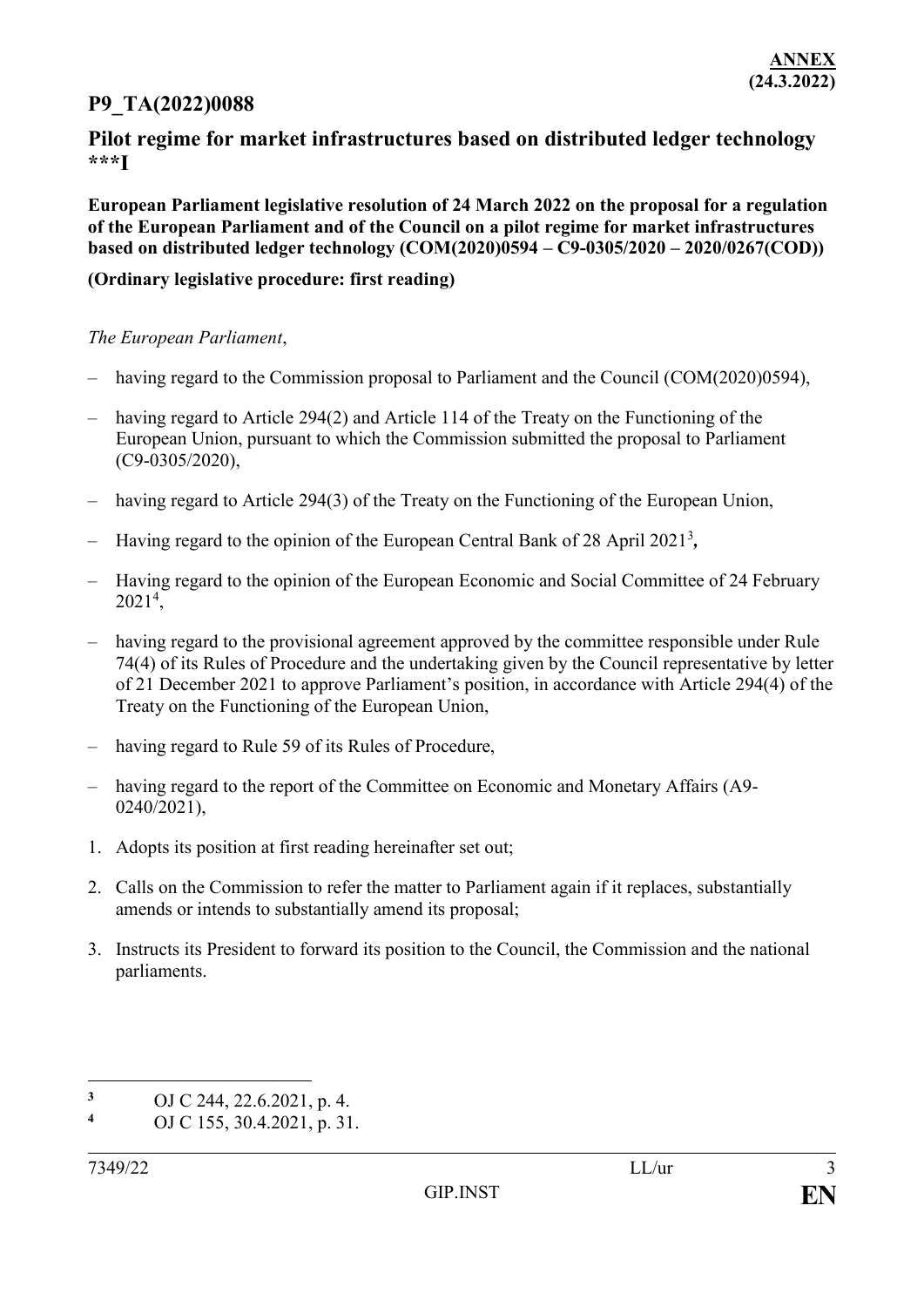### **P9\_TC1-COD(2020)0267**

**Position of the European Parliament adopted at first reading on 24 March 2022 with a view to the adoption of Regulation (EU) 2022/… of the European Parliament and of the Council on a pilot regime for market infrastructures based on distributed ledger technology, and amending Regulations (EU) No 600/2014 and (EU) No 909/2014 and Directive 2014/65/EU** 

(Text with EEA relevance)

### THE EUROPEAN PARLIAMENT AND THE COUNCIL OF THE EUROPEAN UNION,

Having regard to the Treaty on the Functioning of the European Union, and in particular Article 114 thereof,

Having regard to the proposal from the European Commission,

After transmission of the draft legislative act to the national parliaments,

Having regard to the opinion of the European Central Bank<sup>5</sup>,

Having regard to the opinion of the European Economic and Social Committee<sup>6</sup>,

Acting in accordance with the ordinary legislative procedure<sup>7</sup>,

Whereas:

<sup>&</sup>lt;u>.</u> **<sup>5</sup>** OJ C 244, 22.6.2021, p. 4.

**<sup>6</sup>** OJ C 155, 30.4.2021, p. 31.

**<sup>7</sup>** Position of the European Parliament of 24 March 2022.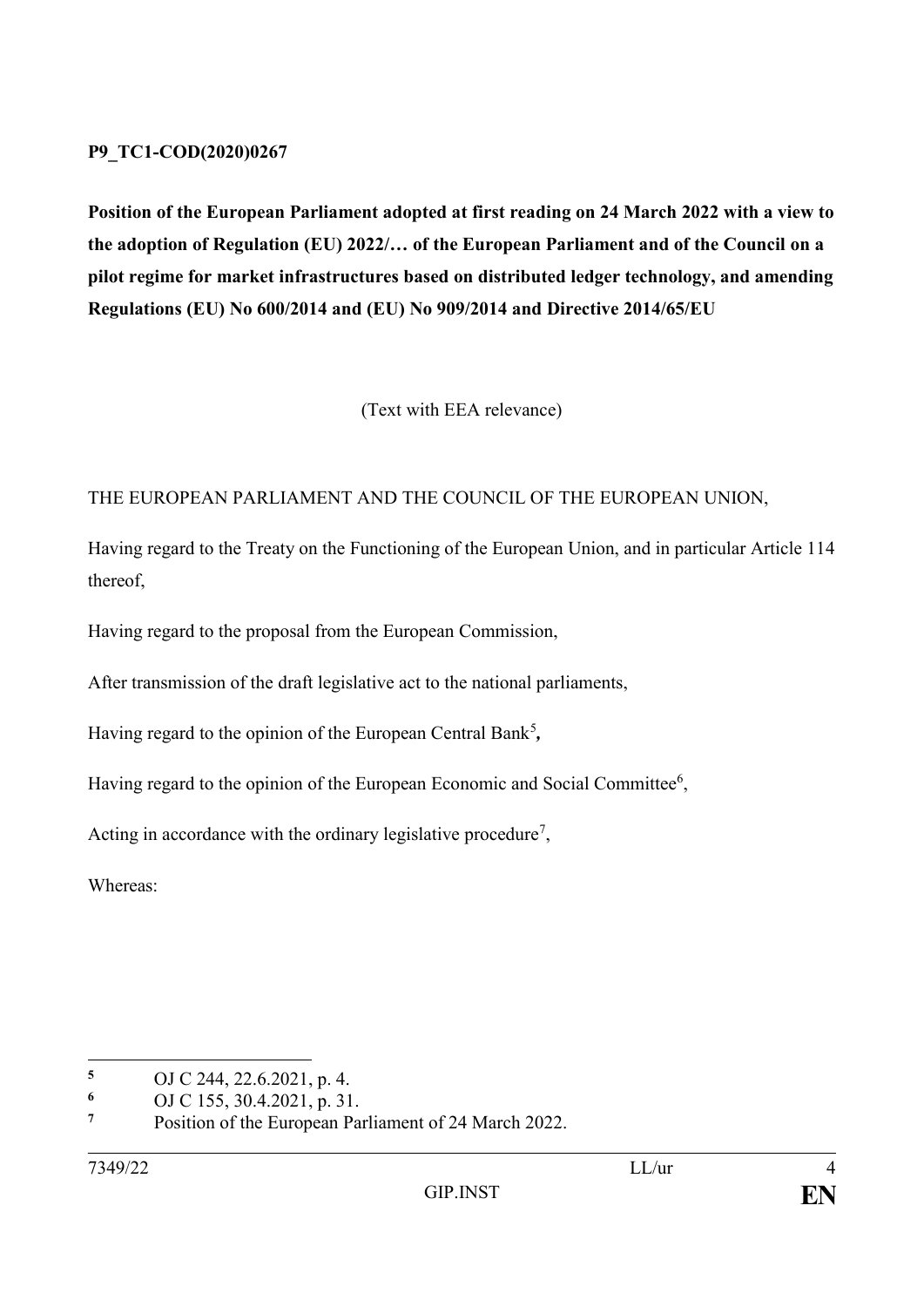(1) *It is important* to ensure that Union financial services legislation is fit for the digital age and contributes to a future-proof economy that works for citizens, including by enabling the use of innovative technologies. The Union has a policy interest in *exploring,* developing and promoting the uptake of transformative technologies in the financial sector, *including* the uptake of distributed ledger technology (DLT). Crypto-assets are one of the main applications of distributed ledger technology in the financial sector.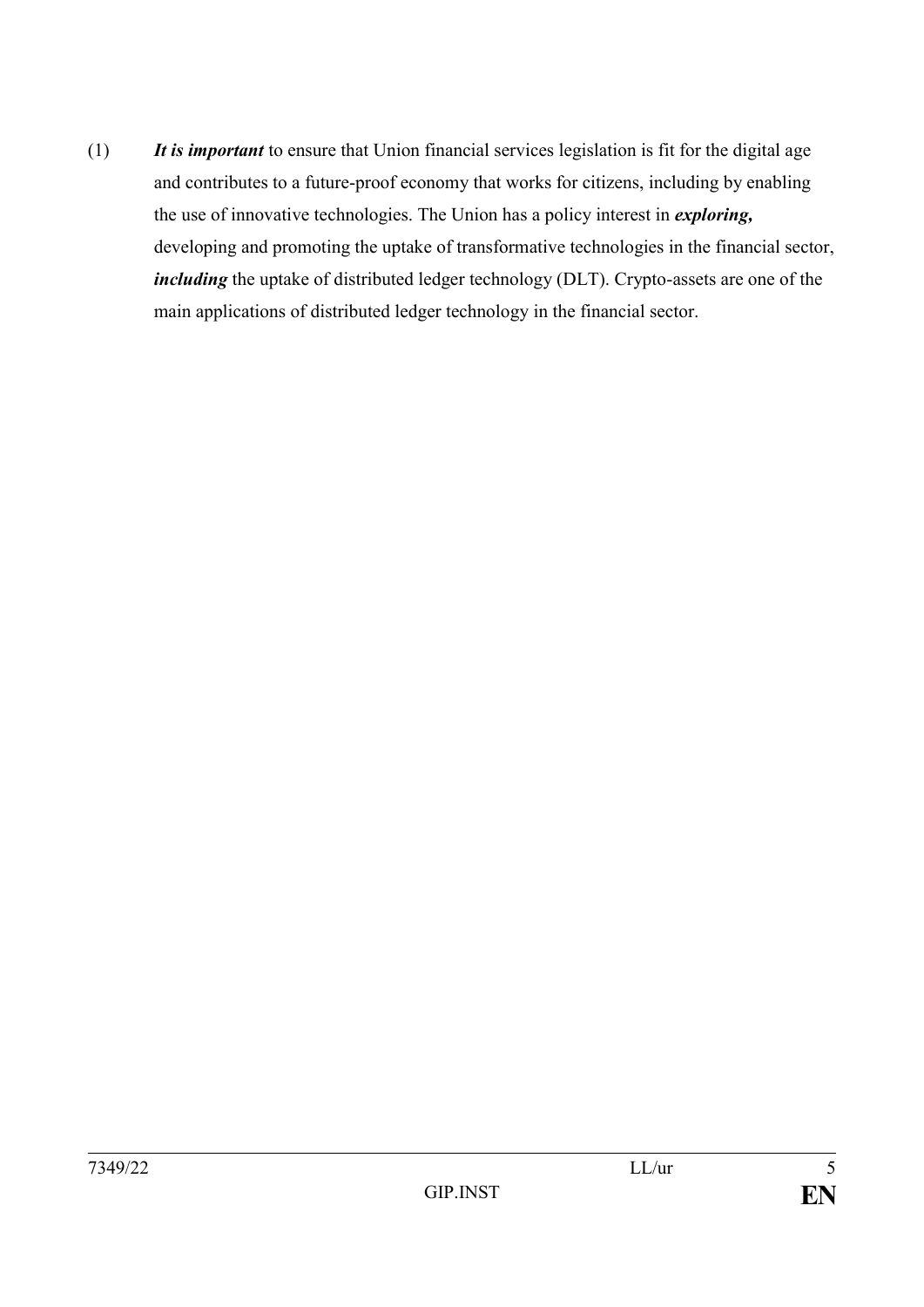(2) Most crypto-assets fall outside the scope of Union financial services legislation and create challenges in terms of, among other things, investor protection, market integrity*, energy consumption* and financial stability. Such crypto-assets therefore require a dedicated regulatory framework at Union level. By contrast, other crypto-assets qualify as financial instruments within the meaning of Directive 2014/65/EU of the European Parliament and of the Council<sup>8</sup>. Insofar as crypto-assets qualify as financial instruments under that Directive, a full set of Union financial services legislation, including Regulations (EU) No 236/2012<sup>9</sup>, (EU) No 596/2014<sup>10</sup>, (EU) No 909/2014<sup>11</sup> and (EU) 2017/1129<sup>12</sup> and Directives  $98/26$ /EC<sup>13</sup> and 2013/50/EU<sup>14</sup> of the European Parliament and of the Council potentially apply to issuers of such crypto-assets and to firms conducting activities related to such crypto-assets.

 $\mathbf{8}$ **<sup>8</sup>** Directive 2014/65/EU of the European Parliament and of the Council of 15 May 2014 on markets in financial instruments and amending Directive 2002/92/EC and Directive 2011/61/EU (OJ L 173, 12.6.2014, p. 349).

**<sup>9</sup>** Regulation (EU) No 236/2012 of the European Parliament and of the Council of 14 March 2012 on short selling and certain aspects of credit default swaps (OJ L 86, 24.3.2012, p. 1).

**<sup>10</sup>** Regulation (EU) No 596/2014 of the European Parliament and of the Council of 16 April 2014 on market abuse (market abuse regulation) and repealing Directive 2003/6/EC of the European Parliament and of the Council and Commission Directives 2003/124/EC, 2003/125/EC and 2004/72/EC (OJ L 173, 12.6.2014, p. 1).

**<sup>11</sup>** Regulation (EU) No 909/2014 of the European Parliament and of the Council of 23 July 2014 on improving securities settlement in the European Union and on central securities depositories and amending Directives 98/26/EC and 2014/65/EU and Regulation (EU) No 236/2012 (OJ L 257, 28.8.2014, p. 1).

**<sup>12</sup>** Regulation (EU) 2017/1129 of the European Parliament and of the Council of 14 June 2017 on the prospectus to be published when securities are offered to the public or admitted to trading on a regulated market, and repealing Directive 2003/71/EC (OJ L 168, 30.6.2017, p. 12).

**<sup>13</sup>** Directive 98/26/EC of the European Parliament and of the Council of 19 May 1998 on settlement finality in payment and securities settlement systems (OJ L 166, 11.6.1998, p. 45).

**<sup>14</sup>** Directive 2013/50/EU of the European Parliament and of the Council of 22 October 2013 amending Directive 2004/109/EC of the European Parliament and of the Council on the harmonisation of transparency requirements in relation to information about issuers whose securities are admitted to trading on a regulated market, Directive 2003/71/EC of the European Parliament and of the Council on the prospectus to be published when securities are offered to the public or admitted to trading and Commission Directive 2007/14/EC laying down detailed rules for the implementation of certain provisions of Directive 2004/109/EC (OJ L 294, 6.11.2013, p. 13).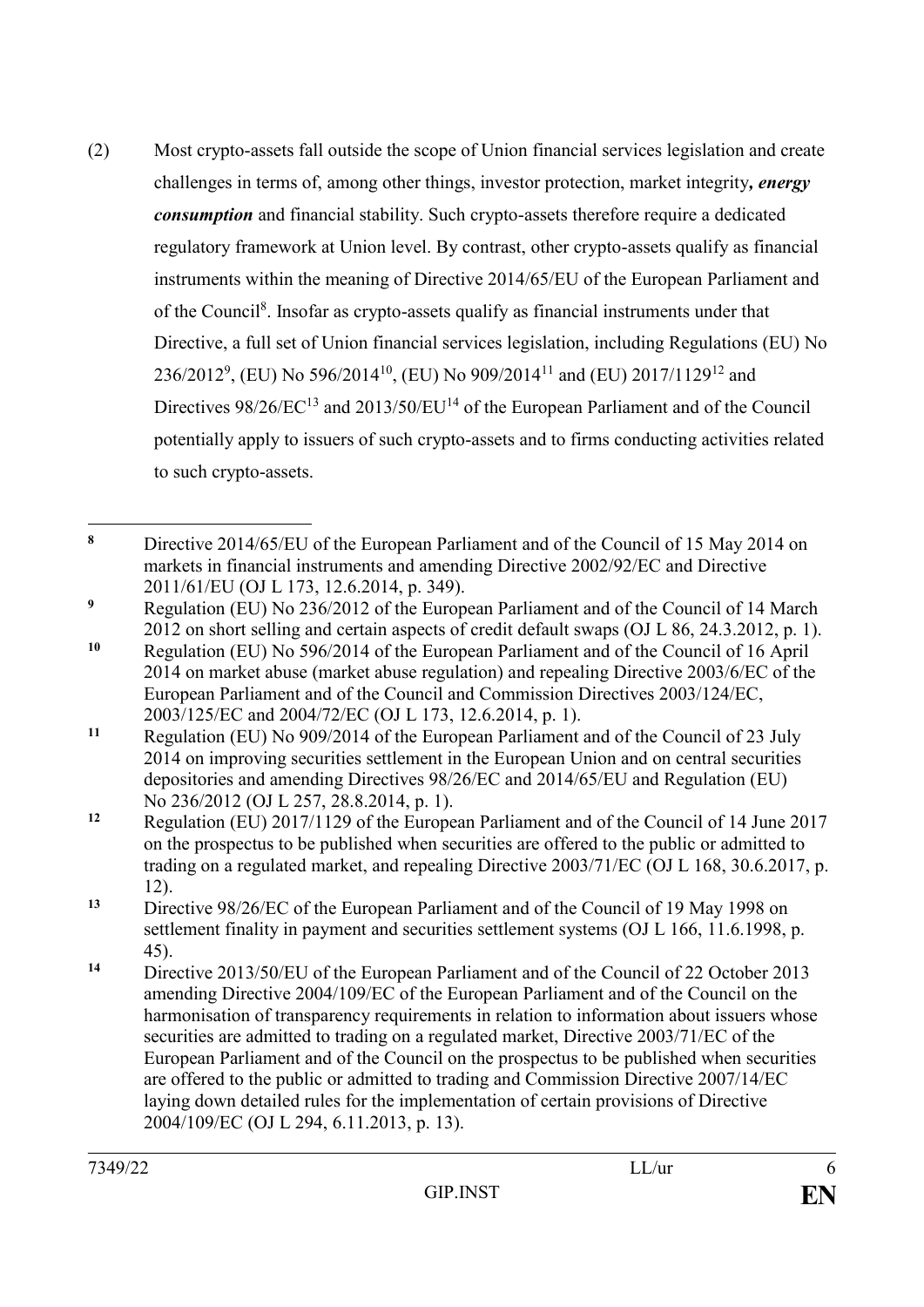(3) The so-called 'tokenisation' of financial instruments, that is to say, the *digital representation of financial instruments on distributed ledgers or the issuance of traditional asset classes in tokenised form* to enable them to be issued, stored and transferred on a distributed ledger, is expected to open up opportunities for efficiency improvements in the trading and post-trading process. *However, as fundamental tradeoffs involving credit risk and liquidity remain in a tokenised world, the success of tokenbased systems will depend on how well they interact with traditional account-based systems, at least in the interim.*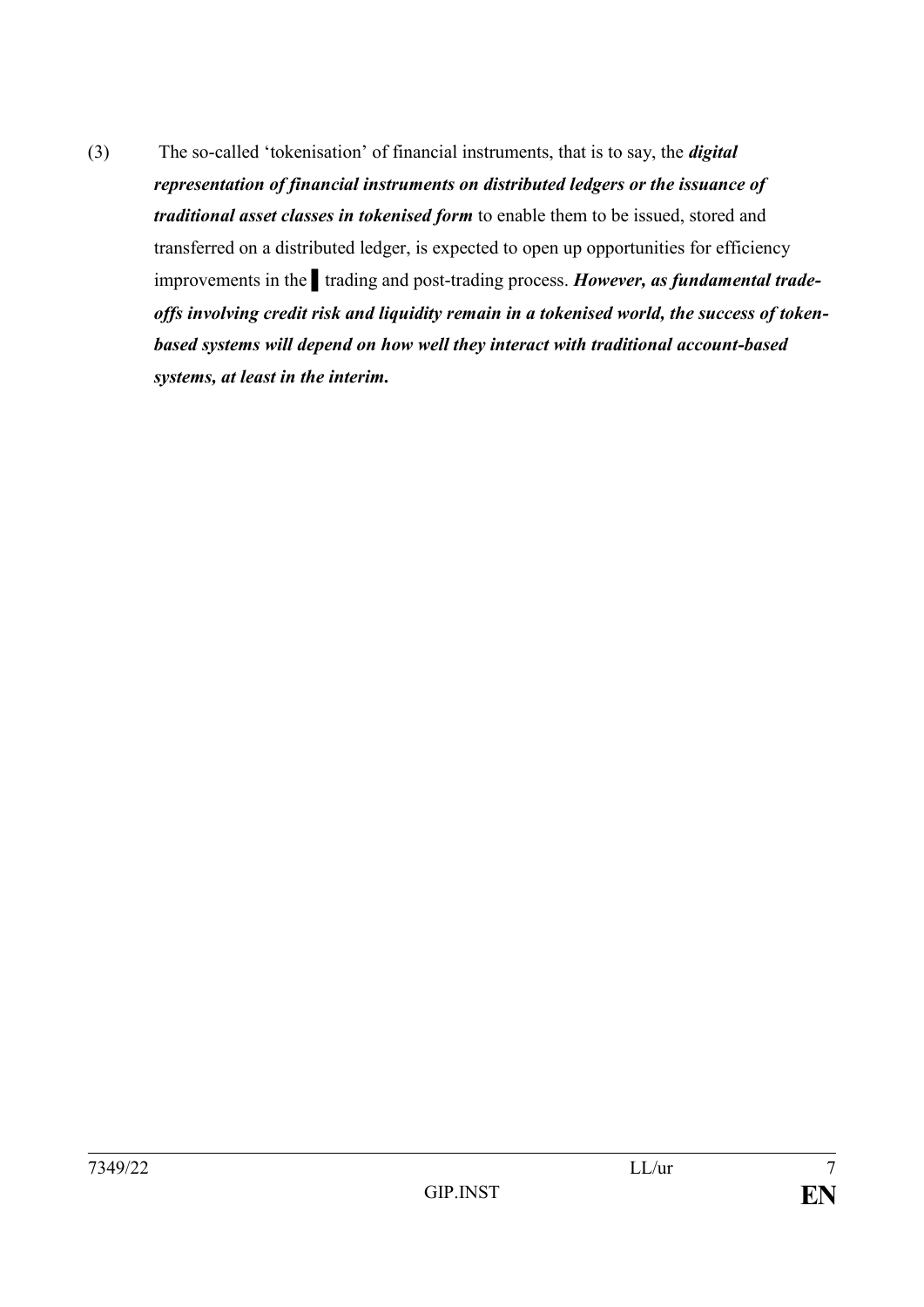(4) Union financial services legislation was not designed with distributed ledger technology and crypto-assets in mind, and contains provisions that potentially preclude or limit the use of distributed ledger technology in the issuance, trading and settlement of crypto-assets that qualify as financial instruments. *Currently,* there is also ▌ a lack of *authorised financial* market infrastructures which use distributed ledger technology *to provide* trading *or* settlement services*, or a combination of such services,* for crypto-assets that qualify as financial instruments. *The development of* a secondary market *for such crypto-assets could bring multiple benefits, such as enhanced efficiency, transparency and competition in relation to trading and settlement activities*.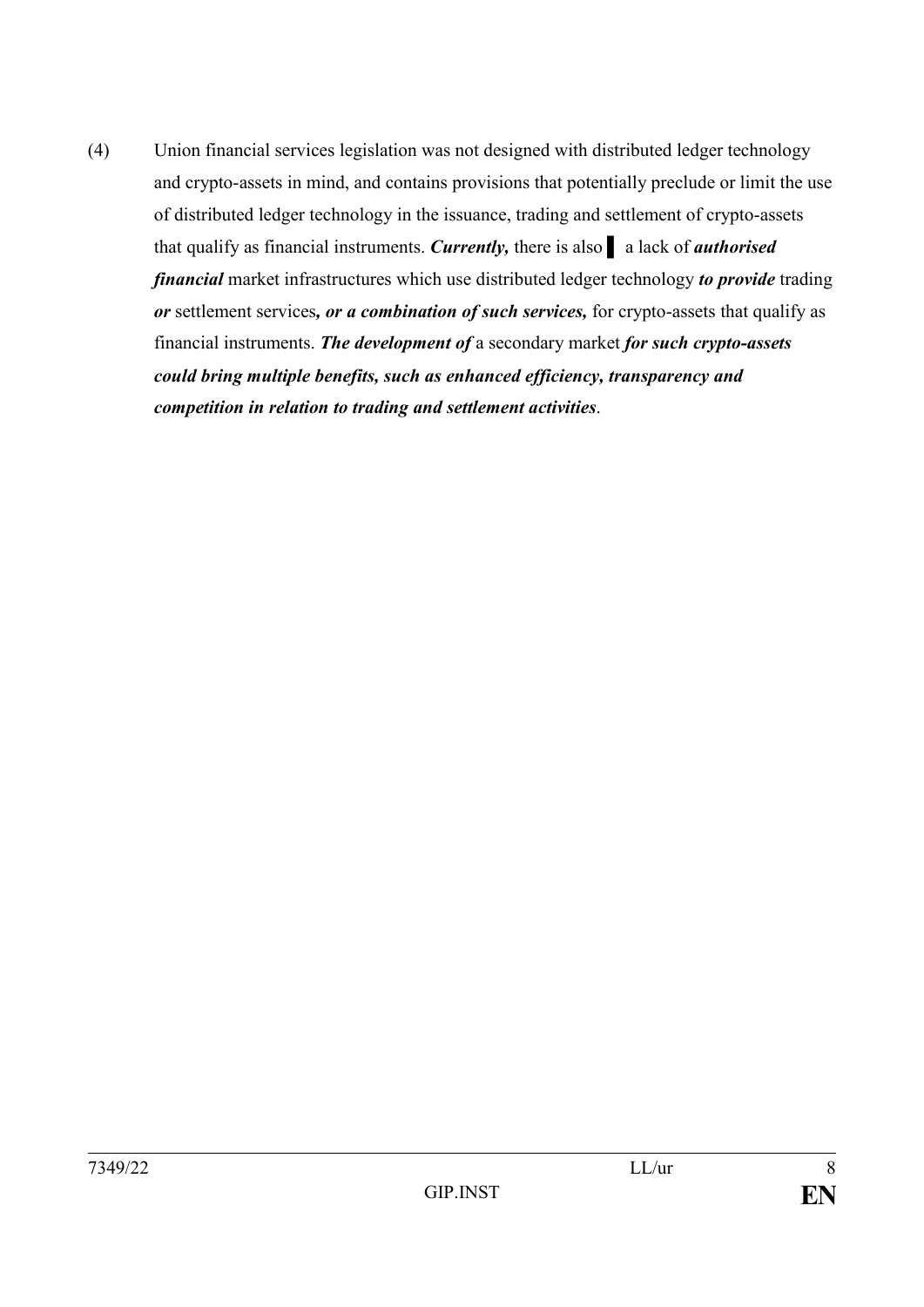(5) At the same time, regulatory gaps exist due to legal, technological and operational specificities related to the use of distributed ledger technology and to crypto-assets that qualify as financial instruments. For instance, there are no transparency, reliability or safety requirements imposed on the protocols and 'smart contracts' that underpin crypto-assets that qualify as financial instruments. The underlying technology could also raise some novel forms of risk that are not adequately addressed by the existing rules. Several projects for the trading of crypto-assets that qualify as financial instruments and related post-trading services and activities have been developed in the Union, but few are already in operation, and those that are in operation are of limited scale. *Furthermore, as highlighted by the European Central Bank's (ECB) Advisory Group on Market Infrastructures for Securities and Collateral and its Advisory Group on Market Infrastructures for Payments, the use of distributed ledger technology would entail similar challenges to those faced by conventional technology, such as fragmentation and interoperability issues, and would potentially also create new issues, for instance in relation to the legal validity of tokens.*  Given the limited experience as regards the trading of crypto-assets that qualify as financial instruments and related post-trading services and activities, it is currently premature to significantly modify Union financial services legislation to enable the full deployment of such crypto-assets and their underlying technology. At the same time, the creation of financial market infrastructure for crypto-assets that qualify as financial instruments is currently constrained by requirements embedded in Union financial services legislation that *are not* well suited to crypto-assets that qualify as financial instruments or the use of distributed ledger technology. For instance, platforms for trading crypto-assets usually give direct access to retail investors, whereas traditional trading venues usually give access to retail investors only through financial intermediaries.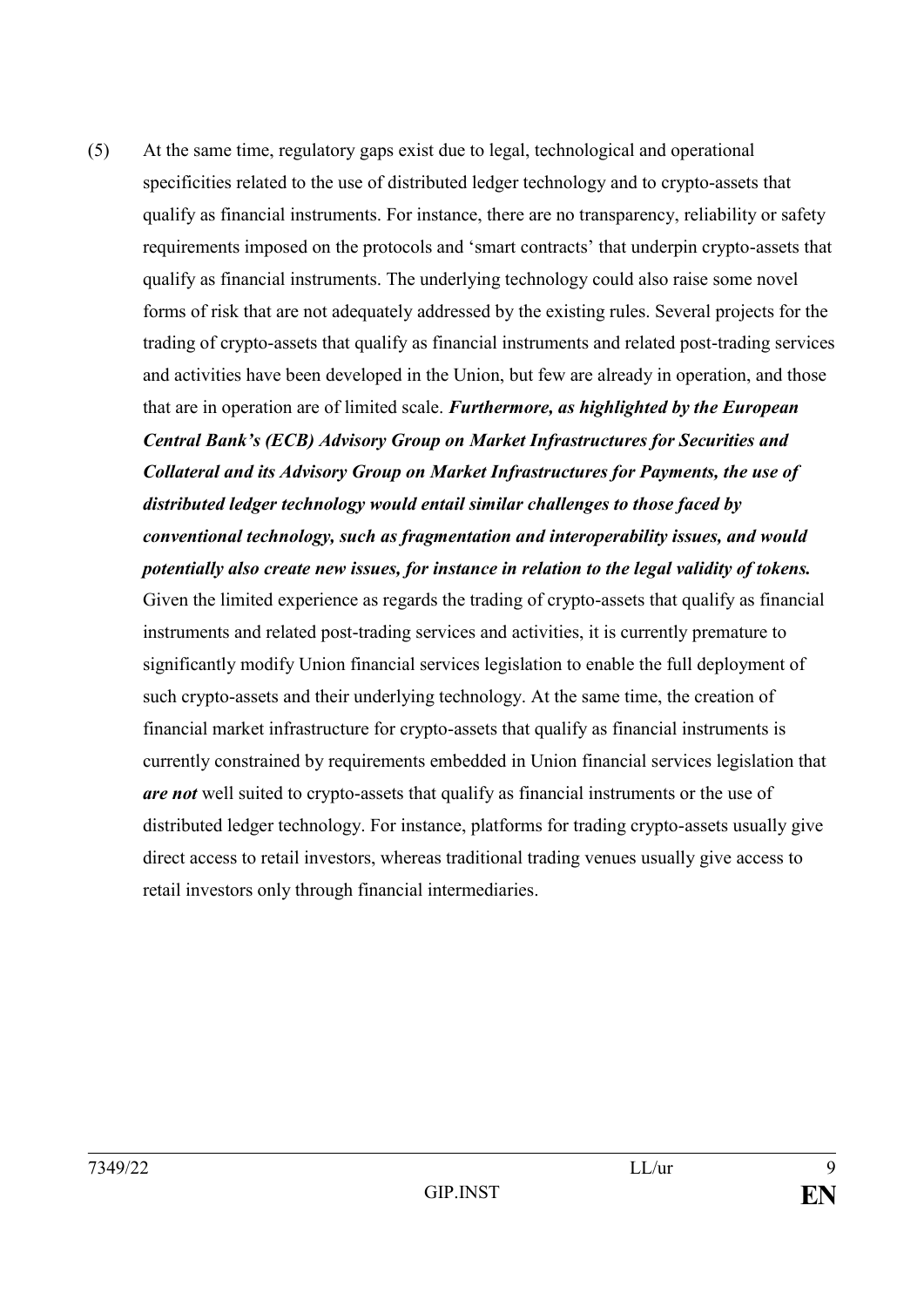(6) In order to allow for the development of crypto-assets that qualify as financial instruments and for the development *of* distributed ledger technology, while preserving a high level of investor protection, market integrity, financial stability and transparency, and *avoiding regulatory arbitrage and loopholes*, it would be useful to create a pilot regime for market infrastructures based on distributed ledger technology *to test* such DLT market infrastructures (the 'pilot regime'). The pilot regime should allow for certain DLT market infrastructures to be temporarily exempted from some of the specific requirements of Union financial services legislation that could otherwise prevent operators from developing solutions for the trading and settlement of transactions in crypto-assets that qualify as financial instruments*, without weakening any existing requirements or safeguards applied to traditional market infrastructures. DLT market infrastructures and their operators should have in place adequate safeguards related to the use of distributed ledger technology to ensure the effective protection of investors, including clearly defined chains of liability to clients for any losses due to operational failures*. The pilot regime should also enable the European Supervisory Authority (European Securities and Markets Authority) established by *Regulation (EU) No 1095/2010 of the European Parliament and of the Council*<sup>15</sup> (ESMA) and competent authorities to *draw lessons from the pilot regime and to*  gain experience of the opportunities and specific risks *relating to* crypto-assets that qualify as financial instruments and *to* their underlying technologies. *The experience gained with the pilot regime should help identify possible practical proposals for a suitable regulatory framework in order to make targeted adjustments to Union law as regards the issuance, safekeeping and asset servicing, trading and settlement of DLT financial instruments.* 

<sup>&</sup>lt;u>.</u> **<sup>15</sup>** *Regulation (EU) No 1095/2010 of the European Parliament and of the Council of 24 November 2010 establishing a European Supervisory Authority (European Securities and Markets Authority), amending Decision No 716/2009/EC and repealing Commission Decision 2009/77/EC (OJ L 331, 15.12.2010, p. 84).*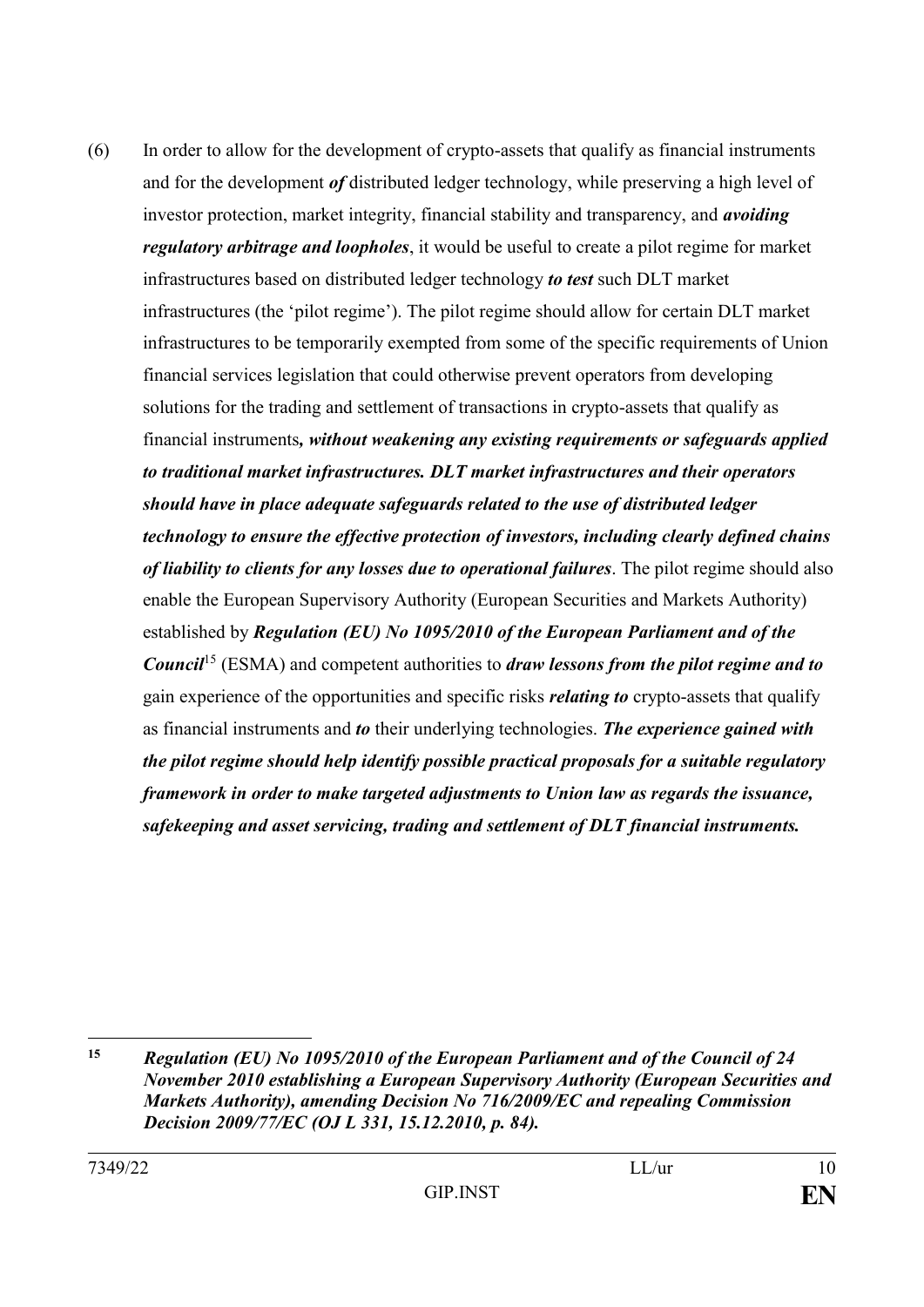- (7) To meet the objectives of the pilot regime, a new Union status as DLT market infrastructure should be created *in order to ensure that the Union is able to play a leading role regarding financial instruments in tokenised form and to contribute to the development of a secondary market for such assets*. The status as DLT market infrastructure should be optional and should not prevent financial market infrastructures, such as trading venues, central securities depositories (CSDs) and central counterparties (CCPs), from developing trading and post-trading services and activities for crypto-assets that qualify as financial instruments, or are based on distributed ledger technology, under existing Union financial services legislation.
- (8) *DLT market infrastructures* should only admit to trading or record DLT *financial instruments on a* distributed ledger. DLT *financial instruments* should be crypto-assets that qualify as *financial instruments* and which are issued, transferred and stored on a distributed ledger.
- *(9) Union legislation on financial services is intended to be neutral as regards the use of any particular technology over another. Therefore, references to a specific type of distributed ledger technology are to be avoided. Operators of DLT market infrastructures should ensure that they are able to comply with all applicable requirements, irrespective of the technology used.*
- *(10) When applying this Regulation, the principles of technology neutrality, proportionality, the level playing field, and 'same activity, same risks, same rules' should be taken into account in order to ensure that market participants have the regulatory space to innovate, in order to uphold the values of transparency, fairness, stability, investor protection, accountability and market integrity, and in order to ensure the protection of privacy and personal data as guaranteed by Articles 7 and 8 of the Charter of Fundamental Rights of the European Union.*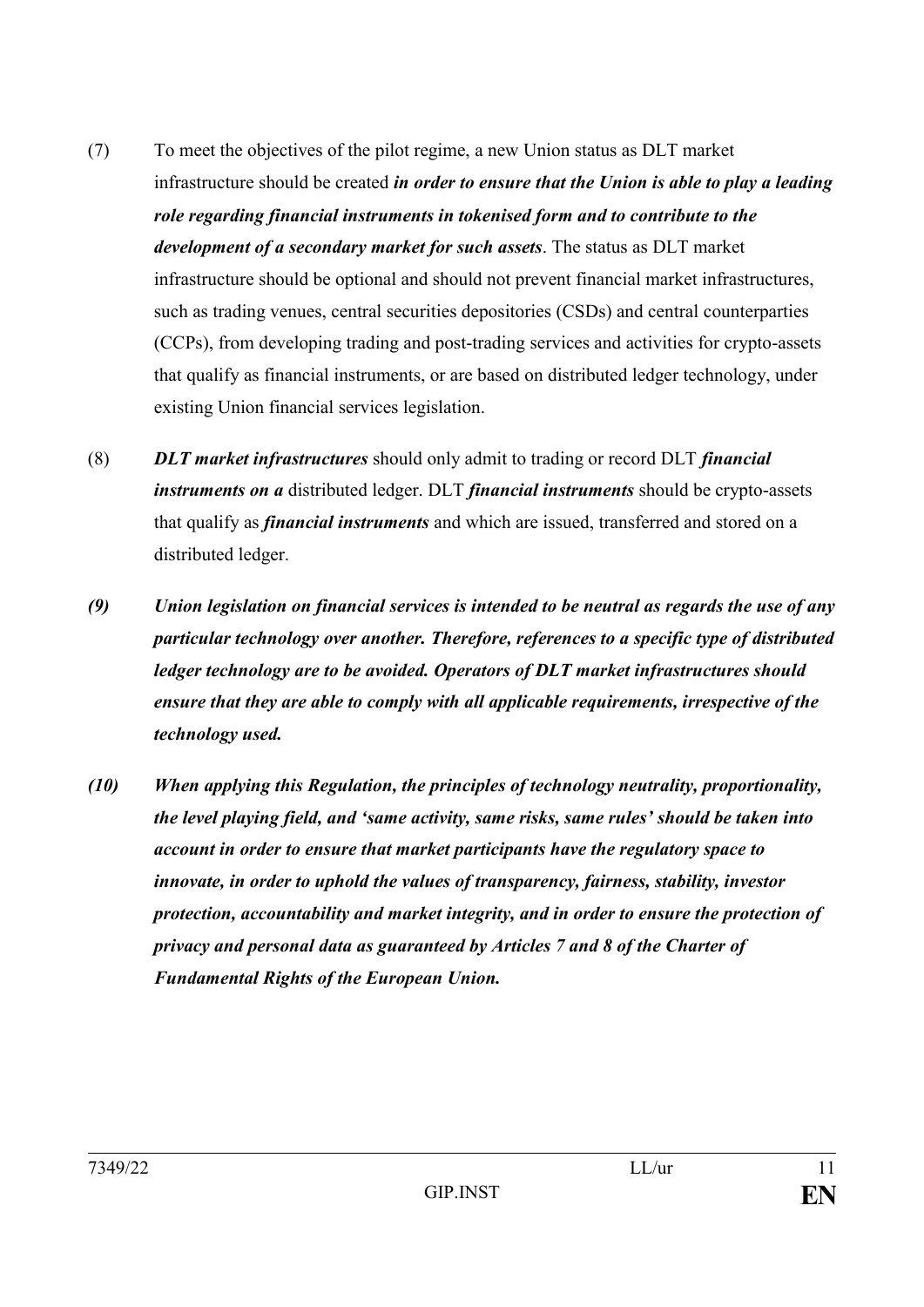- *(11) Access to the pilot regime should not be limited to incumbents but should also be open to new entrants. An entity that is not authorised under Regulation (EU) No 909/2014 or Directive 2014/65/EU could apply for authorisation under that Regulation or under that Directive, respectively, and, simultaneously, for a specific permission under this Regulation. In such cases, the competent authority should not assess whether such an entity fulfils the requirements of Regulation (EU) No 909/2014 or Directive 2014/65/EU in respect of which an exemption has been requested under this Regulation. Such entities should only be able to operate DLT market infrastructures in accordance with this Regulation, and their authorisation should be revoked once their specific permission has expired, unless the entities submit a complete request for authorisation under Regulation (EU) No 909/2014 or under Directive 2014/65/EU.*
- (12) The concept of DLT market infrastructure comprises DLT multilateral trading facilities (DLT MTF)*, DLT settlement systems (DLT SS) and* DLT *trading and* settlement systems *(DLT TSS). DLT market infrastructures should be able to cooperate with other market participants in order to test innovative solutions based on distributed ledger technology in different segments of the value chain for financial services*.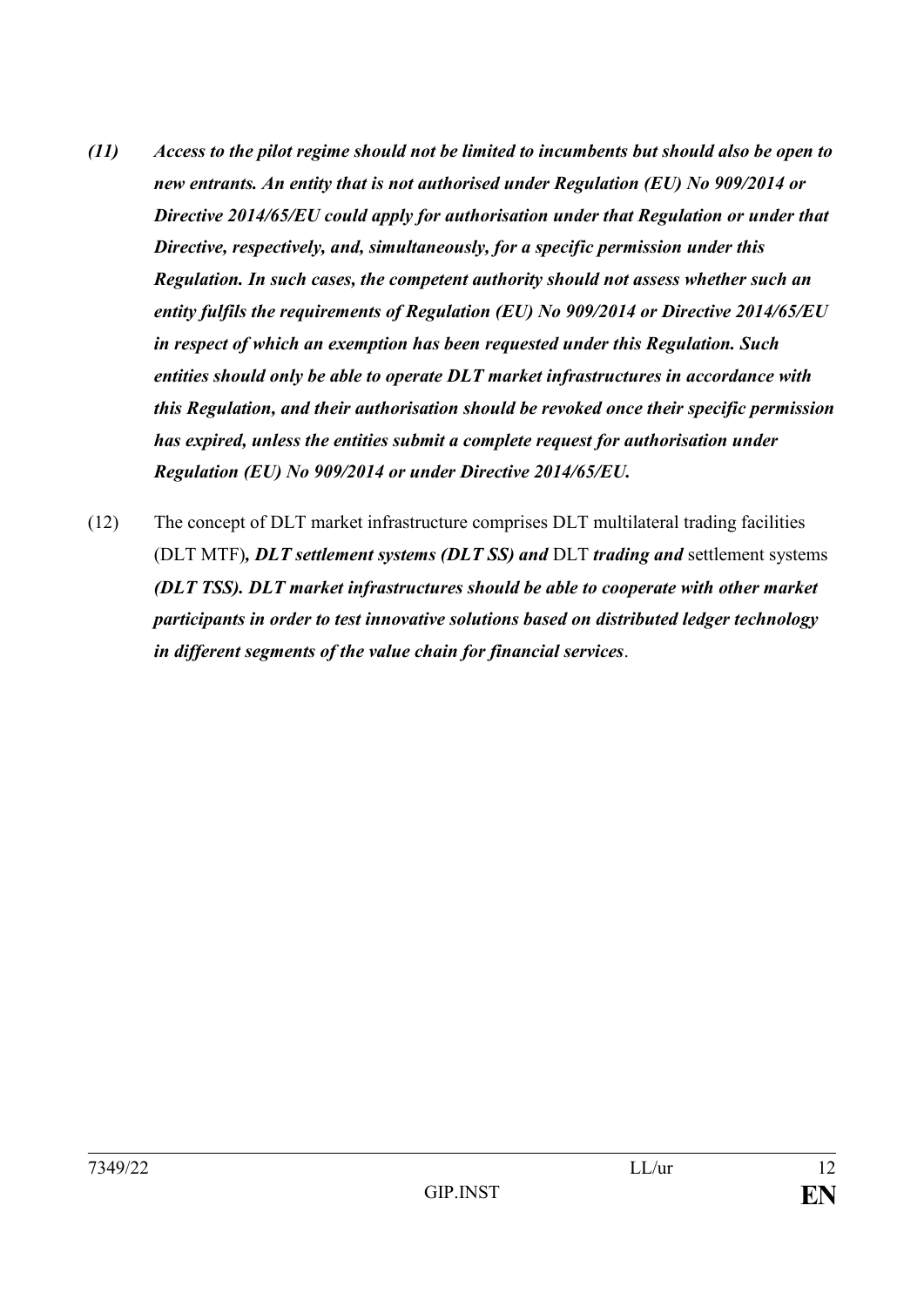(13) A DLT MTF should be a multilateral trading facility that is operated by an investment firm or a market operator authorised under Directive 2014/65/EU and ▌that has received a specific permission under this Regulation. A credit institution authorised under Directive 2013/36/EU that provides investment services or performs investment activities should only be allowed to operate a DLT MTF when authorised as an investment firm or market operator under Directive 2014/65/EU. ▌DLT MTFs *and their operators* should be subject to all requirements that apply to multilateral trading facilities *and their operators* under Regulation (EU) No  $600/2014$  of the European Parliament and of the Council<sup>16</sup>, under Directive 2014/65/EU or under any other *applicable Union* financial services legislation, except *for requirements in respect of which an exemption has been granted by the* competent authority in accordance with this Regulation  $\vert$ .

▌

<sup>&</sup>lt;u>.</u> **<sup>16</sup>** Regulation (EU) No 600/2014 of the European Parliament and of the Council of 15 May 2014 on markets in financial instruments and amending Regulation (EU) No 648/2012 (OJ L 173, 12.6.2014, p. 84).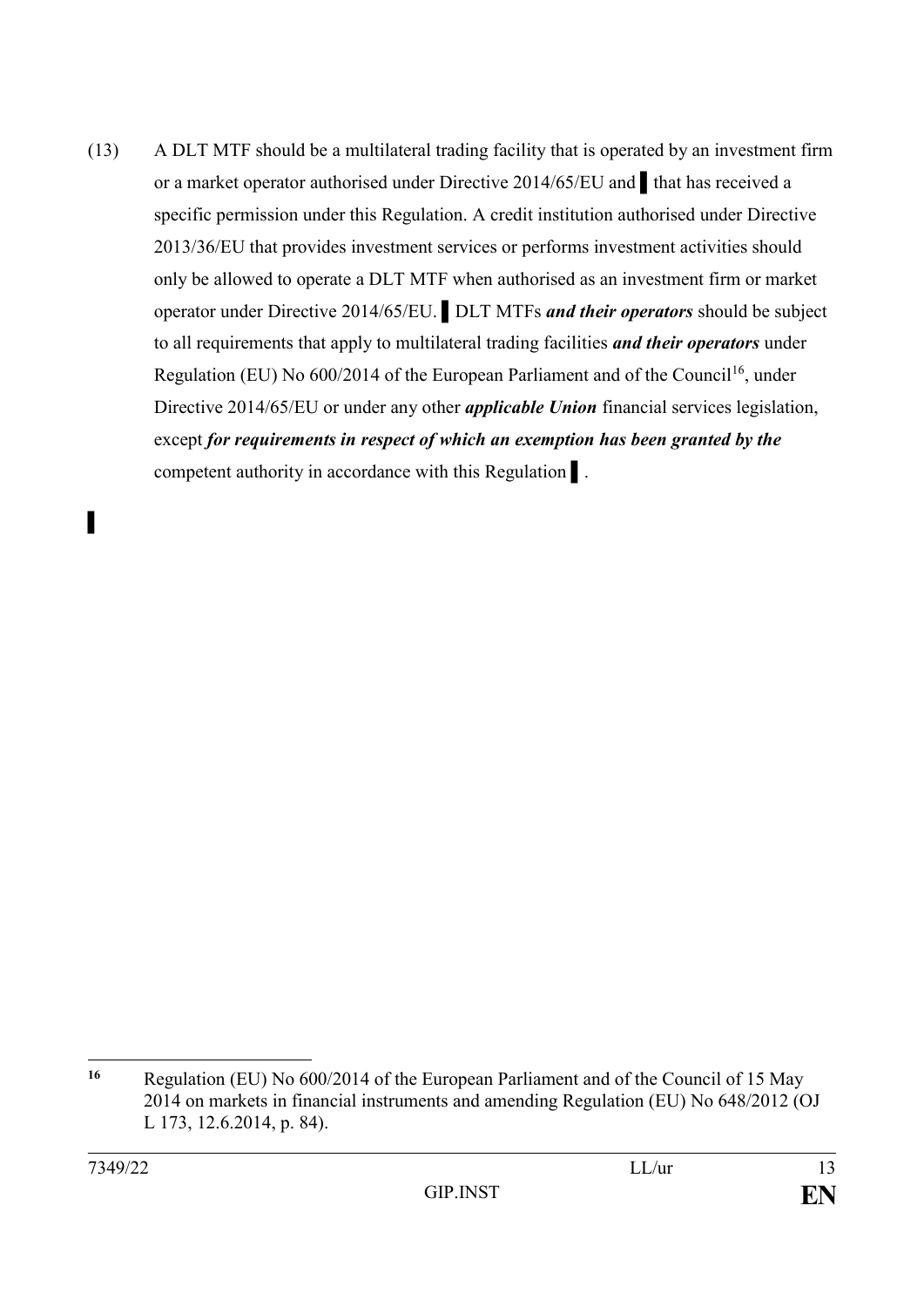(14) The use of distributed ledger technology, by which all transactions are recorded on a *distributed* ledger, can expedite and combine trading and settlement in near real-time and could enable the combination of trading and post-trading services and activities. However, the *combination* of trading and *post-trading activities within a single entity is not envisaged by the existing rules, irrespective* of the *technology used, due to policy choices related to risk specialisation and unbundling for the purposes of encouraging competition. The pilot regime should not be a precedent to justify a fundamental overhaul of the separation of trading and post-trading activities or of the landscape of financial market infrastructures. However*, *in view of the potential benefits of distributed ledger technology in terms of combining trading and settlement, it is justified to provide for a dedicated DLT market infrastructure in the pilot regime, namely, the DLT TSS, which combines the activities normally performed by multilateral trading facilities and securities settlement systems*.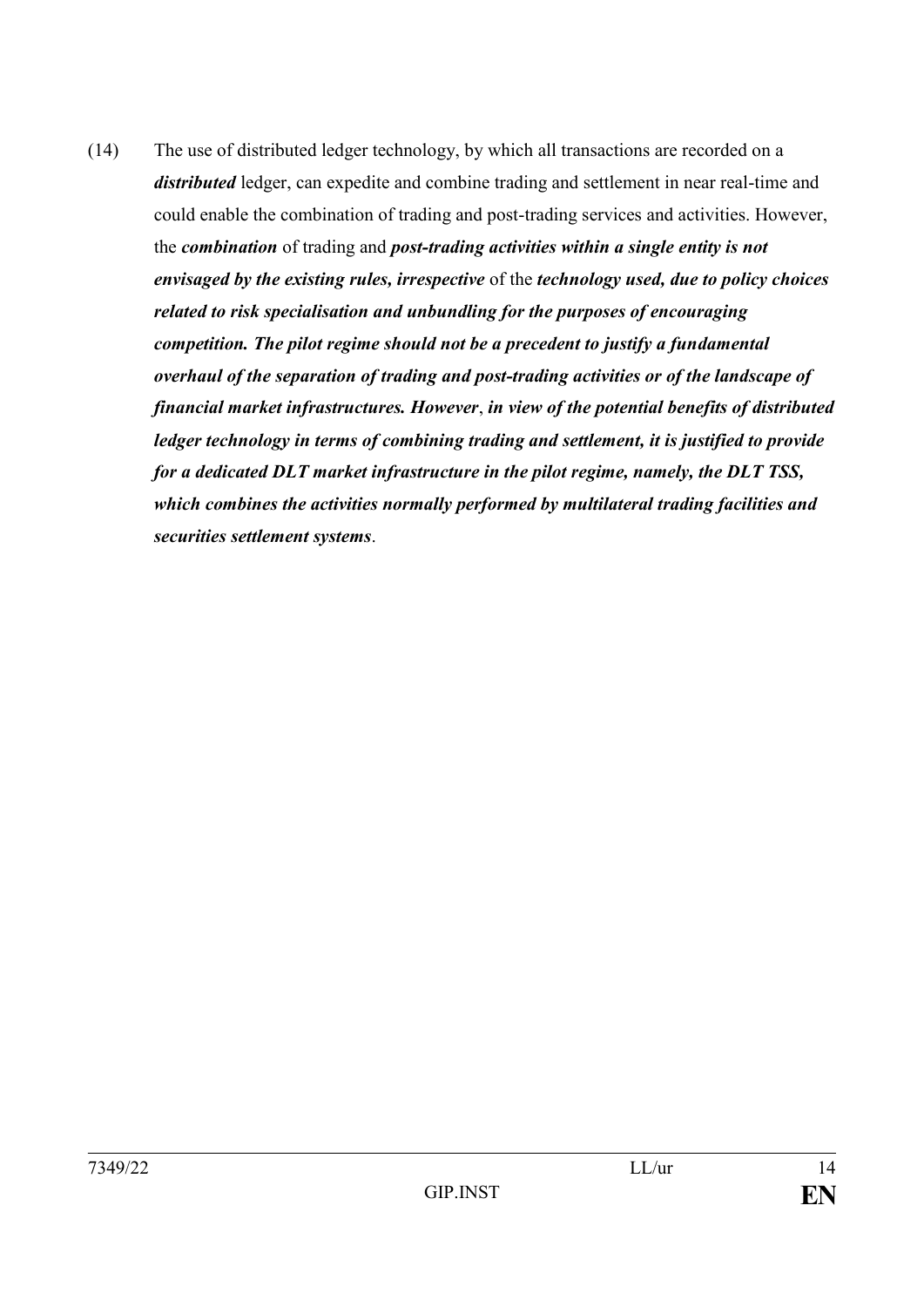*(15) A DLT TSS should be either a DLT MTF that combines the services performed by a DLT MTF and by a DLT SS, and should be operated by an investment firm or market operator that has received a specific permission to operate a DLT TSS under this Regulation, or should be a DLT SS that combines the services performed by a DLT MTF and by a DLT SS, and should be operated by a CSD that has received a specific permission to operate a DLT TSS under this Regulation. A credit institution authorised under Directive 2013/36/EU that provides investment services or performs investment activities should only be allowed to operate a DLT TSS when authorised as an investment firm or market operator under Directive 2014/65/EU*. *An investment firm or market operator operating a DLT TSS should be subject to the requirements that apply to a DLT MTF, and a CSD operating a DLT TSS should be subject to the requirements that apply to a DLT SS. Since a DLT TSS would enable an investment firm or market operator also to provide settlement services, and would enable a CSD also to provide trading services, it is necessary that investment firms or market operators also comply with the requirements that apply to a DLT SS, and that CSDs comply with the requirements that apply to a DLT MTF. Since CSDs are not subject to certain authorisation and organisational requirements under Directive 2014/65/EU when providing investment services or activities in accordance with Regulation (EU) No 909/2014, it is appropriate to take a similar approach in the pilot regime both for investment firms and market operators and for CSDs operating a DLT TSS. Therefore, an investment firm or market operator operating a DLT TSS should be exempted from a limited set of authorisation and organisational requirements under Regulation (EU) No 909/2014, since the investment firm or market operator will be required to comply with the authorisation and organisational requirements under Directive 2014/65/EU. Conversely, a CSD operating a DLT TSS should be exempted from a limited set of authorisation and organisational requirements under Directive 2014/65/EU, since the CSD will be required to comply with the authorisation and organisational requirements under Regulation (EU) No 909/2014. Such exemptions should be temporary and should not apply to a DLT market infrastructure operating outside the pilot regime. ESMA should be able to assess technical standards on record-keeping and operational risks*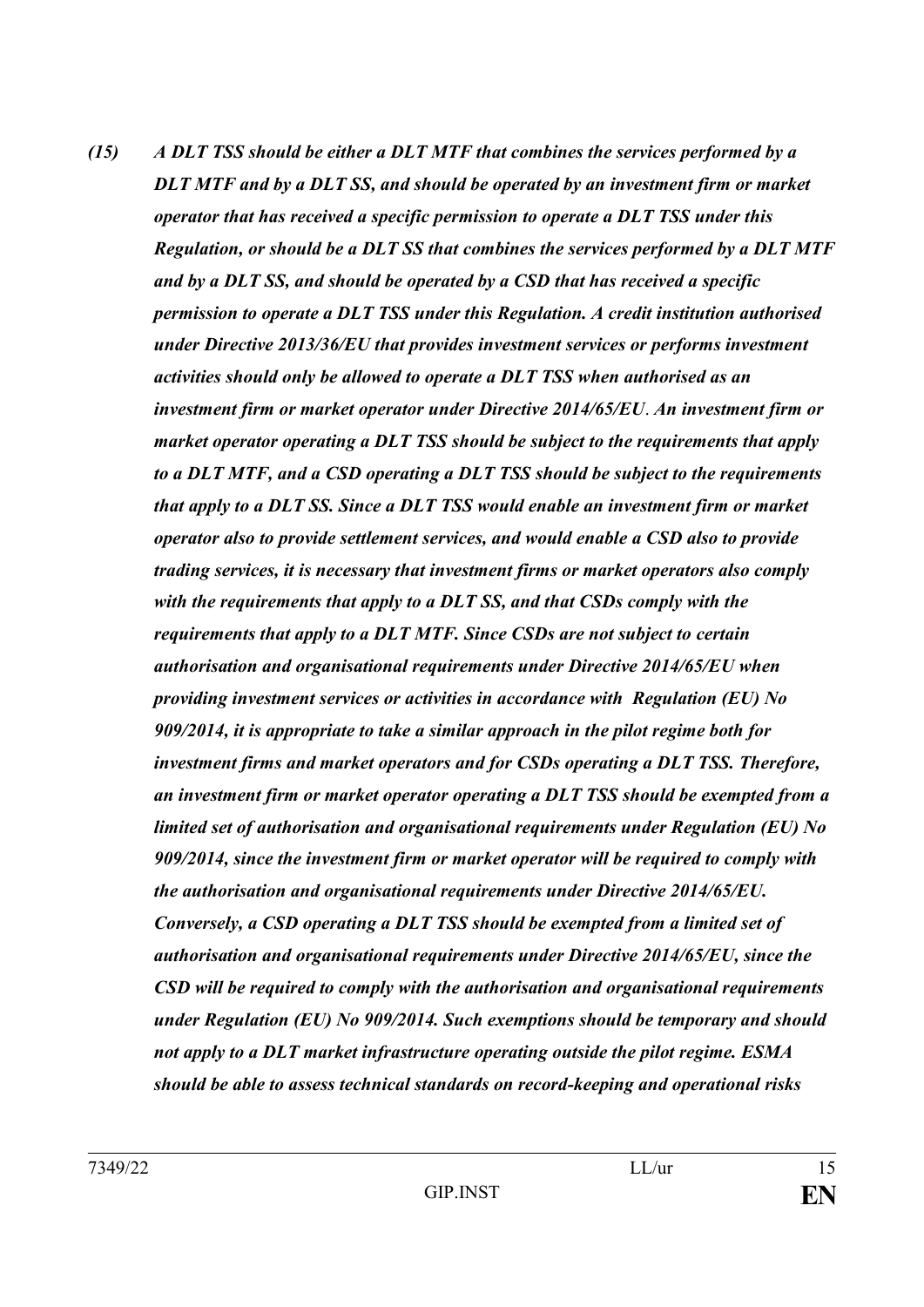*adopted pursuant to Regulation (EU) No 909/2014 with a view to ensuring that they are applied proportionately to investment firms or market operators operating a DLT TSS.*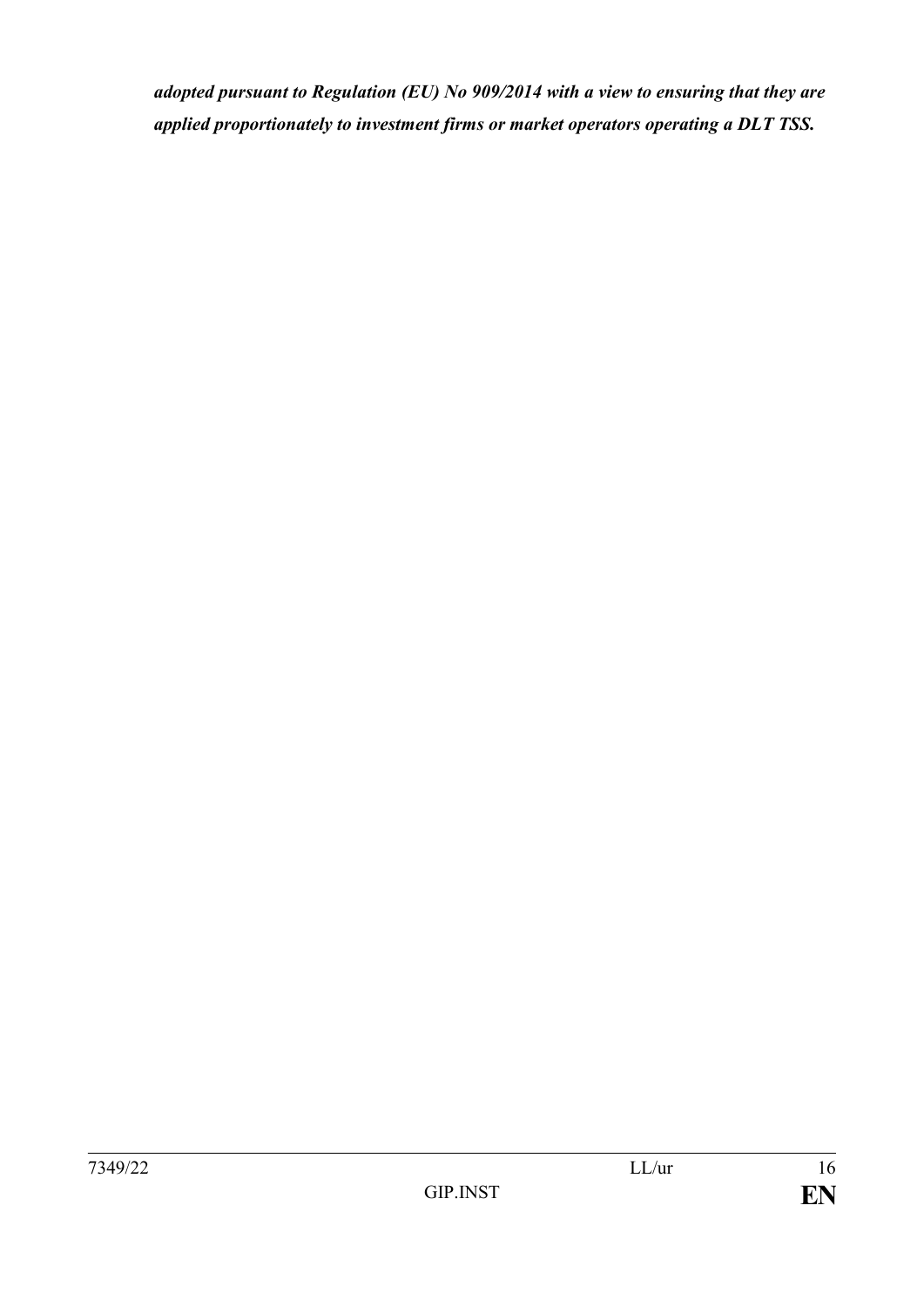- *(16) Operators of DLT TSSs should be able to request the same exemptions as those available to operators of DLT MTFs and of DLT SSs, provided that they comply with the conditions attached to the exemptions and with any compensatory measures required by the competent authorities. Considerations similar to those that apply to DLT MTFs and DLT SSs should apply to the exemptions that are available to DLT TSSs, to any conditions attached to those exemptions, and to compensatory measures .*
- *(17) In order to provide for additional flexibility in the application of certain requirements of Regulation (EU) No 909/2014 to investment firms or market operators operating a DLT TSS while ensuring a level playing field with CSDs providing settlement services under the pilot regime, certain exemptions from the requirements of that Regulation concerning measures to prevent and address settlement fails, from requirements for participation and transparency, and from requirements to use certain communication procedures with participants and other market infrastructures, should be available to CSDs operating a DLT SS or a DLT TSS, and to investment firms or market operators operating a DLT TSS. Those exemptions should be subject to conditions attached to them, including certain minimum requirements, and any compensatory measures required by the competent authority, in order to meet the objectives of the provisions of Regulation (EU) No 909/2014 in respect of which an exemption is requested or in order to safeguard investor protection, market integrity or financial stability. The operator of a DLT TSS should demonstrate that the exemption requested is proportionate and justified by the use of distributed ledger technology.*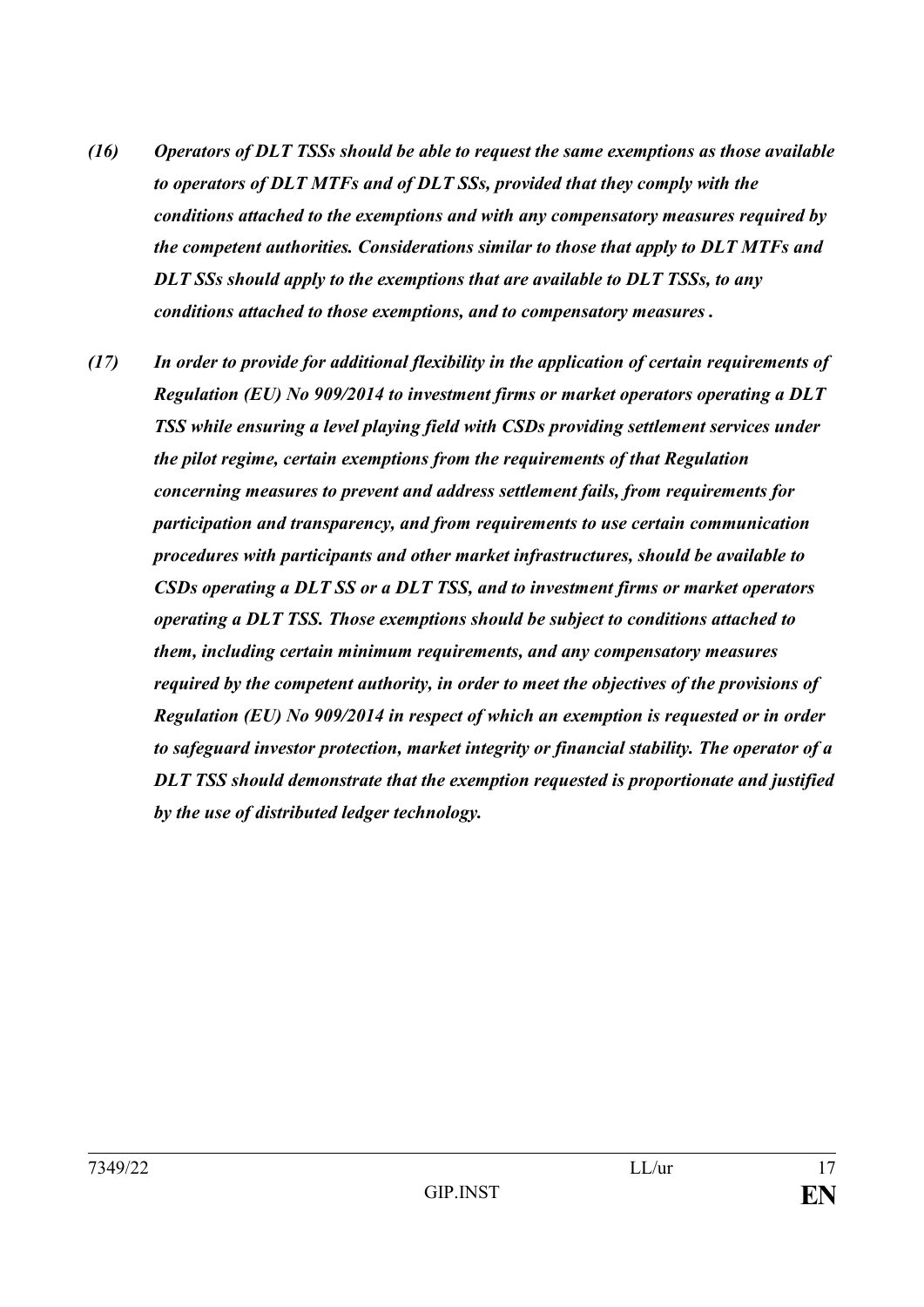- (18) A DLT *SS* should be a ▌settlement system operated by a CSD authorised under Regulation (EU) No 909/2014 *▌*that has received a specific permission to operate a DLT SS under this Regulation. A DLT *SS*, and the CSD which operates it, should be subject to *all* relevant requirements under Regulation (EU) No 909/2014*, and any other applicable Union financial services legislation, except for requirements in respect of which an exemption has been granted* in accordance with this Regulation.
- *(19) Where the ECB and national central banks, or other institutions run by Member States that perform similar functions, or other public bodies charged with or intervening in the management of public debt in the Union, operate a DLT SS, they should not be required to seek a specific permission from a competent authority in order to benefit from an exemption under this Regulation, since such entities are not required to report to competent authorities or to comply with their instructions and are subject to a limited set of requirements under Regulation (EU) No 909/2014.*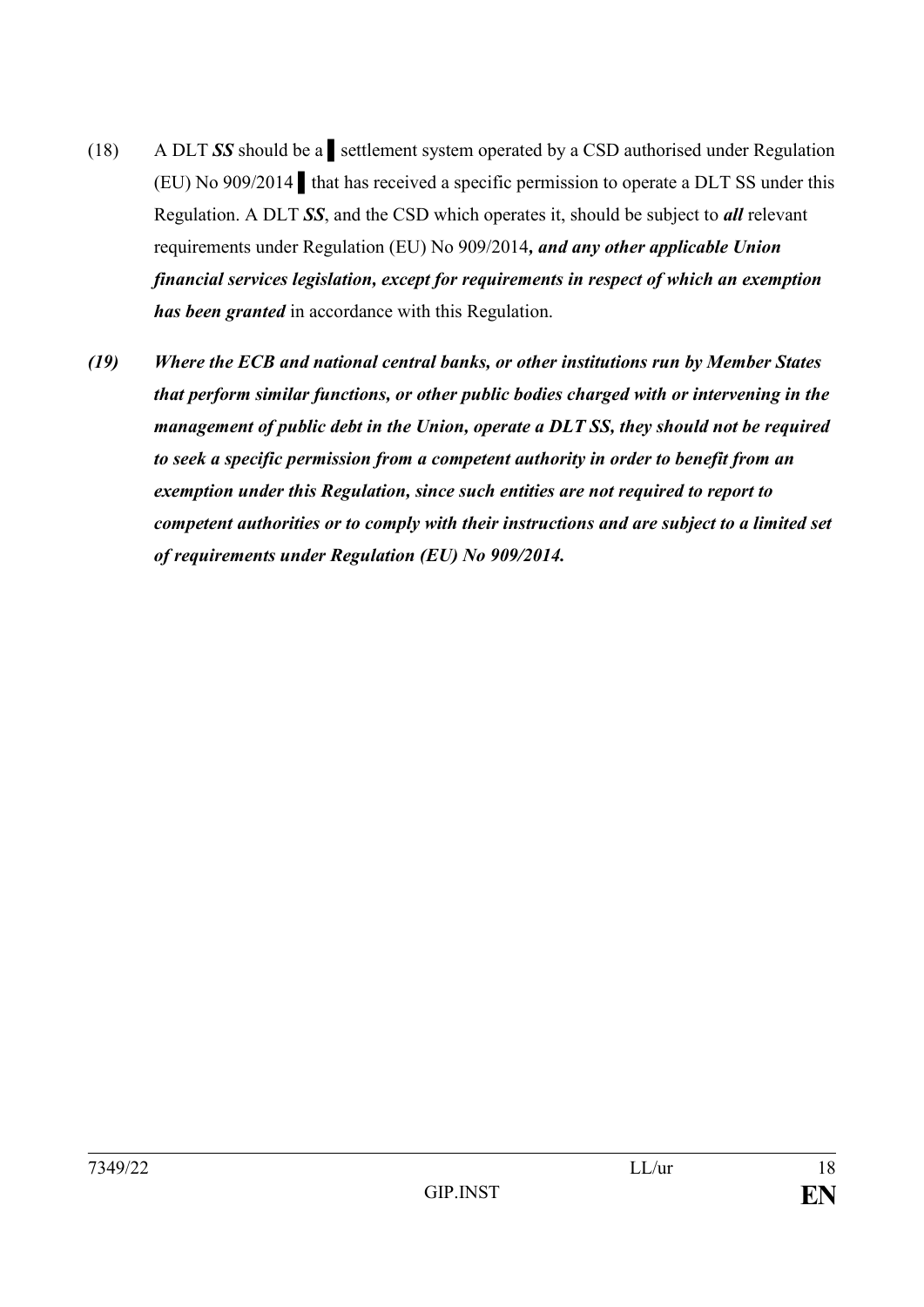- *(20) The creation of the pilot regime should be without prejudice to the tasks and responsibilities of the ECB and the national central banks in the European System of Central Banks, set out in the Treaty on the Functioning of the European Union and in Protocol No 4 on the Statute of the European System of Central Banks and of the European Central Bank, to promote the smooth operation of payment systems and to ensure efficient and sound clearing and payment systems within the Union and with third countries.*
- *(21) The assignment of supervisory responsibilities provided for in this Regulation is justified by the specific characteristics and risks of the pilot regime. Therefore, the supervisory architecture of the pilot regime should not be understood as setting a precedent for any future act of Union financial services legislation.*
- *(22) Operators of DLT market infrastructures should be liable in the case of a loss of funds, of collateral or of a DLT financial instrument. The liability of the operator of a DLT market infrastructure should be limited to the market value of the asset lost as of the time when the loss was incurred. The operator of a DLT market infrastructure should not be liable for events that are not attributable to the operator, in particular any event that the operator demonstrates occurred independently of its operations, including problems arising as a result of an external event beyond its reasonable control.*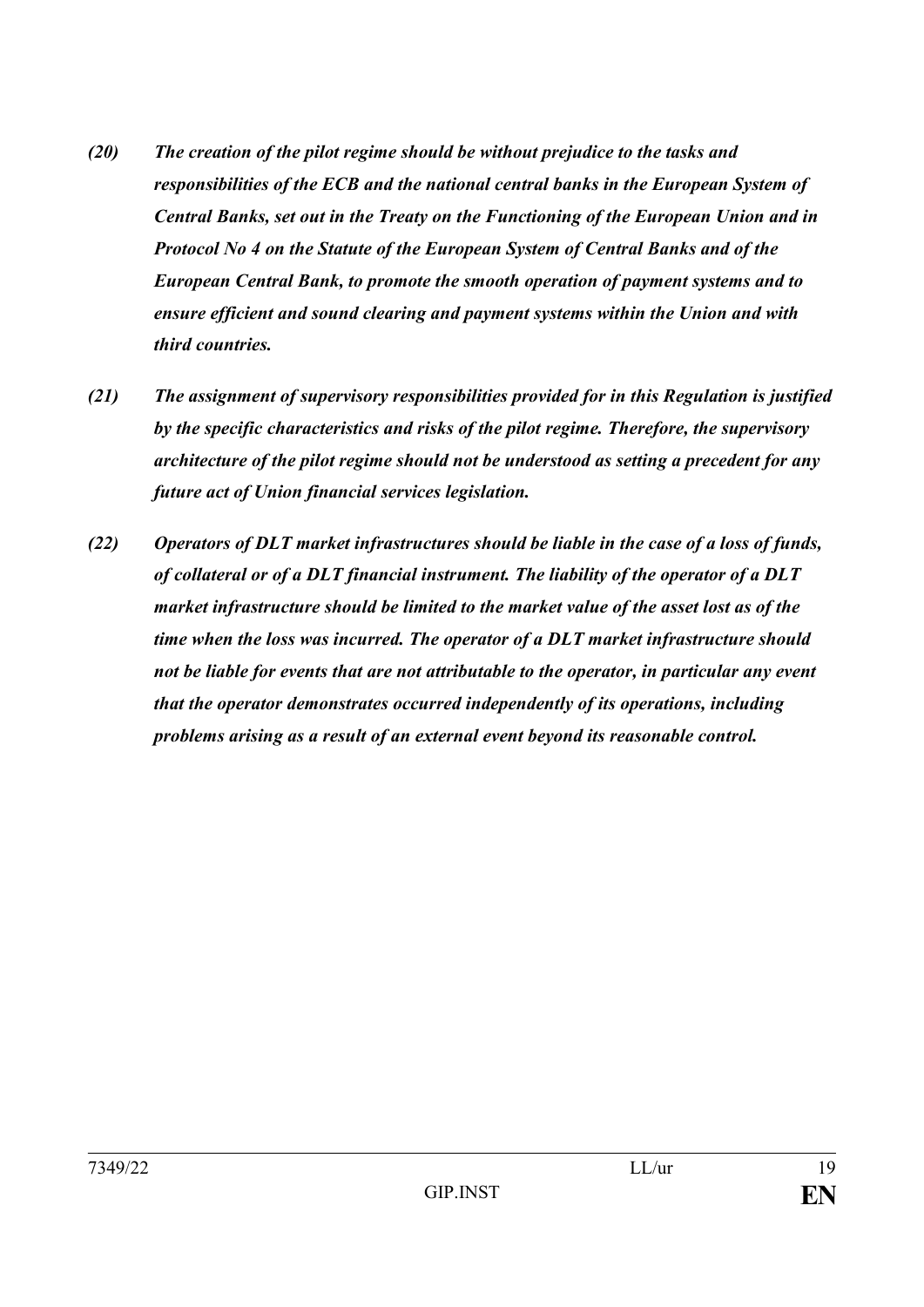- (23) In order to allow for innovation and experimentation in a sound regulatory environment while preserving *investor protection*, market integrity and financial stability, the types of *financial instrument* admitted to trading ▌or recorded on ▌a DLT *market infrastructure* should be limited to *shares, bonds, and units in collective investment undertakings that benefit from the execution-only exemption under Directive 2014/65/EU.* This Regulation should set value thresholds *that could be lowered in certain situations. In particular,* to avoid any risk to financial stability, the aggregate market value of DLT *financial instruments* admitted to trading nor recorded *on* a DLT market infrastructure should be *limited.*
- (24) In order to *move closer to* a level playing field for *financial instruments* admitted to trading on traditional trading venues within the meaning of Directive 2014/65/EU *and in order to ensure high levels of investor protection, market integrity and financial stability*, DLT *financial instruments* admitted to trading on a DLT MTF *or on a DLT TSS* should be subject to the provisions prohibiting market abuse under Regulation (EU) No 596/2014 ▌.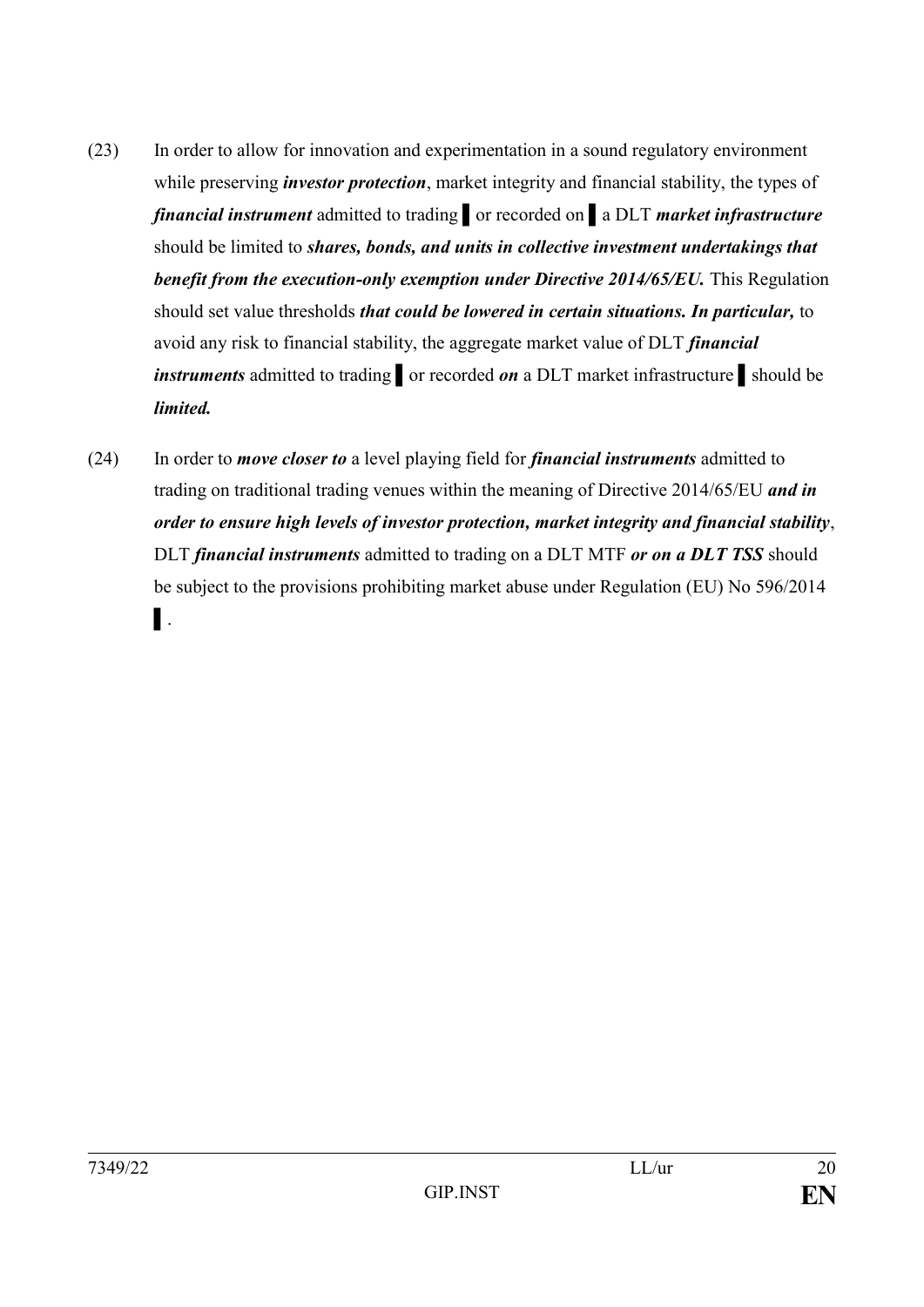(25) At the request of *an operator of* a DLT MTF, the competent authorities should be allowed to grant one or several exemptions on a temporary basis, if the operator complies with the conditions attached to such exemptions and with any additional requirements set by this Regulation to address novel forms of risks raised by the use of distributed ledger technology. An operator of a DLT MTF should also comply with any compensatory measure required by the competent authority in order to meet the objectives of the provision in respect of which an exemption has been requested*, or in order to safeguard investor protection, market integrity or financial stability*.

▌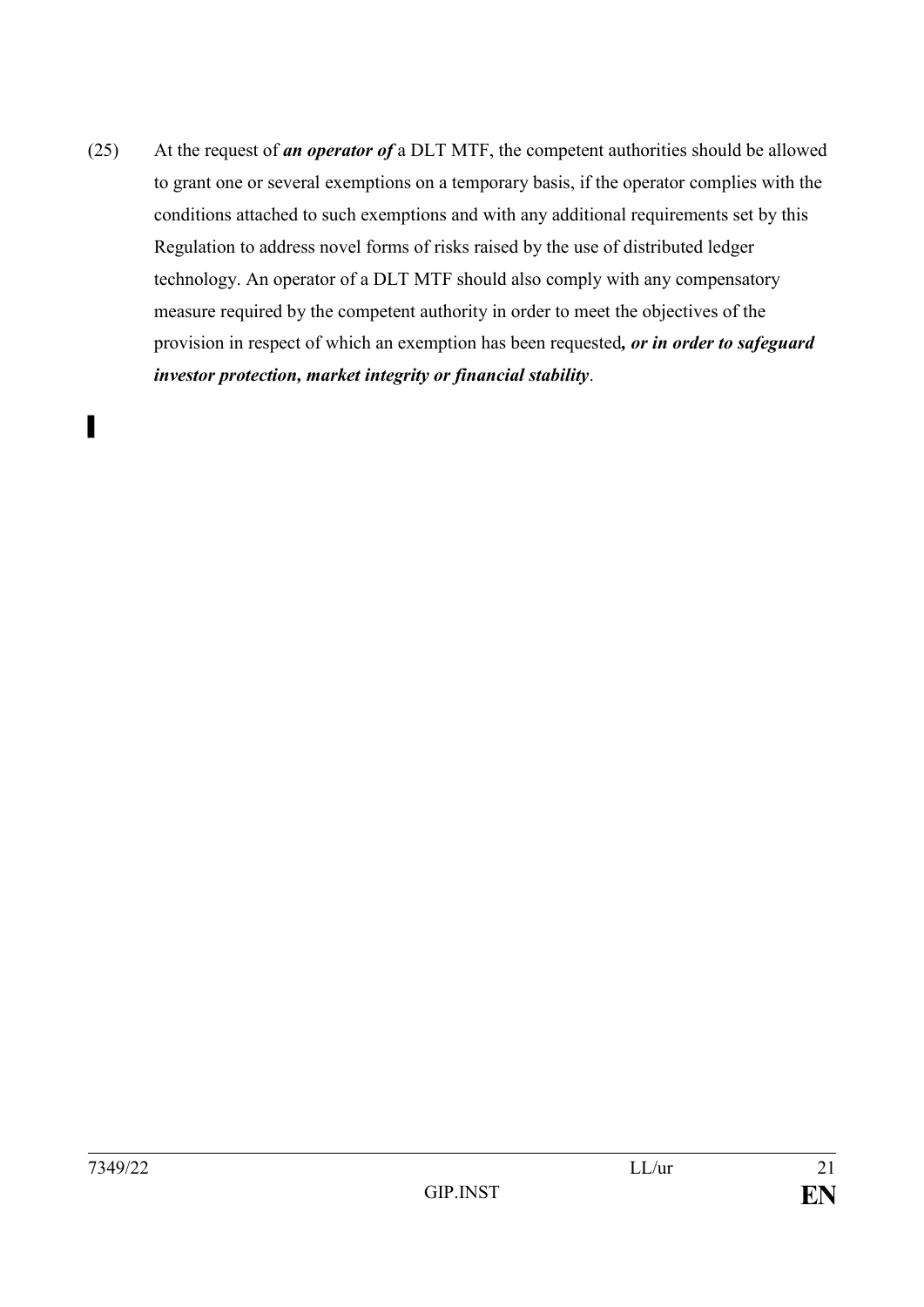(26) At the request of an operator of a DLT MTF, the competent authorities *should be* allowed to grant an exemption from the obligation of intermediation under Directive ▌2014/65/EU. At present, traditional multilateral trading facilities *are allowed to* admit as members or participants only investment firms, credit institutions and other persons who have a sufficient level of trading ability and competence and who *maintain* adequate organisational arrangements and resources. By contrast, many platforms for trading cryptoassets offer disintermediated access and provide direct access for retail investors. Accordingly, one potential regulatory obstacle to the development of multilateral trading facilities for DLT *financial instruments* could be the obligation of intermediation under Directive 2014/65/EU ▌. At the request of an operator of a DLT MTF, the competent authority *should therefore be* allowed to grant a temporary exemption *from* that obligation of intermediation ▌in order to provide direct access for retail investors *and to enable them to deal on their own account*, provided that adequate safeguards regarding investor protection are in place and that such retail investors *fulfil certain conditions and that operator complies with any possible additional investor protection measures that the competent authority requires. Retail investors that have direct access to a DLT MTF as members or participants under an exemption from the obligation of intermediation should not be considered to be investment firms within the meaning of Directive 2014/65/EU solely by virtue of being members of, or participants in, a DLT MTF.*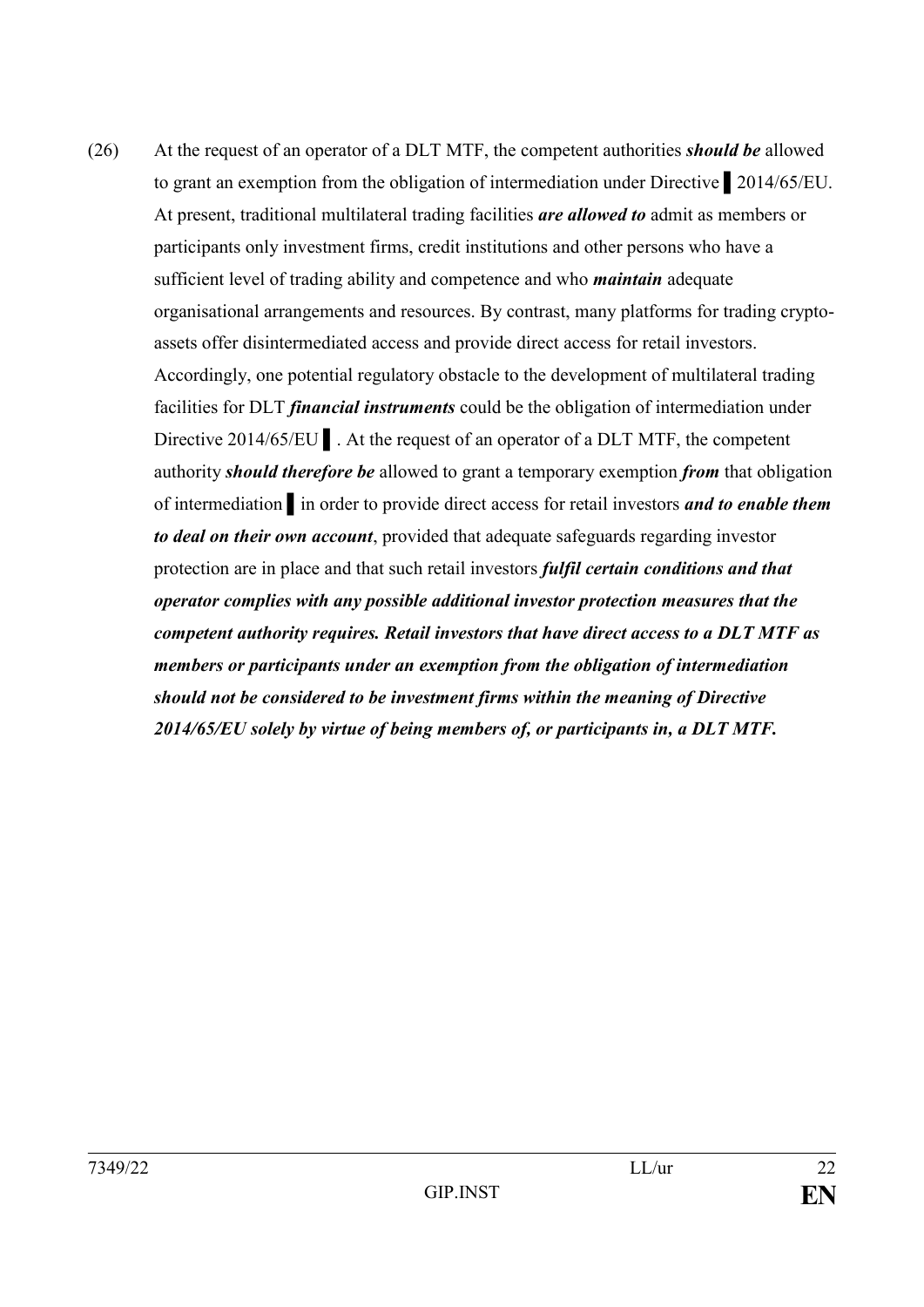- *(27) At the request of an operator of a DLT MTF, the competent authorities should also be allowed to grant an exemption from the transaction reporting requirements under Regulation (EU) No 600/2014, provided that the DLT MTF fulfils certain conditions.*
- (28) In order to be eligible for an exemption under this Regulation, an operator of a DLT MTF should demonstrate that the *requested* exemption is proportionate and limited to the use of distributed ledger technology as described in its business plan, and that the *requested* exemption ▌is limited to the DLT MTF and does not extend to any other multilateral trading facility operated by the same investment firm or market operator.
- (29) At the request of a CSD operating a DLT ▌SS, competent authorities should be allowed to grant one or more exemptions on a temporary basis if it complies with the conditions attached to such exemptions and with any additional requirements set by this Regulation to address novel forms of risks raised by the use of distributed ledger technology. The CSD operating the DLT ▌SS should also comply with any compensatory measure required by the competent authority in order to meet the objectives of the provision in respect of which the exemption was requested *or in order to safeguard investor protection, market integrity or financial stability*.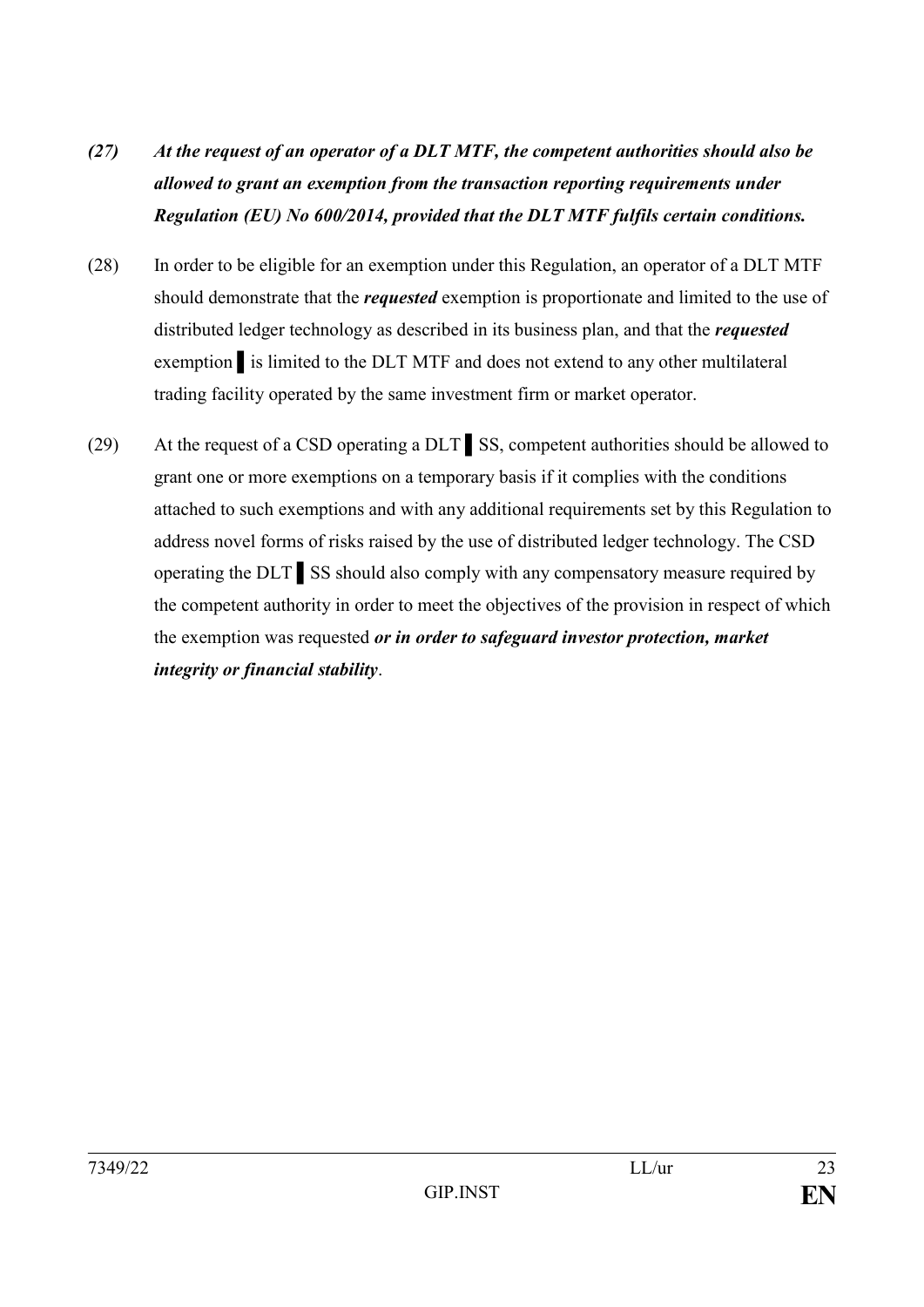(30) It should be allowed to exempt CSDs operating a *DLT SS* from *certain* provisions of Regulation (EU) No 909/2014 that are likely to create regulatory obstacles for the development of *DLT SSs*. For instance, exemptions should be possible to the extent that the rules of that Regulation applicable to CSDs and which refer to the terms 'dematerialised form', 'securities account' or 'transfer orders' do not apply to CSDs operating a DLT SS, with the exception of the requirements for CSD links which should apply *mutatis mutandis*. With respect to the term 'securities account', the exemption would cover the rules on the recording of securities, integrity of issue and segregation of accounts. Whereas CSDs operate securities settlement systems by crediting and debiting the securities accounts of their participants, double-entry or multiple-entry book keeping securities accounts might not always be feasible in a DLT SS. Therefore, an exemption should also be possible for a CSD operating a DLT *SS* from the rules in that Regulation that refer to the term 'book-entry form' where such an exemption is necessary to allow for the recording of DLT *financial instruments* on a distributed ledger*. However, a CSD operating a DLT SS should still* ensure the integrity of the DLT *financial instruments* issue on the distributed ledger and the segregation of the DLT *financial instruments* belonging to the various participants.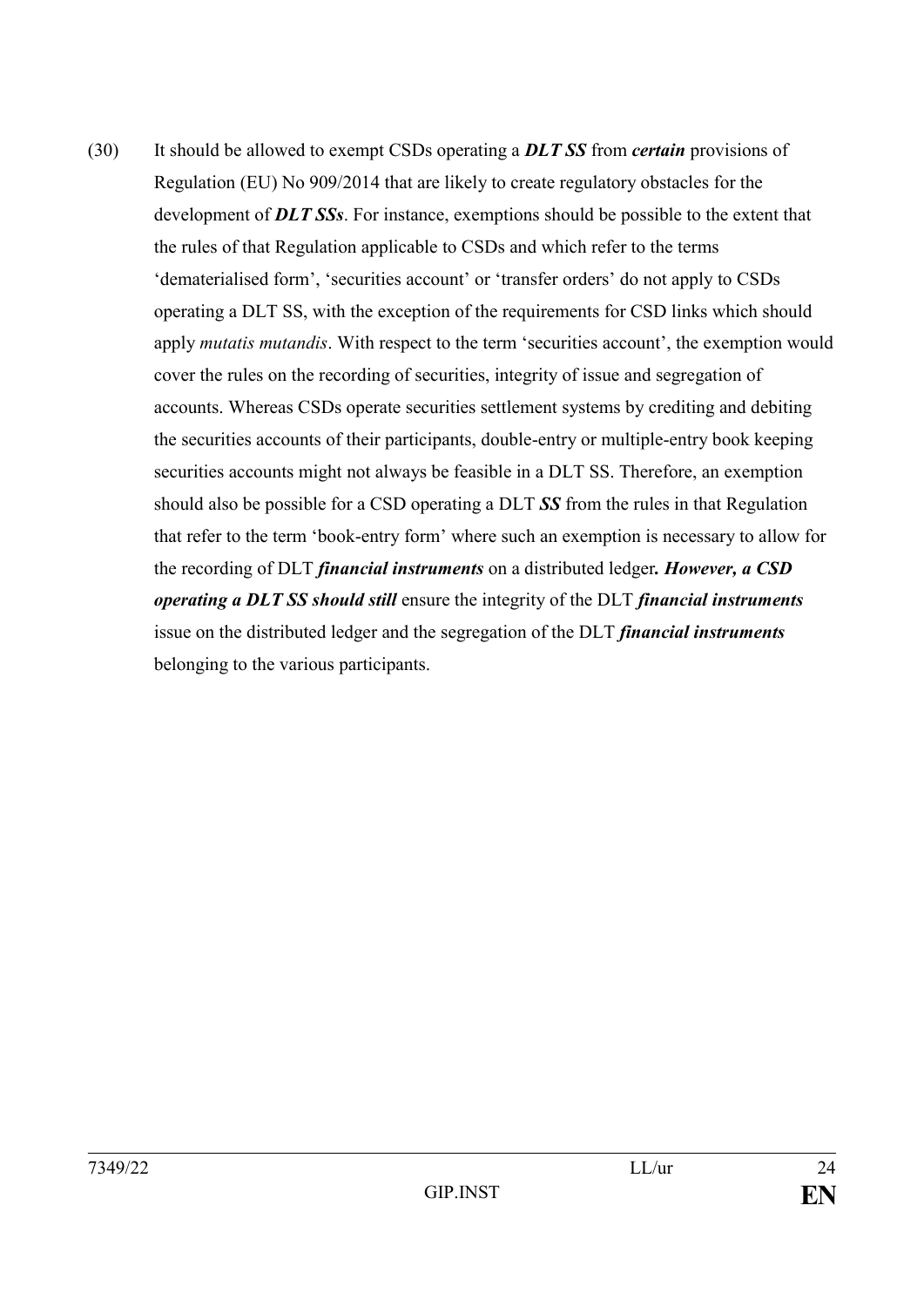(31) *A CSD operating a DLT SS should always remain subject to the provisions of* Regulation *(EU*) *No 909/2014, pursuant to which* a CSD *that outsources services or activities to a third party remains fully responsible for discharging all of its obligations under that Regulation and is required to ensure that any* outsourcing does not result in *the* delegation of *its responsibility. Regulation (EU) No 909/2014* only permits CSDs operating a DLT *SS to outsource a core service or activity after receiving authorisation from the competent authority. A CSD operating a DLT SS* should therefore be able to request an exemption from *that authorisation requirement where the CSD demonstrates* that the *requirement is* incompatible with the use of distributed ledger technology as envisaged in *its* business plan*. The delegation of tasks pertaining to the functioning of a DLT SS, or to the use of distributed ledger technology, to perform settlement,* should *not be considered to be outsourcing within the meaning of Regulation (EU) No 909/2014*.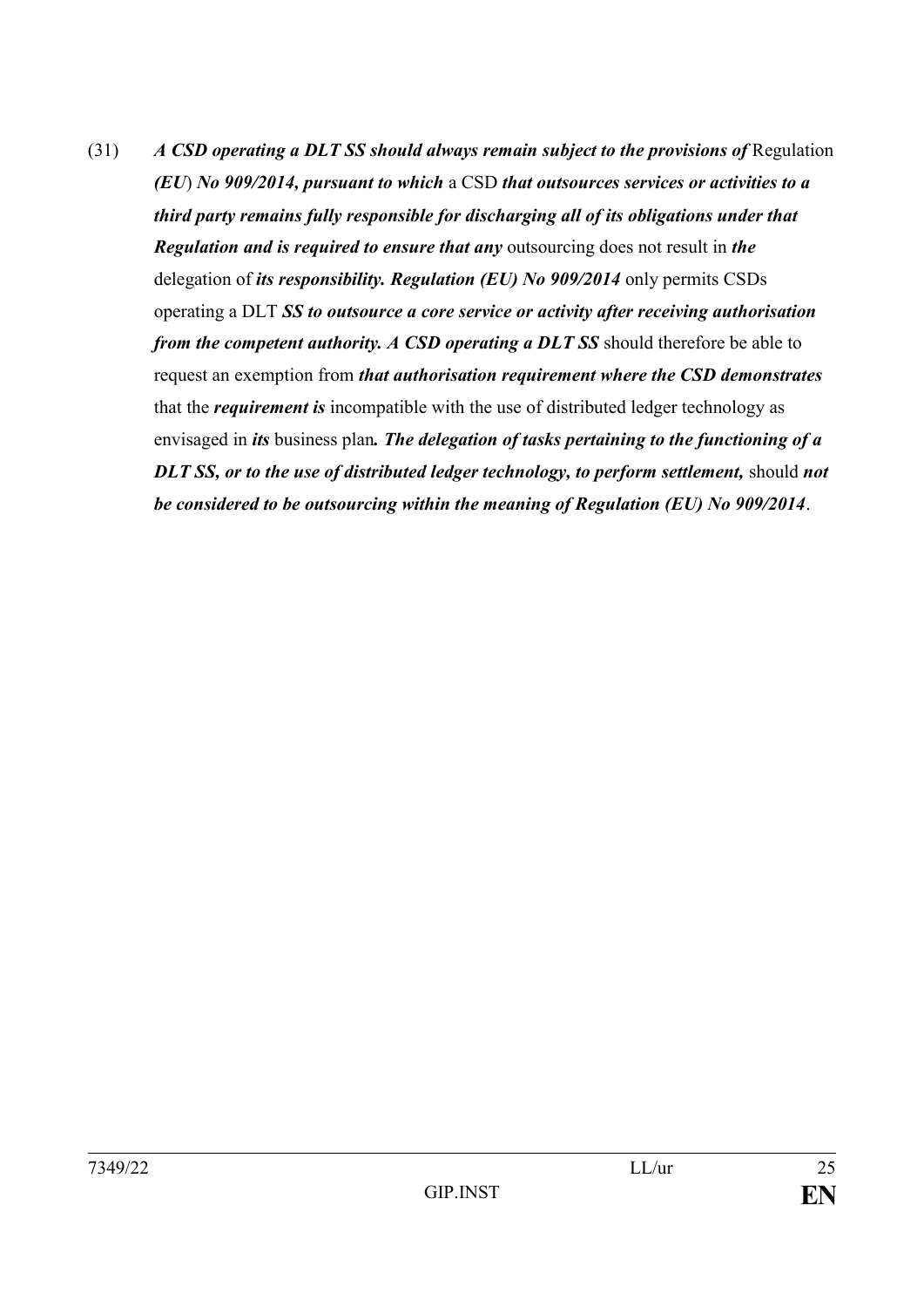(32) The obligation of intermediation through a credit institution or an investment firm in order to prevent retail investors from obtaining direct access to the settlement and delivery systems operated by a CSD could create a regulatory obstacle to the development of alternative models of settlement based on distributed ledger technology that allows direct access by retail investors. Therefore, an exemption should be allowed for CSDs operating a DLT SS in the sense that the term 'participant' in Directive 98/26/EC is deemed to include, under certain conditions, persons other than those referred to in that Directive. When seeking an exemption from the obligation of intermediation of Regulation (EU) No 909/2014, the CSD operating a *DLT* SS should ensure that the persons to be admitted as participants *fulfil certain conditions.* A CSD operating a *DLT* SS should ensure that its participants have a sufficient level of ability, competence, experience and knowledge of post-trading activities and the functioning of distributed ledger technology.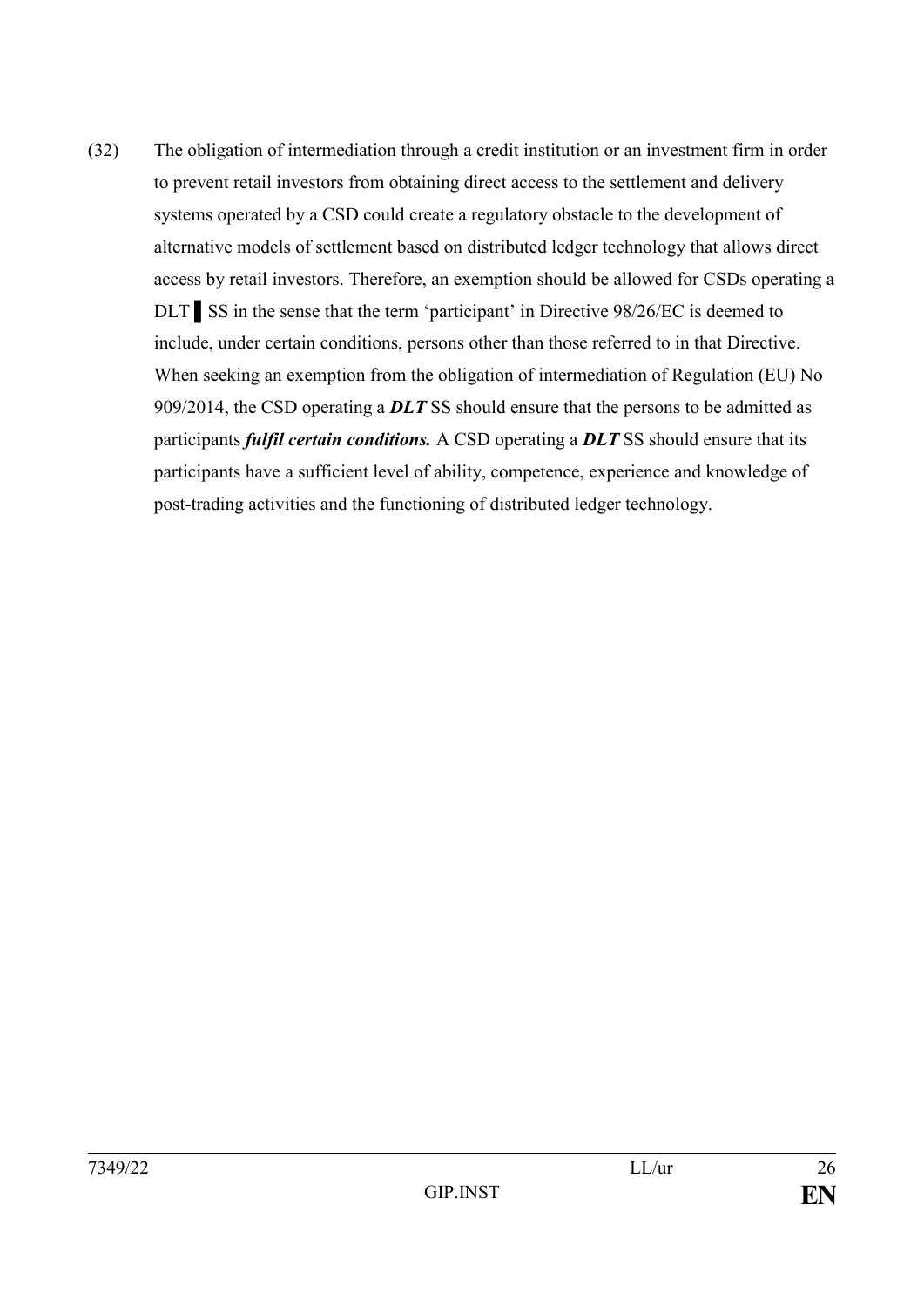(33) Entities that are eligible to participate in a CSD under Regulation (EU) No 909/2014 ▌correspond to the entities that are eligible to participate in a securities settlement system that is designated and notified in accordance with Directive 98/26/EC, ▌because Regulation (EU) No 909/2014 ▌requires securities settlement systems operated by CSDs to be designated and notified under Directive 98/26/EC. Accordingly, an operator of a ▌securities settlement system *based on distributed ledger technology* that requests to be exempted from the participation requirements of Regulation (EU) No 909/2014 ▌would as a result not comply with the participation requirements of Directive 98/26/EC. Consequently, that ▌securities settlement system cannot be designated and notified under that Directive *and for that reason is not referred to as a 'DLT securities settlement system' in this Regulation but rather as a DLT SS.* This Regulation *should allow a CSD to operate a DLT SS that does not qualify as a securities settlement system designated under Directive 98/26/EC, and an exemption from the rules on settlement finality in Regulation (EU) No 909/2014 should be available, subject to certain compensatory measures, including specific compensatory measures to mitigate risks arising from insolvency, as insolvency protection measures under Directive 98/26/EC do not apply.*  However, such an exemption would not preclude a DLT ▌SS that complies with all the requirements of Directive 98/26/EC from being designated and notified as a securities settlement system in accordance with that Directive.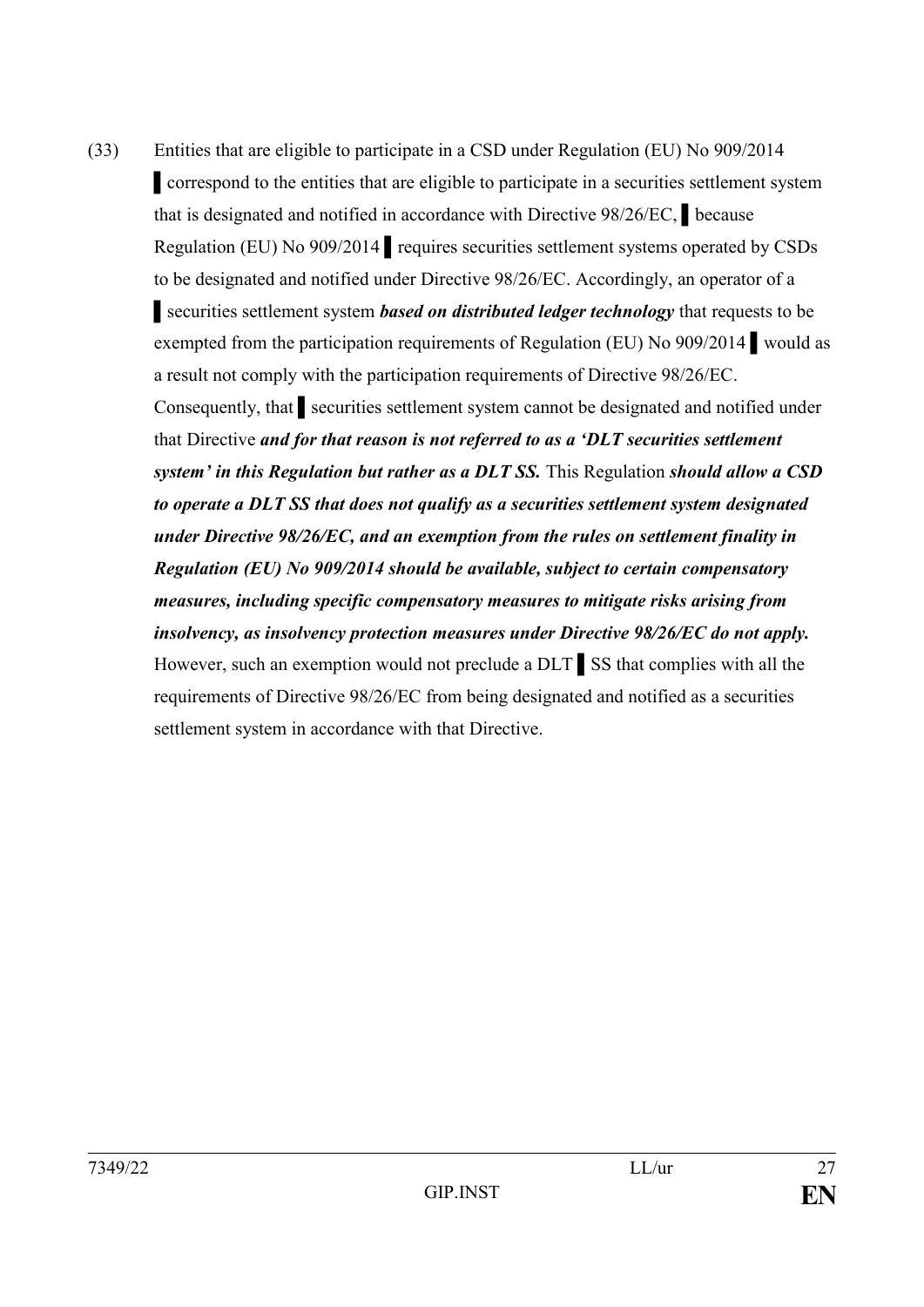- (34) Regulation (EU) No 909/2014 ▌encourages the settlement of transactions in central bank money. Where the settlement of cash payments in central bank money is not practical and available, it should be possible for settlement to take place *through the CSD's own accounts in accordance with that Regulation or through accounts opened with a credit institution ('commercial bank money')*. That rule can be difficult to apply for a CSD operating a DLT ▌SS, however, because the CSD would have to effect movements in cash accounts at the same time as the delivery of securities recorded on the distributed ledger. A temporary exemption should therefore be allowed for CSDs operating a DLT ▌SS from the provision of that Regulation on cash settlement in order to develop innovative solutions *under the pilot regime by facilitating access to commercial bank money, or the use of* 'emoney tokens'*. Settlement in central bank money could be considered as not practical and available if settlement in central bank money on a distributed ledger is not available.*
- *(35) Other than the requirements that have proven to be impractical in a distributed ledger technology environment, the requirements linked to cash settlement under Regulation (EU) No 909/2014 continue to apply outside the pilot regime. Operators of DLT market infrastructures should therefore describe in their business plans how they intend to comply with Title IV of Regulation (EU) No 909/2014 in the event that they eventually exit the pilot regime*.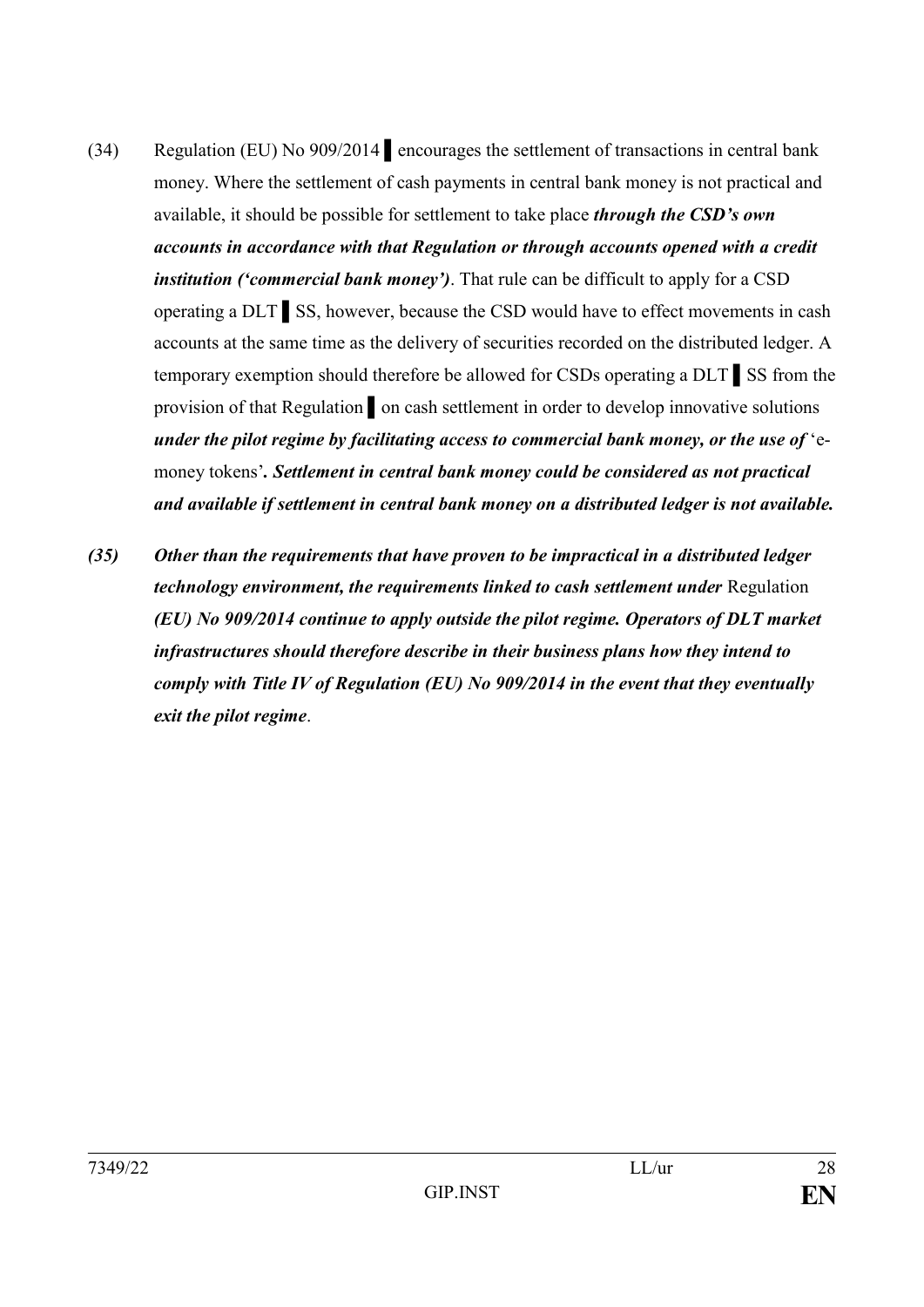- (36) Regulation (EU) No 909/2014 requires that a CSD give access to another CSD, or to other market infrastructures, *on a non-discriminatory and transparent basis*. Giving access to a CSD operating a DLT *SS can be technically more challenging,* burdensome or difficult to achieve, as the interoperability of legacy systems with distributed ledger technology has not yet been tested. It should therefore also be possible to grant a DLT *SS* an exemption from that requirement if it demonstrates that the application of the requirement is disproportionate to the scale of the activities of the DLT *SS*.
- (37) Irrespective of the requirement in respect of which an exemption has been requested, a CSD operating a DLT ▌SS should demonstrate that the exemption requested is proportionate and justified by the use of distributed ledger technology. The exemption should be limited to the DLT SS and should not cover other settlement systems operated by the same CSD.
- (38) DLT market infrastructures *and their operators* should be subject to additional requirements compared to traditional market infrastructures. The additional requirements are necessary to avoid risks *related to* the use of distributed ledger technology or the way in which the DLT market infrastructure would operate. Therefore, *an operator of* DLT market infrastructure should establish a clear business plan that details how the distributed ledger technology would be used and the applicable legal terms.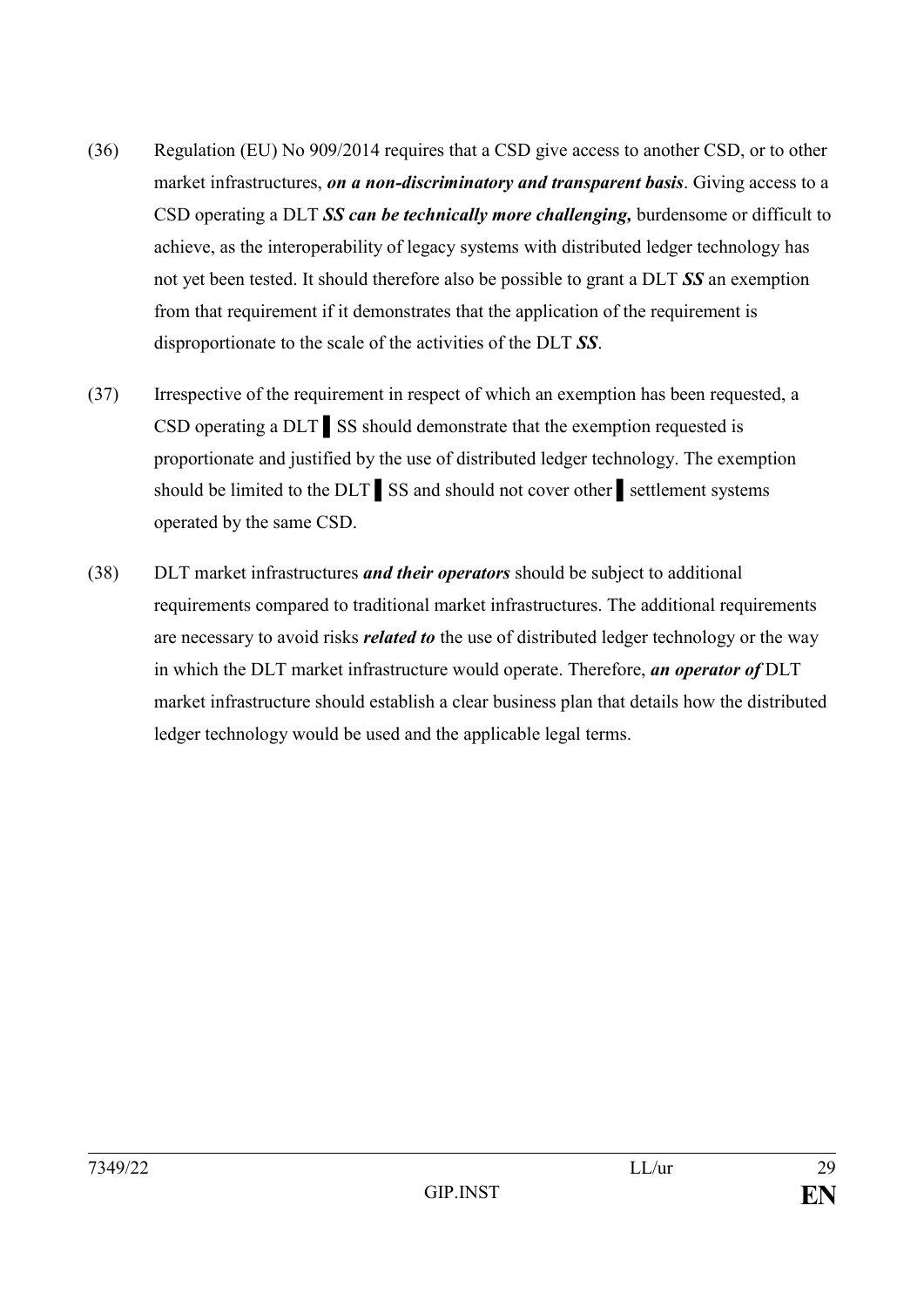- (39) *Operators of DLT market infrastructures should establish or document, as appropriate,*  rules on the functioning of the *distributed ledger technology they use*, including rules on access to, and admission to trading on, the *distributed ledger*, rules on the participation of the validating nodes and rules to address potential conflicts of interests, as well as risk management measures.
- (40) An operator of a DLT market infrastructure should be required to provide information to members, participants, issuers and clients on how *it intends* to perform *its* activities and how the use of distributed ledger technology deviates from the way services are normally provided by a traditional multilateral trading facility or by a CSD operating a securities settlement system.
- (41) DLT market infrastructure should have specific and robust IT and cyber arrangements related to the use of distributed ledger technology. Such arrangements should be proportionate to the nature, scale and complexity of the business plan of the operator of the DLT market infrastructure. Those arrangements should also ensure the continuity and continued transparency, availability, reliability and security of the services provided, including the reliability of any smart contracts that are used*, irrespective of whether those smart contracts are created by the DLT market infrastructure itself or by a third party following outsourcing procedures*. DLT market infrastructures should also ensure the integrity, security, confidentiality, availability and accessibility of data stored on the distributed ledger. The competent authority for a DLT market infrastructure should be allowed to require an audit to ensure that the overall IT and cyber arrangements of the DLT market infrastructure are fit for purpose. The costs of the audit should be borne by the operator of the DLT market infrastructure.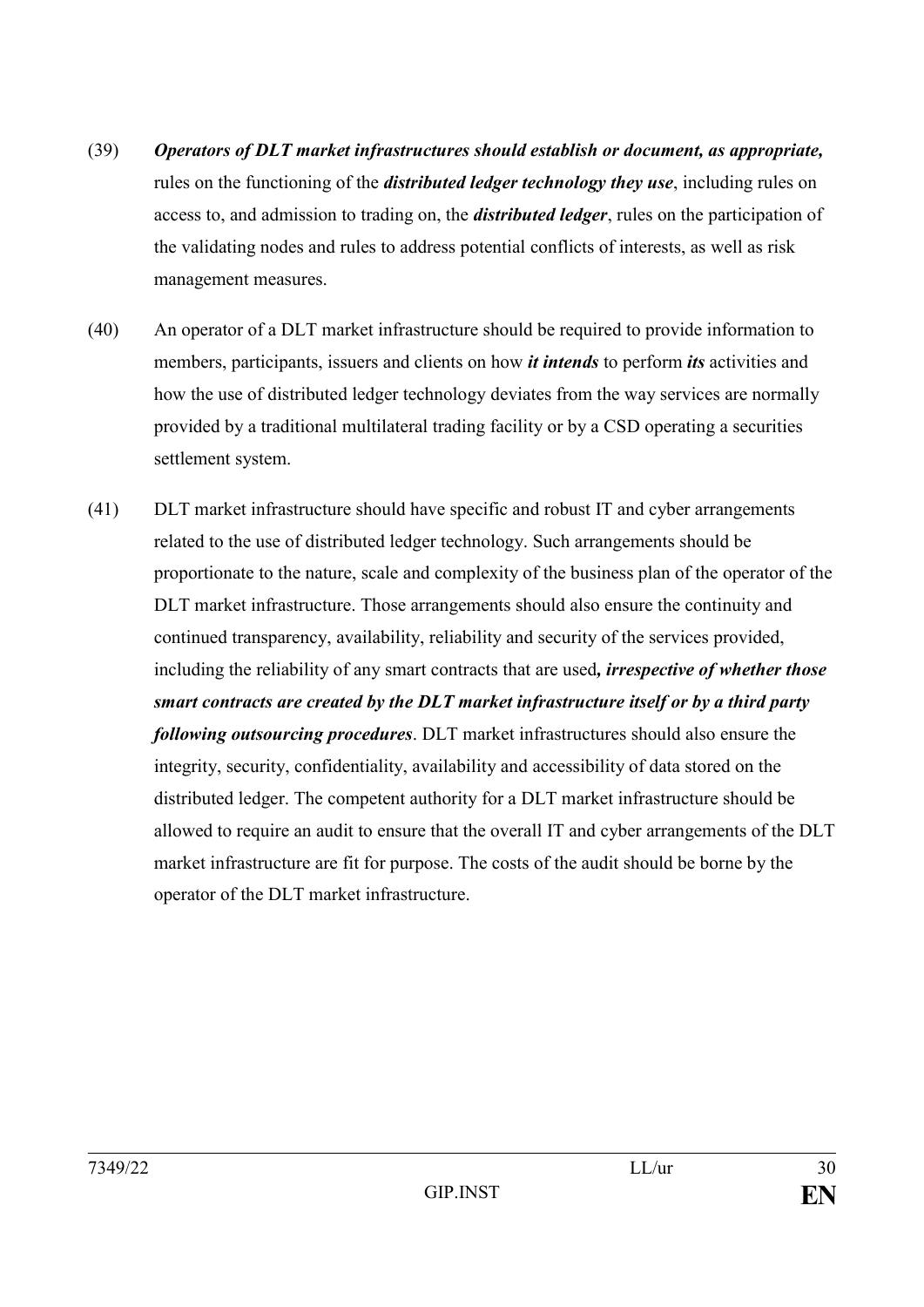(42) Where the business plan of an operator of a DLT market infrastructure involves the safekeeping of clients' funds, such as cash or cash equivalents, or of DLT *financial instruments*, or of the means of access to such DLT *financial instruments*, including in the form of cryptographic keys, the DLT market infrastructure should have adequate arrangements in place to safeguard those assets*. Operators of DLT market infrastructures* should not use clients' assets on those operators' own account, other than with the prior express written consent of their clients. DLT market infrastructures should segregate clients' funds and DLT *financial instruments*, and the means of access to such assets, from their own assets or from other clients' assets. The overall IT and cyber arrangements of DLT market infrastructures should ensure that clients' assets are protected against fraud, cyber-attacks and other serious operational malfunctions.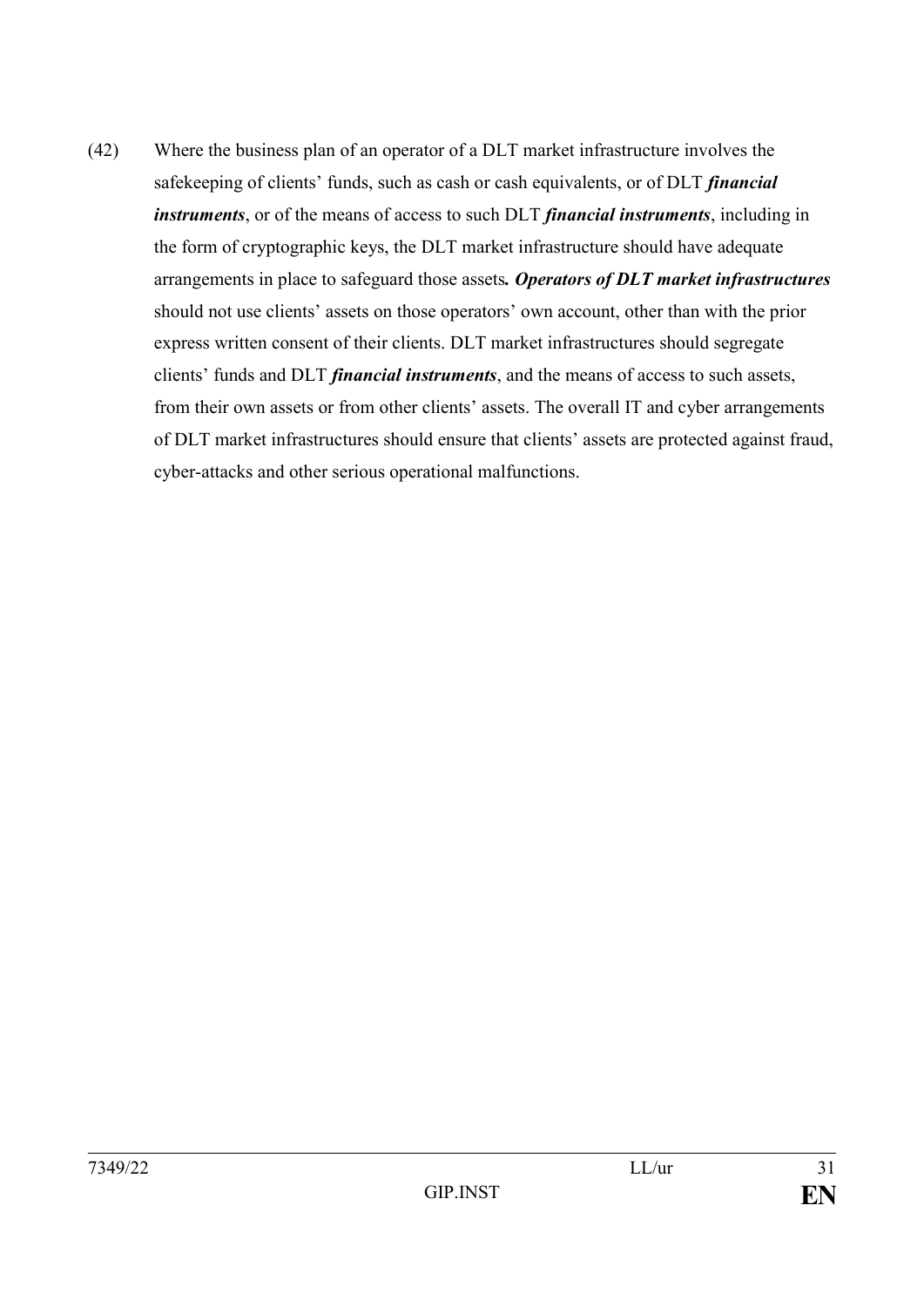(43) At the time when a specific permission is granted, operators of DLT market infrastructures should also have *in place* a credible exit strategy ▌in case the pilot regime is discontinued, the specific permission or some of the exemptions granted are withdrawn, *or the thresholds set out in this Regulation are exceeded. That strategy should include the transition or reversion of their distributed ledger technology operations to traditional market infrastructures. For that purpose, new entrants or operators of DLT TSS that do not operate a traditional market infrastructure to which they could transfer DLT financial instruments should seek to conclude arrangements with operators of traditional market infrastructures. That is of particular importance for the recording of DLT financial instruments. Therefore, CSDs should be subject to certain requirements to put in place such arrangements. In addition, CSDs should conclude such arrangements in a non-discriminatory manner and should be able to charge a reasonable commercial fee based on actual costs*.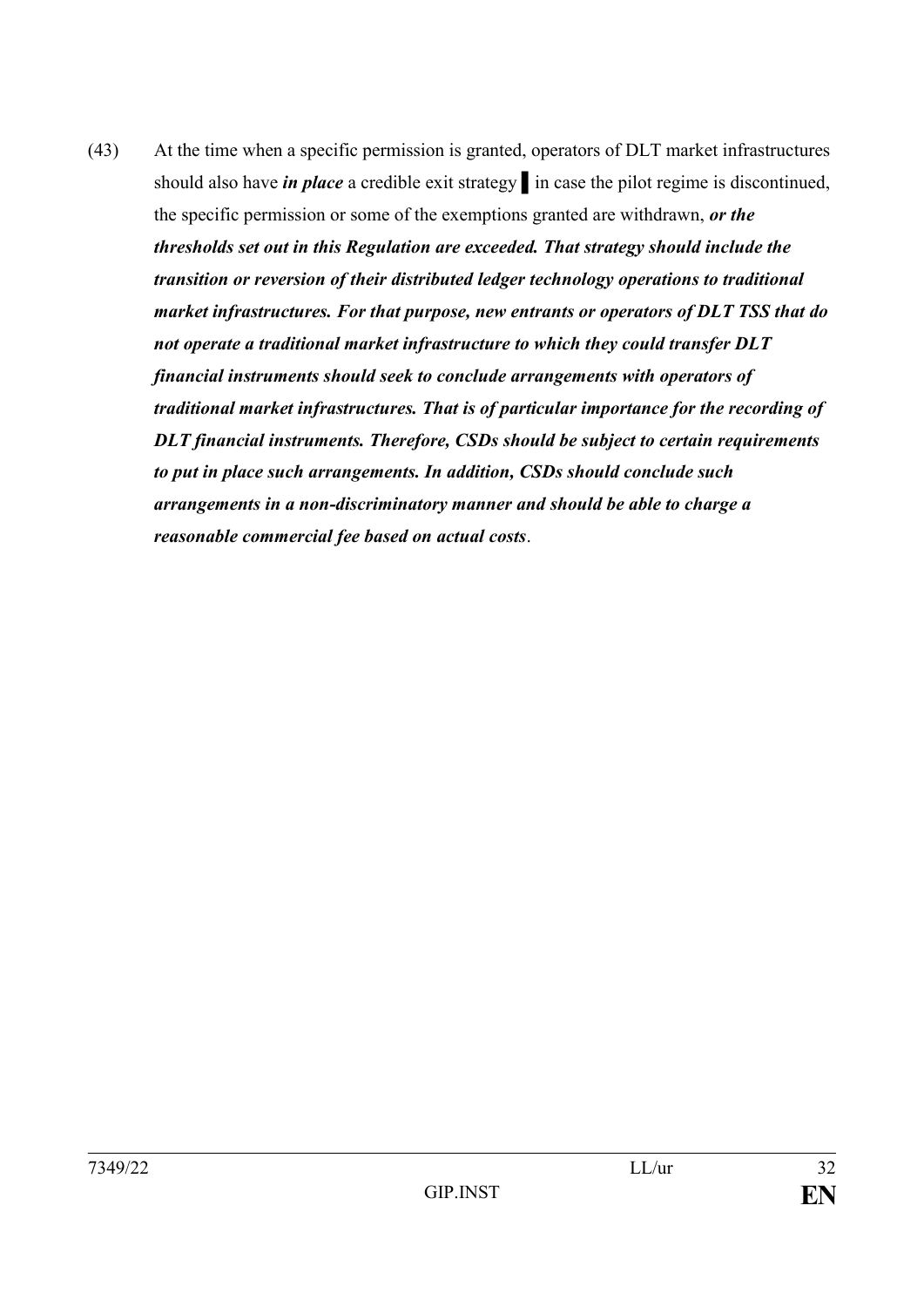(44) A specific permission granted to an operator of DLT market infrastructure should *broadly*  follow the same procedures as those for authorisation *under Regulation (EU) No 909/2014 or Directive 2014/65/EU*. However, when applying for a specific permission under this Regulation, the applicant should indicate the exemptions it is requesting. Before granting a specific permission to a DLT market infrastructure, the competent authority should *provide ESMA with all relevant information. Where necessary*, ESMA should issue a non-binding opinion *on the exemptions requested or* on the *adequacy of the distributed ledger technology for the purposes of this Regulation. Such a non-binding opinion should not be deemed to be an opinion within the meaning of Regulation (EU) No 1095/2010*. ESMA should consult the competent authorities of other Member States when preparing its opinion. With its non-binding opinion, ESMA should aim to ensure *investor protection*, market integrity and *financial stability*. In order to ensure a levelplaying field and fair competition throughout the internal market, ESMA's non-binding opinion *and guidelines should* aim to ensure the consistency and proportionality of the exemptions granted by different competent authorities in the Union*, including when evaluating the adequacy of different types of distributed ledger technology used by operators for the purposes of this Regulation*.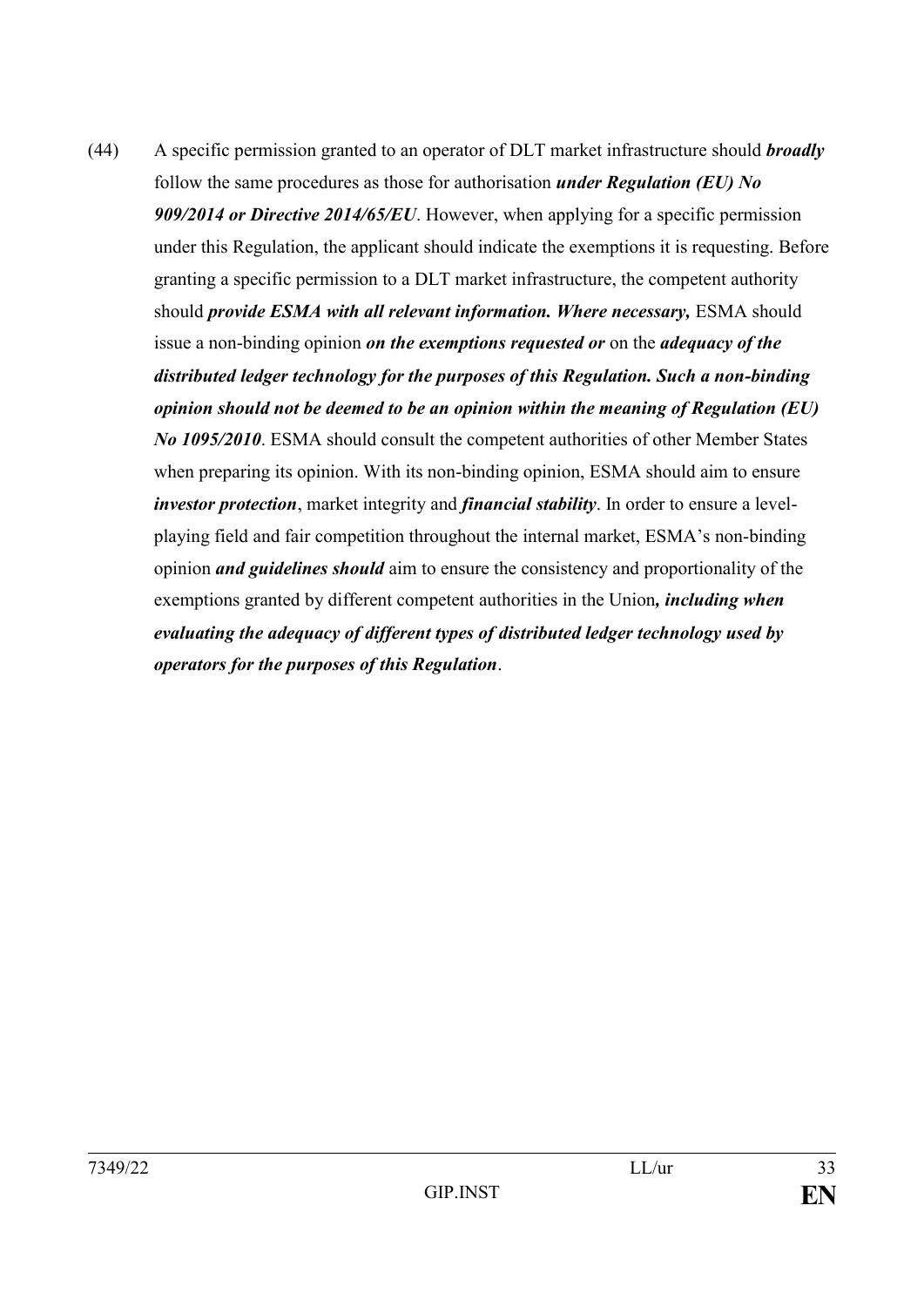- *(45) The recording of securities, the maintenance of securities accounts and the management of settlement systems are activities that are also covered by non-harmonised provisions of national law, such as corporate and securities law. It is therefore important that operators of DLT market infrastructures comply with all applicable rules and enable their users to do so.*
- (46) The competent authority that examines an application submitted by an operator of a DLT market infrastructure should have the possibility of refusing to grant a specific permission if there are reasons to believe that the DLT market infrastructure would *not be able to comply with applicable provisions laid down by Union law or with provisions of national law falling outside the scope of Union law, if there are reasons to believe that the DLT market infrastructure would* pose a risk to investor protection, market integrity or financial stability, or if the application *is* an attempt to circumvent existing requirements.
- (47) A specific *permission* granted by a competent authority to an operator of DLT market infrastructure should indicate the exemptions granted to that DLT market infrastructure. It should be valid throughout the Union, *but only for the duration of the pilot regime*. ESMA should publish on its website a list of DLT market infrastructures and a list of the exemptions granted to each of them.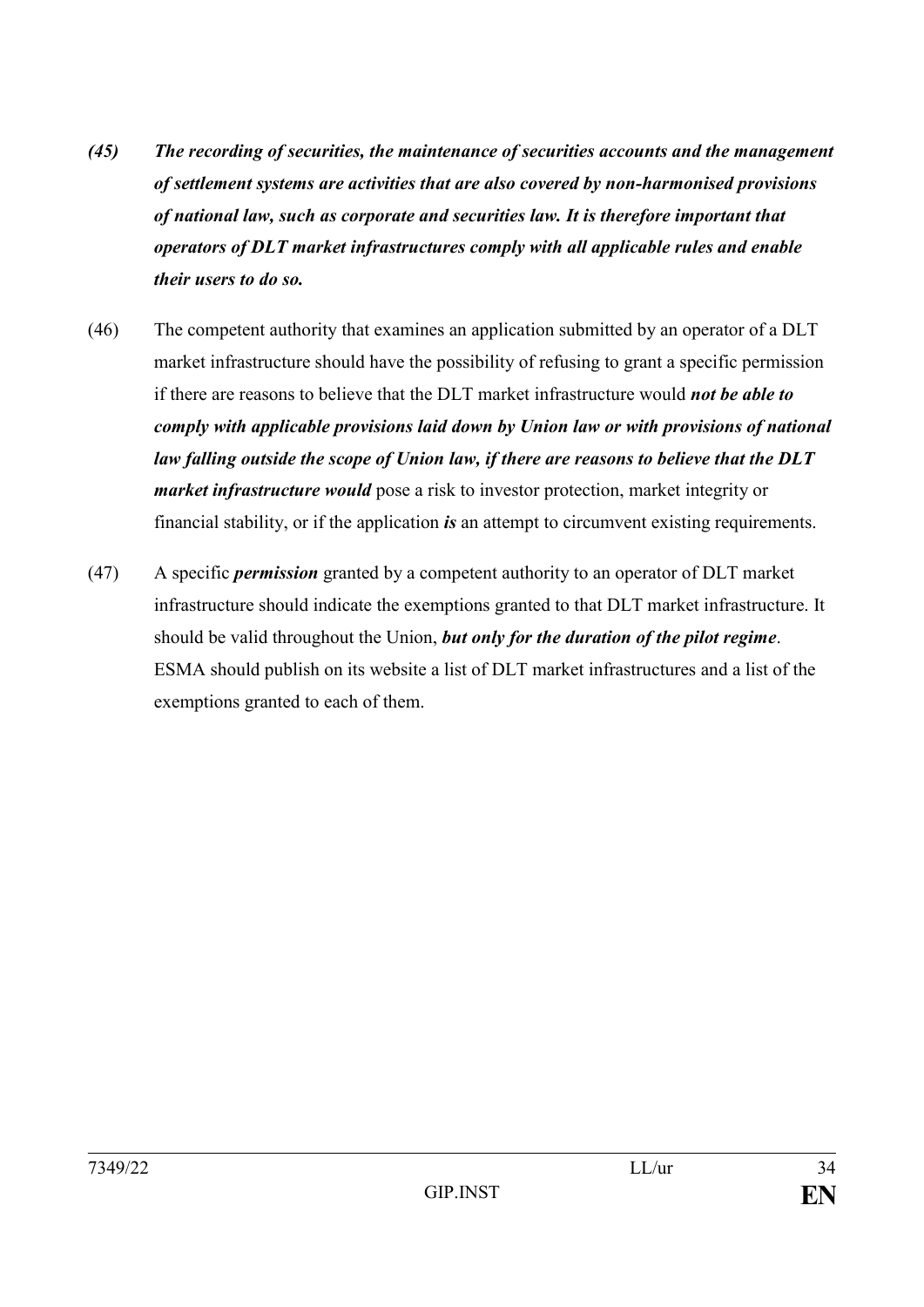(48) Specific permissions and exemptions should be granted on a temporary basis, for a period of up to six years from the date on which the specific permission was granted, *and should be valid only for the duration of the pilot regime*. That six-year period should give operators of DLT market infrastructures sufficient time to adapt their business models to any modifications of the pilot regime and operate under the pilot regime in a commercially viable manner. It would also allow ESMA and the Commission to gather a useful data set *on* the operation of the pilot regime following the granting of a critical mass of specific permissions and related exemptions and to report thereon. And finally, it would also give time for the operators of DLT market infrastructures to take the necessary steps either to cease their operations or to transition to a new regulatory framework following the reports to be issued by ESMA and the Commission.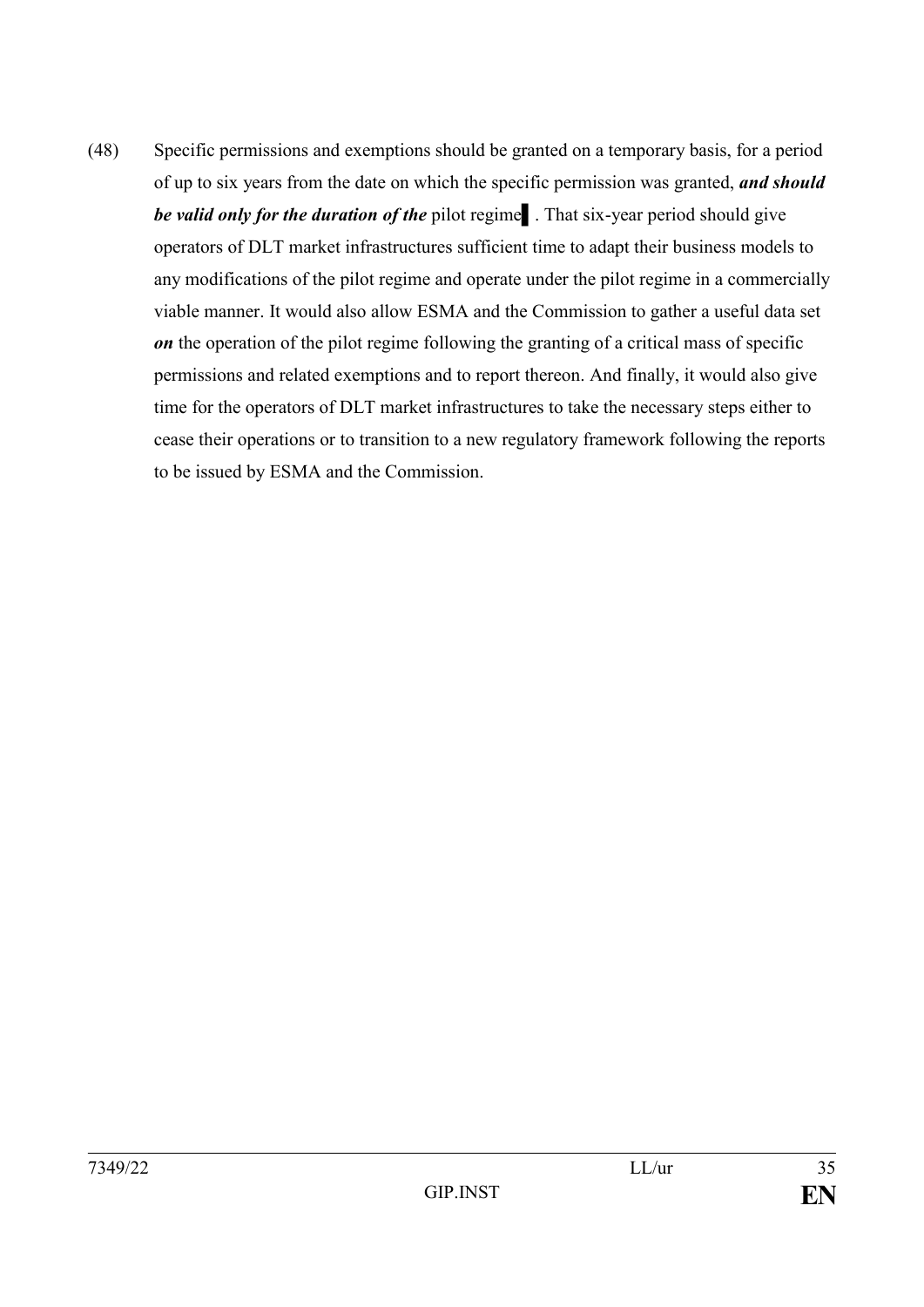(49) Without prejudice to Regulation (EU) No 909/2014 ▌and Directive 2014/65/EU▌, competent authorities should have the power to withdraw a specific permission or any exemptions granted to a DLT market infrastructure where a flaw has been discovered in the underlying technology or in the services and activities provided by the operator of the DLT market infrastructure, if that flaw outweighs the benefits of the service and activities at stake, or where the operator of the DLT market infrastructure has breached any obligations attached to the *permissions or* exemptions granted by the competent authority, or where the operator of the DLT market infrastructure has recorded financial instruments that *exceed the thresholds set out in this Regulation or that* do not fulfil *other* conditions that apply to DLT *financial instruments* under this Regulation. In the course of its activity, the operator of a DLT market infrastructure should have the possibility of requesting additional exemptions in addition to those requested at the time of initial application. In such a case, the additional exemptions ▌should be *requested from* the competent *authority* in the same way as those requested at the time of the initial request for permission for the DLT market infrastructure.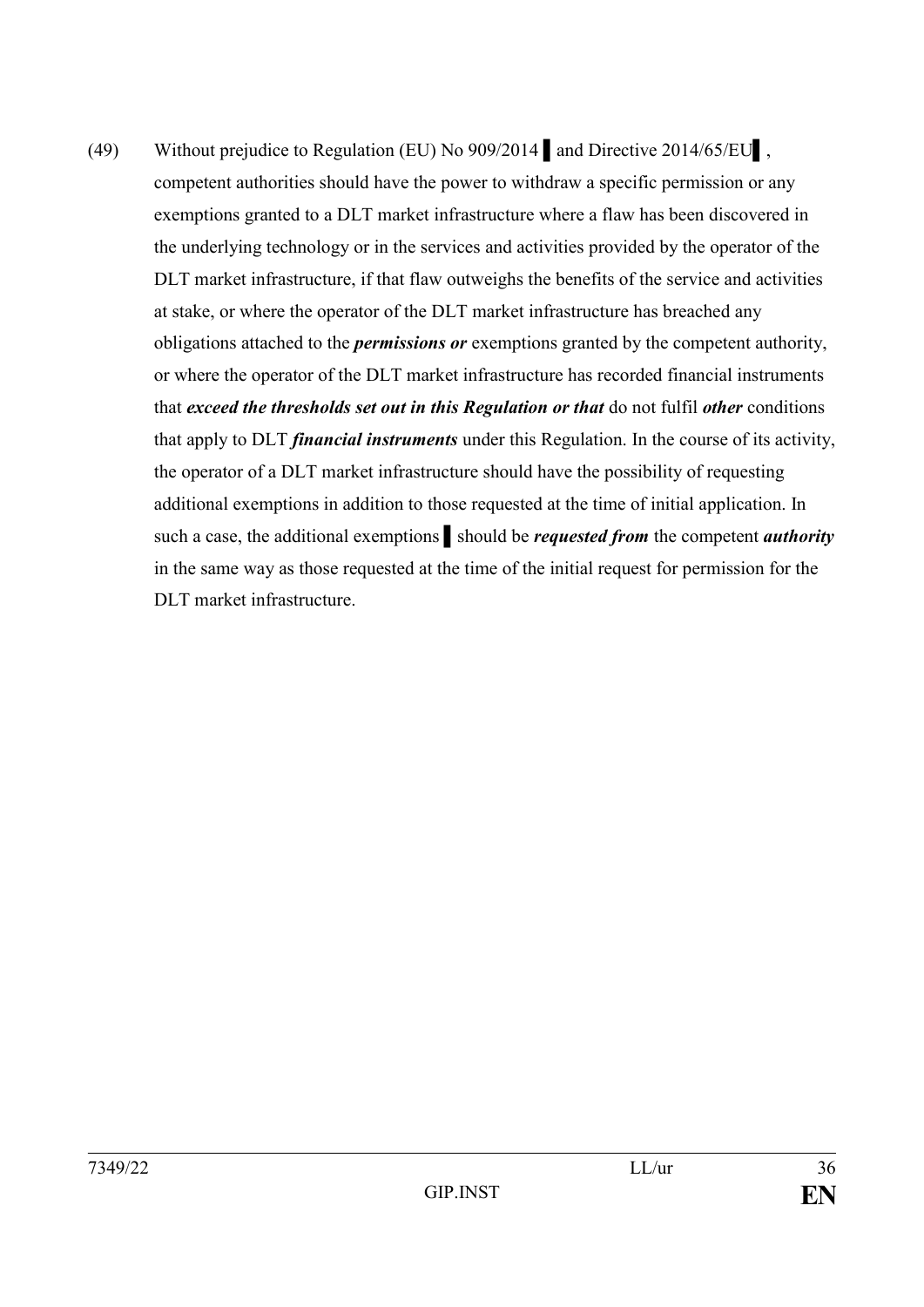(50) Since, under the pilot regime, operators of DLT market infrastructures would be able to receive temporary exemptions from certain provisions of existing Union legislation, they should cooperate closely with the competent authorities and with ESMA during the period in which their specific permission is valid. Operators of DLT market infrastructures should inform competent authorities ▌of any material changes to their business plans or to their critical staff, of any evidence of cyber-attacks or other cyber-threats, fraud or serious malpractice, of any change in the information provided at the time of the initial application for specific permission, of any technical or operational difficulties, in particular those linked to the use of distributed ledger technology, and of any risks to investor protection, market integrity or financial stability that were not envisaged at the time when the specific permission was granted. *To ensure investor protection, market integrity and financial stability,* when notified of such a material change, the competent authority should be able to require the DLT market infrastructure to apply for a new specific permission or exemption, or to take any corrective measures that the competent authority deems appropriate. The operators of DLT market infrastructures should also provide any relevant information to the competent authority ▌when requested. *Competent authorities should forward the information received from operators of DLT market infrastructures and the information on corrective measures to* ESMA.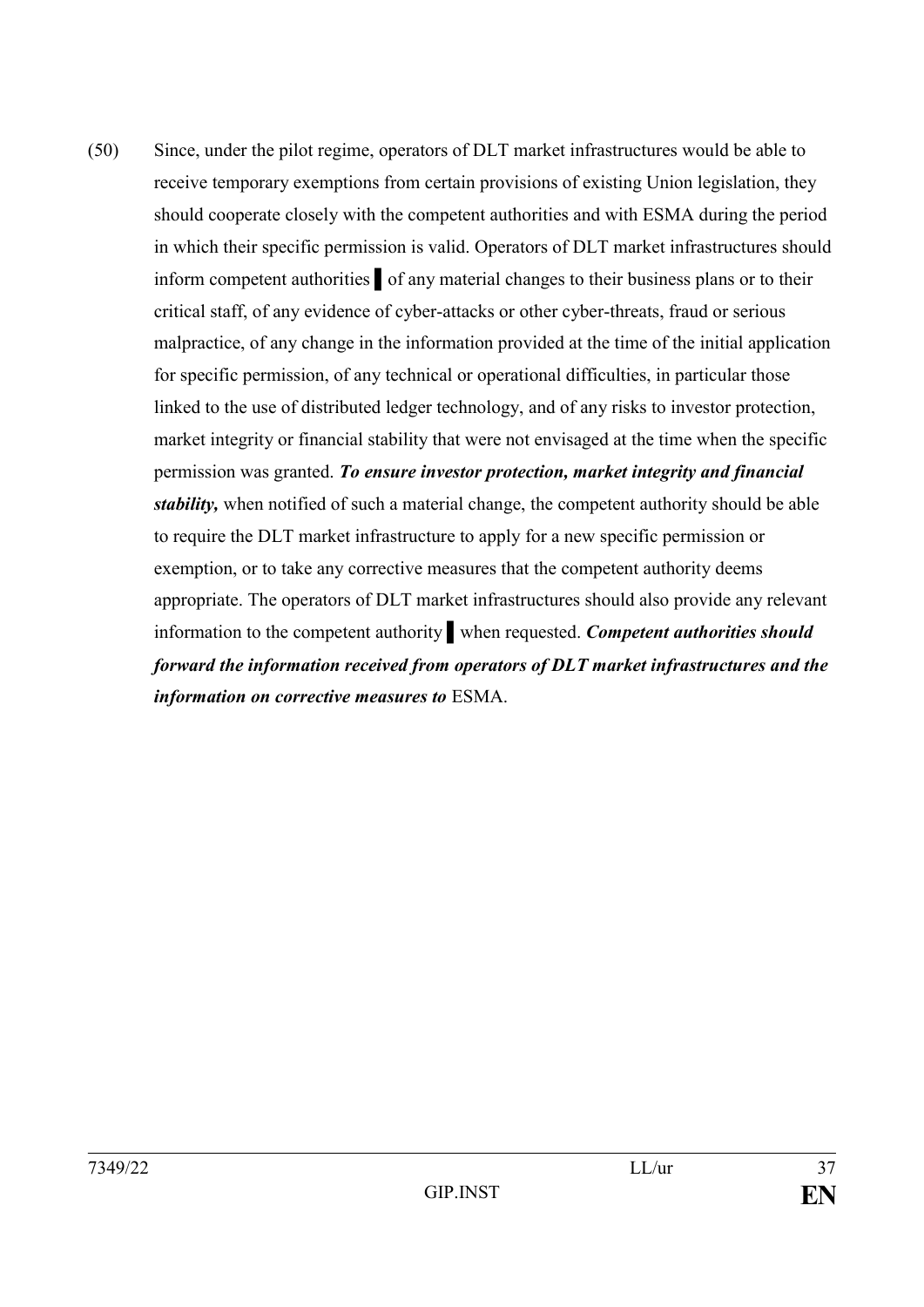- (51) Operators of DLT market infrastructures should submit regular reports to their competent authorities ▌. ESMA should organise discussions on those reports to enable all competent authorities across the Union to gain experience from the impact of distributed ledger technology and to understand whether there are any amendments to Union financial services legislation that could be necessary to allow for the use of distributed ledger technology on a greater scale.
- *(52) During the course of the pilot regime, it is important that the framework and its functioning be subject to frequent monitoring and evaluation in order to maximise information for operators of DLT market infrastructures. ESMA should publish annual reports in order to provide market participants with a better understanding of the functioning and development of the markets and to provide clarification on the application of the pilot regime. Those annual reports should include updates on the most important trends and risks. Those annual reports should be submitted to the European Parliament, to the Council and to the Commission.*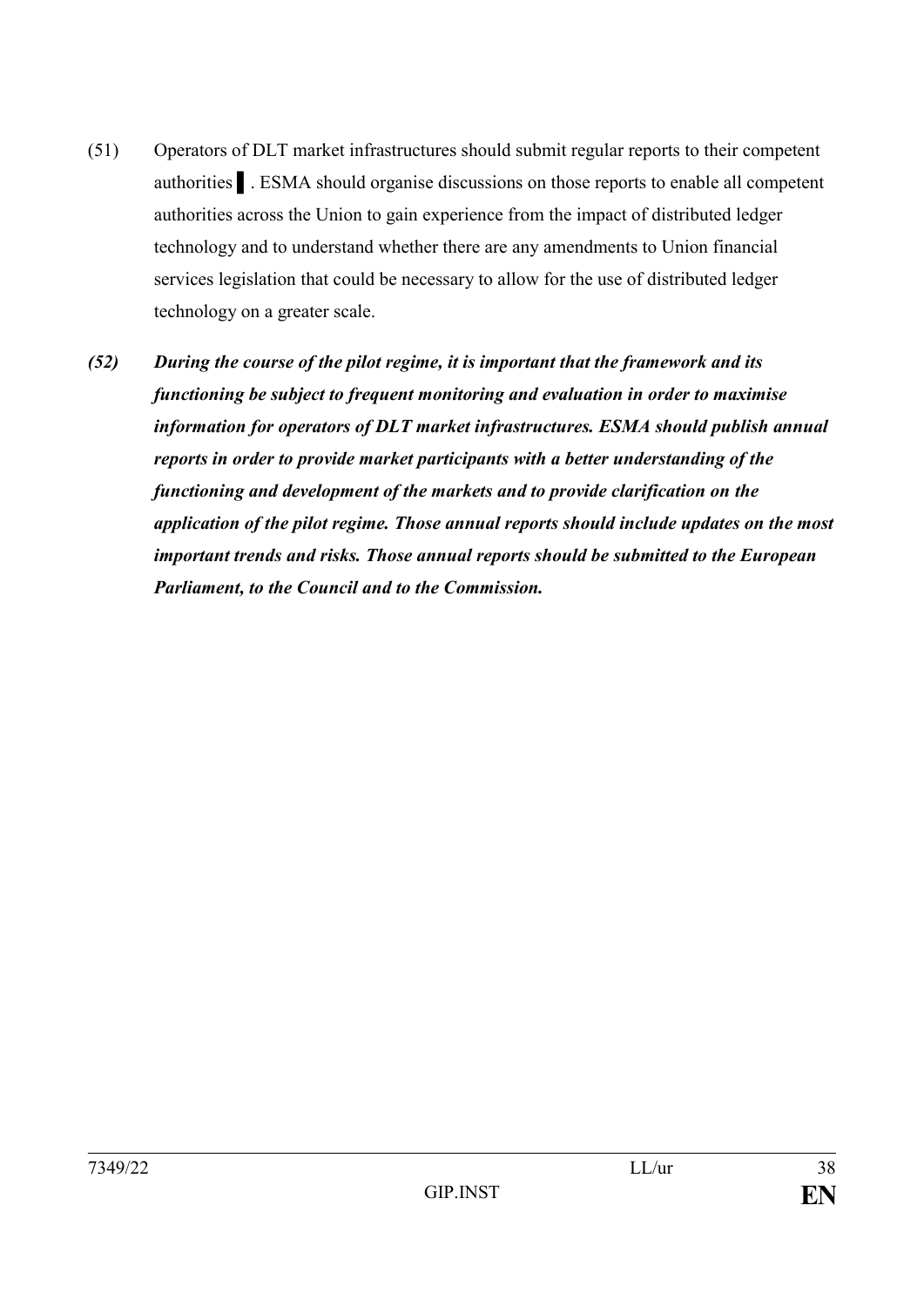(53) *Three years from the date of* application of *this* Regulation, ESMA *should present a report to the Commission containing its assessment of the pilot regime*. On the basis of ESMA's report, the Commission should report to the European Parliament and to the Council. That report should assess the costs and benefits of extending the pilot regime for a further period, extending the pilot regime to *other types* of financial instruments, *otherwise amending the pilot regime*, making the pilot regime permanent *by* proposing appropriate amendments of Union financial services legislation, or terminating the pilot regime. *It would not be desirable to have two parallel regimes for DLT-based and non-DLT-based market infrastructures. If the pilot regime is successful, it could be made permanent by amending relevant Union financial services legislation to establish a single coherent framework.*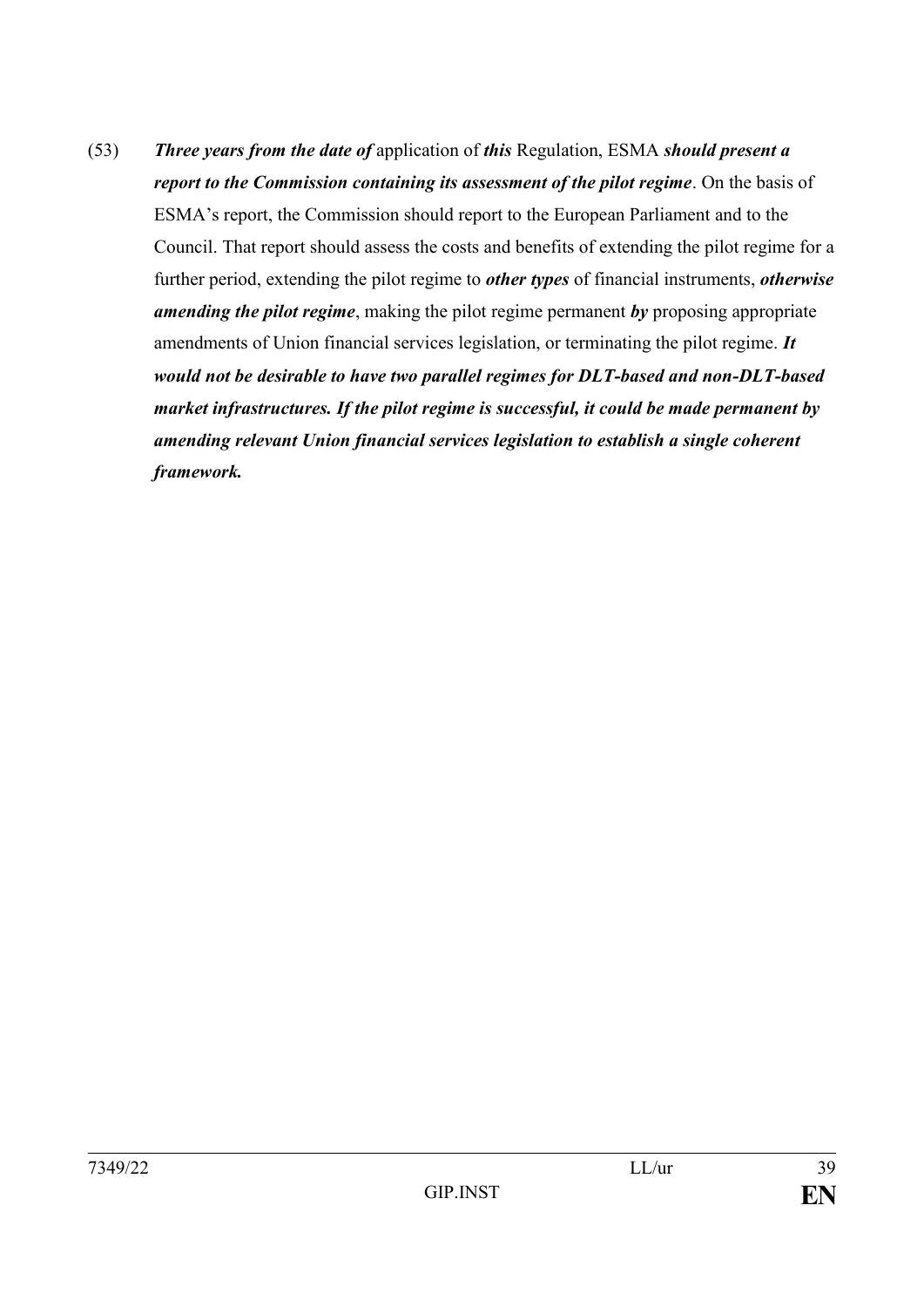(54) Some potential gaps have been identified in existing *Union* financial services legislation as regards its application to crypto-assets that qualify as financial instruments. In particular, the regulatory technical standards under Regulation *(EU)* No 600/2014 ▌relating to certain data reporting requirements and pre- and post-trade transparency requirements are not well adapted to financial instruments issued by means of distributed ledger technology. Secondary markets in financial instruments issued by means of distributed ledger technology or similar technology are still nascent and therefore their features potentially differ from markets in financial instruments using traditional technology. The rules set out in those regulatory technical standards should apply to all financial instruments, regardless of the technology used. Therefore, *in line with existing mandates in Regulation (EU) No 600/2014 to develop draft* regulatory technical standards*, ESMA should carry out a comprehensive assessment of those regulatory technical standards ▌*and propose any necessary amendment to ensure that the rules set out therein could be effectively applied to DLT financial instruments. In carrying out that assessment, ESMA should take into account the specificities of DLT financial instruments and whether they require standards to be adapted to allow for the development of those financial instruments without undermining the objectives of the rules laid down in the regulatory technical standards adopted pursuant to Regulation (EU) No 600/2014.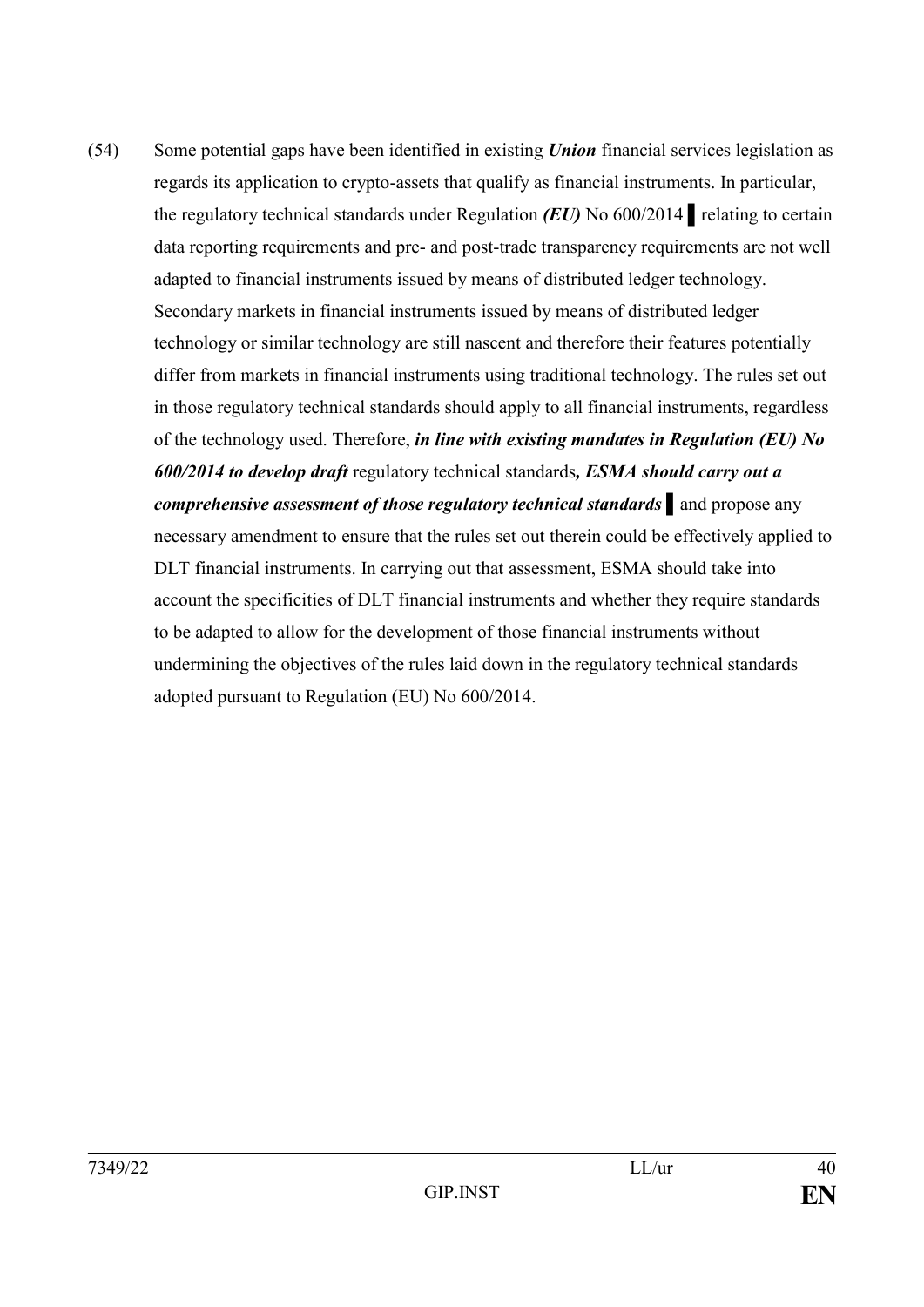- (55) Since the objectives of this Regulation cannot be sufficiently achieved by the Member States, but can rather, by reason of the regulatory obstacles to the development of DLT market infrastructures for crypto-assets that qualify as financial instruments ▌being embedded in Union financial services legislation, be better achieved at Union level, the Union may adopt measures, in accordance with the principle of subsidiarity as set out in Article 5 of the Treaty on European Union. In accordance with the principle of proportionality as set out in that Article, this Regulation does not go beyond what is necessary in order to achieve those objectives.
- *(56) This Regulation is without prejudice to Directive (EU) 2019/1937 of the European Parliament and of the Council<sup>17</sup>. At the same time, in respect of entities authorised under Directive 2014/65/EU, the mechanisms for the reporting of infringements of Regulation (EU) No 600/2014 or Directive 2014/65/EU as established under that Directive should be used. In respect of entities authorised under Regulation (EU) No 909/2014, the mechanisms for the reporting of infringements of that Regulation as established under that Regulation should be used.*

<sup>&</sup>lt;u>.</u> **<sup>17</sup>** Directive (EU) 2019/1937 of the European Parliament and of the Council of 23 October 2019 on the protection of persons who report breaches of Union law (OJ L 305, 26.11.2019, p. 17).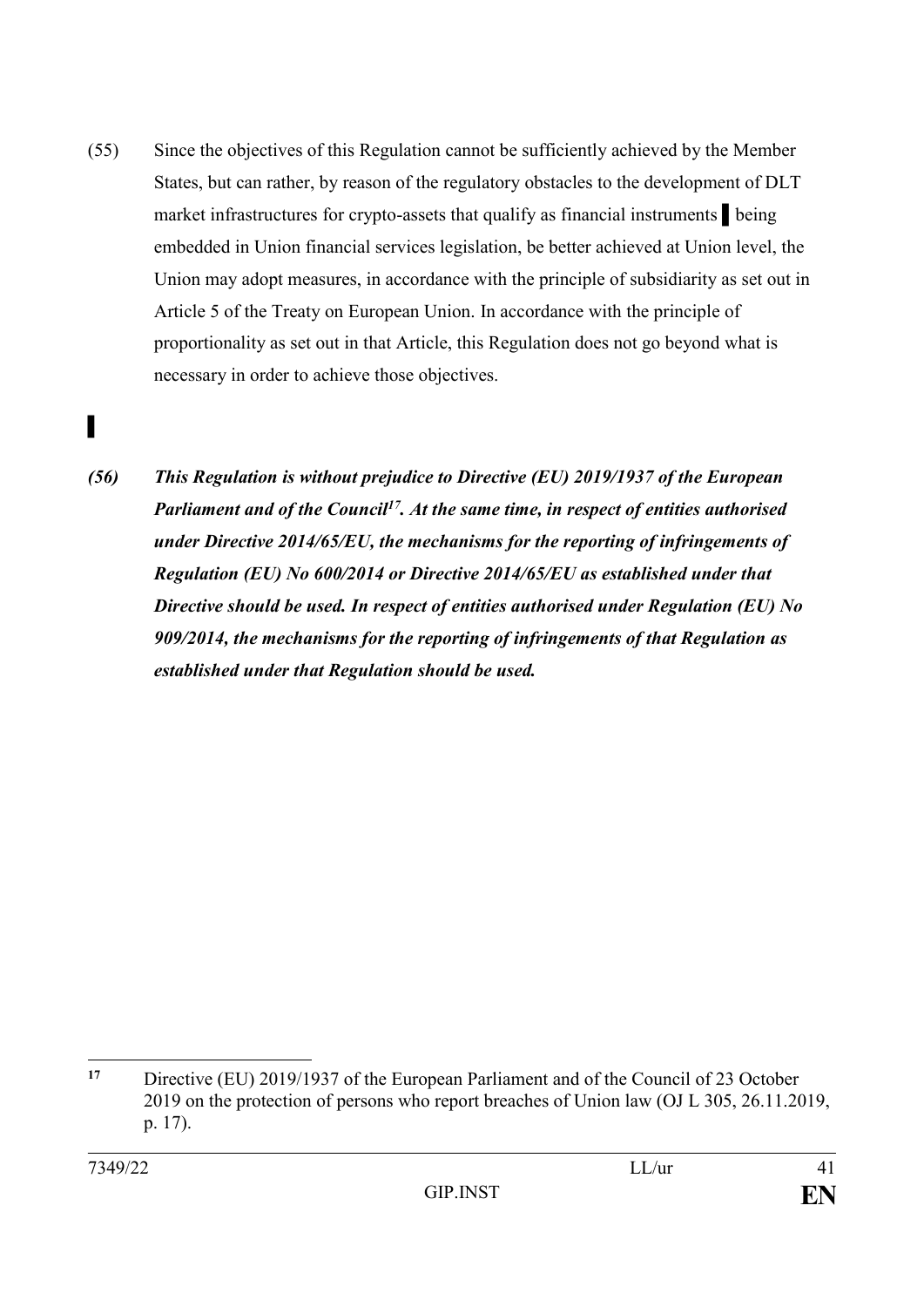(57) *The operation of DLT market infrastructures could involve the processing of personal data. Where it is necessary for the purposes of this Regulation to process personal data*, *that processing should be carried out in accordance with applicable Union law on the protection of personal data. This Regulation is without prejudice to Regulations (EU) 2016/679*<sup>18</sup> *and (EU) 2018/1725*<sup>19</sup> *of the European Parliament and of the Council.* The European Data Protection Supervisor *was* consulted in accordance with Article 42(1) of Regulation (EU) 2018/1725, and delivered *its* opinion on *23 April 2021.*

<sup>18</sup> <sup>18</sup> *Regulation (EU) 2016/679 of the European Parliament and of the Council of 27 April 2016 on the protection of natural persons with regard to the processing of personal data and on the free movement of such data, and repealing Directive 95/46/EC (General Data Protection Regulation) (OJ L 119, 4.5.2016, p. 1).*

**<sup>19</sup>** Regulation (EU) 2018/1725 of the European Parliament and of the Council of 23 October 2018 on the protection of natural persons with regard to the processing of personal data by the Union institutions, bodies, offices and agencies and on the free movement of such data, and repealing Regulation (EC) No 45/2001 and Decision No 1247/2002/EC (OJ L 295, 21.11.2018, p. 39).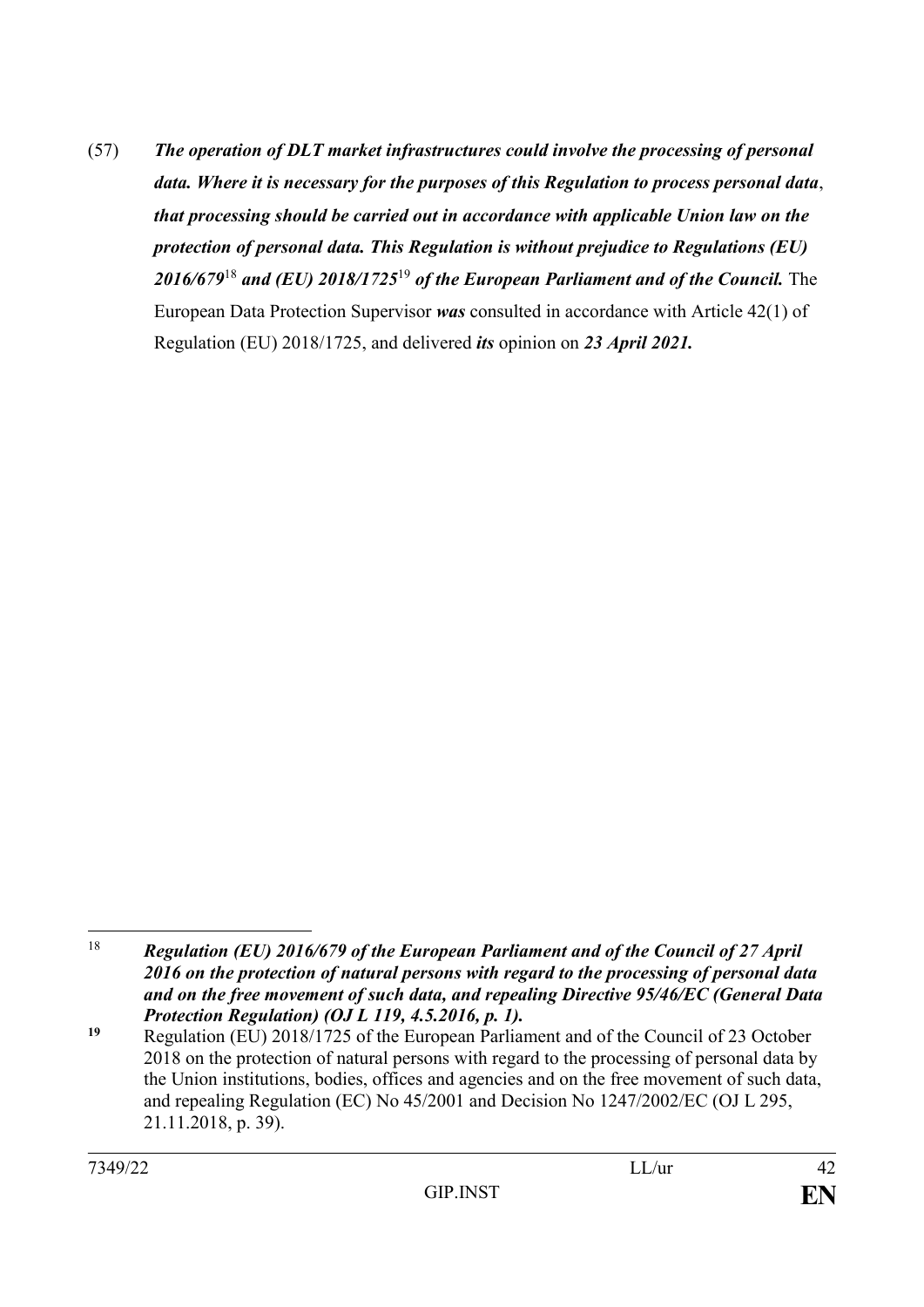*(58) Regulation (EU) No 600/2014 provides for a transitional period during which nondiscriminatory access to a CCP or trading venue under that Regulation does not apply to CCPs or trading venues that applied to their competent authorities to benefit from transitional arrangements in respect of exchange-traded derivatives. The period during which a CCP or a trading venue could be exempted by its competent authority in respect of exchange-traded derivatives from the rules on non-discriminatory access expired on 3 July 2020. The increased uncertainty and volatility of the markets negatively impacted the operational risks of CCPs and trading venues and, therefore, the date of application of the new open-access regime for CCPs and trading venues offering trading and clearing services in respect of exchange-traded derivatives was postponed by Article 95 of Regulation (EU) 2021/23 of the European Parliament and of the Council<sup>20</sup> by one year, until 3 July 2021. The reasons for postponing the date of application of the new open-access regime persist. Furthermore, the open-access regime could run counter to parallel policy objectives to foster trading and innovation within the Union, since it could disincentivise innovation in exchange-traded derivatives by allowing competitors, who are beneficiaries of open access, to rely on incumbents' infrastructure and investments in order to offer competing products with low upfront costs. Maintaining a system whereby derivatives are cleared and traded in a vertically integrated entity is also consistent with long-standing international trends. The date of application of the new open-access regime should therefore be postponed by two more years, until 3 July 2023.* 

<sup>1</sup> **<sup>20</sup>** Regulation (EU) 2021/23 of the European Parliament and of the Council of 16 December 2020 on a framework for the recovery and resolution of central counterparties and amending Regulations (EU) No 1095/2010, (EU) No 648/2012, (EU) No 600/2014, (EU) No 806/2014 and (EU) 2015/2365 and Directives 2002/47/EC, 2004/25/EC, 2007/36/EC, 2014/59/EU and (EU) 2017/1132 (OJ L 22, 22.1.2021, p. 1).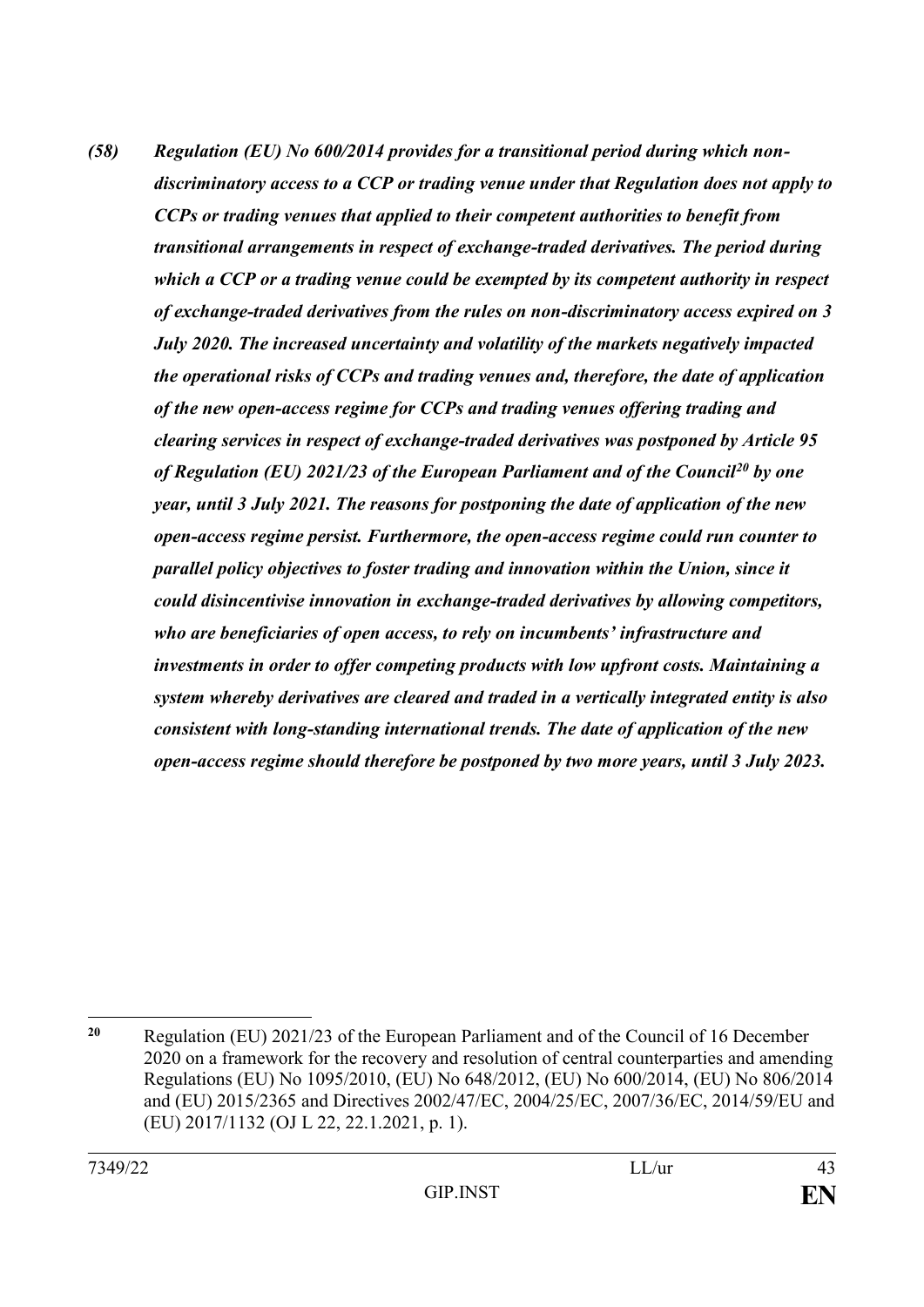*(59) At present, the definition of financial instrument in Directive 2014/65/EU does not explicitly include financial instruments issued by means of a class of technologies that supports the distributed recording of encrypted data, namely, distributed ledger technology. In order to ensure that such financial instruments can be traded on the market under the existing legal framework, the definition of financial instruments in Directive 2014/65/EU should be amended to include them.*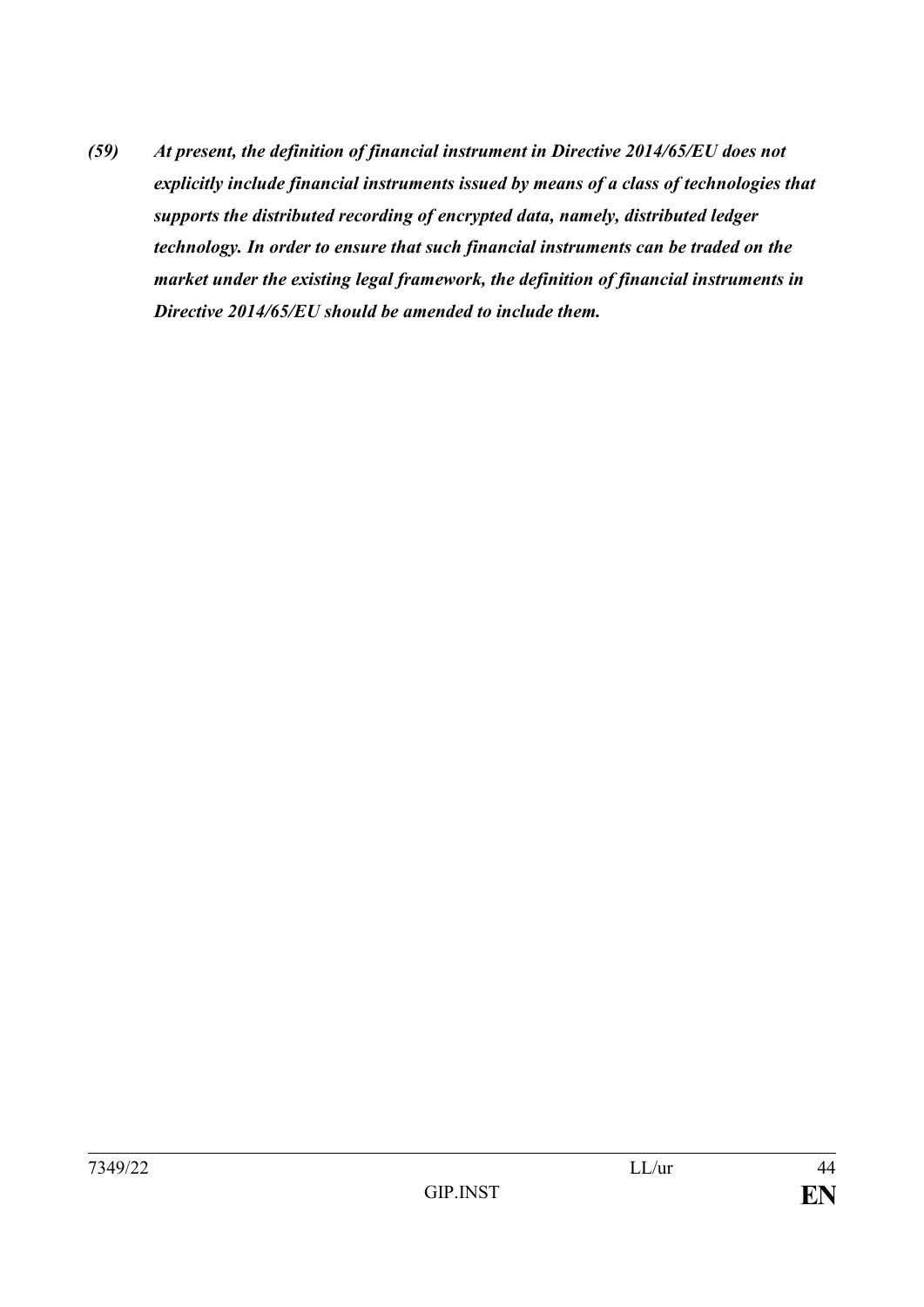*(60) While this Regulation sets out the regulatory framework for DLT market infrastructures, including those providing settlement services, the general regulatory framework for securities settlement systems operated by CSDs is laid down in Regulation (EU) No 909/2014, which includes provisions on settlement discipline. The settlement discipline regime comprises rules for the reporting of settlement fails, the collection and distribution of cash penalties and mandatory buy-ins. Pursuant to regulatory technical standards adopted under Regulation (EU) No 909/2014, the provisions on settlement discipline apply from 1 February 2022. However, stakeholders have provided evidence that mandatory buy-ins could increase liquidity pressure and the costs of securities at risk of being bought in. Such impact could be further exacerbated in cases of market volatility. Against that background, applying the rules on mandatory buy-ins as laid down in Regulation (EU) No 909/2014 could have a negative impact on the efficiency and competitiveness of capital markets in the Union. That impact could in turn lead to wider bid-offer spreads, reduced market efficiency and reduced incentives to lend securities in the securities lending and repo markets and to settle transactions with CSDs established in the Union. The costs of applying the rules on mandatory buy-ins are, therefore, expected to outweigh the potential benefits. Taking into account that potential negative impact, Regulation (EU) No 909/2014 should be amended to allow for a different date of application for each settlement discipline measure, so that the date of application of the rules on mandatory buy-ins can be further postponed. That postponement would allow the Commission to assess, within the context of the forthcoming legislative proposal reviewing Regulation (EU) No 909/2014, how the settlement discipline framework, and in particular the rules on mandatory buy-ins, should be amended to take into account and address the aforementioned issues. Furthermore, such postponement would ensure that market participants, including those DLT market infrastructures that would be subject to the settlement discipline regime, do not incur implementation costs twice in the event that those rules are amended as a result of the review of Regulation (EU) No 909/2014.*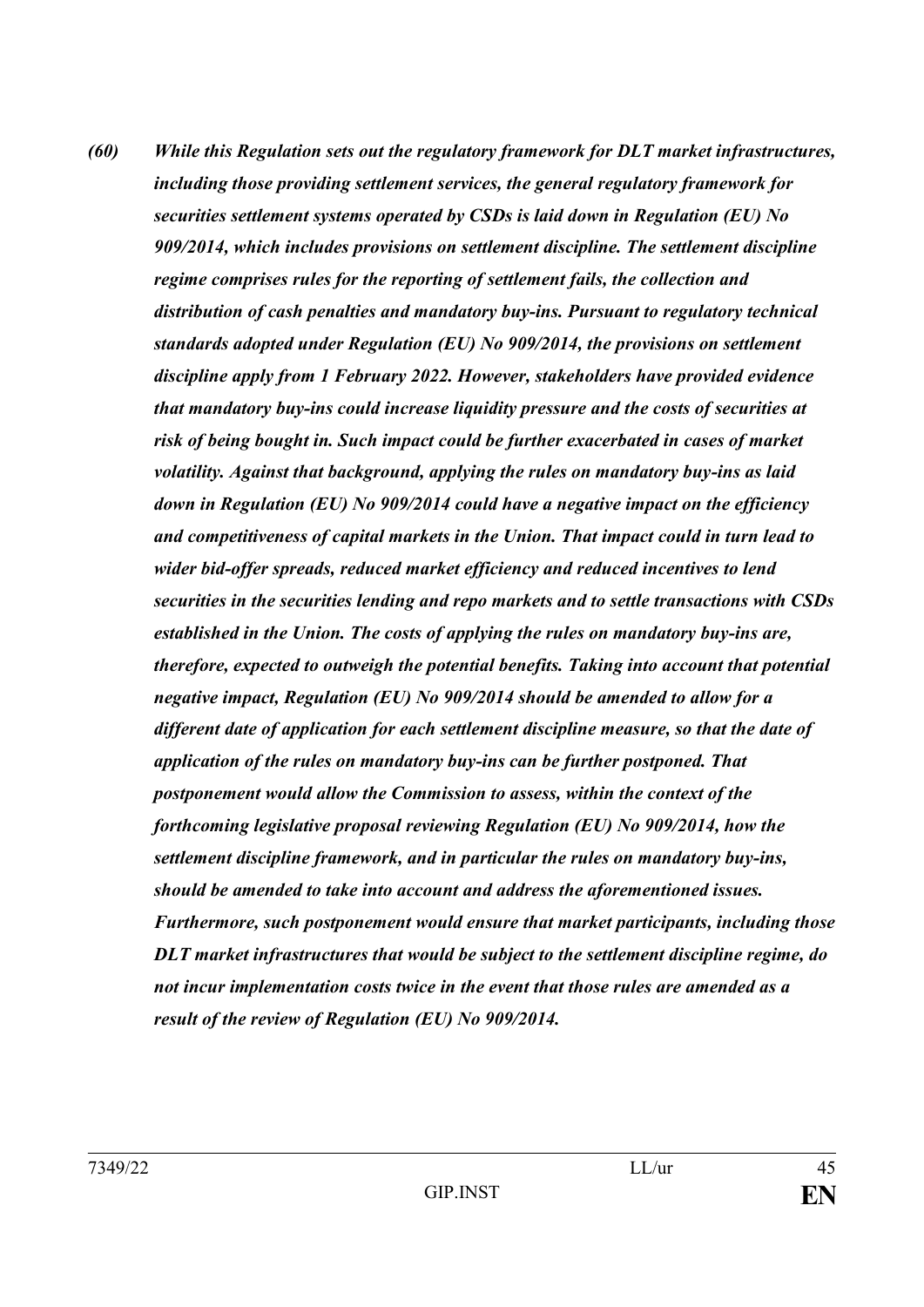*(61) The operation of a DLT market infrastructure should not undermine climate policies of Member States. Thus, it is important to encourage further the development of, and investment in, low-emission or zero-emission distributed ledger technologies,*

HAVE ADOPTED THIS REGULATION: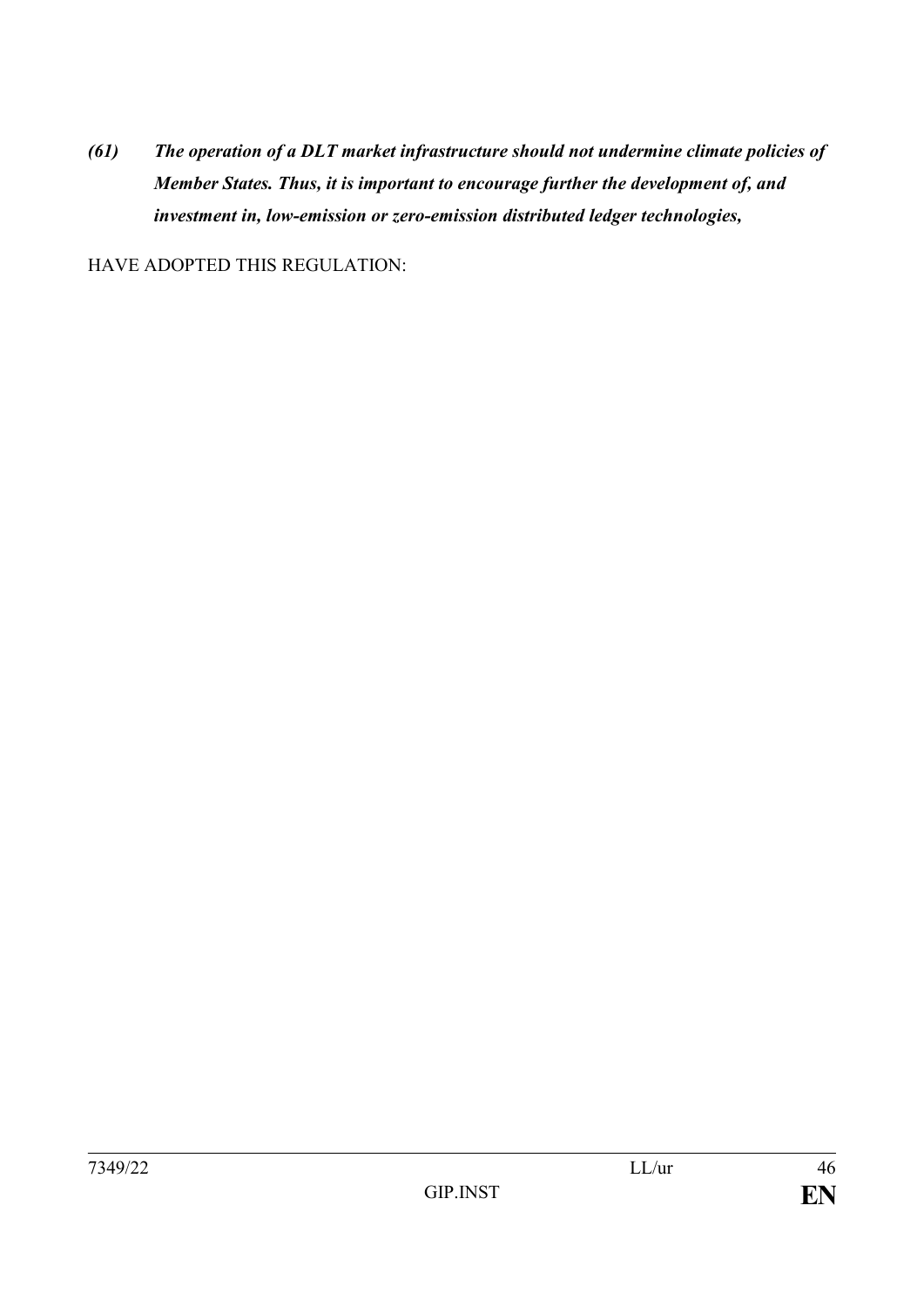### Subject matter and scope

This Regulation lays down requirements *in relation to* DLT market infrastructures *and their operators in respect of:*

- (a) granting and withdrawing specific permissions to operate DLT market infrastructures in accordance with this Regulation;
- (b) granting, modifying and withdrawing exemptions related to specific permissions;
- (c) mandating, modifying and withdrawing the conditions attached to exemptions and in respect of mandating, modifying and withdrawing compensatory or corrective measures;
- (d) operating DLT market infrastructures;
- (e) supervising ▌DLT market infrastructures; and
- (f) cooperation between operators of DLT market infrastructures, competent authorities and *the European Supervisory Authority (European Securities and Markets Authority) established by Regulation (EU) No 1095/2010 (ESMA).*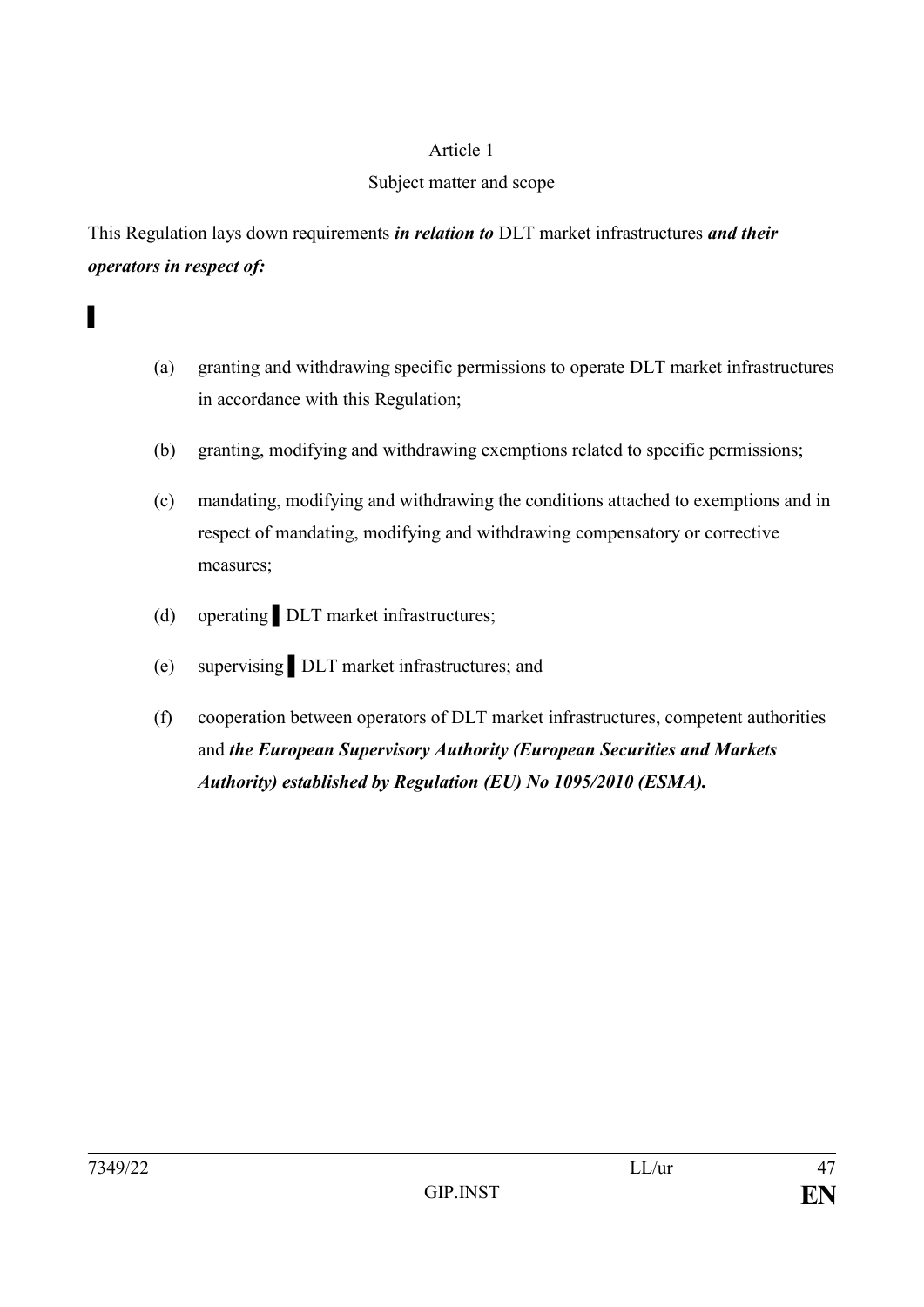#### **Definitions**

For the purposes of this Regulation, the following definitions apply:

- (1) 'distributed ledger technology' or 'DLT' means a *technology that enables the operation and use of distributed ledgers;*
- *(2) 'distributed ledger' means an information repository that keeps records of transactions and that is shared across, and synchronised between, a set of DLT network nodes using a consensus mechanism;*
- *(3) 'consensus mechanism' means the rules and procedures by which an agreement is reached, among DLT network nodes, that a transaction is validated;*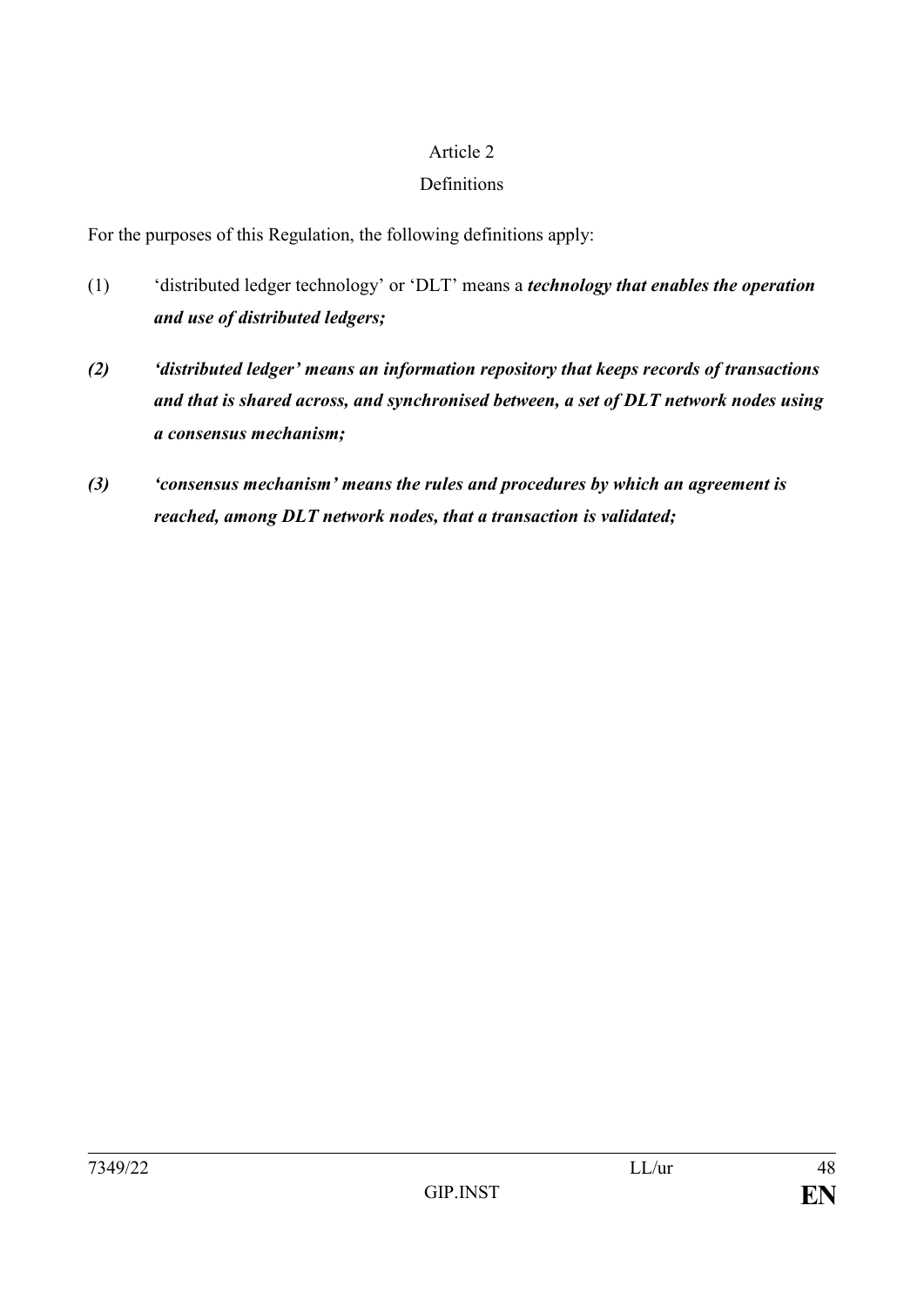- *(4) 'DLT network node' means a device or process that is part of a network and that holds a complete or partial replica of records of all transactions on a distributed ledger*;
- (5) 'DLT market infrastructure' means ▌a 'DLT multilateral trading facility'*, a 'DLT settlement system'* or a 'DLT *trading and* settlement system';
- (6) 'DLT multilateral trading facility' or 'DLT MTF' means a multilateral trading facility ▌ that only admits to trading DLT *financial instruments;*
- (7) 'DLT ▌settlement system' or 'DLT SS' means a ▌settlement system *that settles transactions in DLT financial instruments against payment or against delivery, irrespective of whether that settlement system has been designated and notified in accordance with Directive 98/26/EC, and that allows the initial recording of DLT financial instruments or allows the provision of safekeeping services in relation to DLT financial instruments*;
- (8) 'settlement' means settlement as defined in Article 2(1), point (7), of Regulation (EU) No 909/2014;
- (9) 'settlement fail' means settlement fail as defined in Article 2(1), point (15), of Regulation (EU) No 909/2014;
- *(10) 'DLT trading and settlement system' or 'DLT TSS' means a DLT MTF or DLT SS that combines services performed by a DLT MTF and a DLT SS;*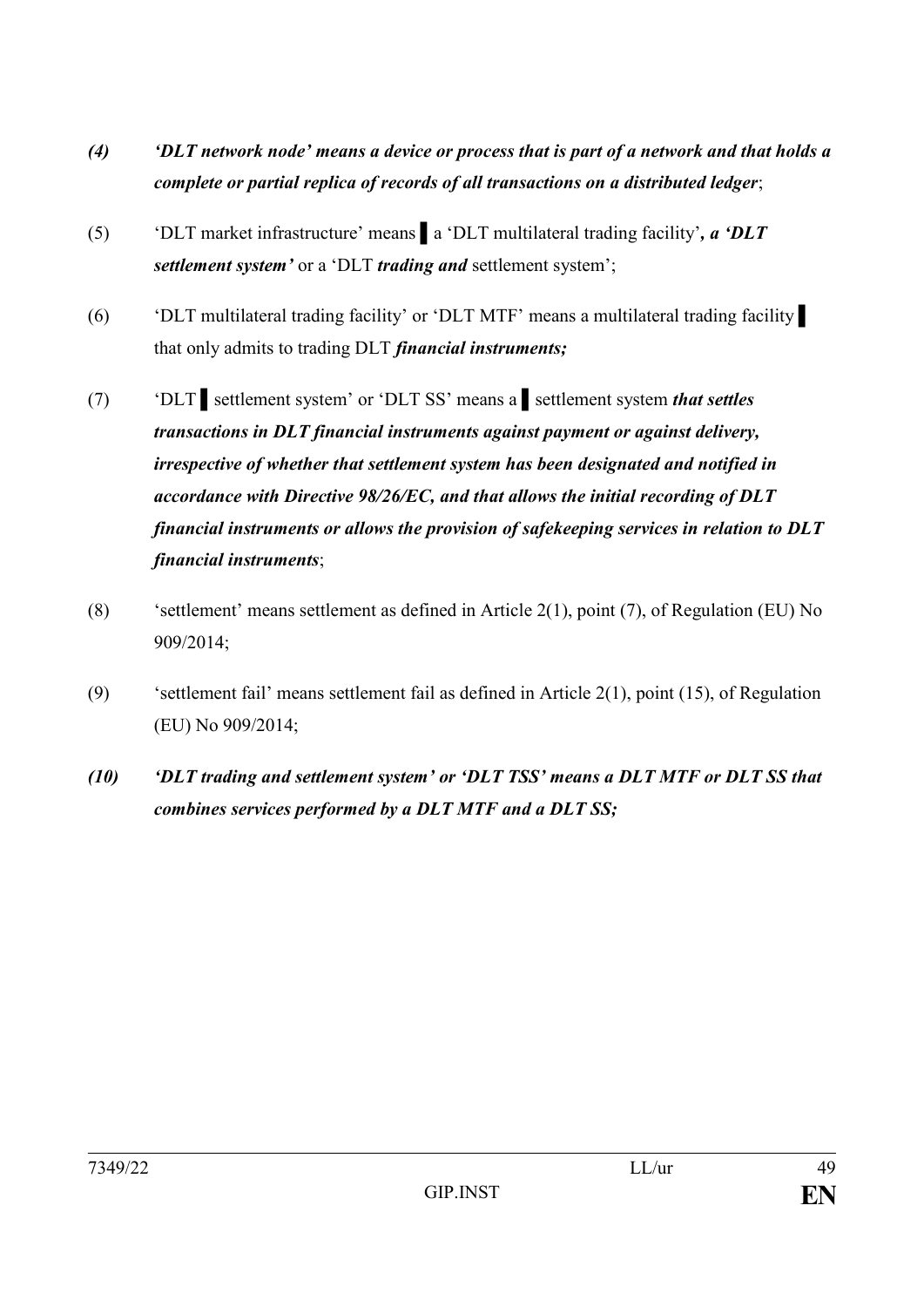- (11) 'DLT *financial instrument*' means a *financial instrument* that is issued, recorded, transferred and stored using distributed ledger technology;
- (12) 'financial instrument' means a financial instrument as defined in Article 4(1), point (15), of Directive 2014/65/EU;
- (13) 'multilateral trading facility' means a multilateral trading facility as defined in Article 4(1), point (22), of Directive 2014/65/EU;
- (14) 'central securities depository' or 'CSD' means a central securities depository as defined in Article 2(1), point (1), of Regulation (EU) No 909/2014;
- (15) 'securities settlement system' means a securities settlement system as defined in Article 2(1), point (10), of Regulation (EU) No 909/2014;
- (16) 'business day' means business day as defined in Article 2(1), point (14), of Regulation (EU) No 909/2014;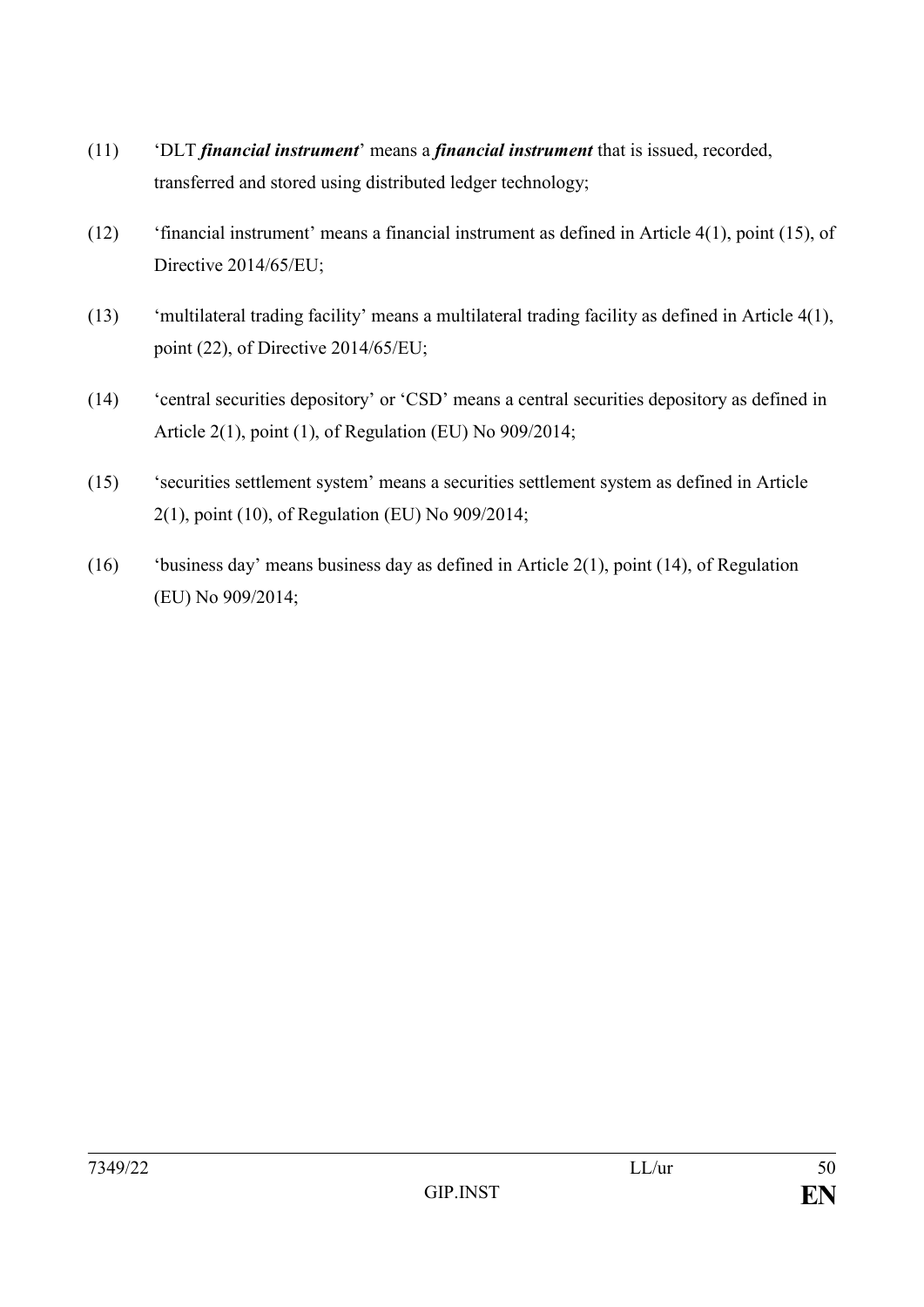(17) 'delivery versus payment▌' means delivery versus payment as defined in Article 2(1), point (27), of Regulation (EU) No 909/2014;

# ▌

- (18) *'credit institution' means a credit institution as defined in Article 4(1), point (1), of Regulation (EU*) *No 575/2013 of the European Parliament and of the Council<sup>21</sup>*;
- (19) 'investment firm' means an investment firm as defined in Article *4(1), point (1),* of Directive 2014/65/EU;
- (20) 'market operator' means a market operator as defined in Article 4(1), point (18), of Directive 2014/65/EU;

<u>.</u>

**<sup>21</sup>** Regulation (EU) No 575/2013 of the European Parliament and of the Council of 26 June 2013 on prudential requirements for credit institutions and amending Regulation (EU) No 648/2012 (OJ L 176, 27.6.2013, p. 1).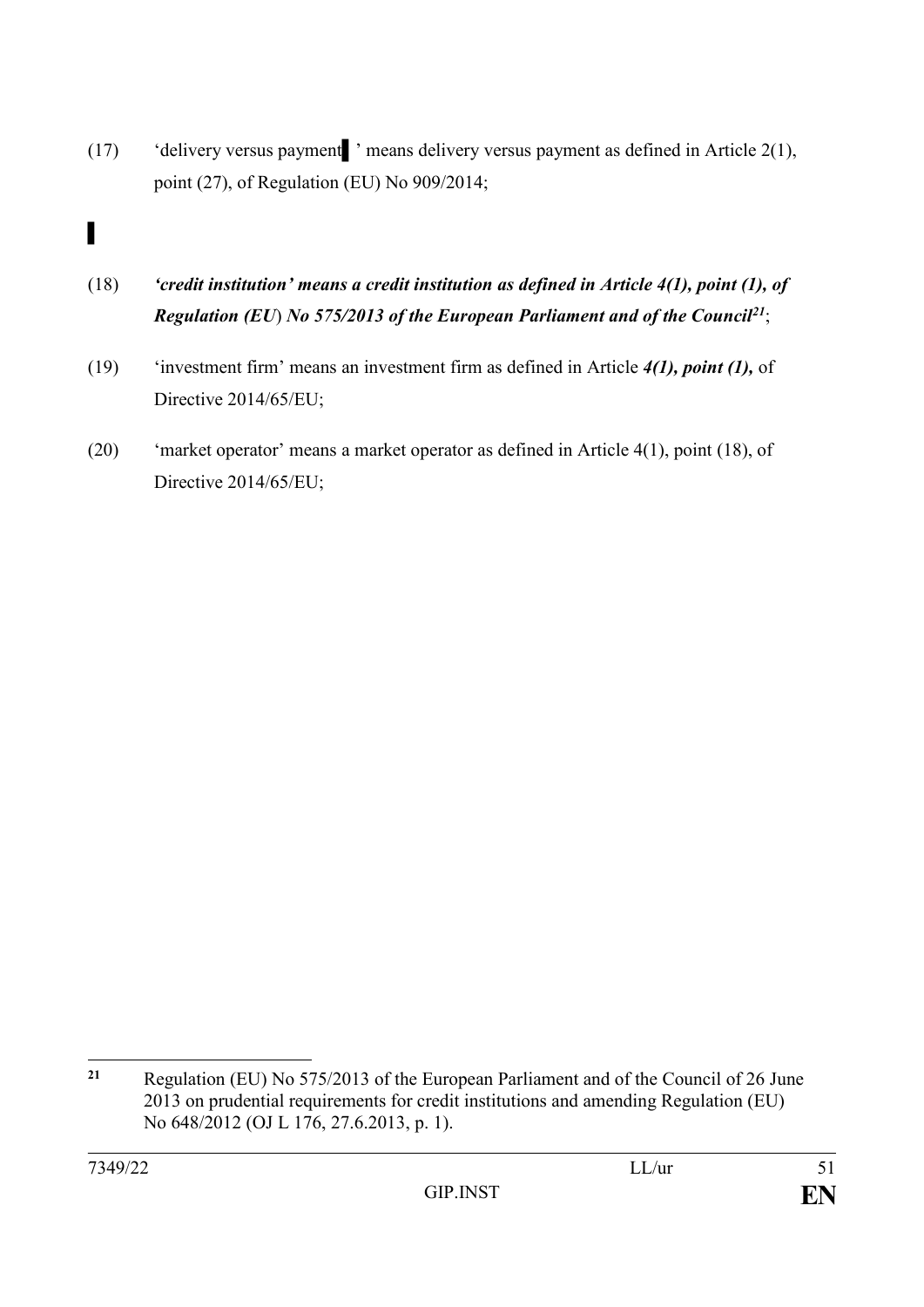- (21) 'competent authority' means one or more competent authorities:
	- (a) designated in accordance with Article 67 of Directive 2014/65/EU*;*
	- (b) designated in accordance with Article 11 of Regulation (EU) No 909/2014; ▌or
	- (c) otherwise designated by a Member State to oversee the application of this Regulation.

Limitations on the *financial instruments* admitted to trading or recorded on DLT market infrastructure

- 1. *DLT financial instruments shall only* be admitted to trading on a DLT market infrastructure*, or be recorded on a DLT market infrastructure, if, at the moment of admission to trading or the moment of recording on a distributed ledger, the DLT financial instruments are:*
	- (a) shares, the issuer of which has a market capitalisation, or a tentative market capitalisation, of less than EUR *500* million;
	- (b) *bonds, other forms of securitised debt, including depositary receipts in respect of such securities, or money market instruments,* with an issue size of less than EUR *1 billion, excluding those that embed a derivative or incorporate a structure which makes it difficult for the client to understand the risk involved; or*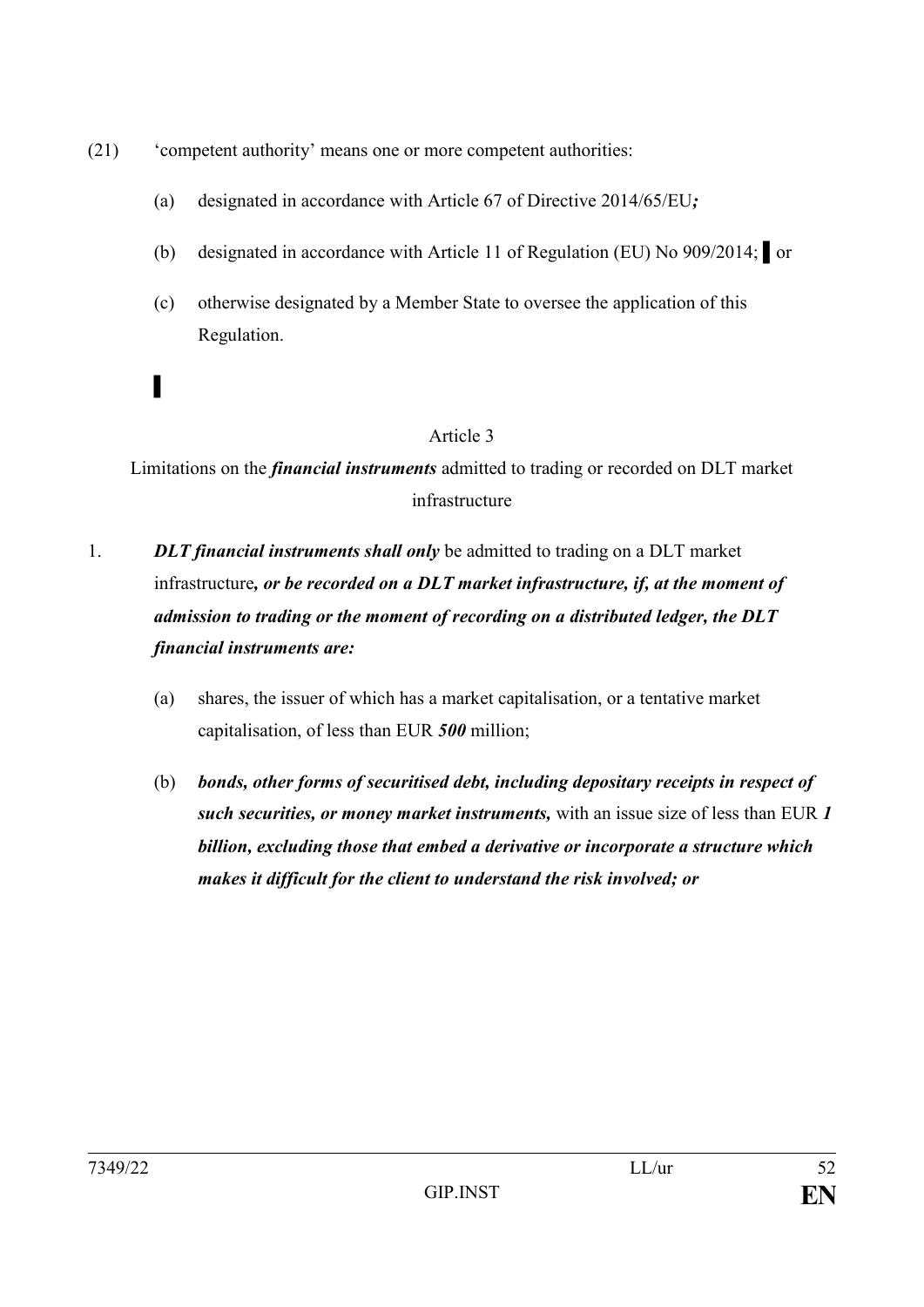*(c) units in collective investment undertakings covered by Article 25(4), point (a)(iv), of Directive 2014/65/EU, the market value of the assets under management of which is less than EUR 500 million.*

*Corporate bonds issued by issuers whose market capitalisation did not exceed EUR 200 million at the time of their issuance shall be excluded from the calculation of the threshold referred to in the first subparagraph, point (b).*

▌

*▌*

2. The aggregate market value of all the DLT *financial instruments that are admitted to trading on* a DLT *market infrastructure or that are recorded on a DLT market infrastructure* shall not exceed EUR *6* billion *at the moment of admission to trading, or initial recording, of a new DLT financial instrument*.

*Where the admission to trading or initial recording of a new DLT financial instrument would result in the aggregate market value referred to in the first subparagraph reaching EUR 6 billion, the DLT market infrastructure shall not admit that DLT financial instrument to trading or record it.*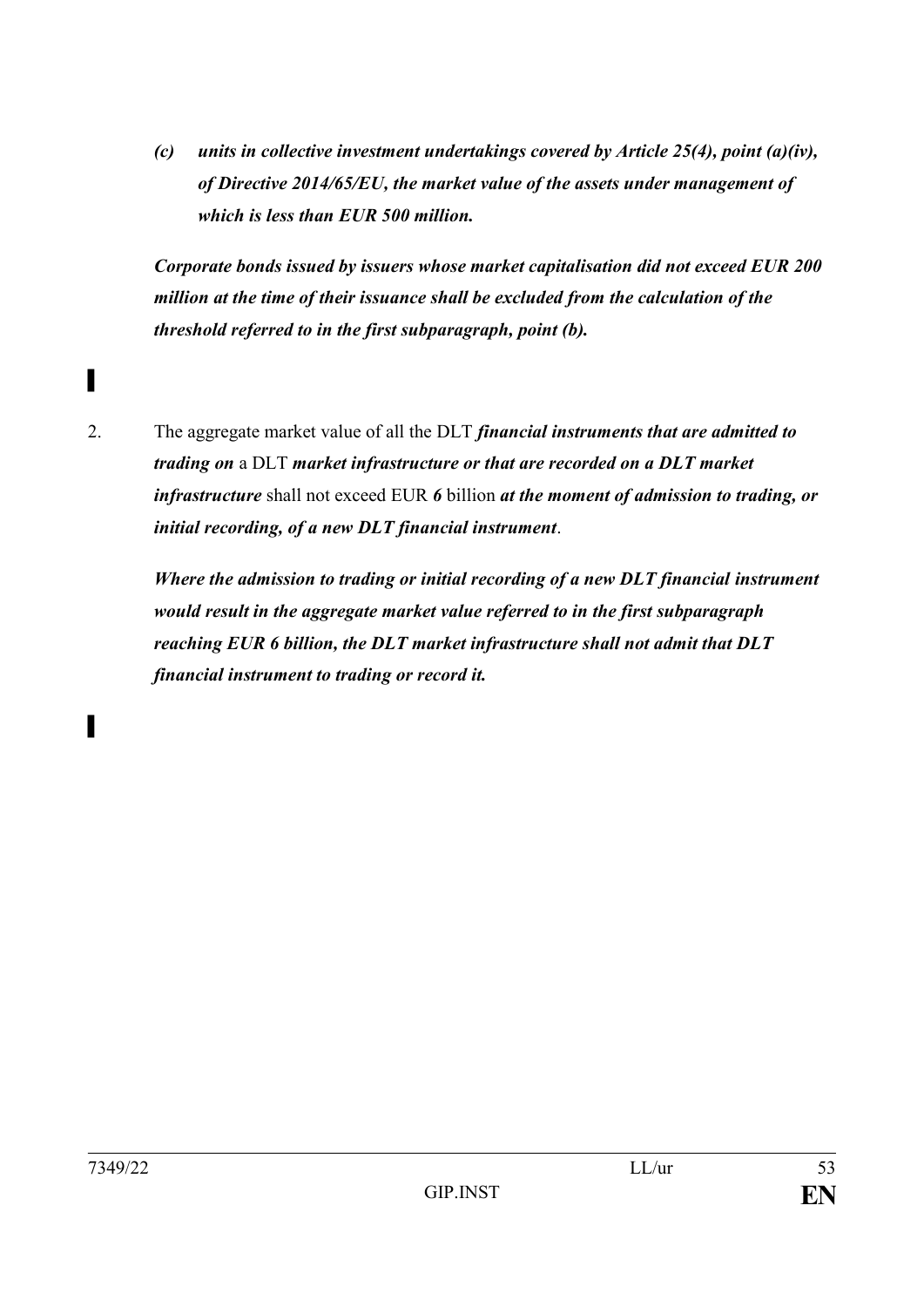3. Where the aggregate market value of all the DLT *financial instruments that are admitted to trading on a DLT market infrastructure or that are recorded on a DLT* market *infrastructure has reached EUR 9 billion, the operator of* the DLT *market infrastructure* shall activate the transition strategy referred to in Article *7(7)*. The operator of the DLT market infrastructure shall notify the competent authority of the activation of its transition strategy and of the timescale for the transition in the monthly report provided for in paragraph 5.

▌

*4. The operator of a DLT market infrastructure shall calculate the monthly average aggregate market value of DLT financial instruments traded or recorded on that DLT market infrastructure. That monthly average shall be calculated as the average of the daily closing prices of each DLT financial instrument, multiplied by the number of DLT financial instruments that are traded or recorded on that DLT market infrastructure with the same International Securities Identification Number (ISIN).*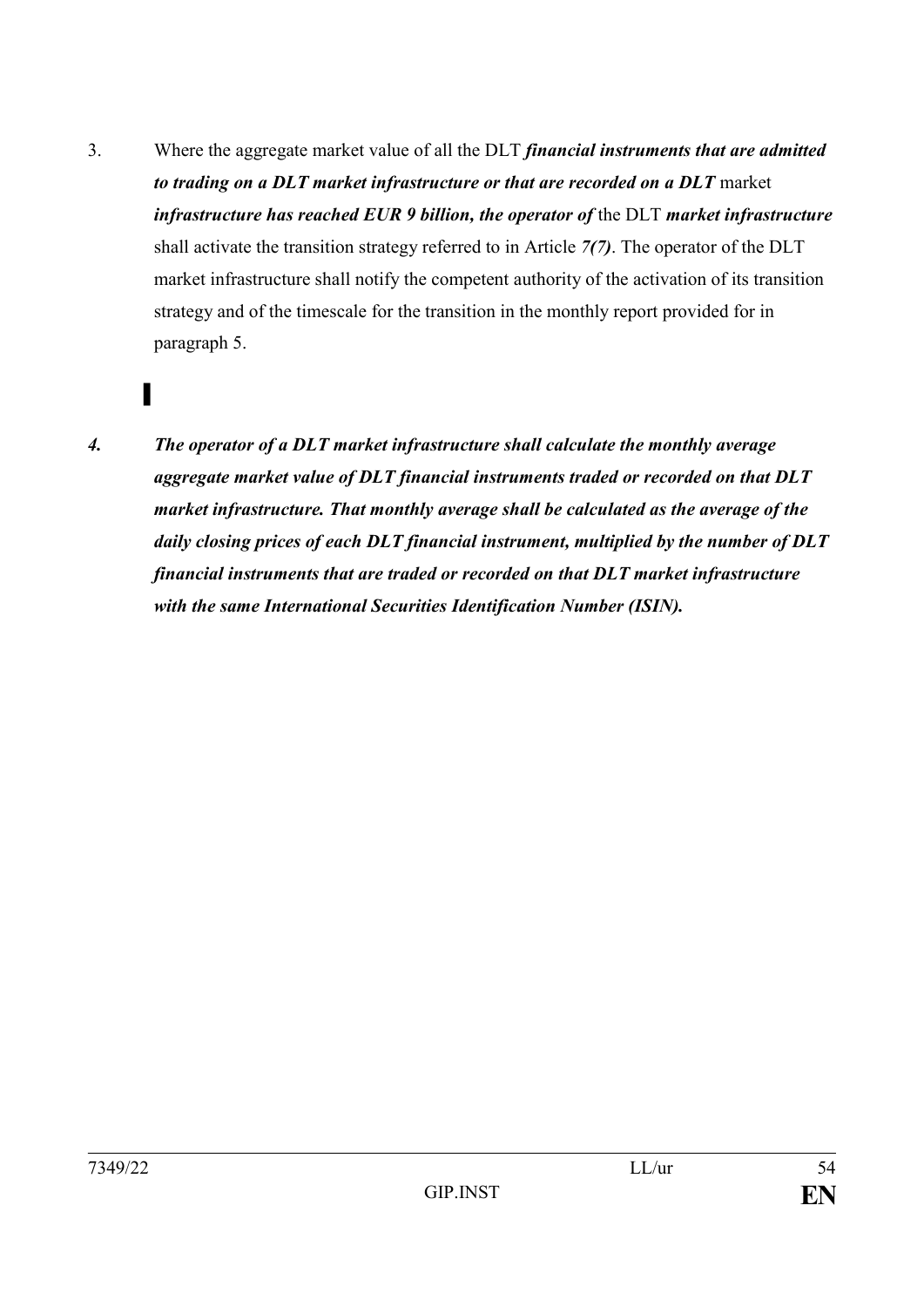*The operator of the DLT market infrastructure shall use that monthly average:*

- *(a) when assessing whether the admission to trading or recording of a new DLT financial instrument in the following month would result in the aggregate market value of DLT financial instruments reaching the threshold referred to in paragraph 2 of this Article; and*
- *(b) when deciding whether to activate the transition strategy referred to in Article 7(7).*
- *5. The operator of a DLT market infrastructure shall submit monthly reports to its competent authority demonstrating that all DLT financial instruments that are admitted to trading or recorded on the DLT market infrastructure do not exceed the thresholds set out in paragraphs 2 and 3.*
- *6. A competent authority may set lower thresholds than the values set out in paragraphs 1 and 2. If a competent authority lowers the threshold referred to in paragraph 2, the value set out in paragraph 3 shall be deemed to be commensurately lowered.*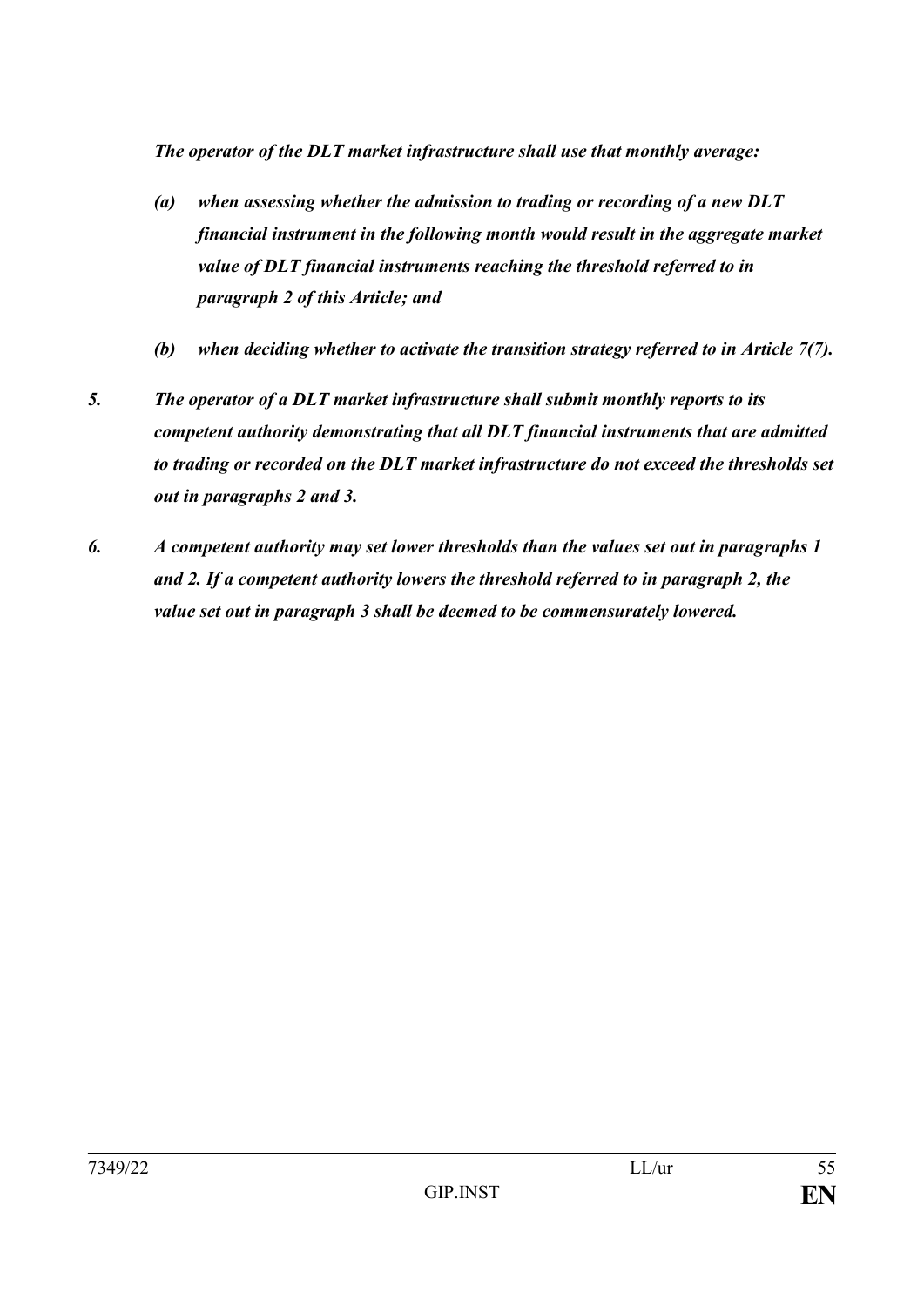*For the purposes of the first subparagraph of this paragraph, the competent authority shall consider the market size and the average capitalisation of DLT financial instruments of a given type that have been admitted to trading platforms in the Member States where the services and activities will be carried out and shall consider the risks that relate to the issuers, to the type of distributed ledger technology used and to the services and activities of the DLT market infrastructure.*

7. Regulation (EU) No 596/2014 applies to DLT *financial instruments* admitted to trading on a DLT MTF *or on a DLT TSS*.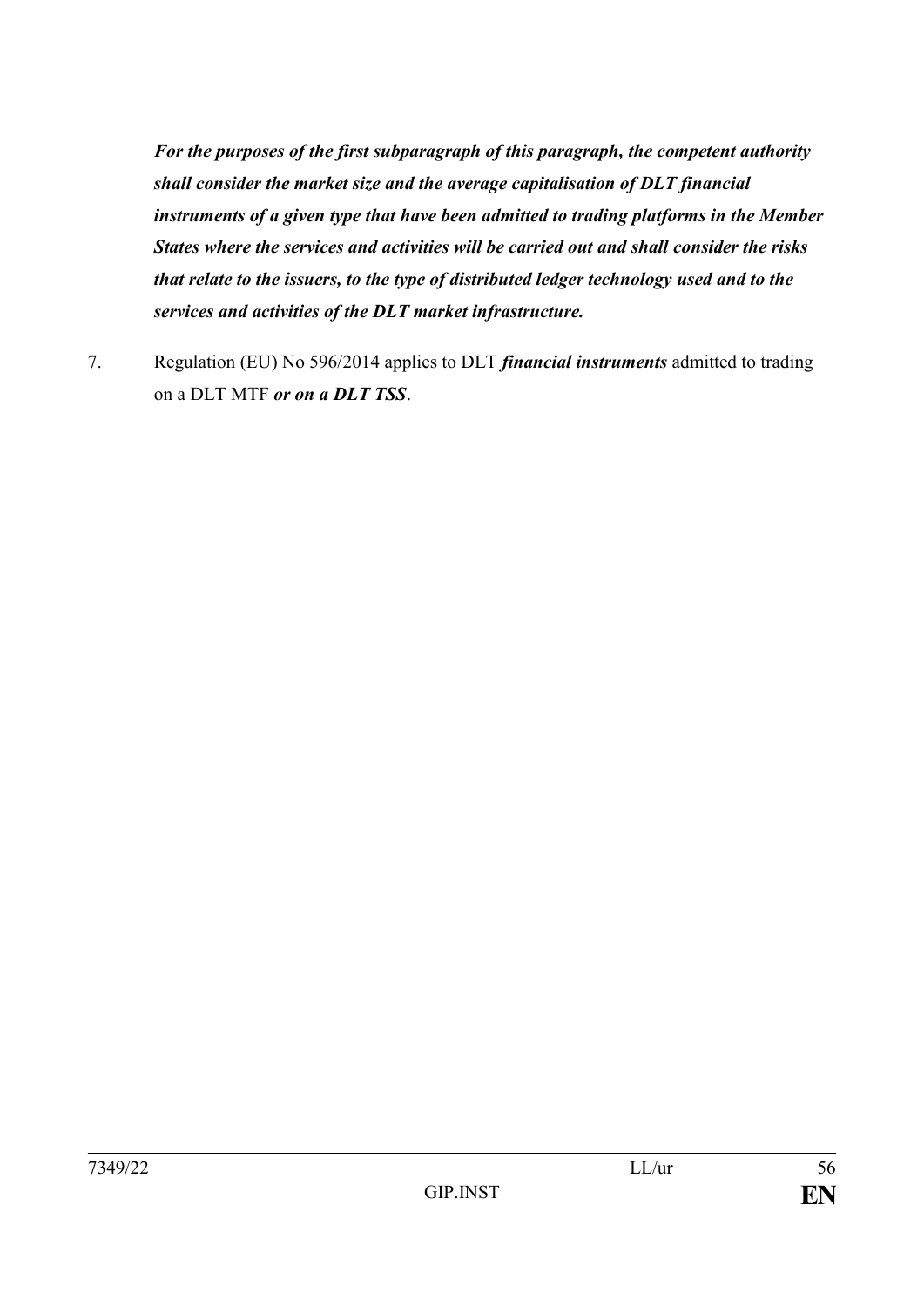### Requirements and exemptions regarding DLT MTFs

1. A DLT MTF shall be subject to the requirements that apply to a multilateral trading facility under Regulation (EU) *No 600/2014 and* Directive 2014/65/EU*.*

The first subparagraph does not apply in respect of those requirements from which the investment firm or market operator operating the DLT MTF has been exempted under paragraphs *2 and 3 of this Article*, provided that that investment firm or market operator complies with:

- (a) Article 7;
- (b) paragraphs *2, 3 and* 4 of this Article; and
- (c) any compensatory measures that the competent authority deems appropriate in order to meet the objectives of the provisions in respect of which an exemption has been requested or in order to ensure investor protection, market integrity *or* financial stability.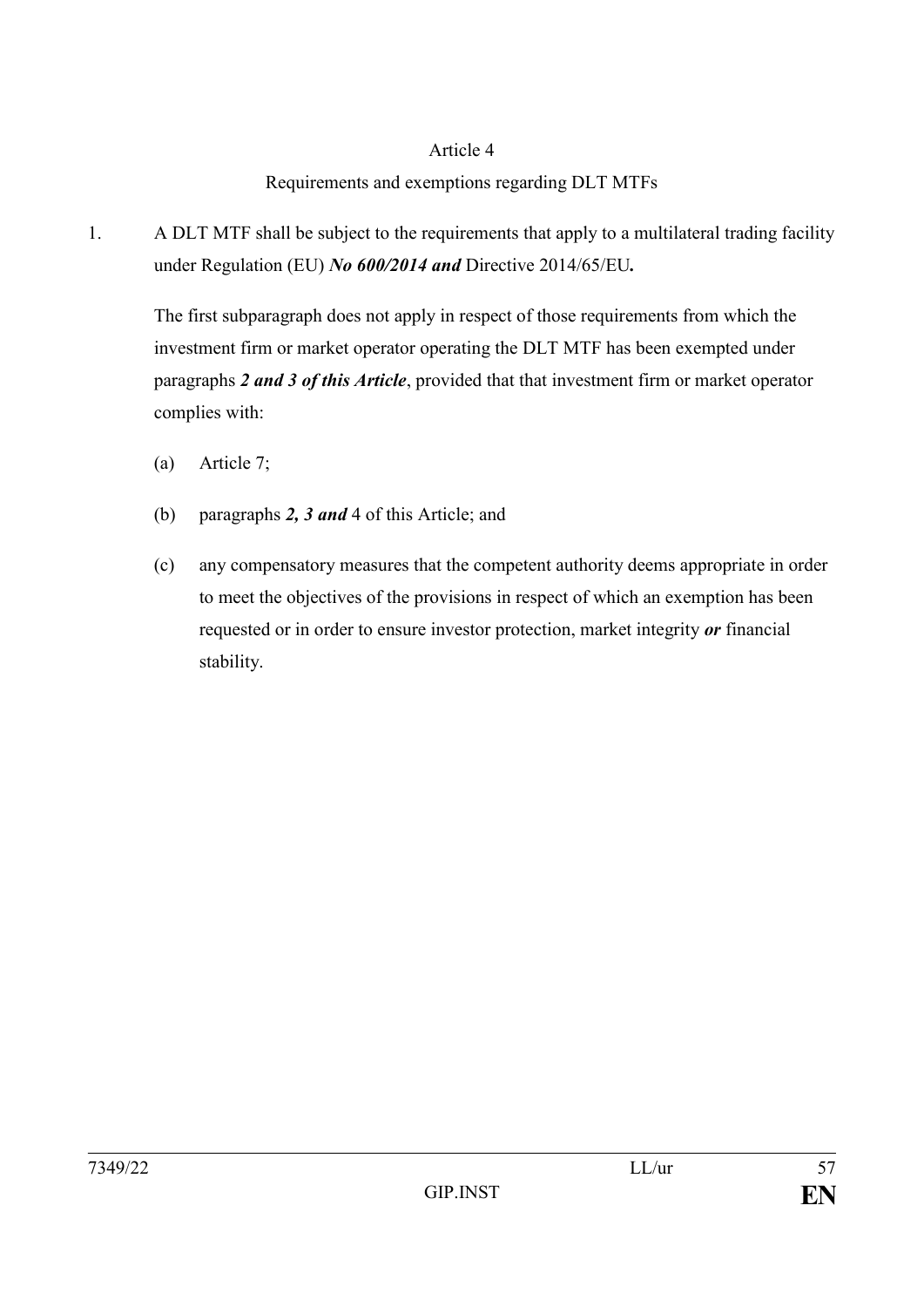- *2. In addition to the persons specified in Article 53(3) of Directive 2014/65/EU, if requested by an operator of a DLT MTF, the competent authority may permit that operator to admit natural and legal persons to deal on own account as members or participants, provided that such persons fulfil the following requirements:* 
	- *(a) they are of sufficient good repute;*
	- *(b) they have a sufficient level of trading ability, competence and experience, including knowledge of the functioning of distributed ledger technology;*
	- *(c) they are not market makers on the DLT MTF;*
	- *(d) they do not use a high-frequency algorithmic trading technique on the DLT MTF;*
	- *(e) they do not provide other persons with direct electronic access to the DLT MTF;*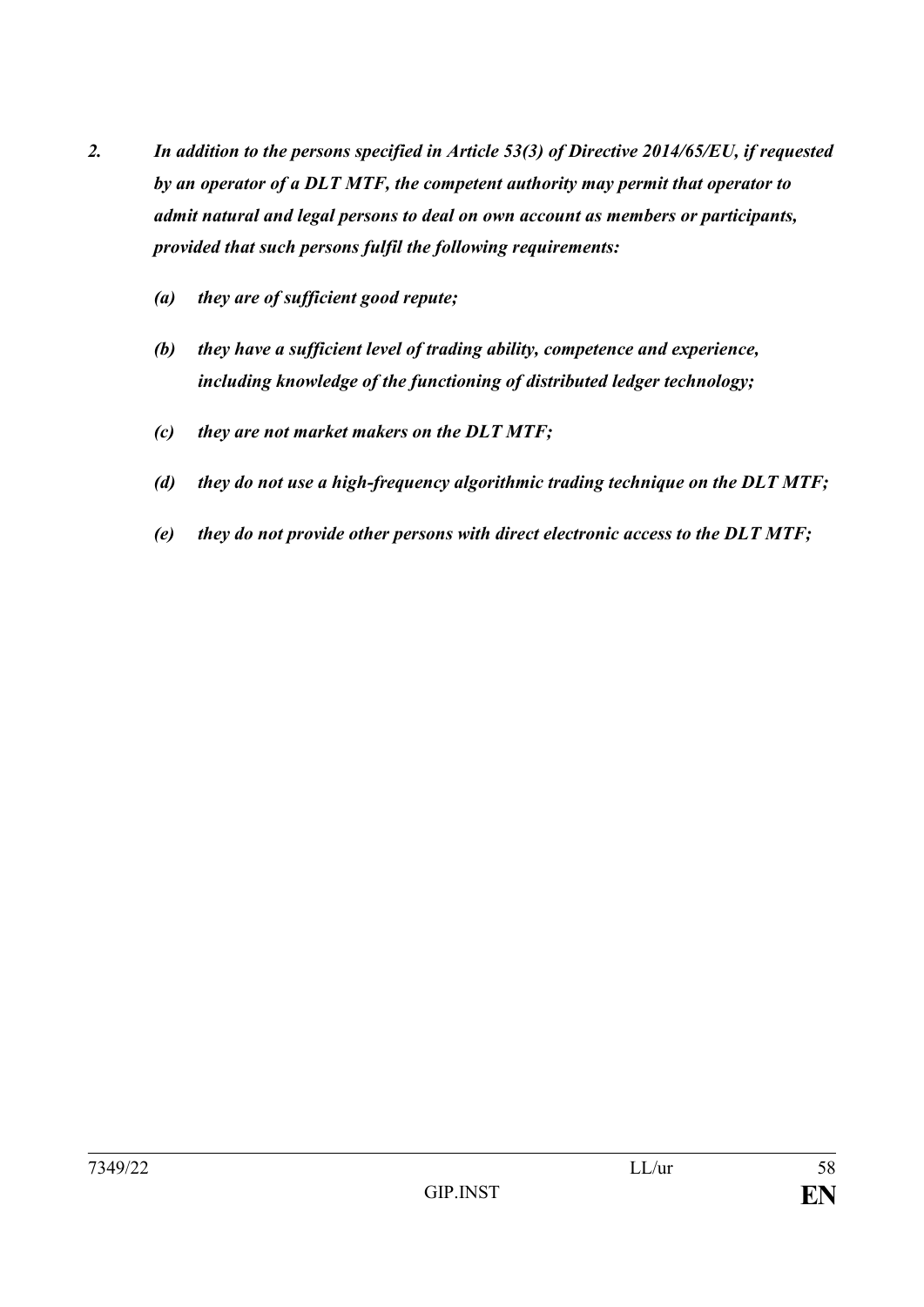- *(f) they do not deal on their own account when executing client orders on the DLT market infrastructure; and*
- *(g) they have given informed consent to trading on the DLT MTF as members or participants and have been informed by the DLT MTF of the potential risks of using its systems to trade DLT financial instruments.*

*Where the competent authority grants the exemption referred to in the first subparagraph of this paragraph, it may require additional measures for the protection of natural persons admitted to the DLT MTF as members or participants. Such measures shall be proportionate to the risk profile of those members or participants.*

*3. At the request of an operator of a DLT MTF, the competent authority may exempt that operator or its members or participants from Article 26 of Regulation (EU) No 600/2014.*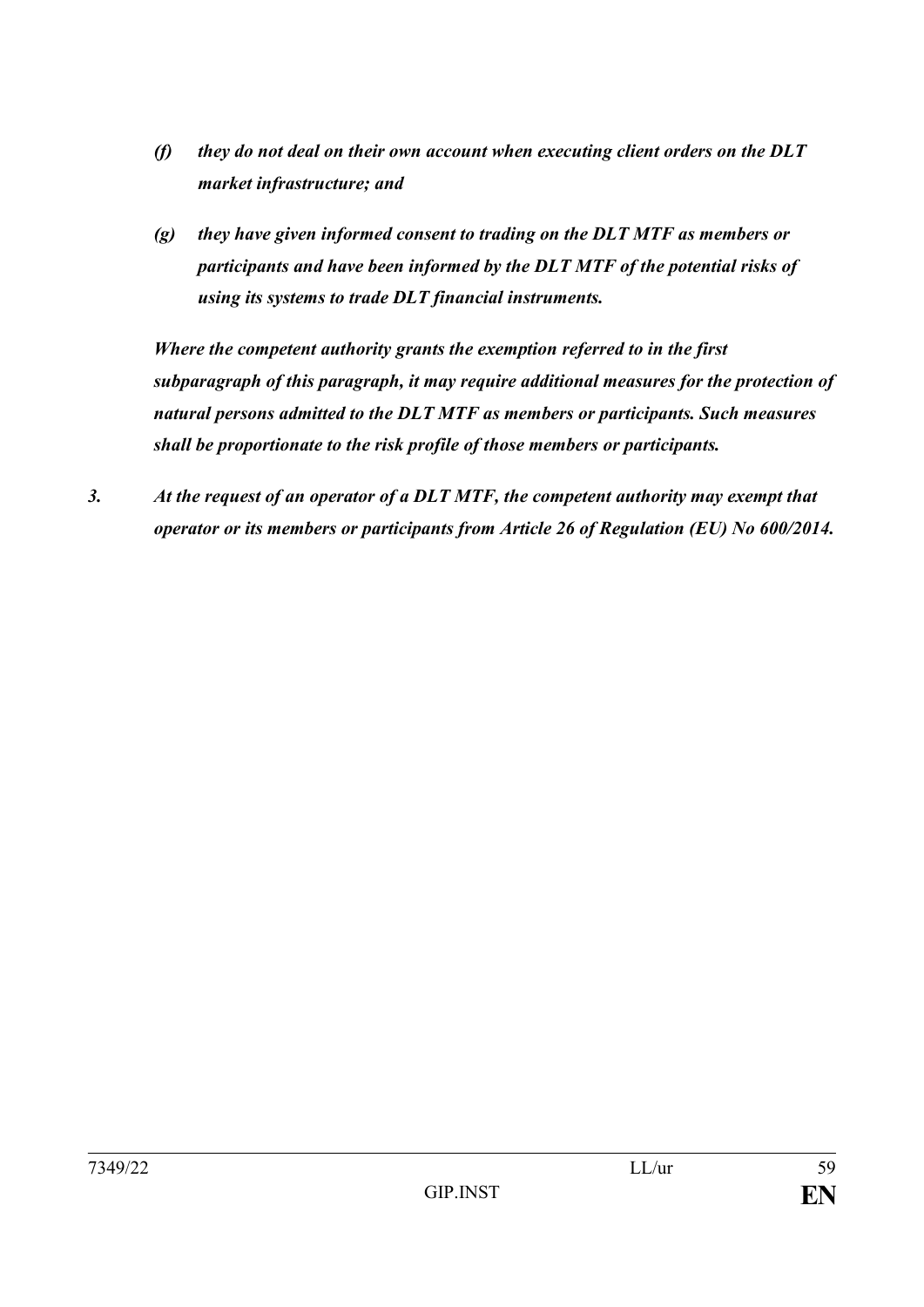*Where the competent authority grants an exemption as referred to in the first subparagraph of this paragraph, the DLT MTF shall keep records of all transactions executed through its systems. Those records shall contain all the details specified in Article 26(3) of Regulation (EU) No 600/2014 that are relevant, having regard to the system used by the DLT MTF and the member or participant executing the transaction. The DLT MTF shall also ensure that the competent authorities entitled to receive the data directly from the multilateral trading facility in accordance with Article 26 of that Regulation have direct and immediate access to those details. In order to access those records, such competent authority shall be admitted to the DLT MTF as a regulatory observer participant.* 

*The competent authority shall make available any information it has accessed in accordance with this Article to ESMA without undue delay.*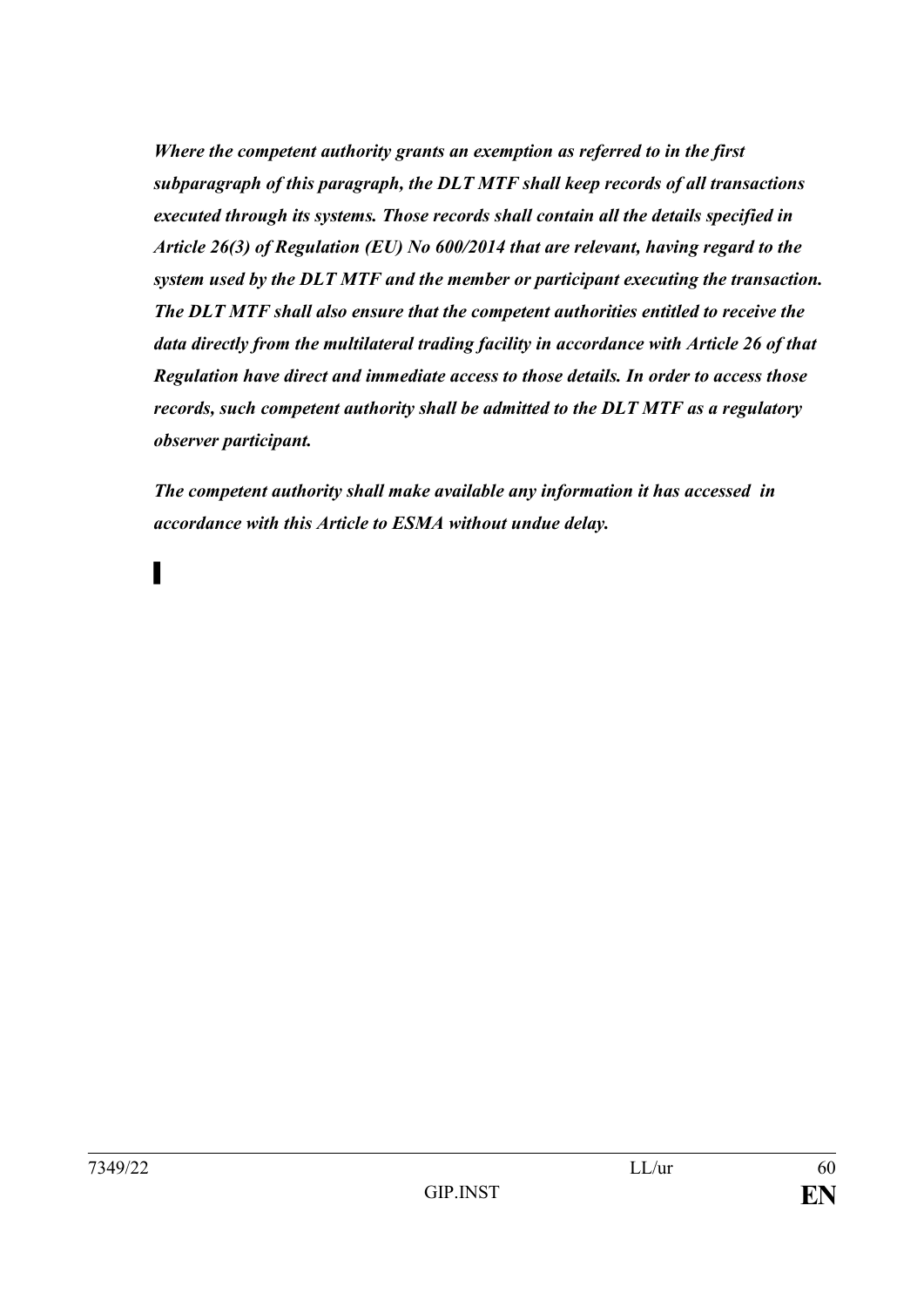- 4. Where an **operator of** a DLT MTF requests an exemption under paragraph 2 or 3, it shall demonstrate that the exemption requested is:
	- (a) proportionate to, and justified by, the use of distributed ledger technology; and
	- (b) limited to the DLT MTF and does not *extend* to any other multilateral trading facility operated by that ▌operator.
- *5. Paragraphs 2, 3 and 4 of this Article apply, mutatis mutandis, to a CSD operating a DLT TSS in accordance with Article 6(2).*
- *6. ESMA shall prepare guidelines on the compensatory measures referred to in paragraph 1, second subparagraph, point (c).*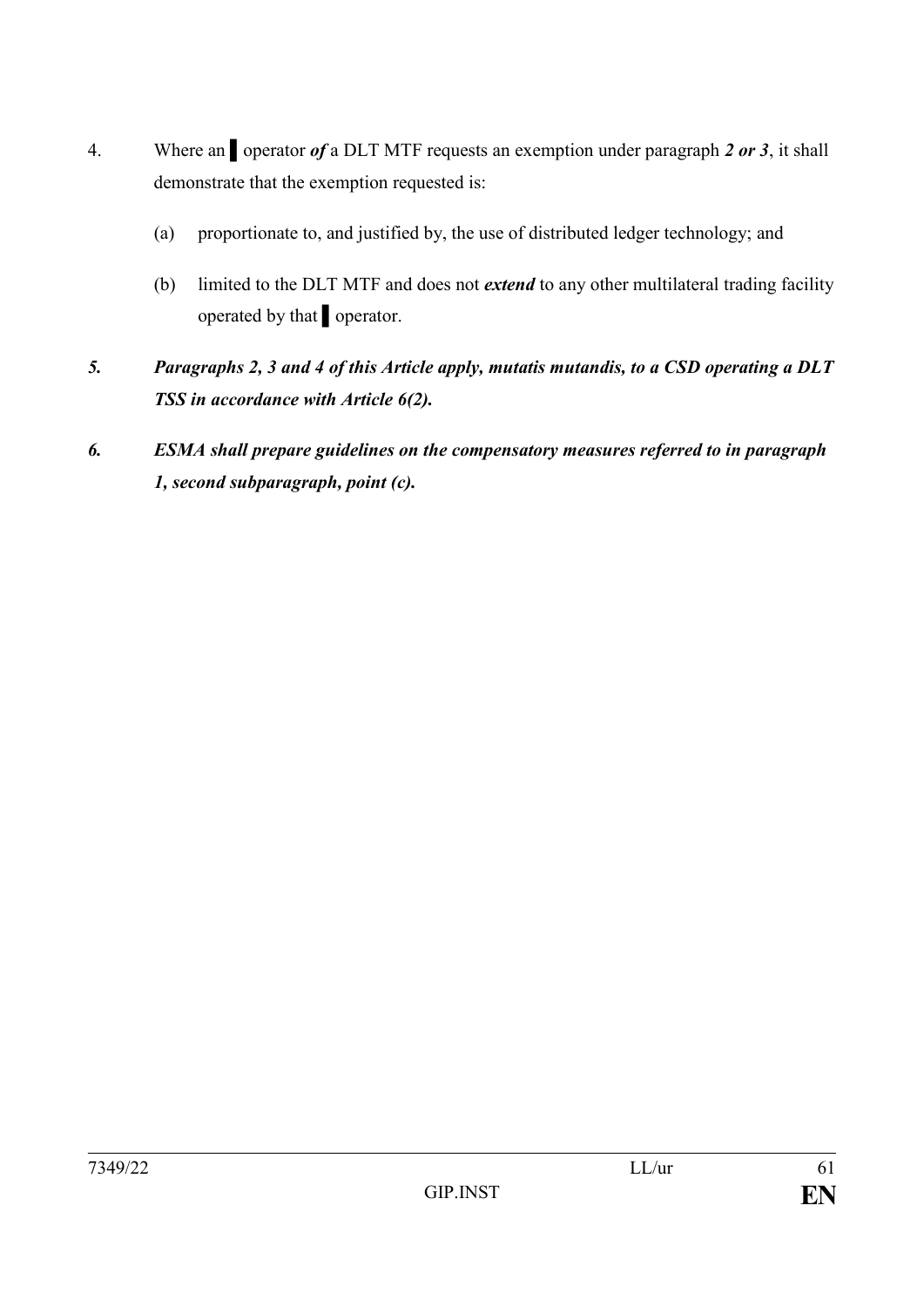## Requirements and exemptions regarding DLT ▌SSs

# 1. A CSD operating a DLT ▌SS shall be subject to the requirements that apply to a CSD *operating a securities settlement system* under Regulation (EU) No 909/2014.

The first subparagraph does not apply in respect of those requirements from which the CSD operating the DLT SS has been exempted under paragraphs 2 to 9 of this Article, provided that that CSD complies with:

- (a) Article 7;
- (b) paragraphs 2 to 10 of this Article; and
- (c) any compensatory measures that the competent authority deems appropriate in order to meet the objectives of the provisions in respect of which an exemption has been requested or in order to ensure investor protection, market integrity *or* financial stability.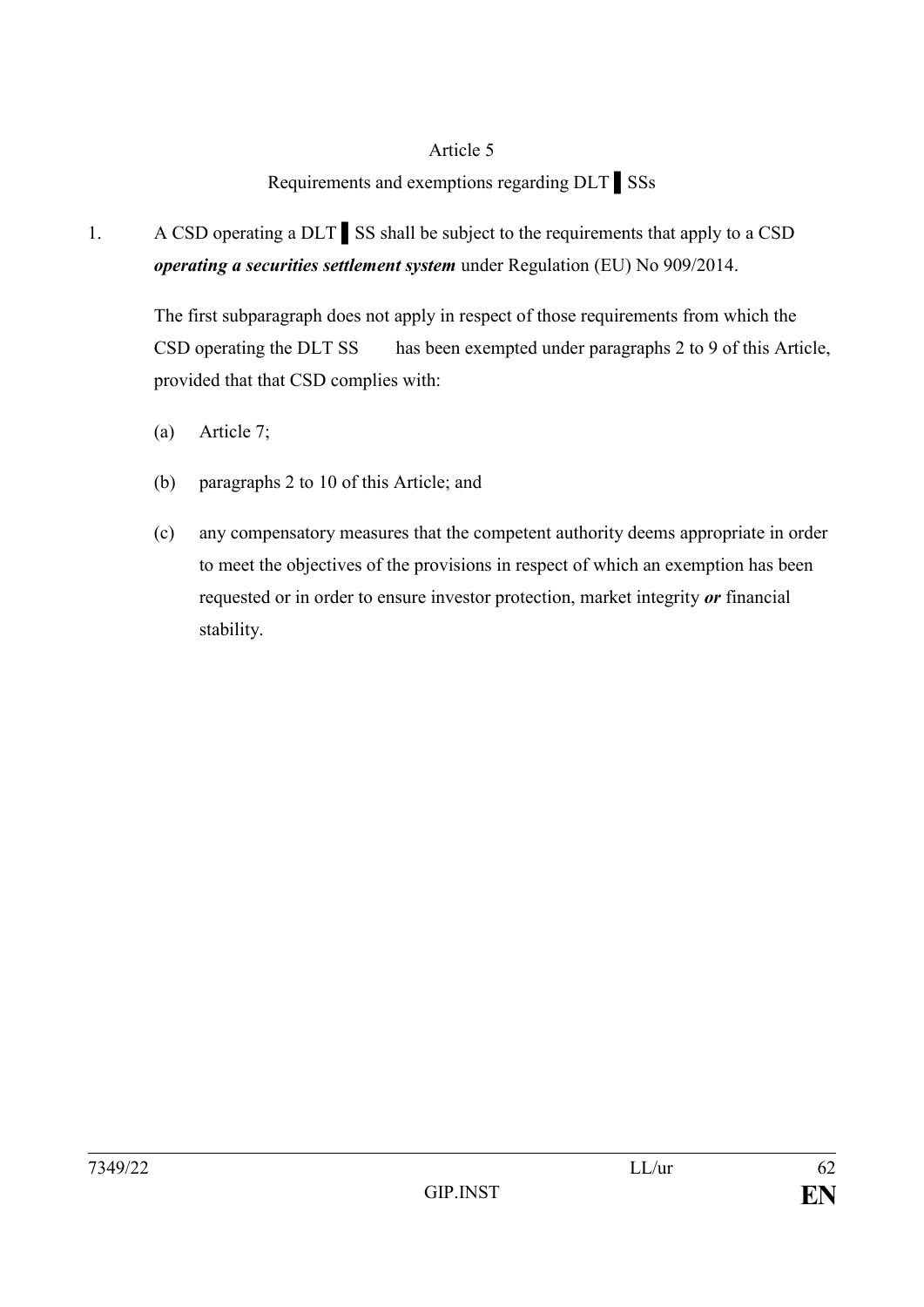- 2. At the request of a CSD operating a DLT SS, the competent authority may exempt that CSD from Article 2(1), points (4), (9) or (28), or Article 3, 37 or 38 of Regulation (EU) No 909/2014, provided that that CSD  $\blacksquare$ :
	- (a) demonstrates that the use of a 'securities account' as defined in Article 2(1), point (28), of that Regulation or the use of the book-entry form as provided for in Article 3 of that Regulation is incompatible with the use of *the* particular distributed ledger technology ;
	- (b) proposes compensatory measures to meet the objectives of the provisions in respect of which an exemption has been requested, and ensures at a minimum that:
		- *(i)* the DLT *financial instruments are recorded* on the distributed ledger;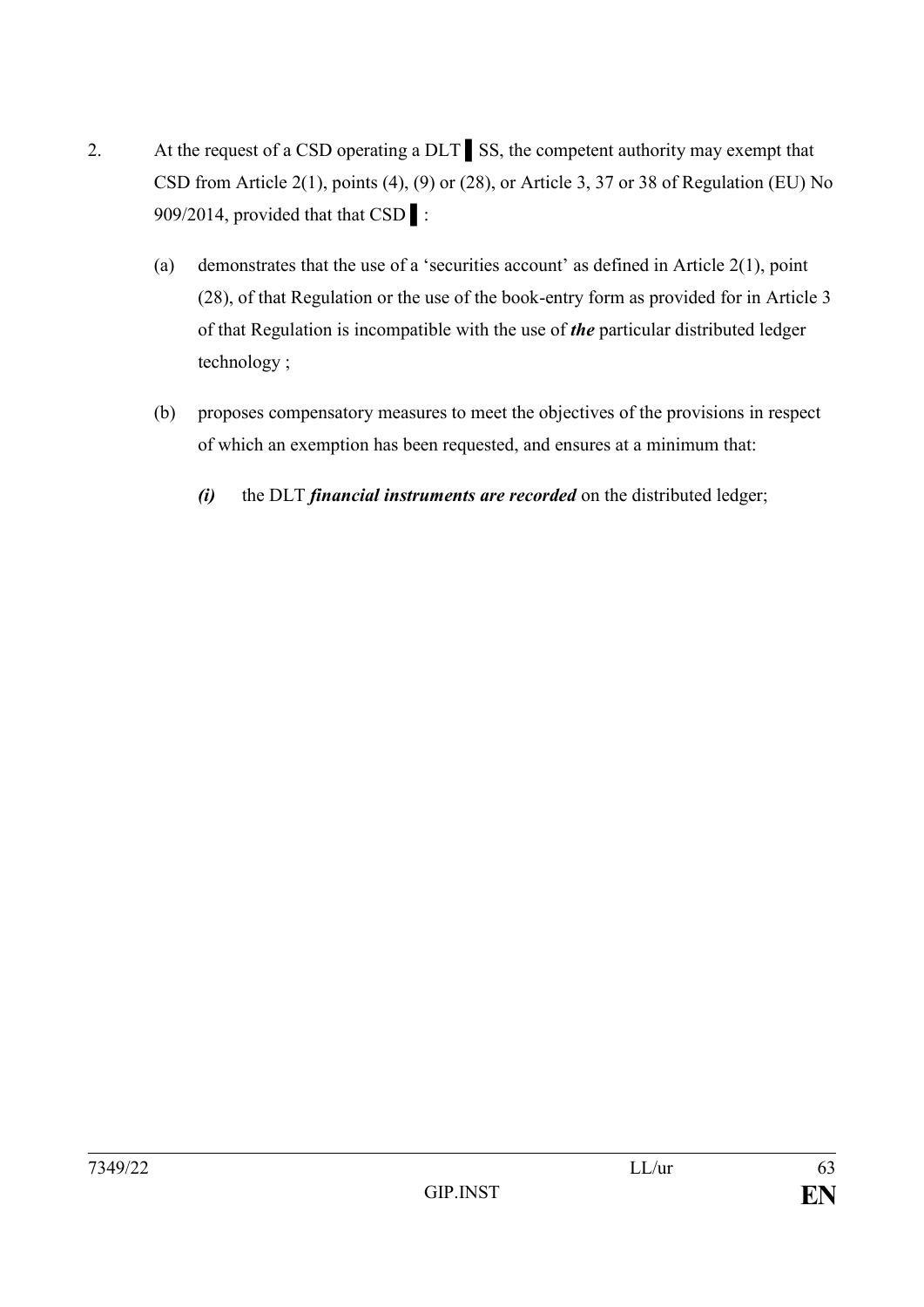- *(ii)* the number of DLT *financial instruments* in an issue or in part of an issue recorded by the CSD operating the DLT SS is equal to the total number of DLT *financial instruments* making up such issue or part of an issue that are recorded on the distributed ledger at any given time; ▌
- *(iii)* it keeps records that enable the CSD operating the DLT SS at any given time to segregate the DLT *financial instruments* of a member, participant, issuer or client from those of any other member, participant, issuer or client without delay*; and*
- *(iv) it does not allow securities overdrafts, debit balances or the improper creation or deletion of securities.*
- *3. At the request of a CSD operating DLT SS, the competent authority may exempt that CSD from Article 6 or 7 of Regulation (EU) No 909/2014 provided that that CSD ensures, at a minimum, by means of robust procedures and arrangements, that the DLT SS:*
	- *(a) enables clear, accurate and timely confirmation of the details of transactions in DLT financial instruments, including any payments made in respect of DLT financial instruments, as well as the discharge of any collateral in respect of those instruments or calls for collateral in respect of DLT financial instruments; and*
	- *(b) either prevents settlement fails or addresses settlement fails if it is not possible to prevent them.*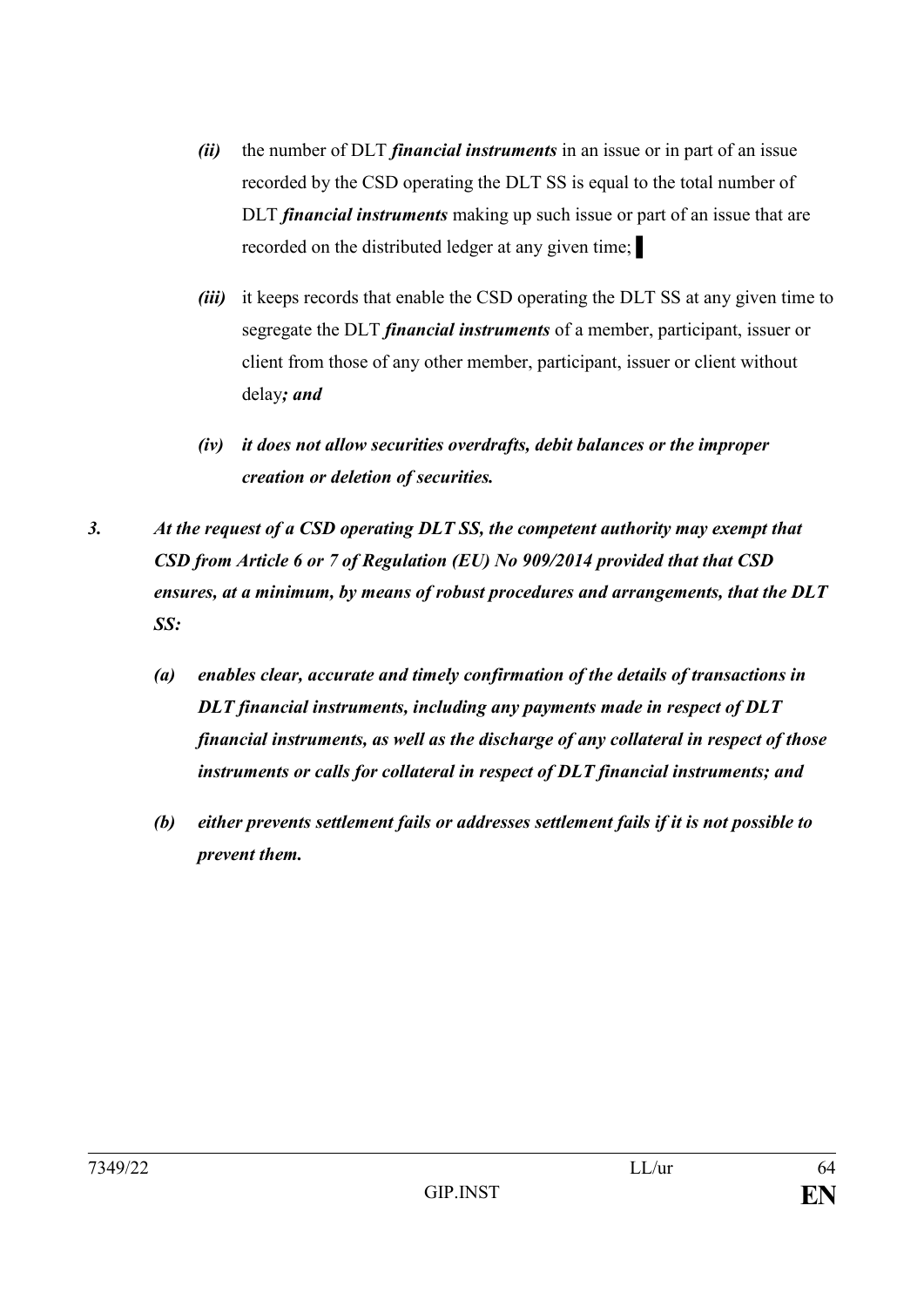- 4. At the request of a CSD operating a DLT *SS,* the competent authority may exempt that CSD from Article 19 ▌of Regulation (EU) No 909/2014 *in relation only to the outsourcing of a core service to a third party,* provided that *the application of that Article is incompatible with the use of distributed ledger technology as envisaged by the DLT SS operated by that CSD.*
- 

- 5. At the request of a CSD operating a DLT SS, the competent authority may permit that CSD to admit natural and legal persons in addition to those listed in Article 2, point (f), of Directive 98/26/EC as participants in the DLT SS, provided that such persons:
	- (a) are of sufficient good repute ▌;
	- (b) have a sufficient level of ability, competence, experience and knowledge in relation to settlement, the functioning of distributed ledger technology*, and risk assessment; and*
	- *(c) have given informed consent to be included in the pilot regime provided for in this Regulation and are adequately informed of its experimental nature and the potential risks associated with it.*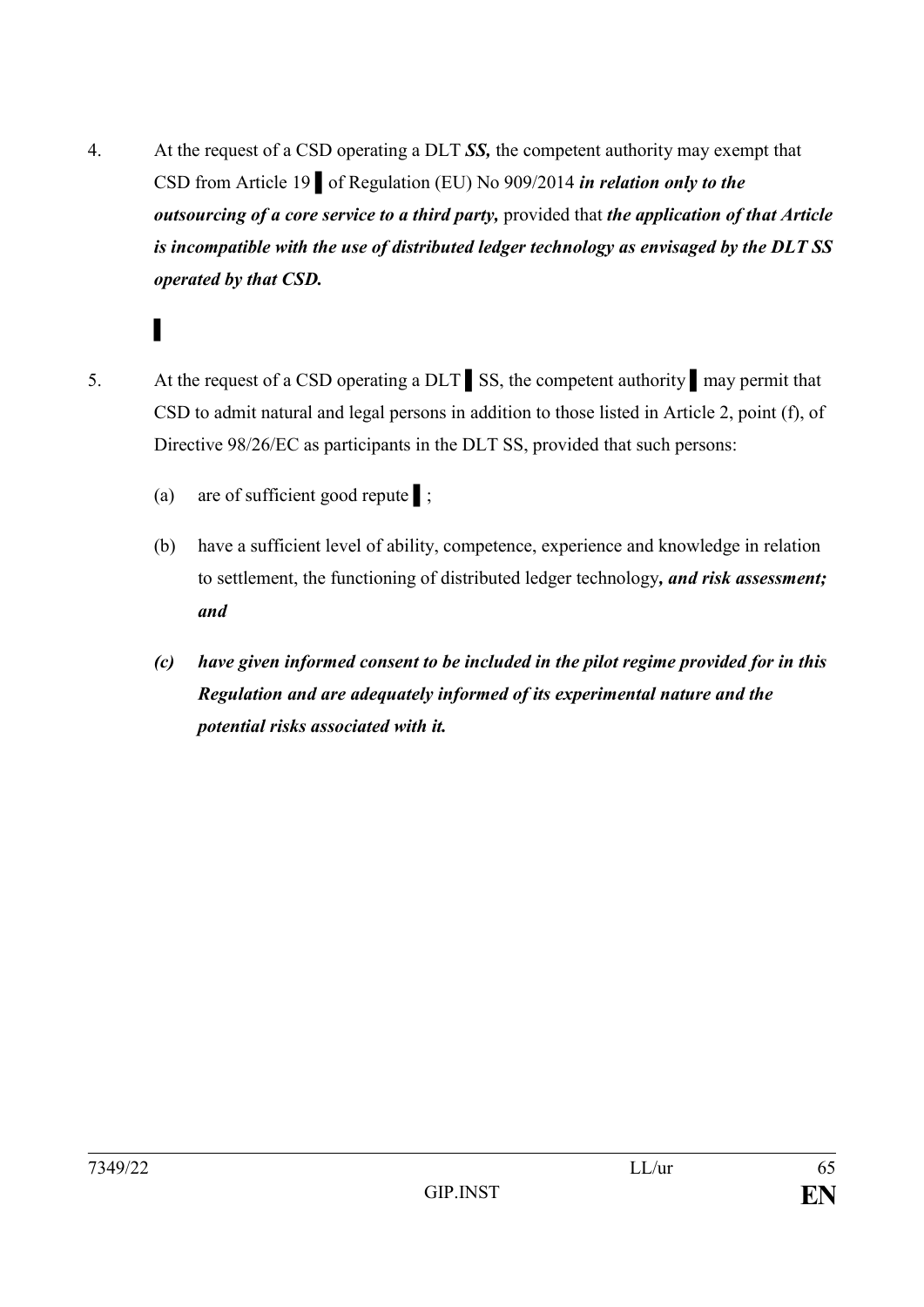- *6. At the request of a CSD operating a DLT SS, the competent authority may exempt that CSD from Article 33, 34 or 35 of Regulation (EU) No 909/2014, provided thatthat CSD proposes compensatory measures to meet the objectives of those Articles and, at a minimum, ensures that:*
	- *(a) the DLT SS publicly discloses criteria for participation that allow fair and open access for all persons that intend to become participants, and that those criteria are transparent, objective, and non-discriminatory; and*
	- *(b) the DLT SS publicly discloses prices and fees associated with the settlement services that it provides.*
- *7. At the request of a CSD operating a DLT SS, the competent authority may exempt that CSD from Article 39 of Regulation (EU) No 909/2014, provided that that CSD proposes compensatory measures to meet the objectives of that Article, and ensures at a minimum, by means of robust procedures and arrangements, that:* 
	- *(a) the DLT SS settles transactions in DLT financial instruments at close to real time or intraday and in any case no later than on the second business day after the conclusion of the trade;*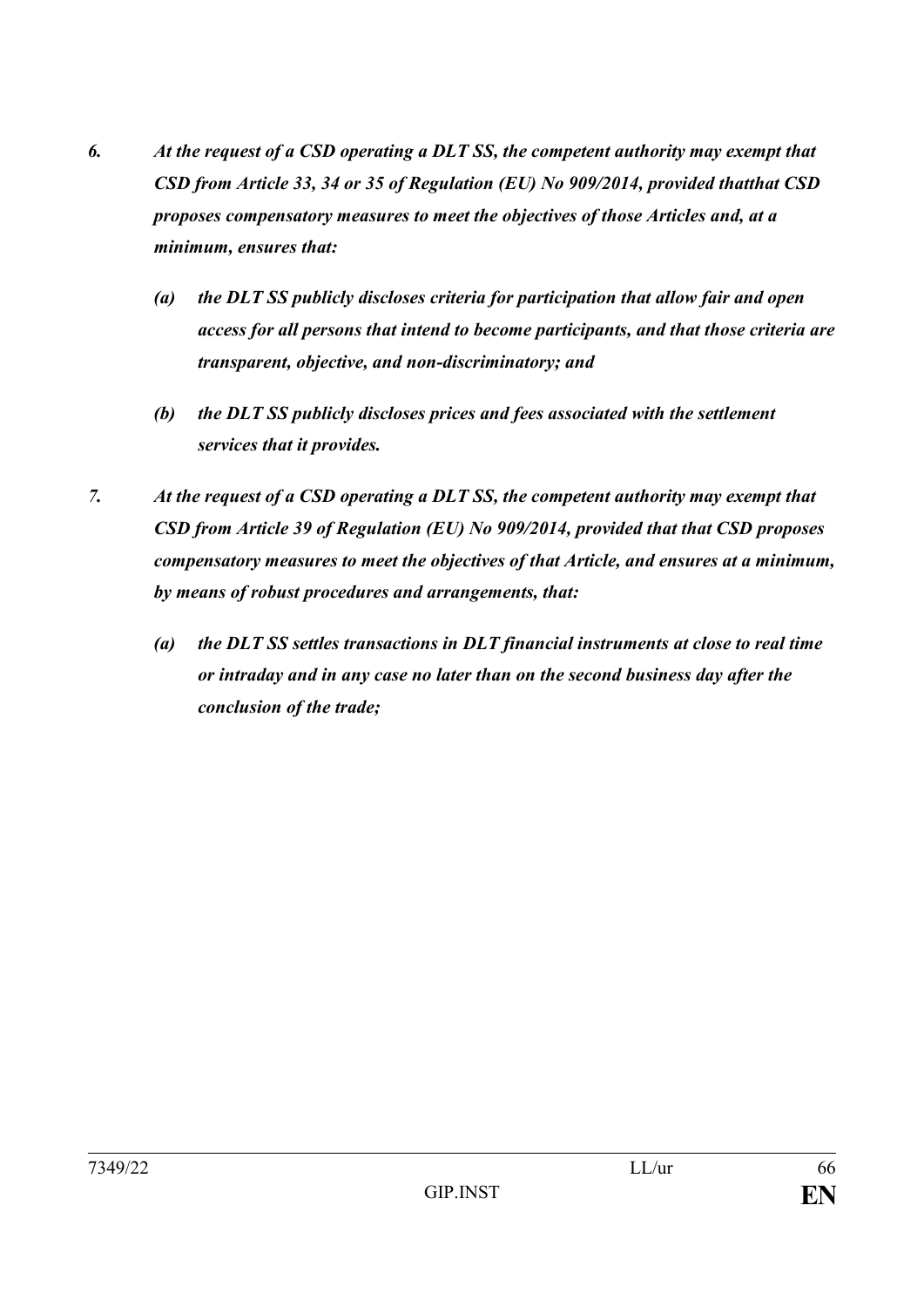- *(b) the DLT SS publicly discloses the rules governing the settlement system; and*
- *(c) the DLT SS mitigates any risk arising from the non-designation of the DLT SS as a system for the purposes of Directive 98/26/EC, in particular with regard to insolvency proceedings.*

*For the purposes of operating a DLT SS, the definition of a CSD in Regulation (EU) No 909/2014 as a legal person who operates a securities settlement system shall not result in Member States being required to designate and notify a DLT SS as a securities settlement system under Directive 98/26/EC. However, Member States shall not be precluded from designating and notifying a DLT SS as a securities settlement system under Directive 98/26/EC where the DLT SS fulfils the requirements of that Directive.*

*Where a DLT SS is not designated and notified as a securities settlement system under Directive 98/26/EC, the CSD operating that DLT SS shall propose compensatory measures to mitigate risks arising from insolvency.*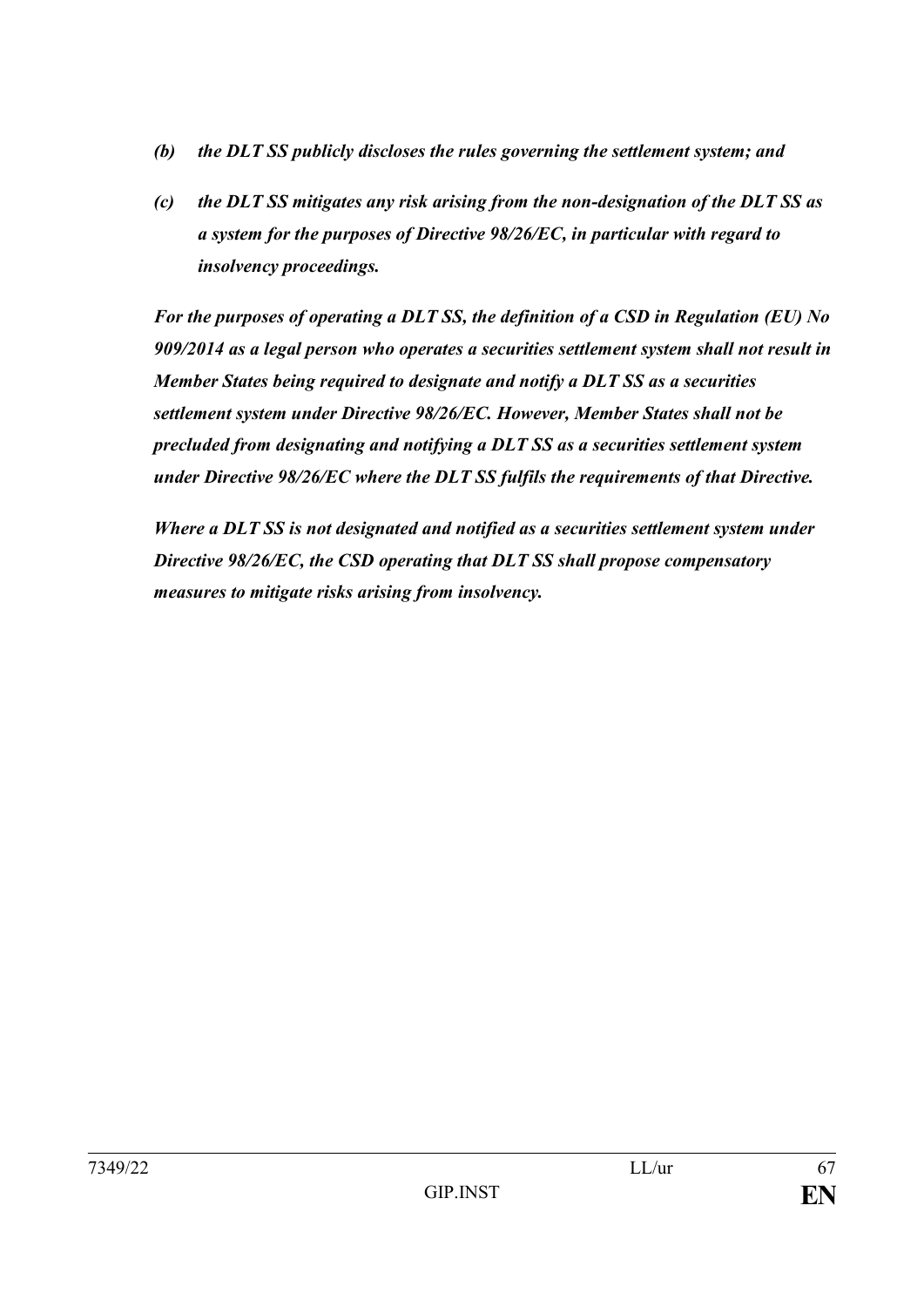8. At the request of a CSD operating a DLT ▌SS, the competent authority may exempt that CSD from Article 40 of Regulation (EU) No 909/2014, provided that that CSD settles on the basis of delivery versus payment.

The settlement of payments *shall* be carried out through central bank money, *including in tokenised form,* where practical and available or, where not practical and available, through *the account of the CSD in accordance with Title IV of Regulation (EU) No 909/2014 or through* commercial bank money*, including in tokenised* form, *in accordance with that Title, or using '*e-money tokens'.

*By way of derogation from the second subparagraph of this paragraph, Title IV of Regulation (EU) No 909/2014 does not apply to a credit institution when it provides the settlement of payments using commercial bank money to a DLT market infrastructure that records DLT financial instruments whose aggregate market value, at the time of the initial recording of a new DLT financial instrument, does not exceed EUR 6 billion, as calculated in accordance with Article 3(4) of this Regulation.*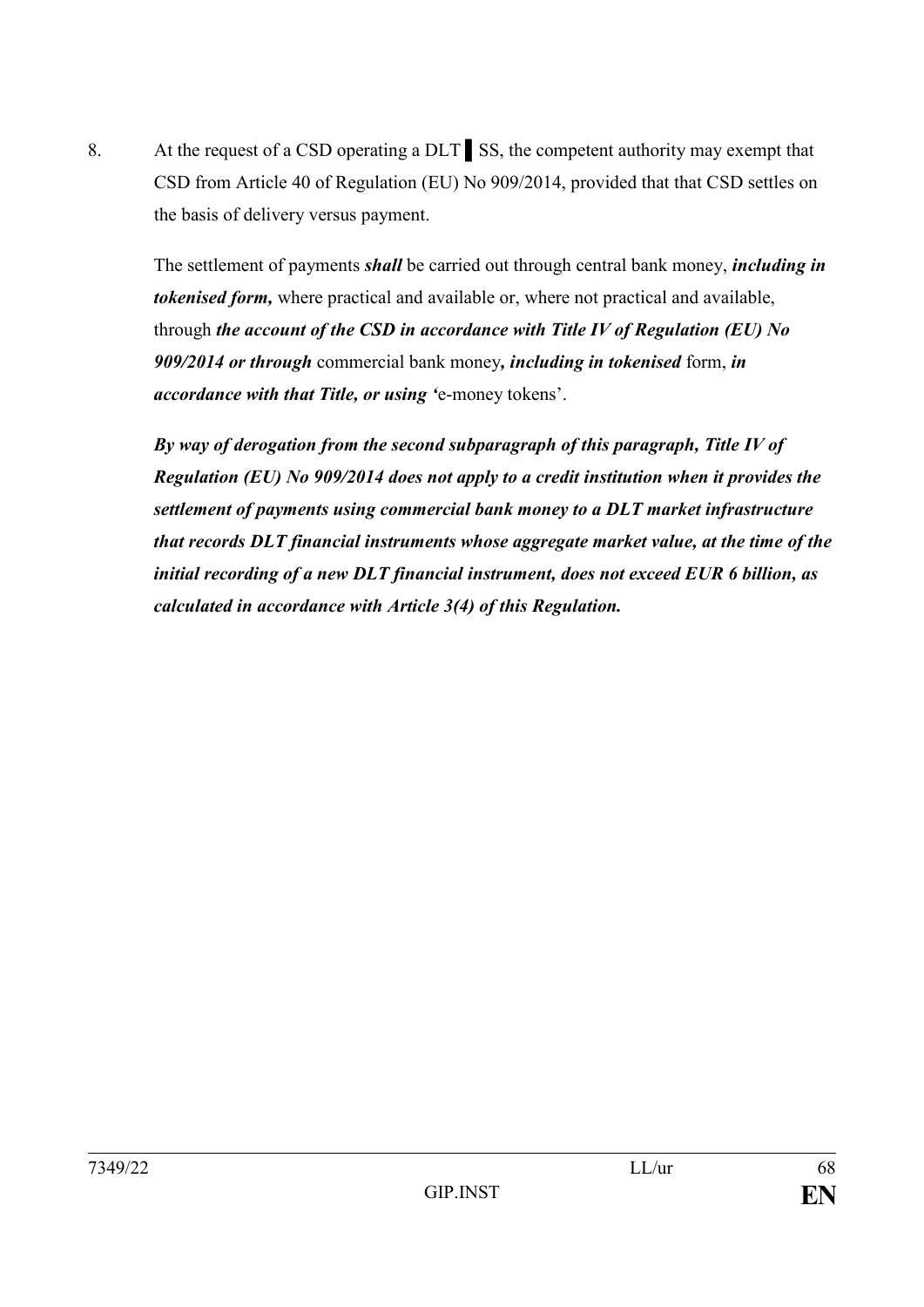Where the settlement occurs using commercial bank money *provided by a credit institution to which Title IV of Regulation (EU) No 909/2014 does not apply by virtue of the third subparagraph of this paragraph, or where* the settlement of payments occurs *using 'e-money tokens', the CSD* operating the DLT *SS* shall identify, measure, monitor, manage, and minimise any ▌risks arising from the use of such *means*.

*Services related to 'e-money tokens' that are equivalent to the services listed in Section C, points (b) and (c), of the Annex to Regulation (EU) No 909/2014 shall be provided by the CSD operating the DLT SS in accordance with Title IV of Regulation (EU) No 909/2014 or by a credit institution.*

9. At the request of a CSD operating a DLT SS, the competent authority may exempt that CSD from Article 50, *51 or 53* of Regulation (EU) No 909/2014, provided that that CSD demonstrates that the use of distributed ledger technology is incompatible with legacy systems of other CSDs or other market infrastructures or that granting access to another CSD or access to another market infrastructure using legacy systems would trigger disproportionate costs, given the scale of the activities of the DLT ▌SS.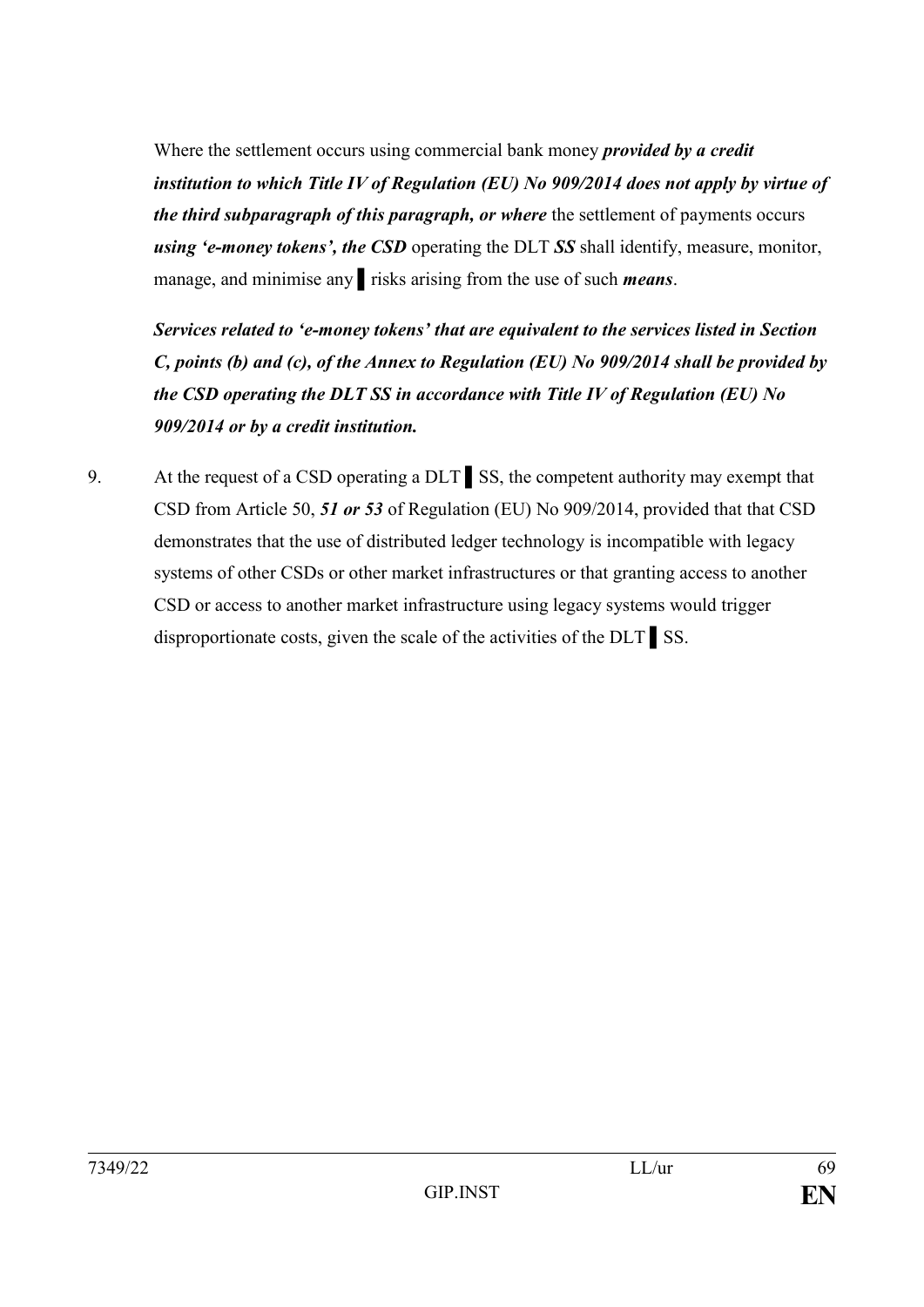*Where a CSD operating a DLT SS has been exempted in accordance with the first subparagraph of this paragraph, it shall give other operators of DLT SSs or other operators of DLT TSSs access to its DLT SS. The CSD operating the DLT SS shall inform the competent authority of its intention to give such access. The competent authority may prohibit such access to the extent that such access would be detrimental to the stability of the Union financial system, or the financial system of the Member State concerned.*

- 10. Where a CSD operating a DLT SS requests an exemption under paragraphs 2 to 9, it shall demonstrate that the exemption requested is:
	- (a) proportionate to, and justified by, the use of distributed ledger technology; and
	- (b) limited to the DLT ▌SS and does not extend to a ▌securities settlement system that is operated by the same CSD.
- *11. Paragraphs 2 to 10 of this Article apply, mutatis mutandis, to an investment firm or market operator operating a DLT TSS in accordance with Article 6(1).*
- *12. ESMA shall prepare guidelines on the compensatory measures referred to in paragraph 1, second subparagraph, point (c), of this Article.*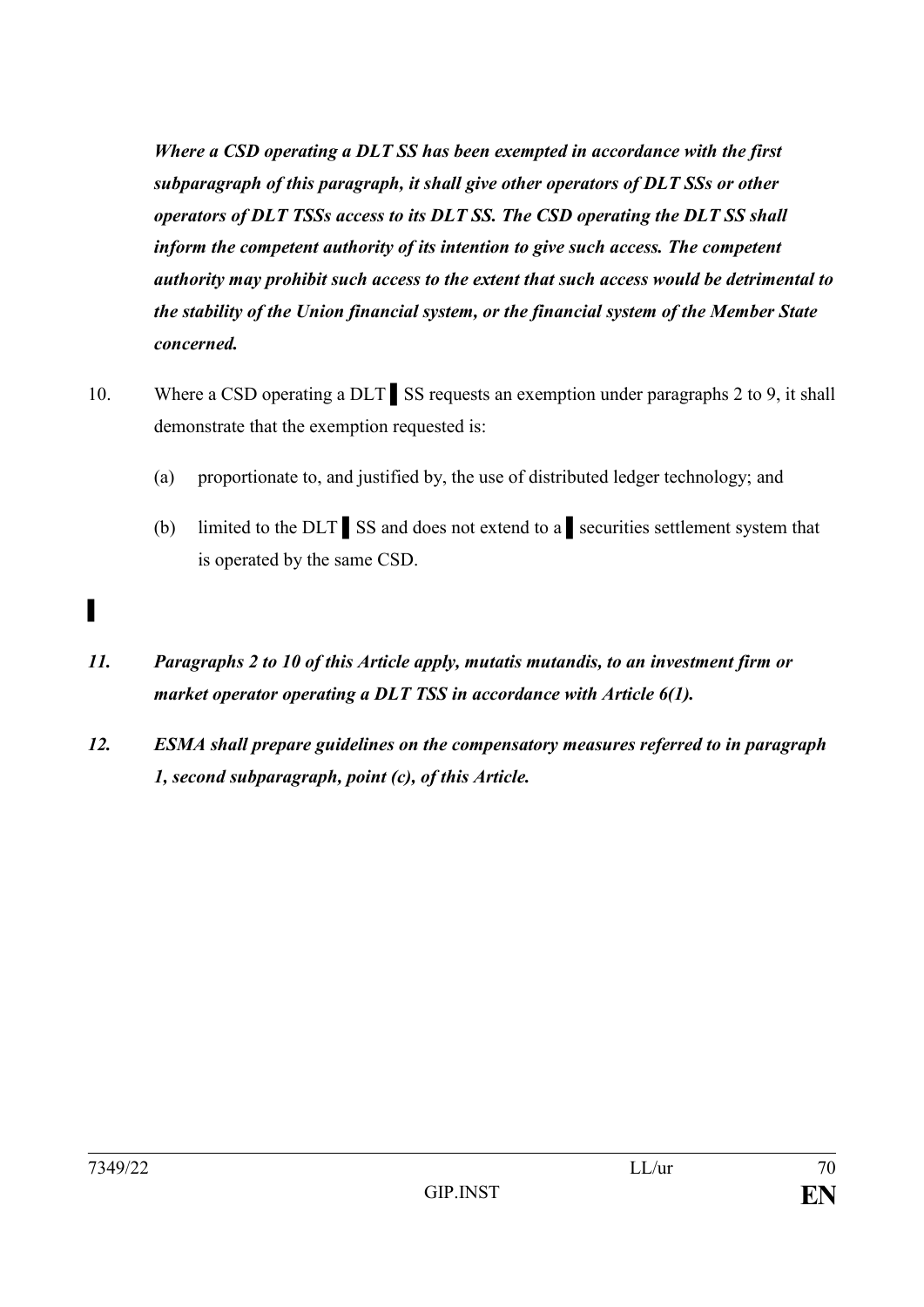#### *Requirements and exemptions regarding DLT TSSs*

- *1. An investment firm or market operator operating a DLT TSS shall be subject to:*
	- *(a) the requirements that apply to a multilateral trading facility under Regulation (EU) No 600/2014 and Directive 2014/65/EU; and*
	- *(b) mutatis mutandis, the requirements that apply to a CSD under Regulation (EU) No 909/2014, with the exception of Articles 9, 16, 17, 18, 20, 26, 27, 28, 31, 42, 43, 44, 46 and 47 of that Regulation.*

*The first subparagraph does not apply in respect of those requirements from which the investment firm or market operator operating the DLT TSS has been exempted under Article 4(2) and (3) and Article 5(2) to (9), provided that that investment firm or market operator complies with:*

- *(a) Article 7;*
- *(b) Article 4(2), (3) and (4) and Article 5(2) to (10); and*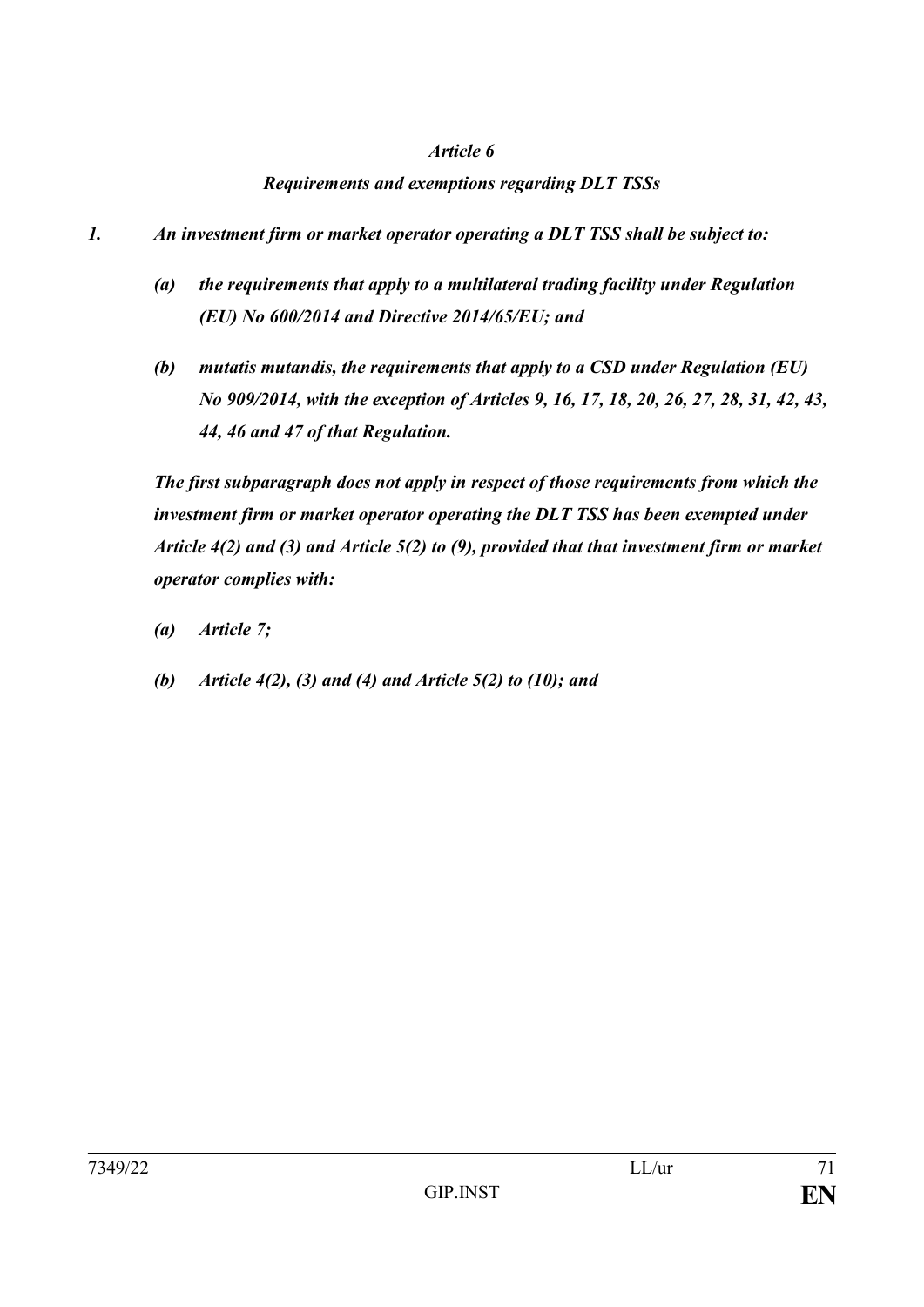- *(c) any compensatory measures that the competent authority deems appropriate in order to meet the objectives of the provisions in respect of which an exemption has been requested, or in order to ensure investor protection, market integrity or financial stability.*
- *2. A CSD operating a DLT TSS shall be subject to:* 
	- *(a) the requirements that apply to a CSD under Regulation (EU) No 909/2014; and*
	- *(b) mutatis mutandis, the requirements that apply to a multilateral trading facility under Regulation (EU) No 600/2014 and Directive 2014/65/EU, with the exception of Articles 5 to 13 of that Directive.*

*The first subparagraph does not apply in respect of those requirements from which the CSD operating the DLT TSS has been exempted under Article 4(2) and (3) and Article 5(2) to (9), provided that that CSD complies with:* 

- *(a) Article 7;*
- *(b) Article 4(2), (3) and (4) and Article 5(2) to (10); and*
- *(c) any compensatory measures that the competent authority deems appropriate in order to meet the objectives of the provisions in respect of which an exemption has been requested or in order to ensure investor protection, market integrity or financial stability.*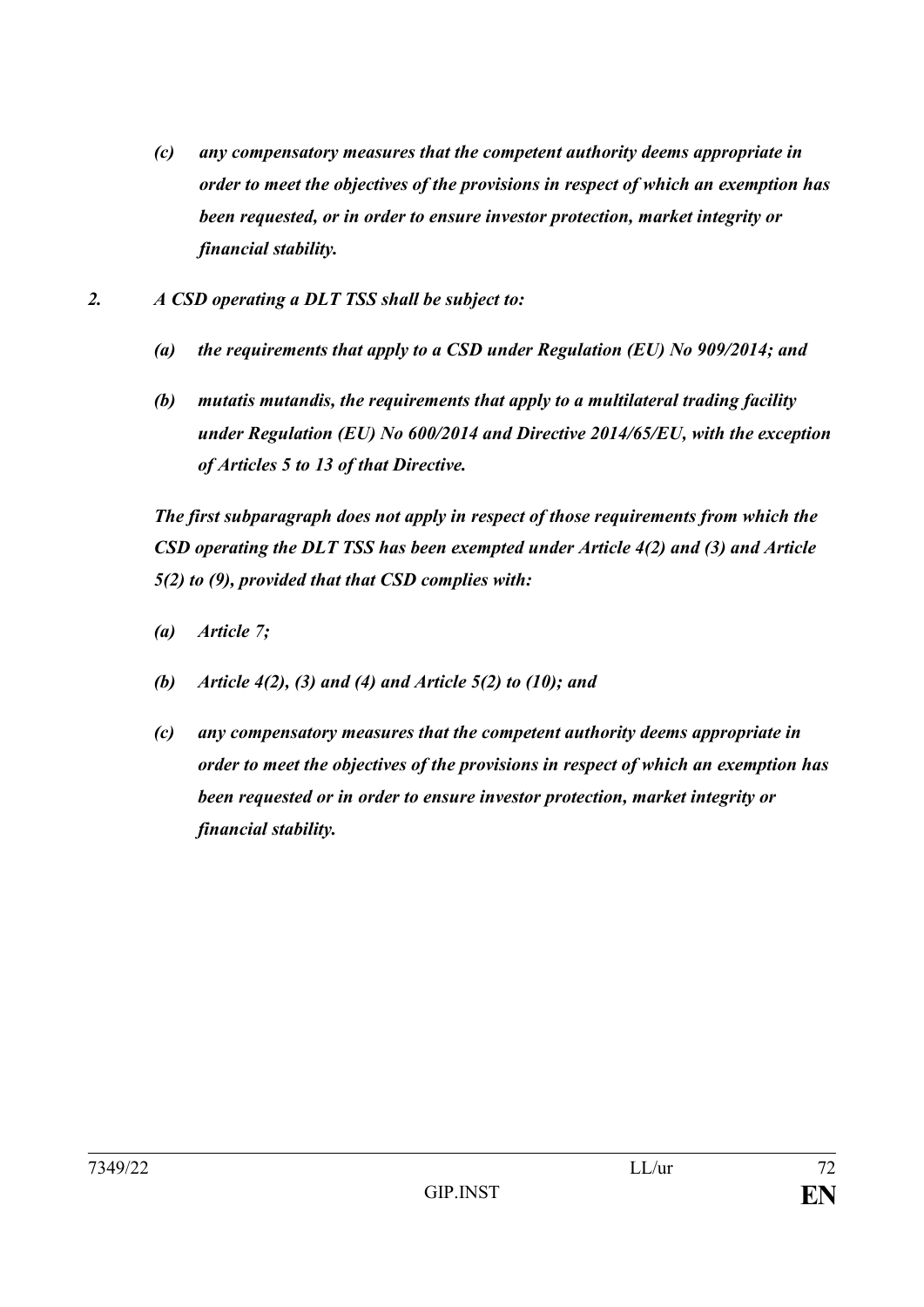## Article 7

## Additional requirements for DLT market infrastructures

1. Operators of DLT market infrastructures shall establish clear and detailed business plans describing how they intend to carry out their services and activities, which shall include a description of their critical staff, the technical aspects and use of the distributed ledger technology, and the information required under paragraph 3.

Operators of DLT market infrastructures shall also make publicly available up-to-date, clear and detailed written documentation that defines the rules under which the DLT market *infrastructures and their operators* are to operate, including the legal terms defining the rights, obligations, responsibilities and liabilities of operators of DLT market infrastructures, as well as those of the members, participants, issuers and clients using their DLT market infrastructure. Such legal terms shall specify the governing law, any prelitigation dispute settlement mechanisms*, any insolvency protection measures under*  **Directive 98/26/EC** and the jurisdictions in which legal action may be brought. Operators of DLT market infrastructures may make their written documentation available by electronic means.

2. Operators *of* DLT *market infrastructures shall establish or document, as appropriate,*  rules on the functioning of the *distributed ledger technology* they *use*, including rules on accessing the distributed ledger ▌, on the participation of the validating nodes, on addressing potential conflicts of interests, and on risk management including any mitigation measures *to ensure investor protection, market integrity and financial stability*.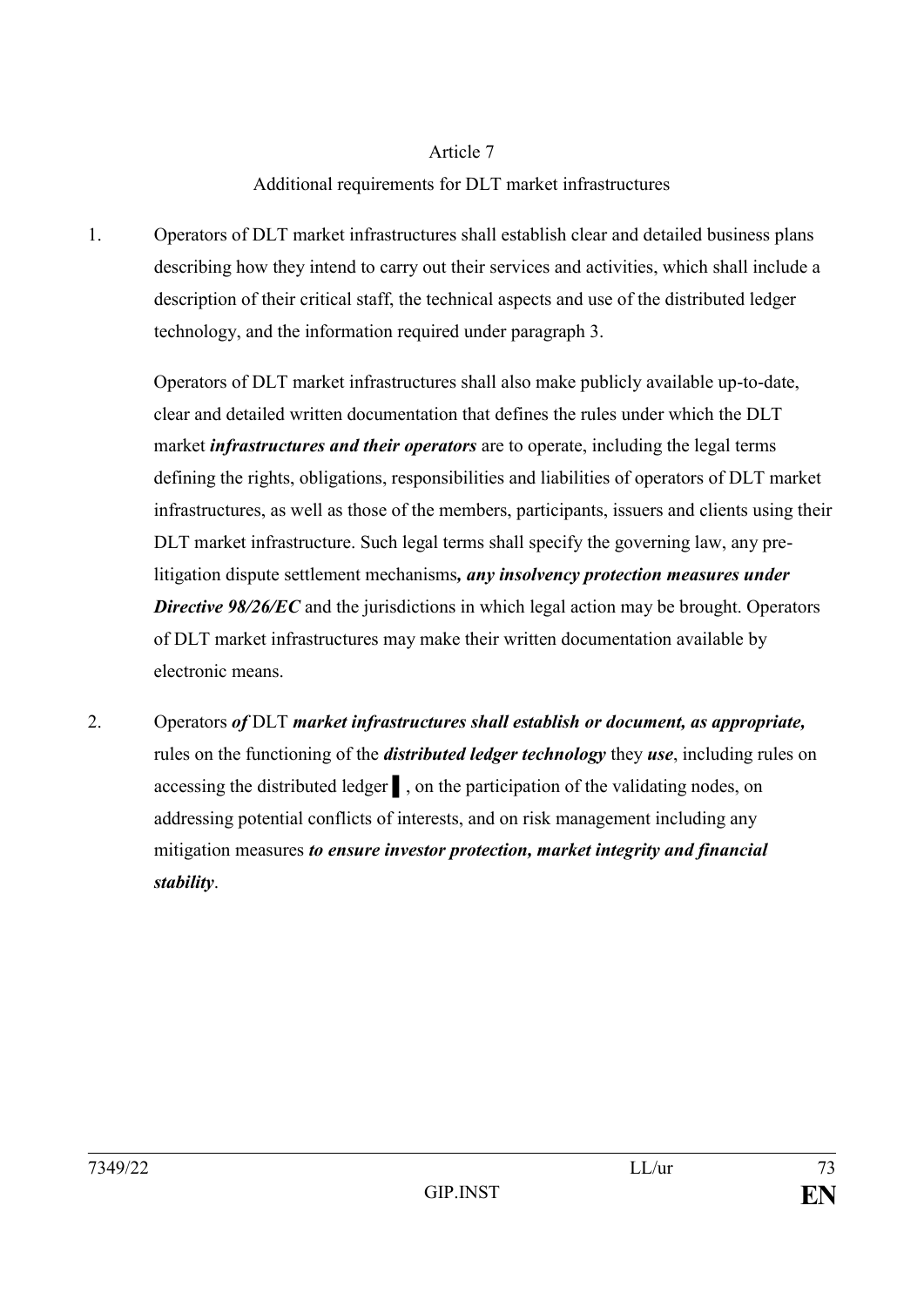- 3. Operators of DLT market infrastructures shall provide their members, participants, issuers and clients with clear and unambiguous information on their website regarding how the operators carry out their functions, services and activities and how their performance of those functions, services and activities deviates from those performed by *a* multilateral trading facility or securities settlement system *that is not based on distributed ledger technology*. That information shall include the type of distributed ledger technology used.
- 4. Operators of DLT market infrastructures shall ensure that the overall IT and cyber arrangements related to the use of their distributed ledger technology are proportionate to the nature, scale and complexity of their businesses. Those arrangements shall ensure the continuity and continued transparency, availability, reliability and security of their services and activities, including the reliability of smart contracts used on the DLT market infrastructure. Those arrangements shall also ensure the integrity, security and confidentiality of any data stored by those operators, and shall ensure that those data are available and accessible.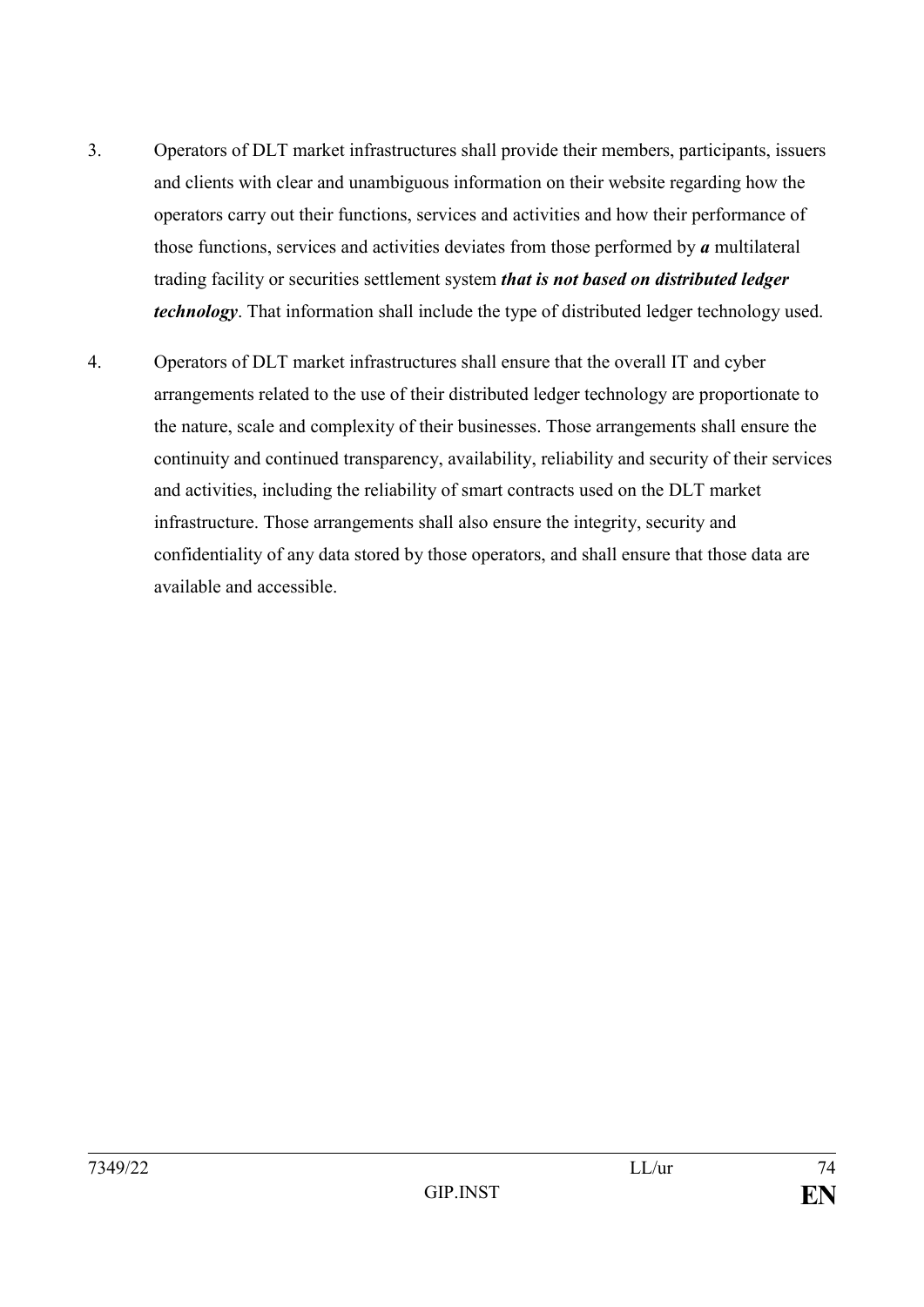Operators of DLT market infrastructures shall have in place specific operational risk *management* procedures for the risks posed by the use of distributed ledger technology and crypto-assets and for how to address those risks if they materialise.

To assess the reliability of the overall IT and cyber arrangements of a DLT market infrastructure, the competent authority may require an audit of those arrangements. If the competent authority requires an audit, it shall appoint an independent auditor to carry it out. The DLT market infrastructure shall bear the costs of the audit.

5. Where an operator of a DLT market infrastructure ensures the safekeeping of members', participants', issuers' or clients' funds, collateral or DLT *financial instruments* and ensures the means of access to such assets, including in the form of cryptographic keys, that operator shall have adequate arrangements in place to prevent the use of those assets on the operator's own account without the prior express written consent of the member, participant, issuer, or client concerned, which may be made through electronic means.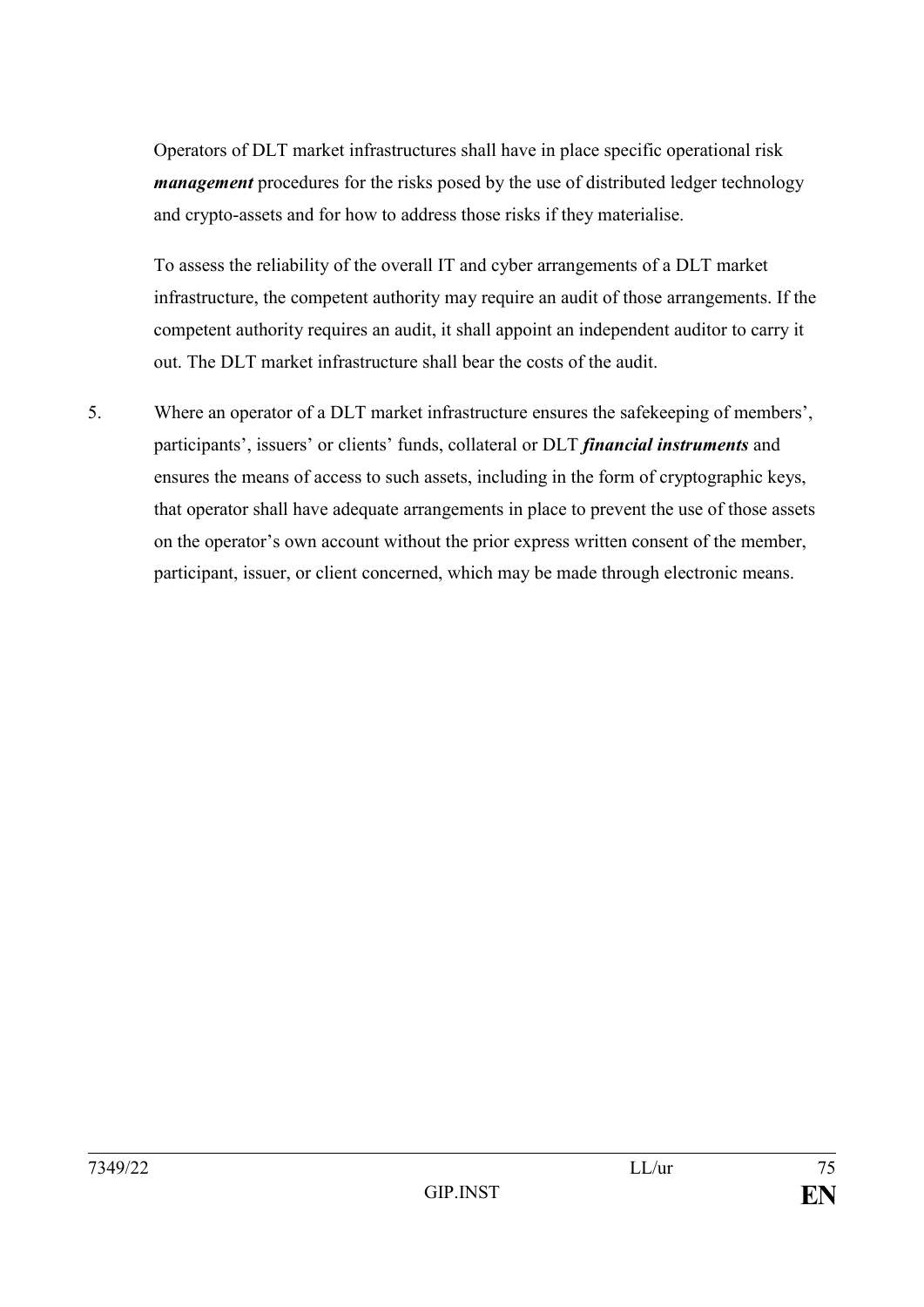Operators of DLT market infrastructure shall maintain safe, accurate, reliable and retrievable records of the funds, collateral and DLT *financial instruments* held by their DLT market infrastructure for their members, participants, issuers or clients, as well as of the means of access to those funds, collateral and DLT *financial instruments*.

Operators of DLT market infrastructure shall segregate the funds, collateral and DLT *financial instruments* of the members, participants, issuers or clients using the DLT market infrastructure, and the means of access to such assets, from those of the operator as well as from those of other members, participants, issuers and clients.

The overall IT and cyber arrangements referred to in paragraph 4 shall ensure that those funds, collateral and DLT *financial instruments* held by a DLT market infrastructure for its members, participants, issuers or clients, as well as the means of access to them, are protected from the risks of unauthorised access, hacking, degradation, loss, cyber-attack*, theft, fraud, negligence and other serious operational malfunctions*.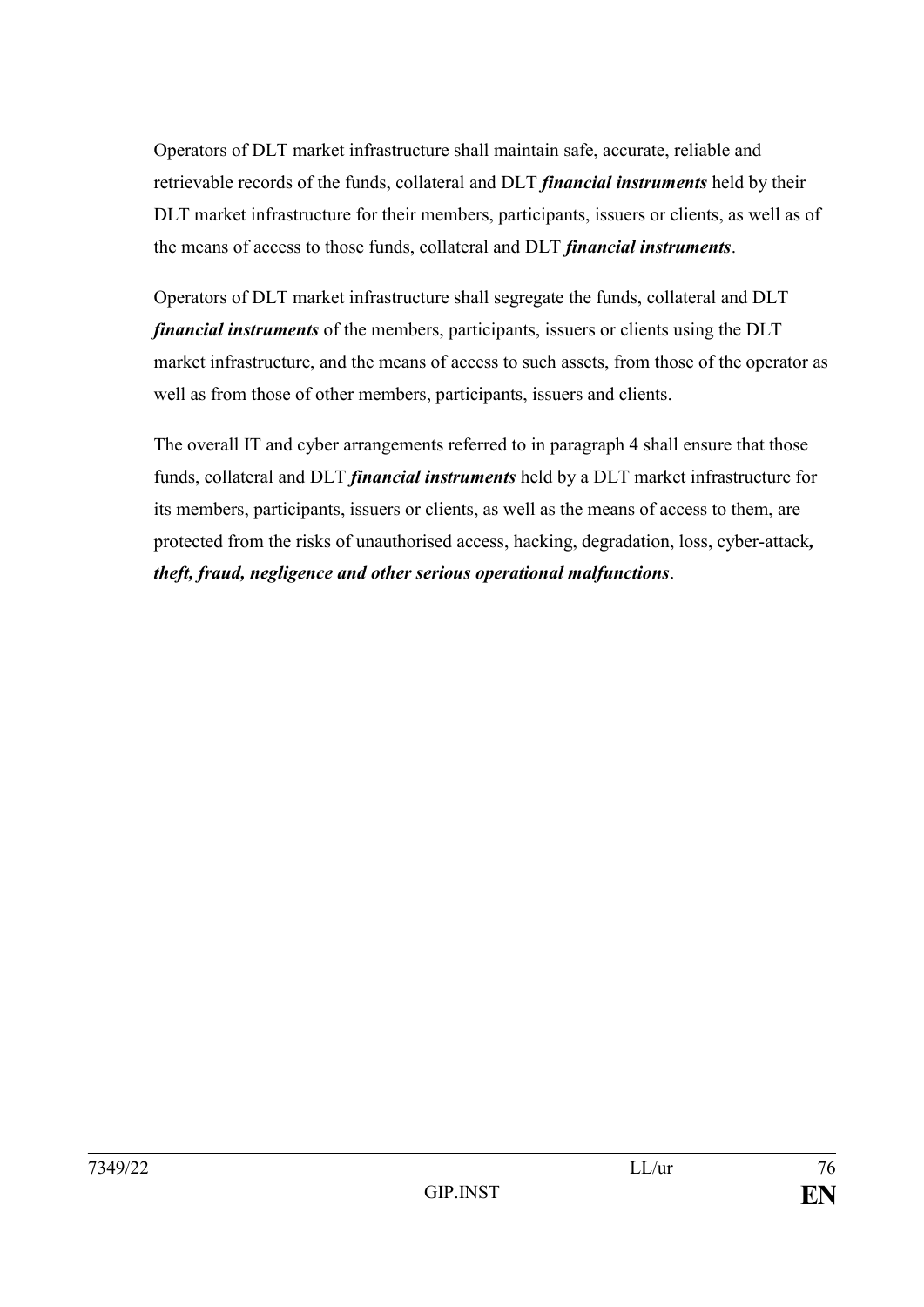*6. In the event of a loss of funds, a loss of collateral or a loss of a DLT financial instrument, the operator of a DLT market infrastructure that lost the funds, collateral or DLT financial instrument shall be liable for the loss, up to the market value of the asset*  lost. The operator of the DLT market infrastructure shall not be liable for the loss where *it proves that the loss arose as a result of an external event beyond its reasonable control, the consequences of which were unavoidable despite all reasonable efforts to the contrary.*

*Operators of DLT market infrastructure shall establish transparent and adequate arrangements to ensure investor protection, and shall establish mechanisms for handling client complaints and procedures for compensation or redress in cases of investor loss as a result of any of the circumstances referred to in the first subparagraph of this paragraph or as a result of the cessation of the business due to any of the circumstances referred to in Articles 8(13), 9(11) and 10(10).*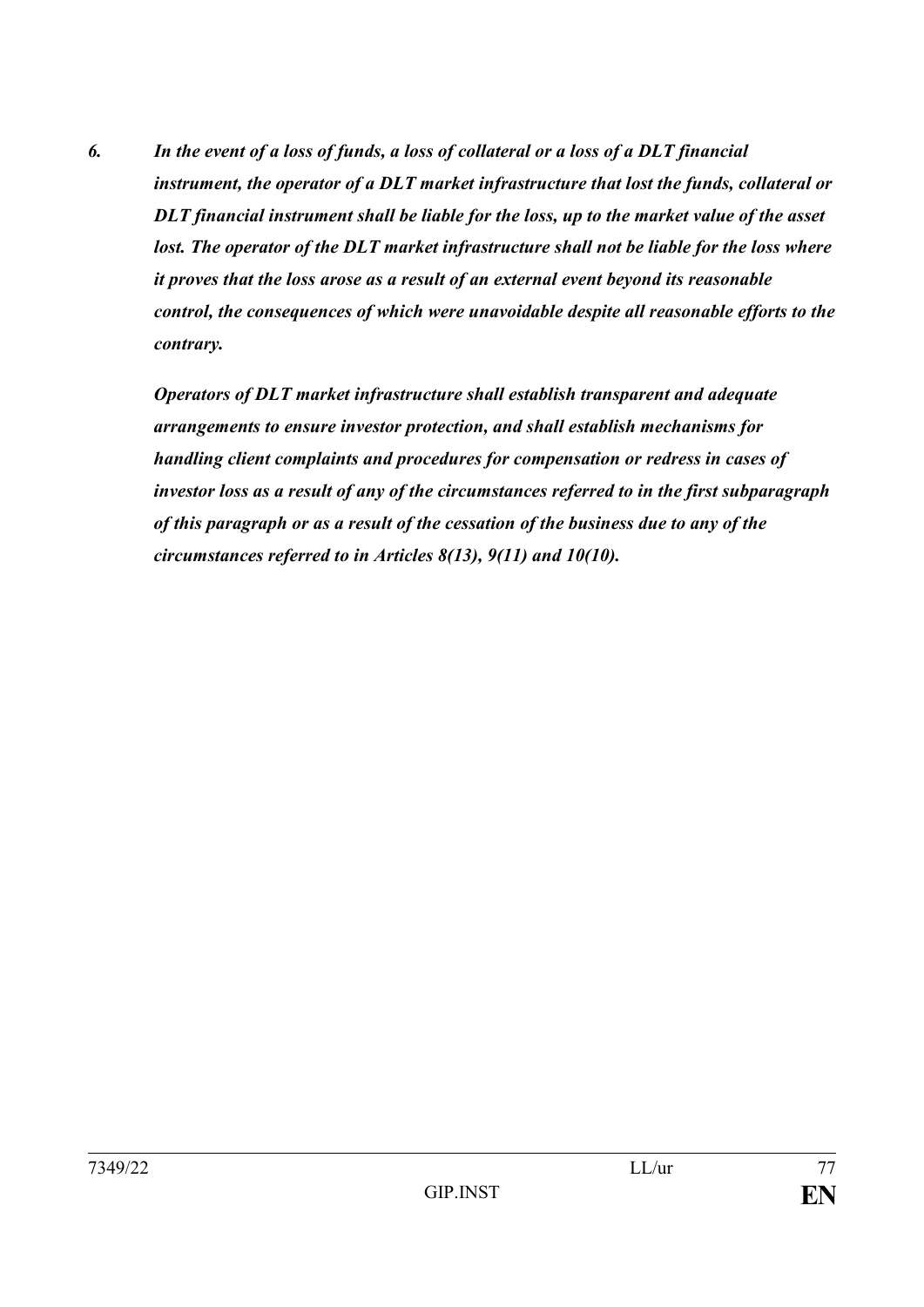*A competent authority may decide, on a case-by-case basis, to require additional prudential safeguards from the operator of a DLT market infrastructure in the form of own funds or an insurance policy if the competent authority determines that potential liabilities for damages to clients of the operator of the DLT market infrastructure as a result of any of the circumstances referred to in the first subparagraph of this paragraph are not adequately covered by the prudential requirements provided for in Regulation (EU) No 909/2014, Regulation (EU) 2019/2033 of the European Parliament and of the Council<sup>22</sup>, Directive 2014/65/EU or Directive (EU) 2019/2034 of the European Parliament and of the Council<sup>23</sup>, in order to ensure investor protection.*

<sup>1</sup> **<sup>22</sup>** Regulation (EU) 2019/2033 of the European Parliament and of the Council of 27 November 2019 on the prudential requirements of investment firms and amending Regulations (EU) No 1093/2010, (EU) No 575/2013, (EU) No 600/2014 and (EU) No 806/2014 (OJ L 314, 5.12.2019, p. 1).

**<sup>23</sup>** Directive (EU) 2019/2034 of the European Parliament and of the Council of 27 November 2019 on the prudential supervision of investment firms and amending Directives 2002/87/EC, 2009/65/EC, 2011/61/EU, 2013/36/EU, 2014/59/EU and 2014/65/EU (OJ L 314, 5.12.2019, p. 64).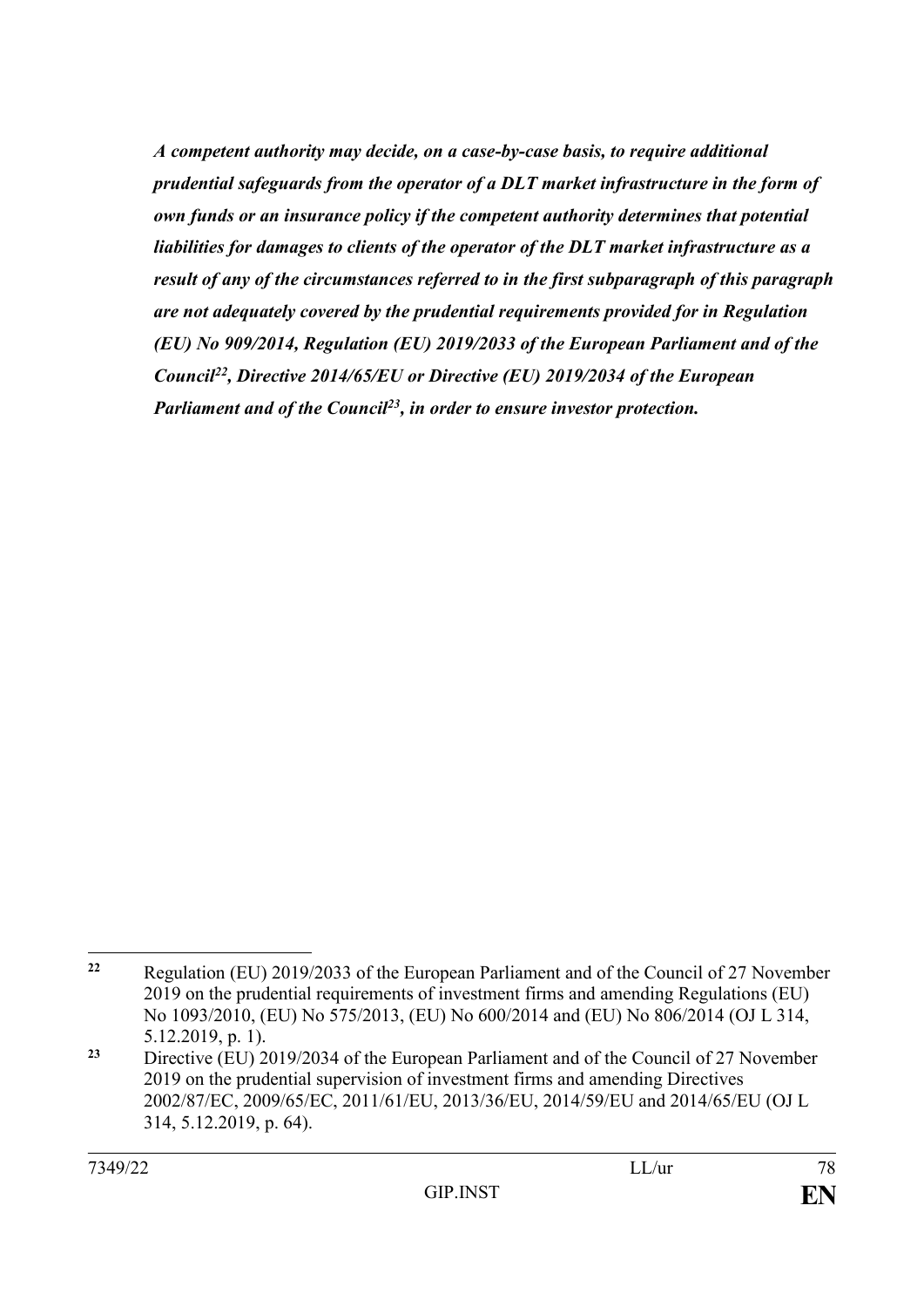- 7. An operator of a DLT market infrastructure shall establish and make publicly available a clear and detailed strategy for *reducing the activity of a particular DLT market infrastructure or for transitioning out of,* or ceasing to operate*,* a particular DLT market infrastructure ('transition strategy'), *including the transition or reversion of its distributed ledger technology operations to traditional market infrastructures,* in the event*:*
	- *(a) that the threshold referred to in Article 3(3) has been exceeded;*
	- *(b) that a specific permission or exemption granted under this Regulation is to be withdrawn or otherwise discontinued, including where the specific permission or exemption is discontinued as a consequence of the events envisaged under Article 14(2); or*
	- *(c) of any voluntary or involuntary cessation of the business of the DLT market infrastructure.*

*The transition strategy shall be ready to be deployed in a timely manner.*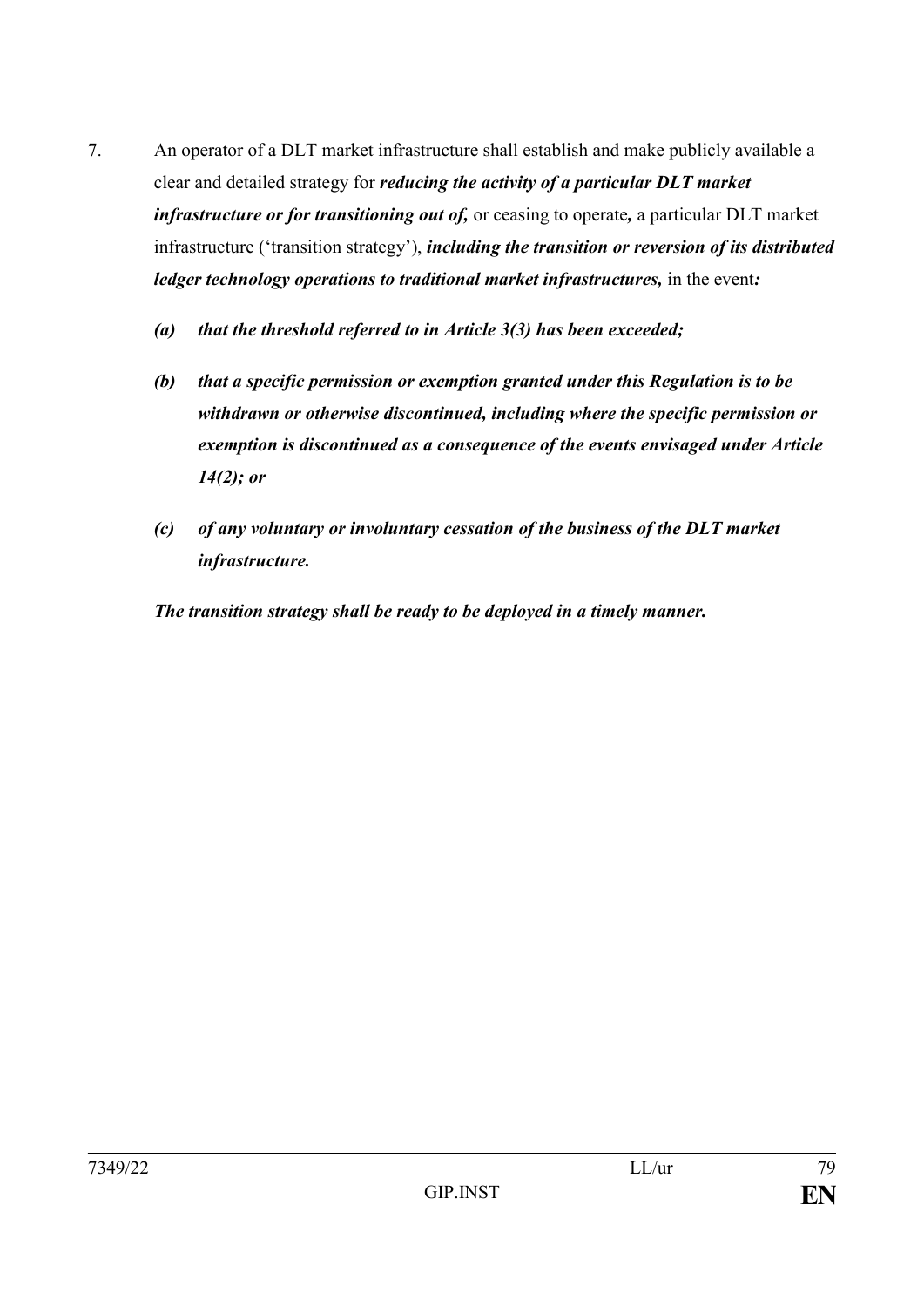*The transition strategy shall set out how members, participants, issuers and clients are to be treated in the event of a withdrawal or discontinuation of a specific permission or the cessation of the business as referred to in the first subparagraph of this paragraph. The transition strategy shall set out how clients, in particular retail investors, are to be protected from any disproportionate impact from the withdrawal or discontinuation of a specific permission or the cessation of the business. The transition strategy shall be updated on an ongoing basis subject to the prior approval of the competent authority.*

*The transition strategy shall specify what is to be done in the event that the threshold referred to in Article 3(3) is exceeded.*

*8. Investment firms or market operators that are only permitted to operate a DLT MTF under Article 8(2) of this Regulation and that do not indicate in their transition strategies that they intend to obtain an authorisation to operate a multilateral trading facility under Directive 2014/65/EU, as well as CSDs operating a DLT TSS, shall use best efforts to conclude arrangements with investment firms or market operators operating a multilateral trading facility under Directive 2014/65/EU to take over their operations, and shall specify those arrangements in their transition strategies.*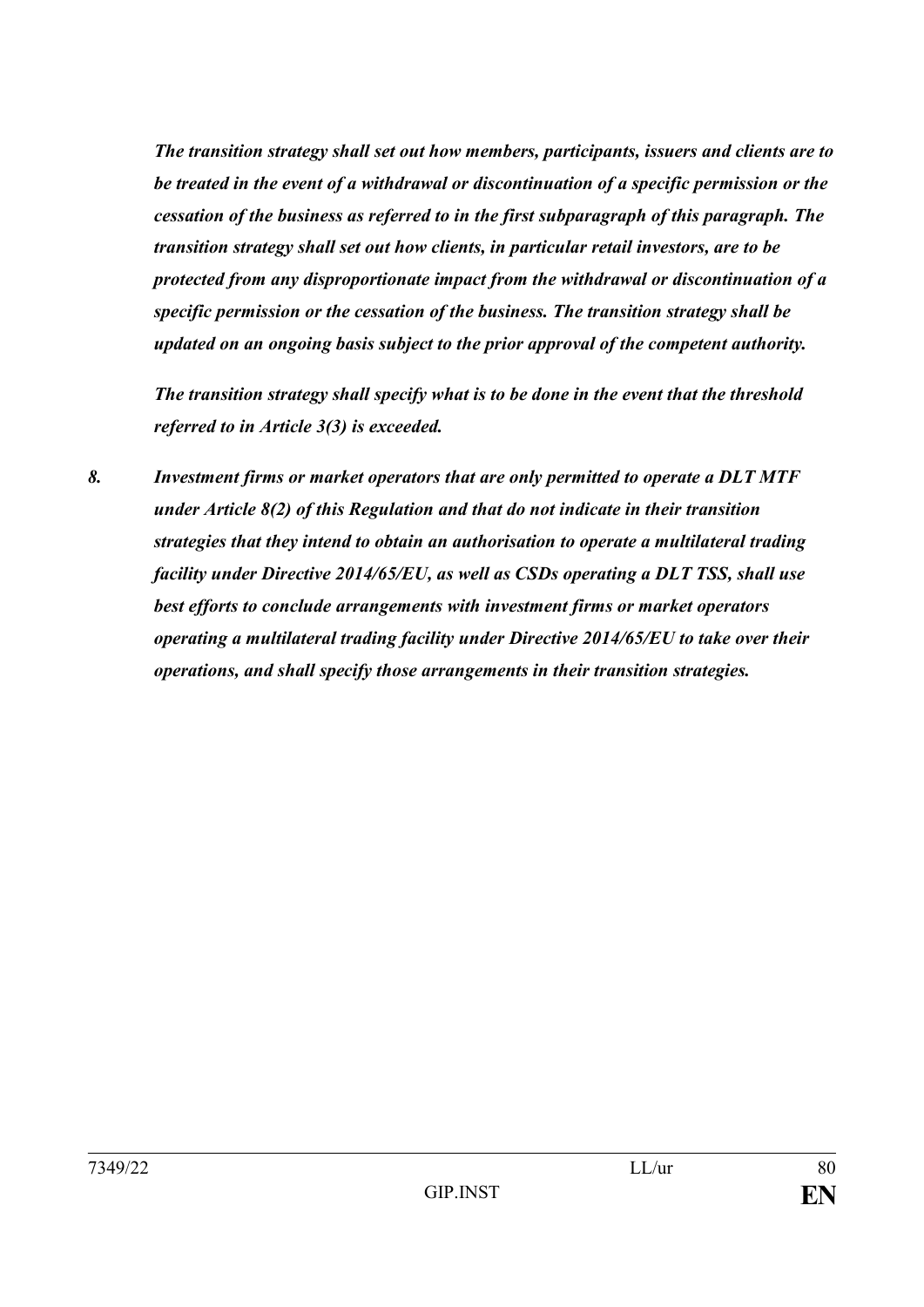*9. CSDs operating a DLT SS that are only permitted to operate a DLT SS under Article 9(2) of this Regulation and that do not indicate in their transition strategies that they intend to obtain an authorisation to operate a securities settlement system under Regulation (EU) No 909/2014, and investment firms or market operators operating a DLT TSS, shall use best efforts to conclude arrangements with CSDs operating a securities settlement system to take over their operations, and shall specify those arrangements in their transition strategies.*

*CSDs operating a securities settlement system that receive a request to conclude the arrangements referred to in the first subparagraph of this paragraph shall respond within three months of the date of receipt of the request. The CSD operating the securities settlement system shall conclude the arrangements in a non-discriminatory manner and may charge a reasonable commercial fee based on actual costs. It shall deny such a request only where it considers that the arrangements would affect the smooth and orderly functioning of the financial markets or would pose a systemic risk. It shall not deny a request on the grounds of loss of market share. If it denies a request, it shall inform the operator of the DLT market infrastructure that made the request of its reasons in writing.*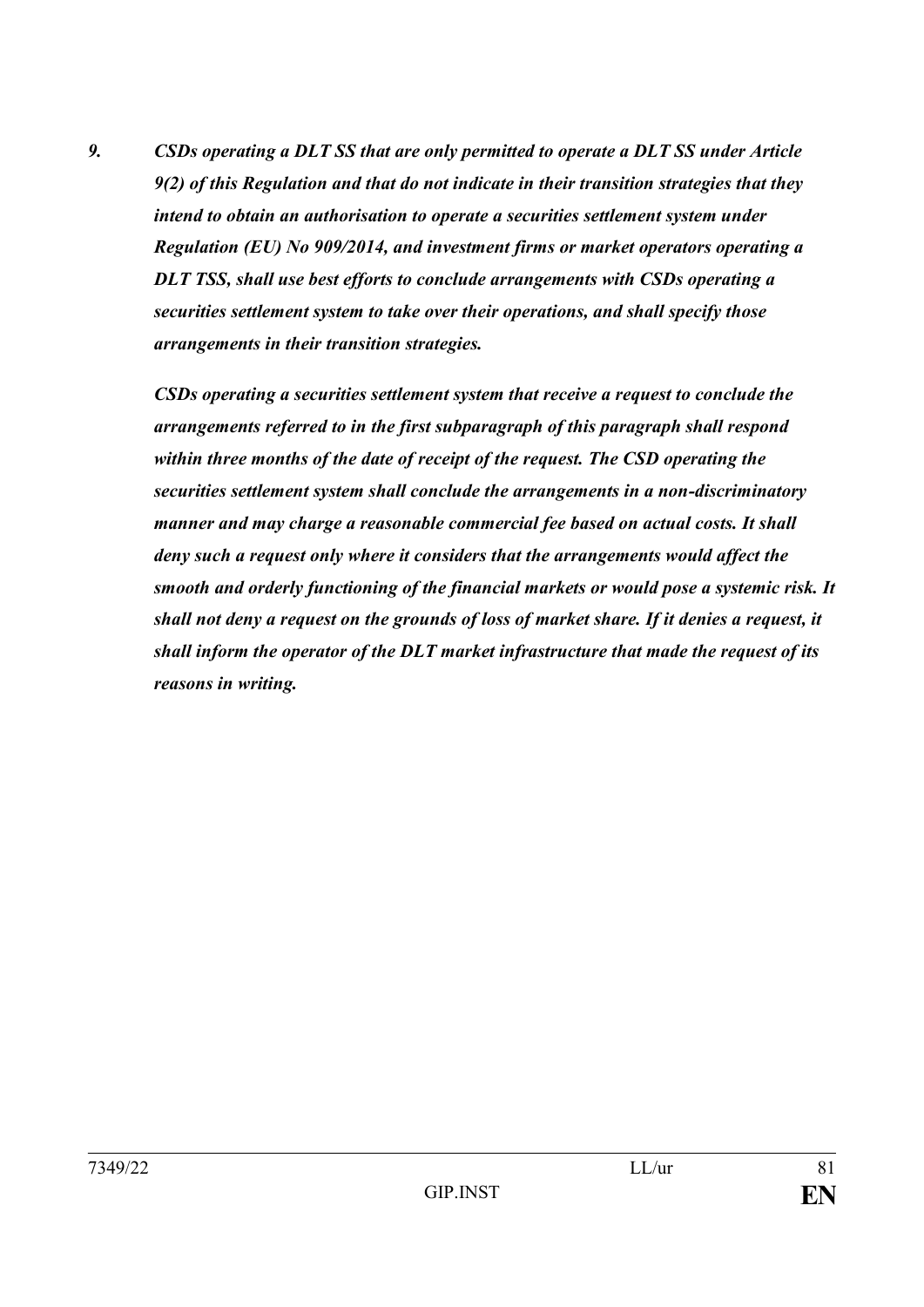*10. The arrangements referred to in paragraphs 8 and 9 shall be in place no later than five years from the date of granting of the specific permission, or shall be in place at an earlier date if required by the competent authority in order to address any risk of early termination of the specific permission.*

## Article 8

Specific permission to operate DLT MTF

- 1. *A* legal person who is authorised as an investment firm, or authorised *to operate* a regulated market, under Directive 2014/65/EU may apply for a specific permission to operate a DLT MTF under this Regulation.
- *2. Where a legal person applies for authorisation as an investment firm or for authorisation to operate a regulated market under Directive 2014/65/EU and, simultaneously, applies for a specific permission under this Article, for the sole purpose of operating a DLT MTF, the competent authority shall not assess whether the applicant fulfils the requirements of Directive 2014/65/EU in respect of which the applicant has requested an exemption in accordance with Article 4 of this Regulation.*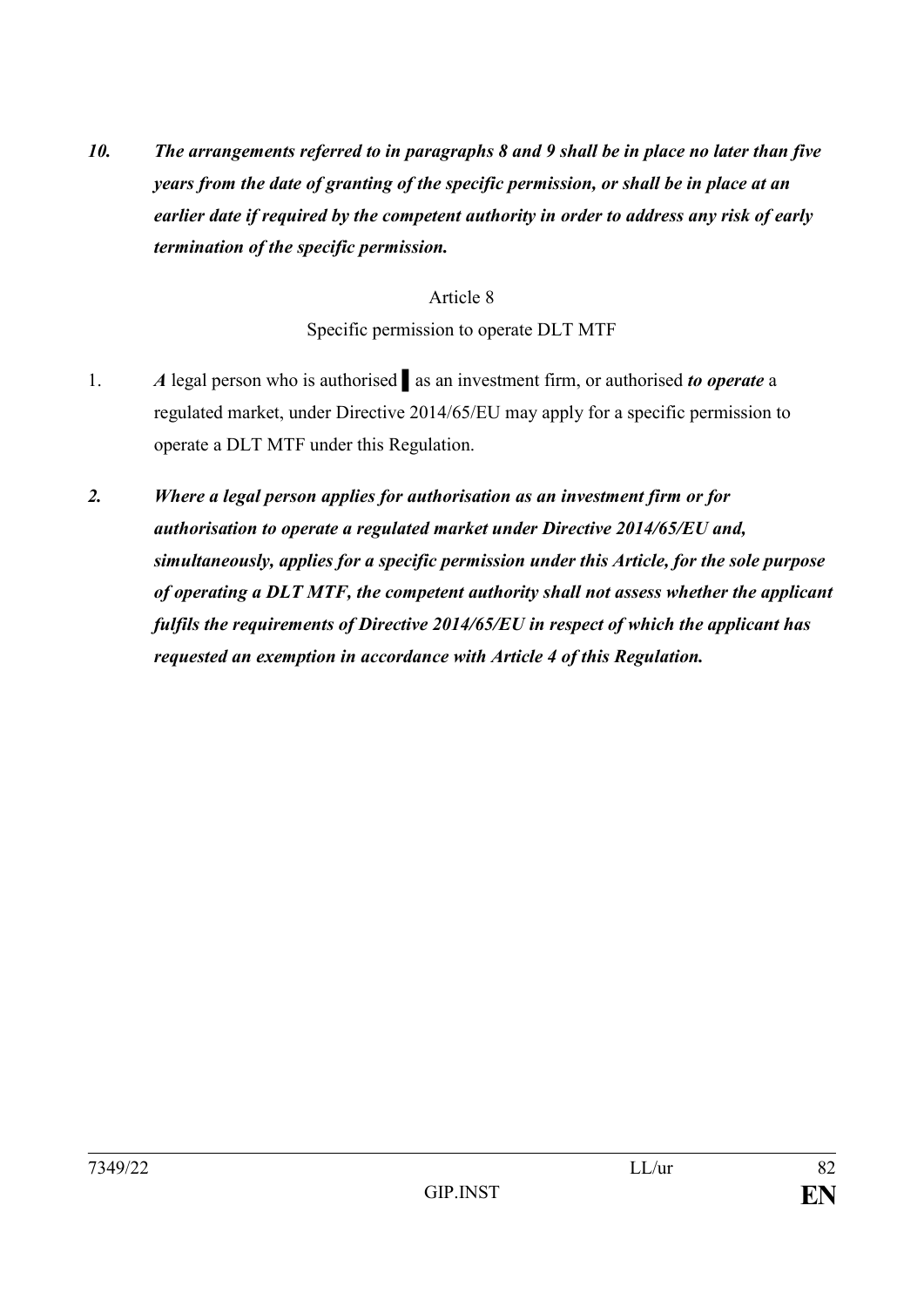- *3. Where, as referred to in paragraph 2 of this Article, a legal person simultaneously applies for authorisation as an investment firm, or for authorisation to operate a regulated market, and for a specific permission, it shall submit in its application the information required under Article 7 of Directive 2014/65/EU, except for information that would be necessary to demonstrate compliance with the requirements in respect of which the applicant has requested an exemption in accordance with Article 4 of this Regulation.*
- 4. An application for a specific permission to operate a DLT MTF under this Regulation shall contain the following information:
	- ▌
	- (a) the applicant's business plan, the rules of the DLT MTF and any legal terms as referred to in Article 7(1), as well as information regarding the functioning, services and activities of the DLT MTF as referred to in Article 7(3);
	- (b) a description of the functioning of *the distributed ledger technology used,* as referred to in Article 7(2);
	- (c) a description of the applicant's overall IT and cyber arrangements as referred to in Article 7(4);
	- *(d) evidence that the applicant has in place sufficient prudential safeguards to meet its liabilities and to compensate its clients, as referred to in Article 7(6), third subparagraph;*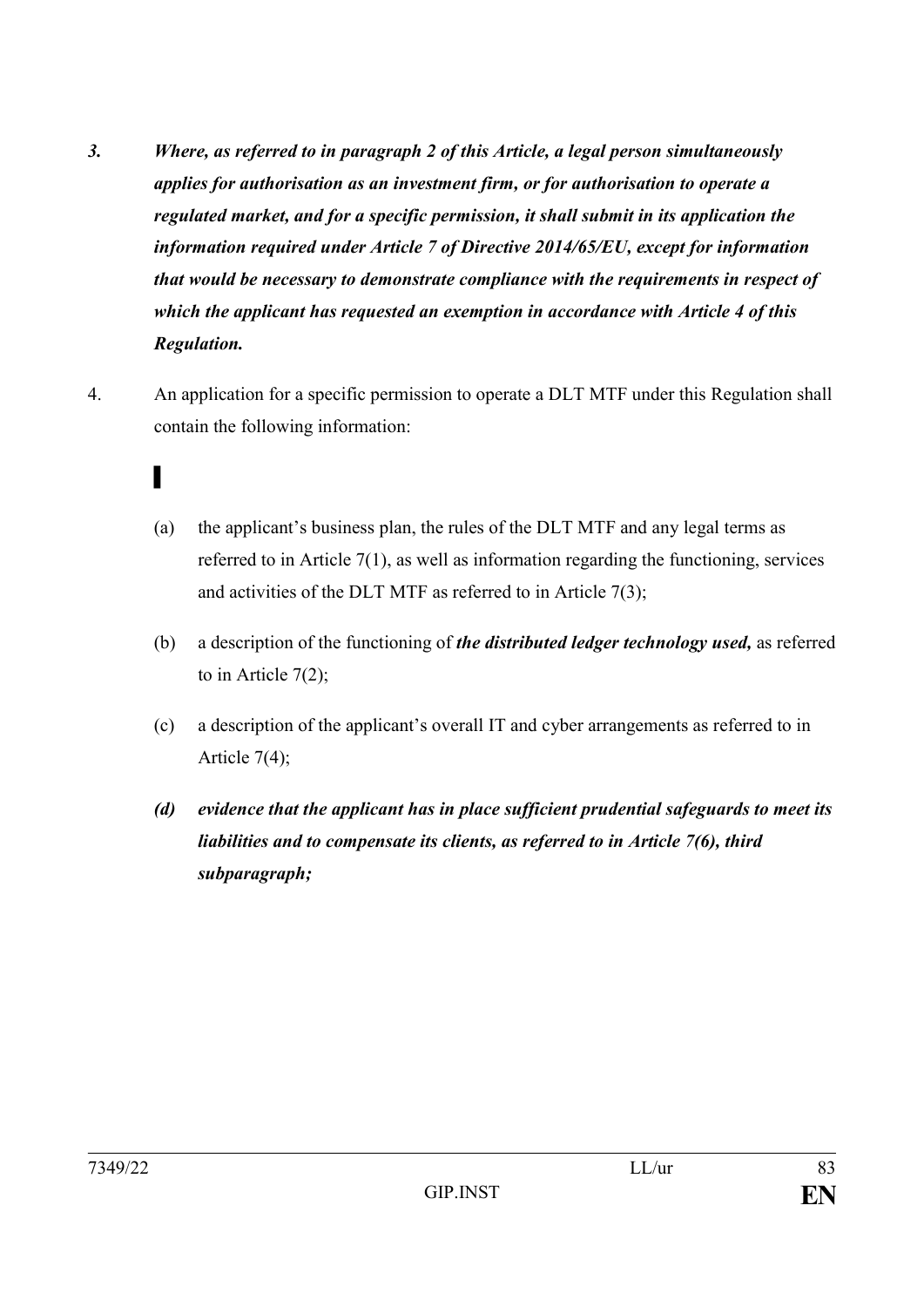- (e) where applicable, a description of the safekeeping arrangements for clients' DLT *financial instruments* as referred to in Article 7(5);
- *(f) a description of the arrangements for ensuring investor protection and a description of the mechanisms for handling client complaints and redress, as referred to in Article 7(6), second subparagraph;*
- (g) the applicant's transition strategy; and
- (h) the exemptions that the applicant is requesting under Article 4, the justification for each exemption requested and any compensatory measures proposed and the means by which it intends to comply with the conditions attached to those exemptions.
- *5. By ... [nine months from the date of entry into force of this Regulation], ESMA shall develop guidelines to establish standard forms, formats and templates for the purposes of paragraph 4.*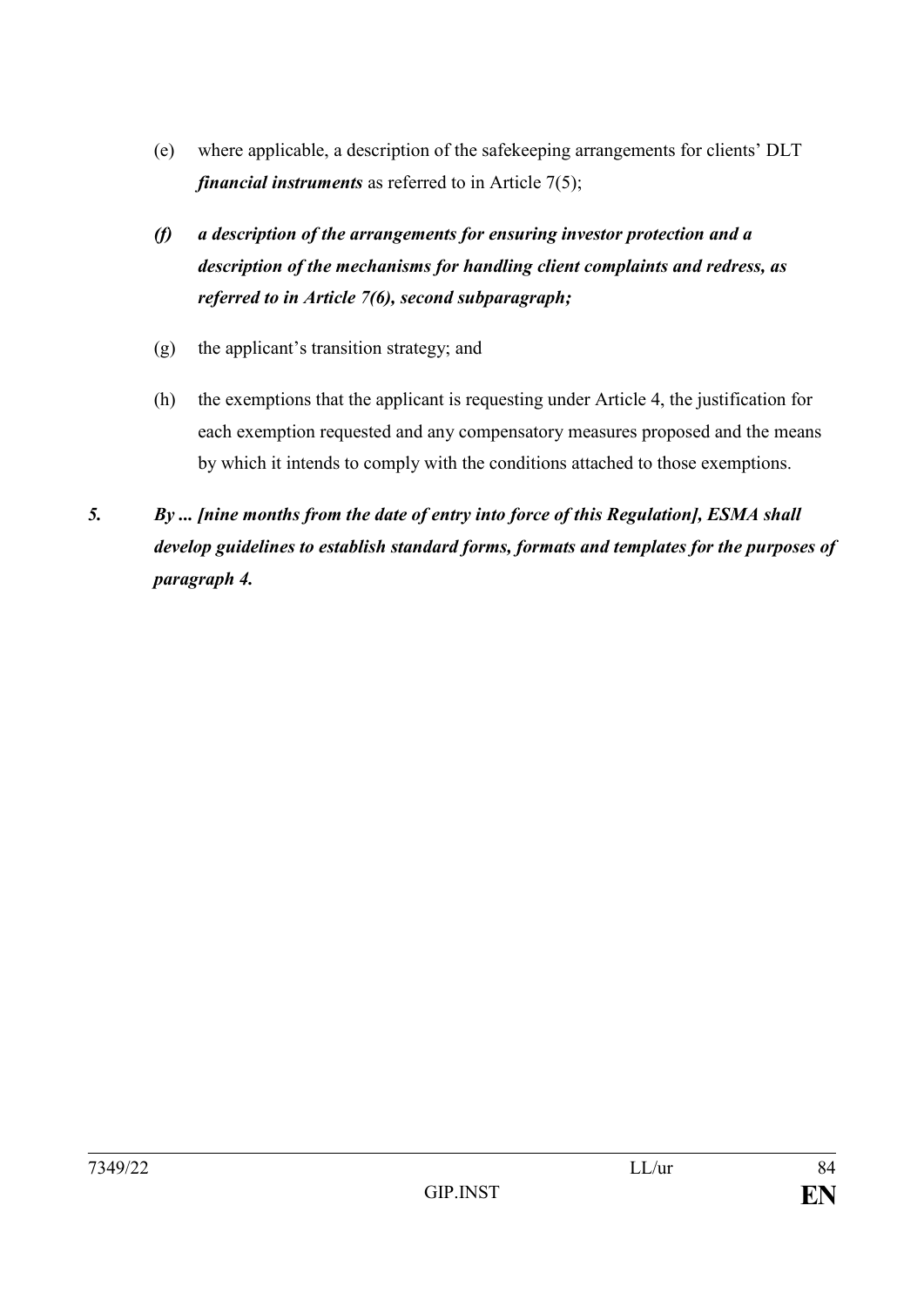*6. Within 30 working days of the date of receipt of an application for a specific permission to operate a DLT MTF, the competent authority shall assess whether the application is complete. If the application is not complete, the competent authority shall set a time limit by which the applicant is to provide the missing or any additional information. The competent authority shall inform the applicant when the competent authority considers the application to be complete.*

*As soon as the competent authority considers the* application *to be complete*, it shall send a copy of that application to ESMA.

*7. Where necessary to promote the consistency and proportionality of* exemptions*, or* where necessary to ensure investor protection, market integrity and financial stability*,* ESMA shall *provide the* competent *authority with a non-binding opinion on the exemptions requested or on the adequacy of the type of distributed ledger technology used for the purposes of this Regulation, within 30 calendar days of receiving the copy of that application*.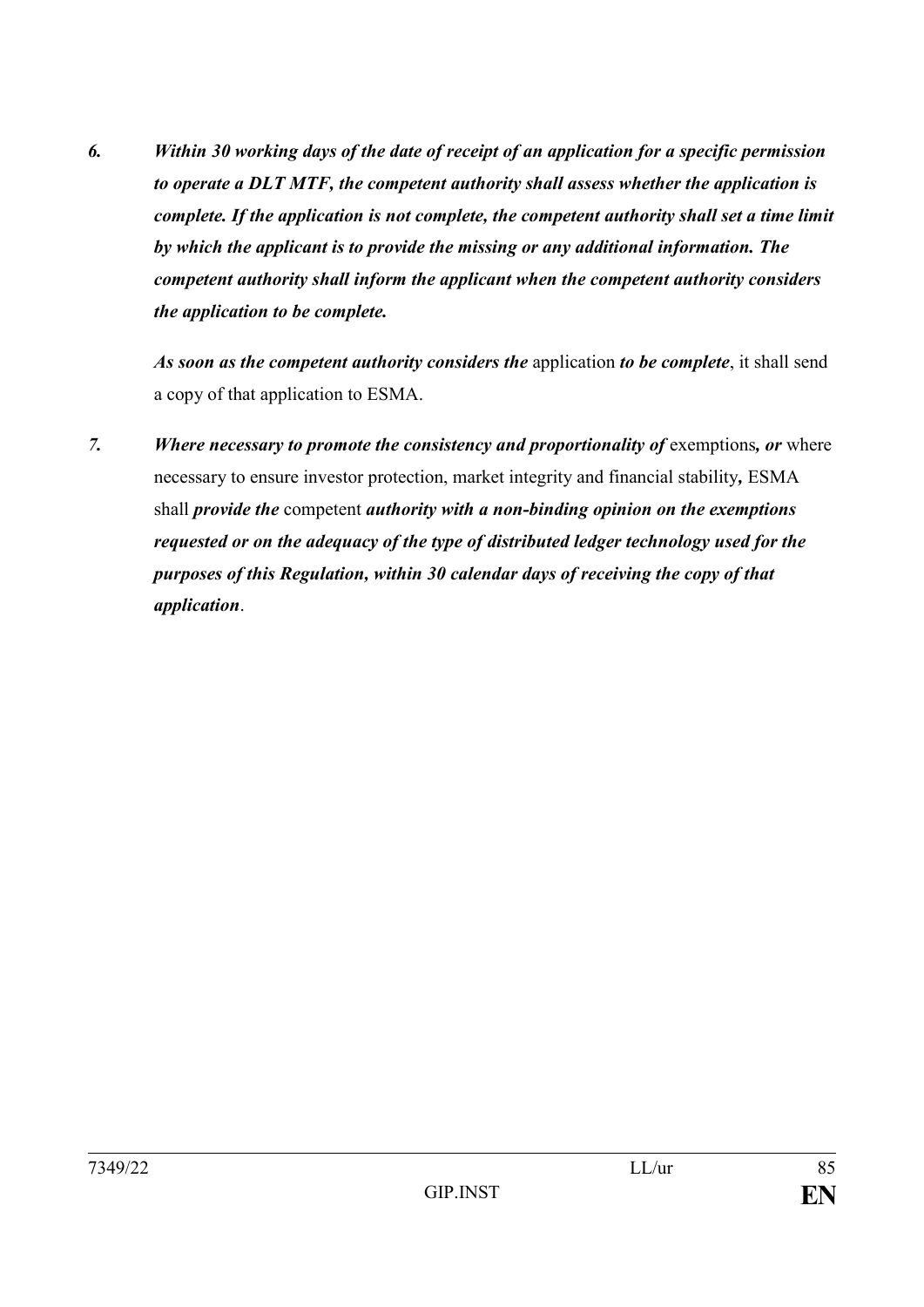*Before issuing a non-binding opinion, ESMA shall consult the competent authorities of the other Member States and shall take the utmost account of their views when issuing its opinion.*

*Where ESMA issues a non-binding opinion, the competent authority shall give that opinion due consideration and shall provide ESMA with a statement regarding any significant deviations from that opinion if ESMA so requests. ESMA's opinion and the competent authority's statement shall not be made public.*

- *8. By ... [two years from the date of application of this Regulation], ESMA shall develop guidelines to promote the consistency and proportionality of:*
	- *(a) exemptions granted to operators of DLT MTFs throughout the Union, including in the context of evaluating the adequacy of different types of distributed ledger technology used by operators of DLT MTFs for the purposes of this Regulation; and*
	- *(b) the exercise of the option provided for in Article 3(6).*

*Those guidelines shall ensure investor protection, market integrity and financial stability.* 

*ESMA shall periodically update those guidelines.*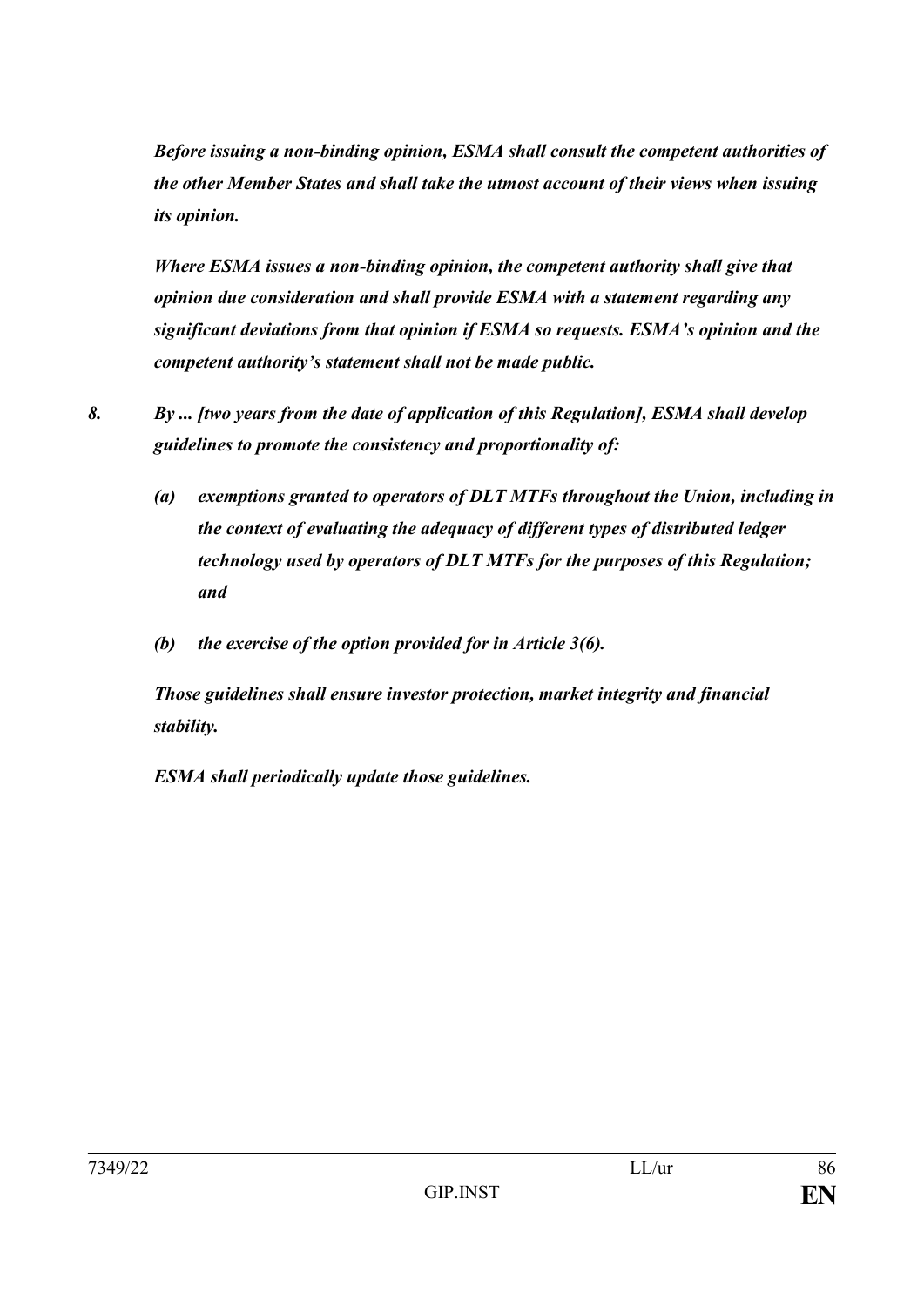- *9. Within 90 working days of the date of receipt of a complete application for a specific permission to operate a DLT MTF, the competent authority shall carry out an assessment of the application and decide whether to grant the specific permission. Where an applicant applies simultaneously for authorisation under Directive 2014/65/EU and for a specific permission under this Regulation, the assessment period may be extended for a further period up to that specified in Article 7(3) of Directive 2014/65/EU.*
- 10. Without prejudice to Articles 7 and 44 of Directive 2014/65/EU, the competent authority shall refuse to grant a specific permission to operate a DLT MTF if there are grounds for believing that:
	- (a) there are significant risks to investor protection, market integrity or financial stability that are not properly addressed and mitigated by the applicant; ▌
	- (b) the specific permission to operate a DLT MTF and the exemptions requested are being sought for the purpose of circumventing legal *or* regulatory requirements*; or*
	- *(c) the operator of the DLT MTF will not be able to comply, or will not allow its users to comply, with applicable provisions of Union law or provisions of national law falling outside the scope of Union law.*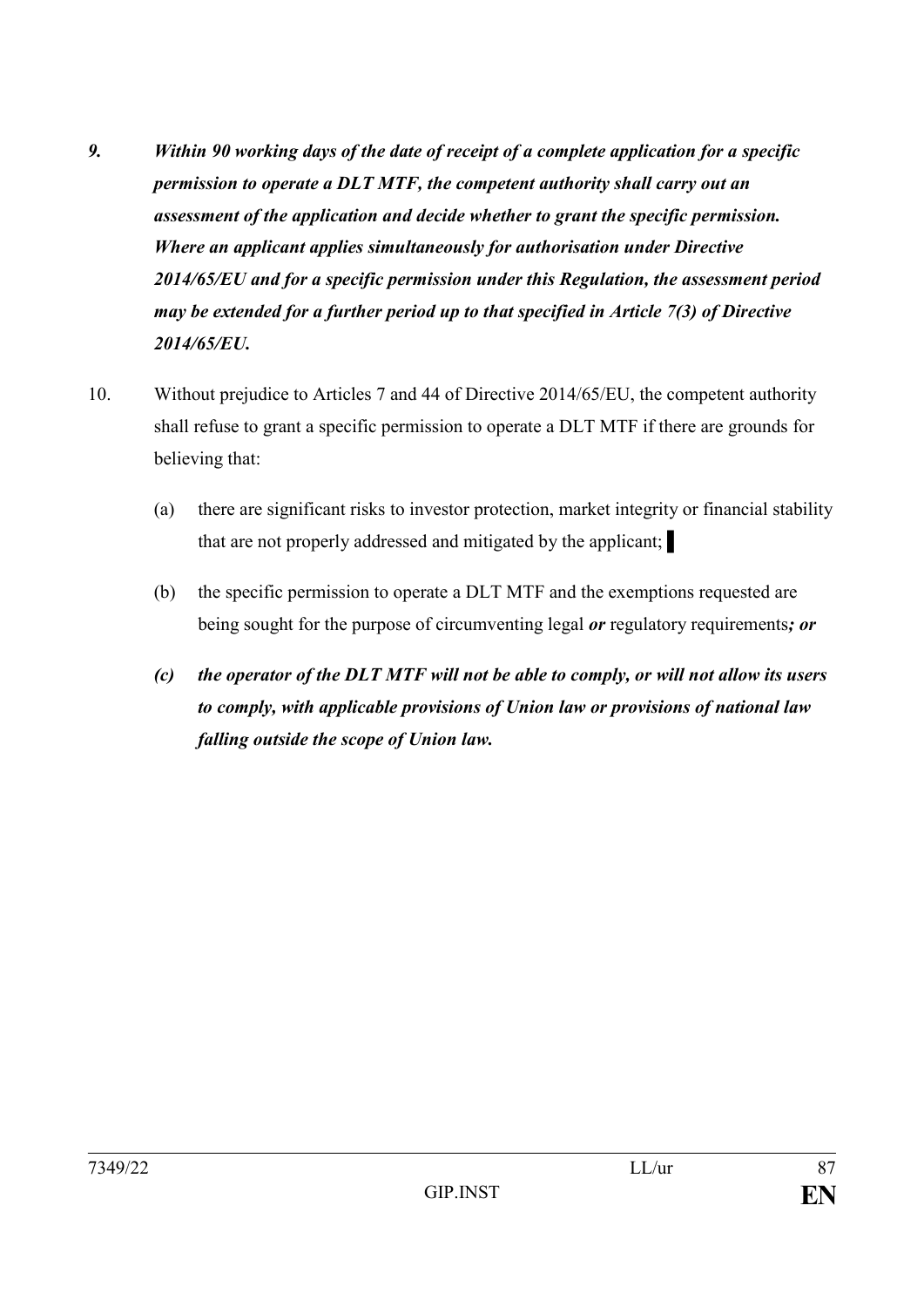11. A specific permission shall be valid throughout the Union for a period of up to six years from the date of issuance. The specific permission shall specify the exemptions that are granted in accordance with Article 4*, any compensatory measures and any lower thresholds set by the competent authority in accordance with Article 3(6)*.

*The competent authority shall inform ESMA of the grant, refusal or withdrawal of a specific permission under this Article without delay, including any information specified under the first subparagraph of this paragraph.*

ESMA shall publish on its website*:*

- *(a) the list of DLT MTFs, the start and end dates of their specific permissions, the list of exemptions granted to each of them, and any lower thresholds set by competent authorities for each of them; and*
- *(b) the total number of requests for exemptions that have been made under Article 4, indicating the number and types of exemptions granted or refused, together with the justifications for any refusals.*

*The information referred to in the third subparagraph, point (b), shall be published on an anonymous basis.*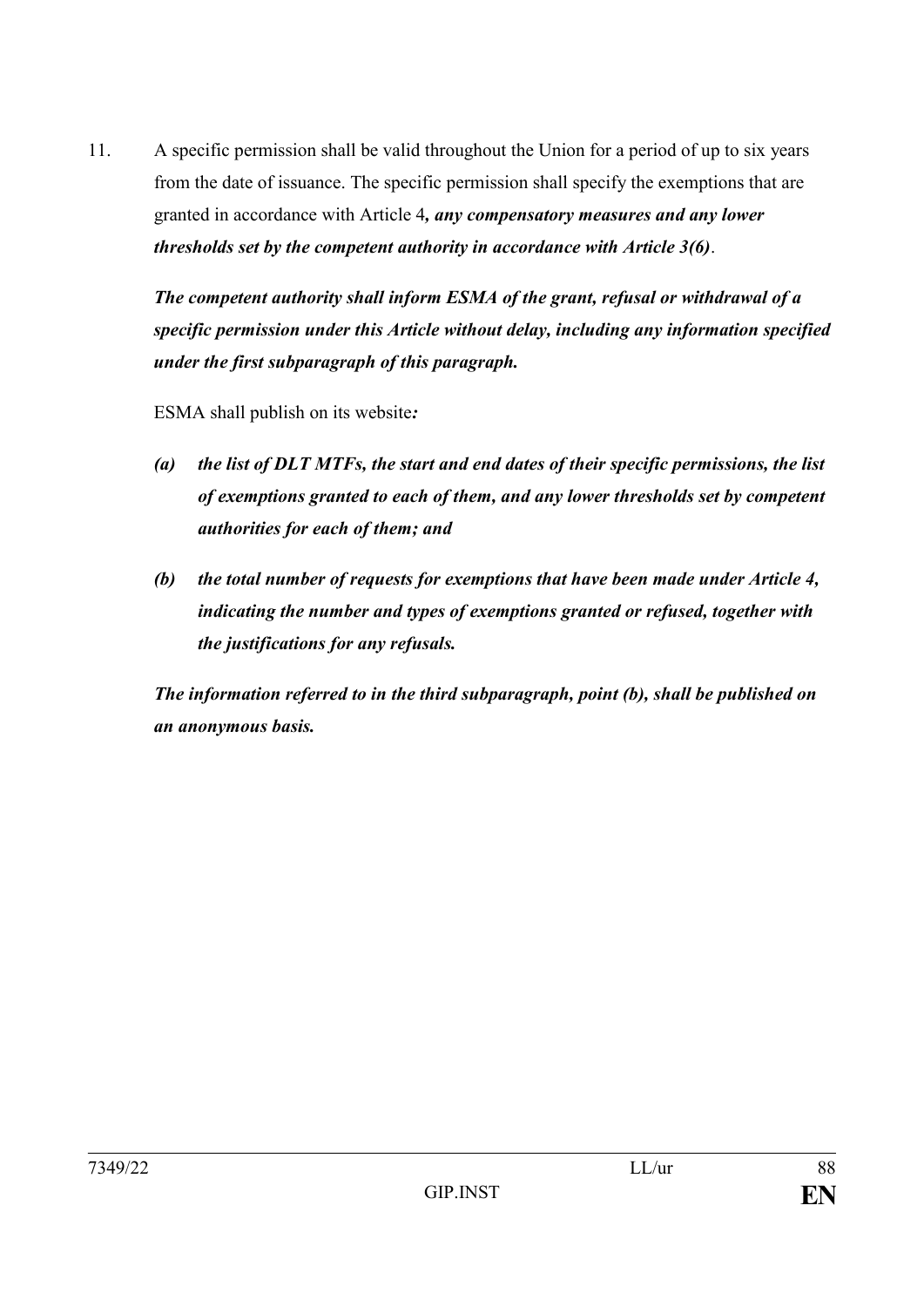- 12. Without prejudice to Articles 8 and 44 of Directive 2014/65/EU, the competent authority shall withdraw a specific permission or any related exemptions vehere:
	- (a) a flaw has been discovered in the functioning of the distributed ledger technology used, or in the services and activities provided by the operator of the DLT MTF, that poses a risk to investor protection, market integrity or financial stability, and the risk outweighs the benefits of the services and activities under experimentation;
	- (b) the ▌operator *of* the DLT MTF has breached the conditions attached to the exemptions;
	- (c) the ▌operator *of the* DLT MTF has admitted to trading financial instruments that do not fulfil the conditions set out in Article  $3(1)$  ;
	- *(d)* the ▌operator *of the* DLT MTF *has exceeded the threshold referred to* in Article *3(2)*;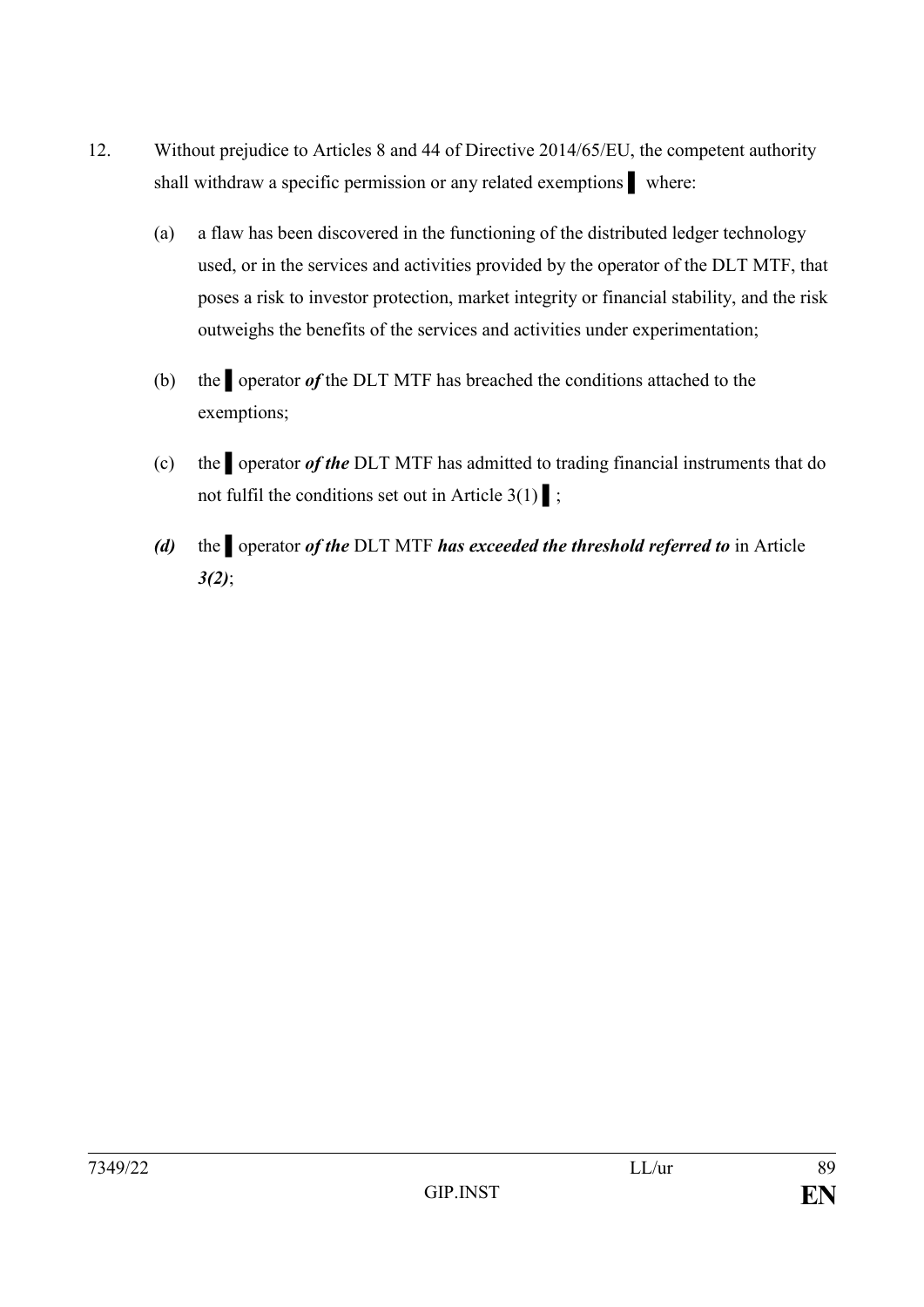- *(e) the operator of the DLT MTF has exceeded the threshold referred to in Article 3(3) and has not activated the transition strategy; or*
- (f) the ▌operator *of the* DLT MTF obtained the specific permission or related exemptions on the basis of misleading information or a material omission.
- 13. Where an ▌operator *of a* DLT MTF *intends to introduce* a material change to the functioning of the distributed ledger technology used, or to the services or activities of that operator, and that material change requires a new specific permission, a new exemption, or the modification of one or more of the operator's existing exemptions or of any conditions attached to an exemption, the operator of the DLT MTF shall request a new specific permission, exemption or modification*.*

Where an ▌operator *of* a DLT MTF requests a new specific permission, exemption or modification, the procedure set out in Article 4 shall apply. That request shall be processed by the competent authority in accordance with *this Article.* 

▌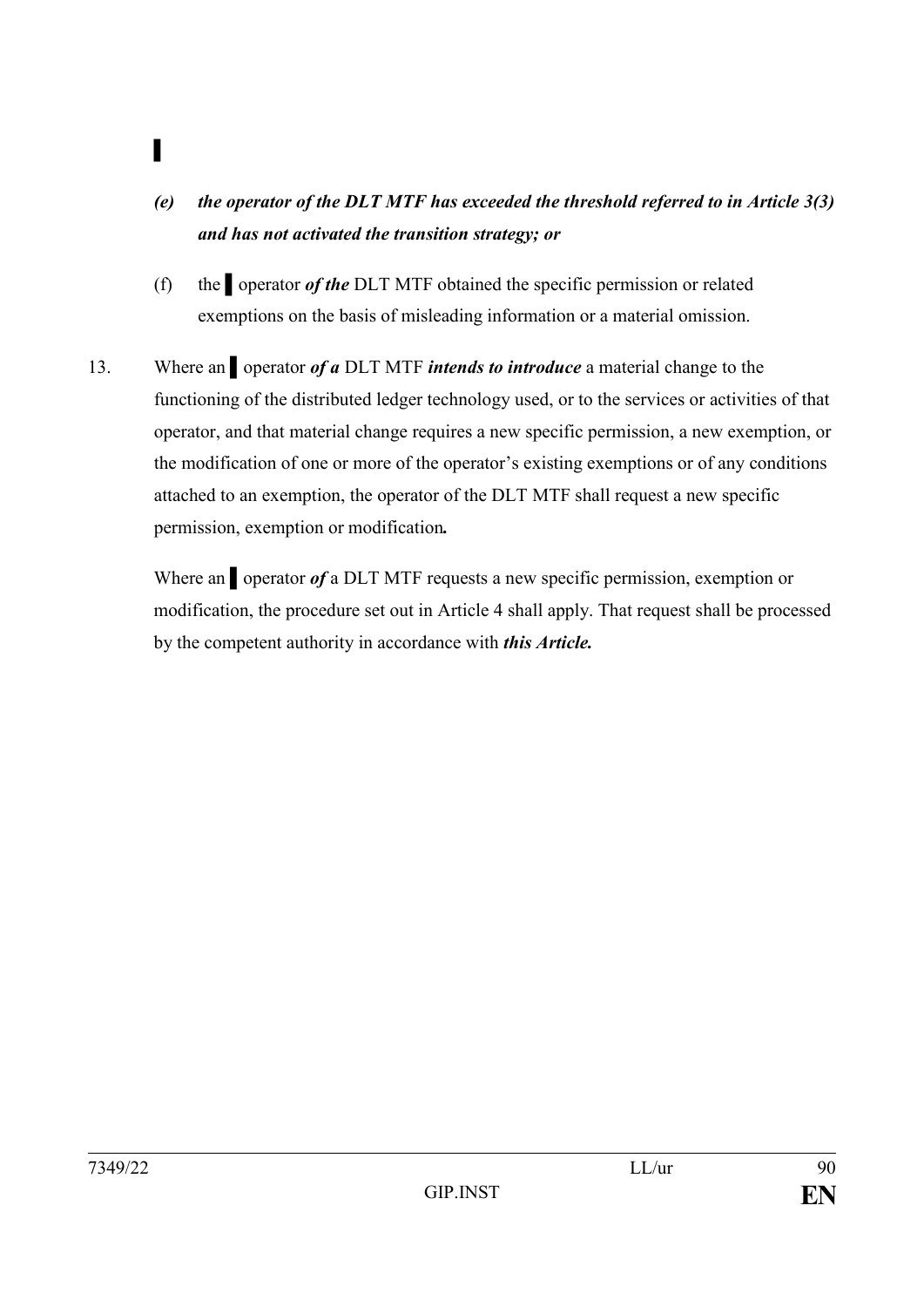## Article 9

Specific permission to operate a DLT ▌SS

- 1. *A* legal person who is authorised as a CSD under Regulation (EU) No 909/2014 may apply for a specific permission to operate a DLT ▌SS under this Regulation.
- *2. Where a legal person applies for authorisation as a CSD under Regulation (EU) No 909/2014 and simultaneously applies for a specific permission under this Article, for the sole purpose of operating a DLT SS, the competent authority shall not assess whether the applicant fulfils those requirements of Regulation (EU) No 909/2014 in respect of which the applicant has requested an exemption in accordance with Article 5 of this Regulation.*
- *3. Where, as referred to in paragraph 2 of this Article, a legal person simultaneously applies for authorisation as a CSD and for a specific permission, it shall submit in its application the information referred to in Article 17(2) of Regulation (EU) No 909/2014, except for information that would be necessary to demonstrate compliance with the requirements in respect of which the applicant has requested an exemption in accordance with Article 5 of this Regulation.*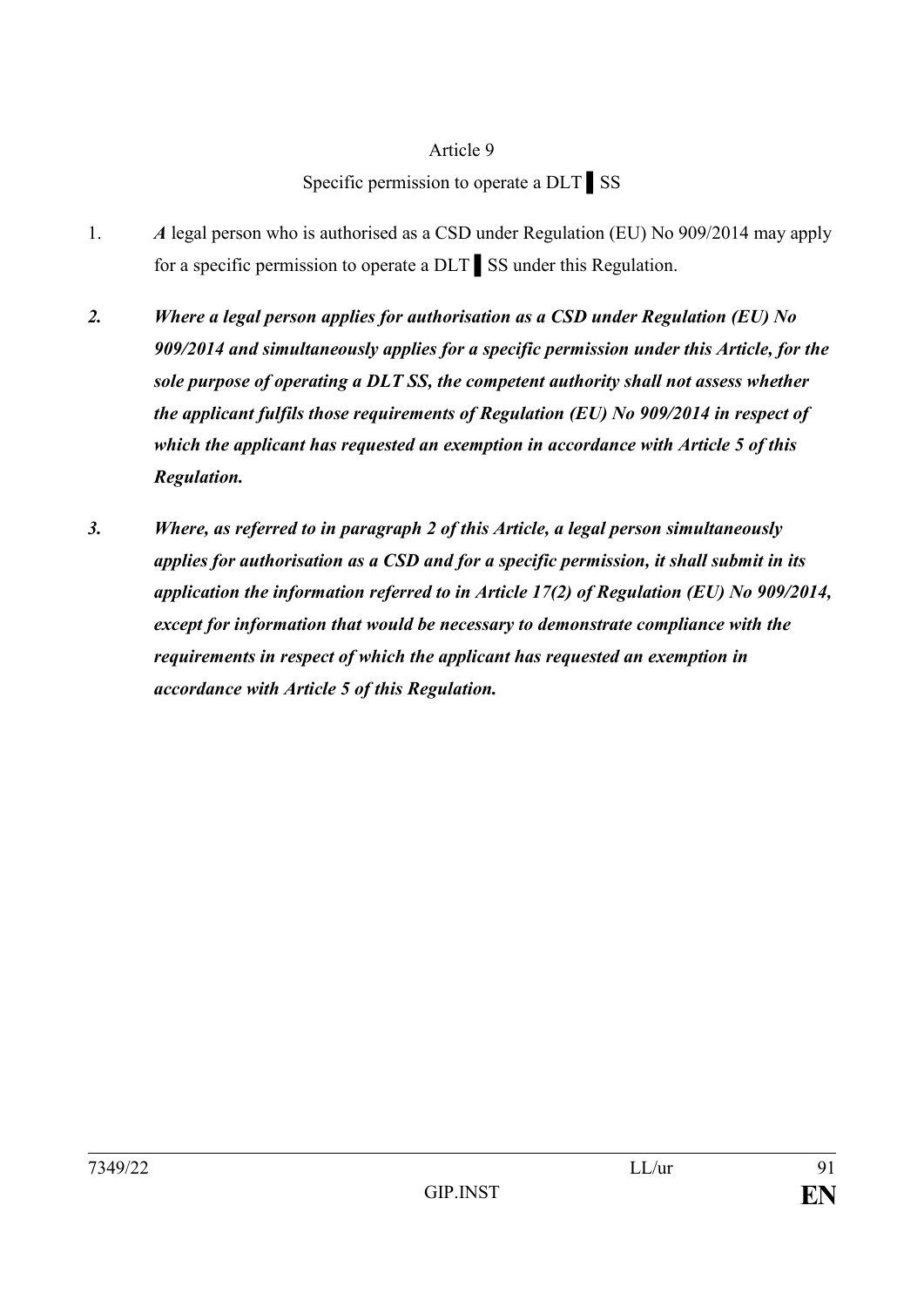- 4. An application for a specific permission to operate a DLT ▌SS under this Regulation shall contain the following information:
	- ▌
	- (a) the applicant's business plan, the rules of the DLT ▌SS and any legal terms as referred to in Article 7(1), as well as information regarding the functioning, services and activities of the DLT  $\Big|$  SS as referred to in Article 7(3);
	- (b) a description of the functioning of *the distributed ledger* technology used, as referred to in Article  $7(2)$ ;
	- (c) a description of the applicant's overall IT and cyber arrangements as referred to in Article 7(4);
	- *(d) evidence that the applicant has in place sufficient prudential safeguards to meet its liabilities and to compensate its clients, as referred to in Article 7(6), third subparagraph;*
	- (e) where applicable, a description of the safekeeping arrangements for clients' DLT financial instruments as referred Article 7(5);
	- *(f) a description of the arrangements for ensuring investor protection and a description of the mechanisms for handling client complaints and redress, as referred to in Article 7(6), second subparagraph;*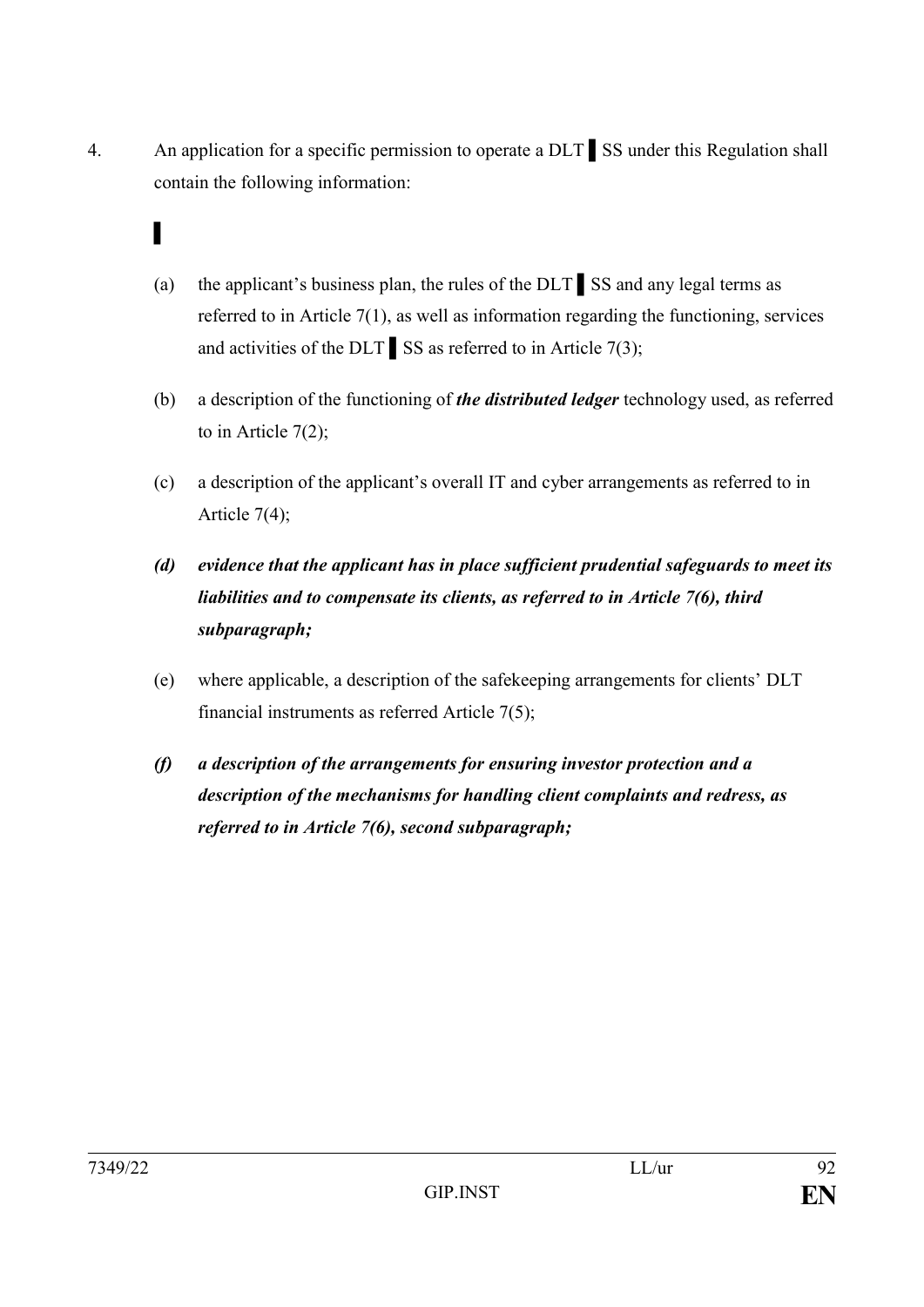- (g) the applicant's transition strategy;
- (h) the exemptions that the applicant is requesting under Article 5, the justification for each exemption requested and any compensatory measures proposed and the means by which it intends to comply with the conditions attached to those exemptions.
- *5. By ... [nine months from the date of entry into force of this Regulation], ESMA shall develop guidelines to establish standard forms, formats and templates for the purposes of paragraph 4.*
- *6. Within 30 working days of the date of receipt of an application for a specific permission to operate a DLT SS, the competent authority shall assess whether the application is complete. If the application is not complete, the competent authority shall set a time limit by which the applicant is to provide the missing or any additional information. The competent authority shall inform the applicant when the competent authority considers the application to be complete.*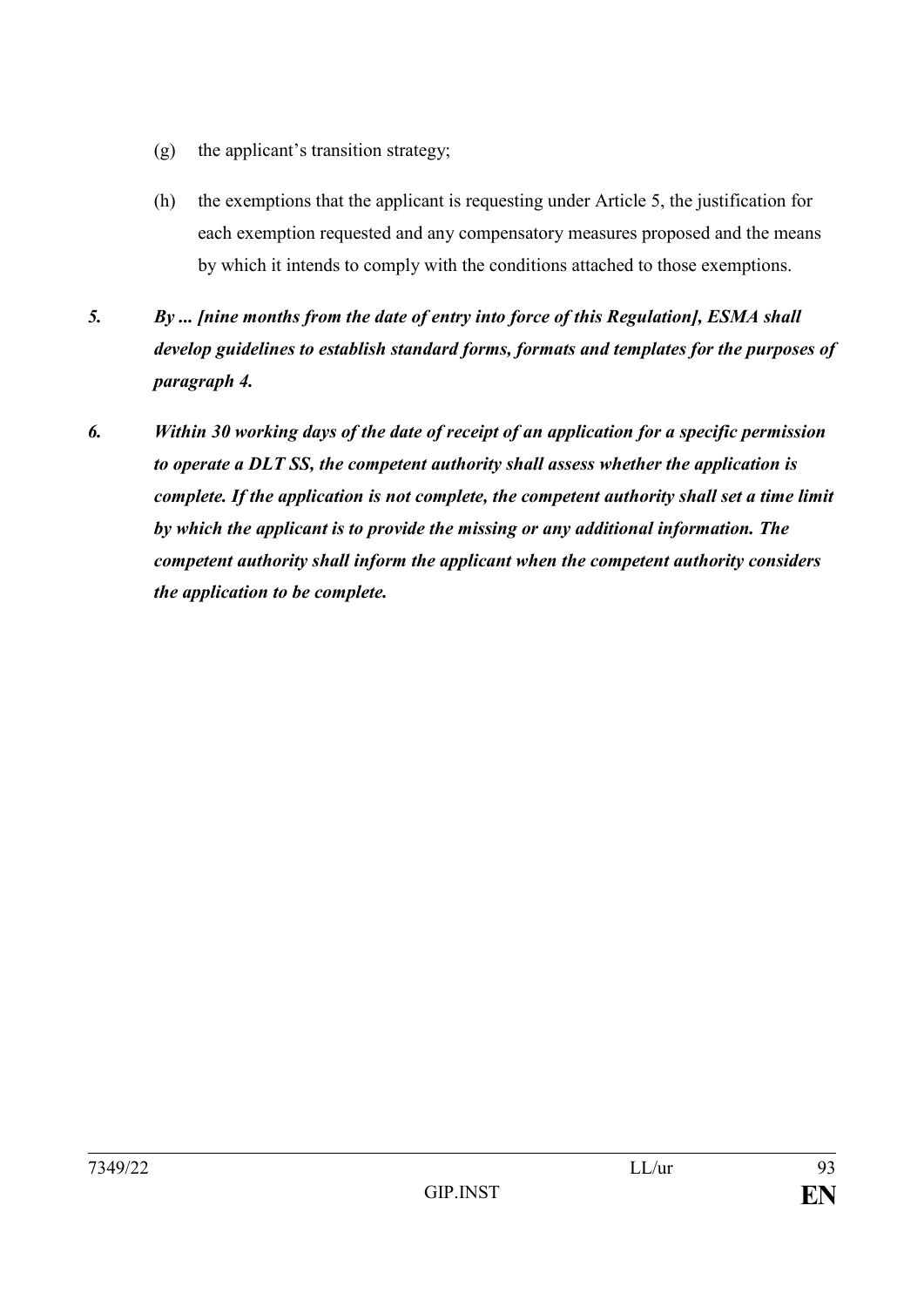*As soon as the competent authority considers the* application *to be complete, it* shall send a copy of *that application* to*:*

- *(a) ESMA; and*
- *(b) the relevant authorities specified in Article 12 of Regulation (EU) No 909/2014.*
- *7. Where necessary to promote the consistency and proportionality of exemptions, or where necessary to ensure investor protection, market integrity and financial stability, ESMA* shall *provide the competent authority with a non-binding opinion* on the exemptions requested *or on the adequacy of the type of distributed ledger technology used for the purposes of this Regulation, within 30 calendar days of receiving a copy of that application*.

*Before issuing a non-binding opinion, ESMA* shall consult the competent authorities of the other Member States ▌and shall take the utmost account of their views when issuing its opinion.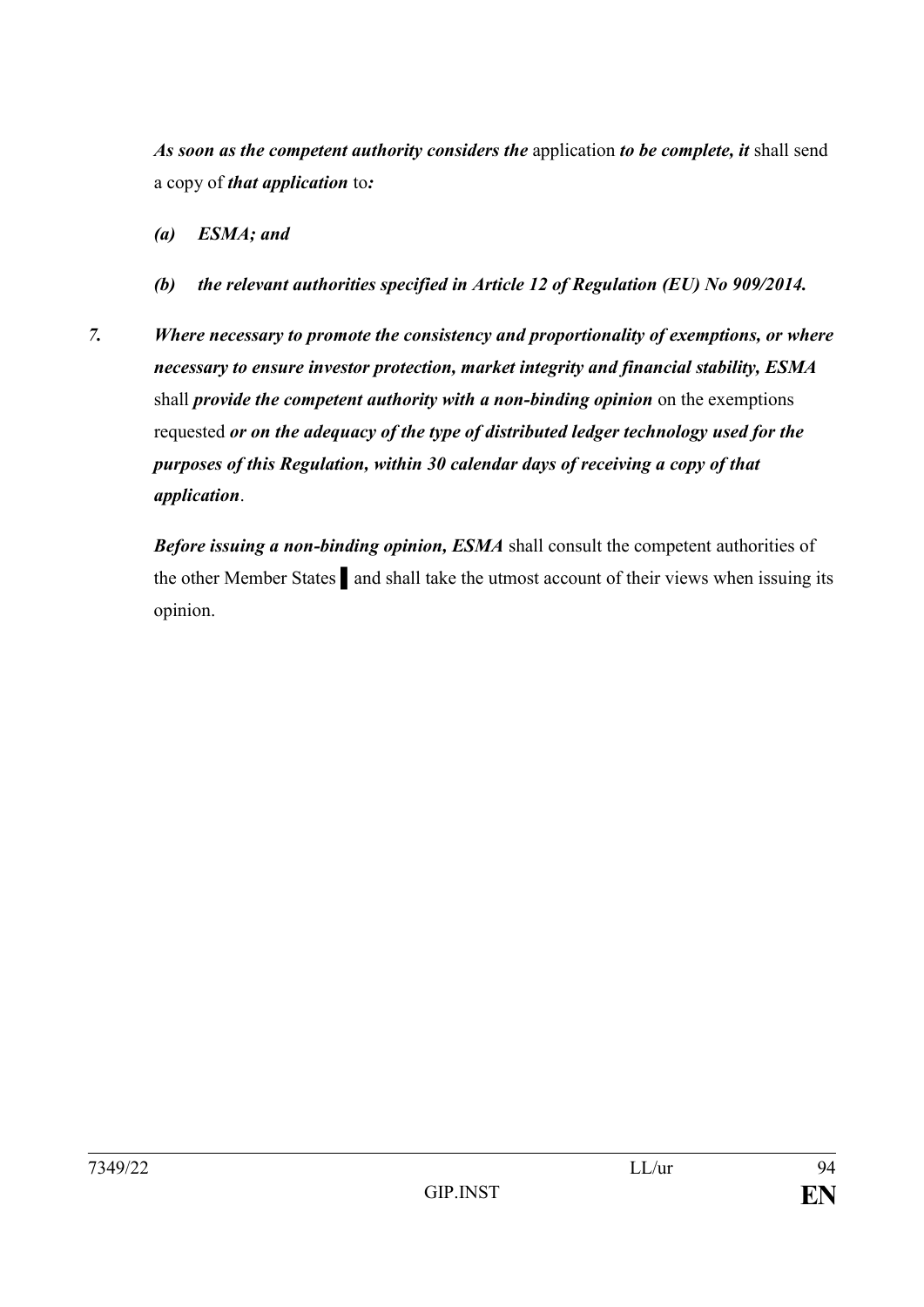*Where ESMA issues a non-binding opinion, the competent authority shall give that opinion due consideration and shall provide ESMA with a statement regarding any significant deviations from that opinion if ESMA so requests. ESMA's opinion and the competent authority's statement shall not be made public.*

*The relevant authorities specified in Article 12 of Regulation (EU) No 909/2014 shall provide the competent authority with a non-binding opinion on the features of the DLT SS operated by the applicant within 30 calendar days of receiving a copy of that application.*

- *8. By ... [two years from the date of application of this Regulation], ESMA shall develop guidelines to promote the consistency and proportionality of:*
	- *(a) exemptions granted to CSDs operating DLT SSs throughout the Union, including in the context of evaluating the adequacy of different types of distributed ledger technology used by market operators for the purposes of this Regulation; and*
	- *(b) the exercise of the option provided for in Article 3(6).*

*Those guidelines shall ensure investor protection, market integrity and financial stability.*

*ESMA shall periodically update those guidelines.*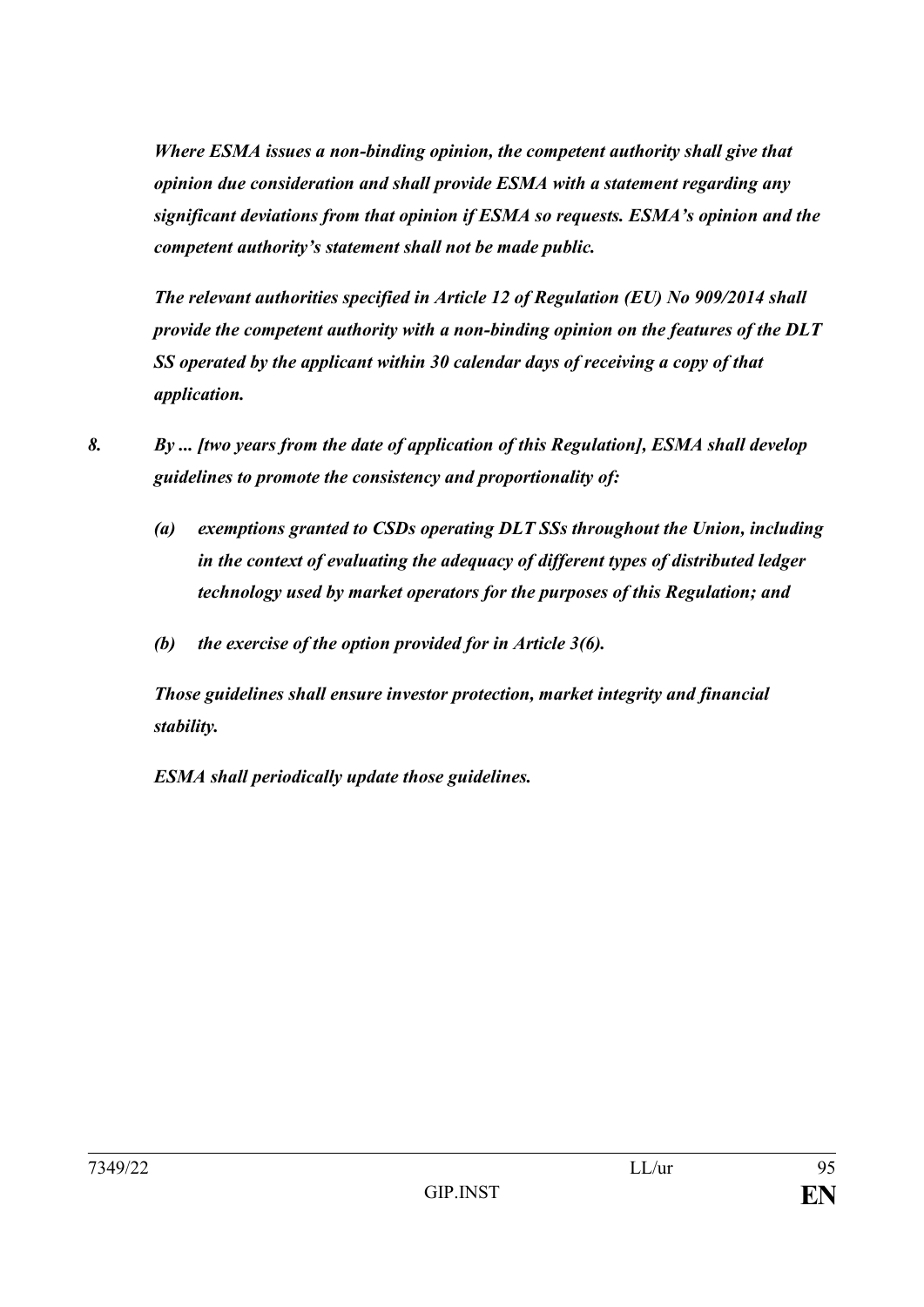- *9. Within 90 working days of the date of receipt of a complete application for a specific permission to operate a DLT SS, the competent authority shall carry out an assessment of the application and decide whether to grant the specific permission. Where the applicant applies simultaneously for authorisation as a CSD under Regulation (EU) No 909/2014 and for a specific permission under this Regulation, the assessment period may be extended for a further period up to that specified in Article 17(8) of Regulation (EU) No 909/2014.*
- 10. Without prejudice to Article 17 of Regulation (EU) No 909/2014, the competent authority shall refuse to grant a specific permission to operate a DLT SS if there are grounds for believing that:
	- (a) there are significant risks to investor protection, market integrity or financial stability that are not properly addressed and mitigated by the applicant; ▌
	- (b) the specific permission to operate a DLT ▌SS and the exemptions requested are being sought for the purpose of circumventing legal *or* regulatory requirements*; or*
	- *(c) the CSD will not be able to comply, or will not allow its users to comply, with applicable provisions of Union law or provisions of national law falling outside the scope of Union law.*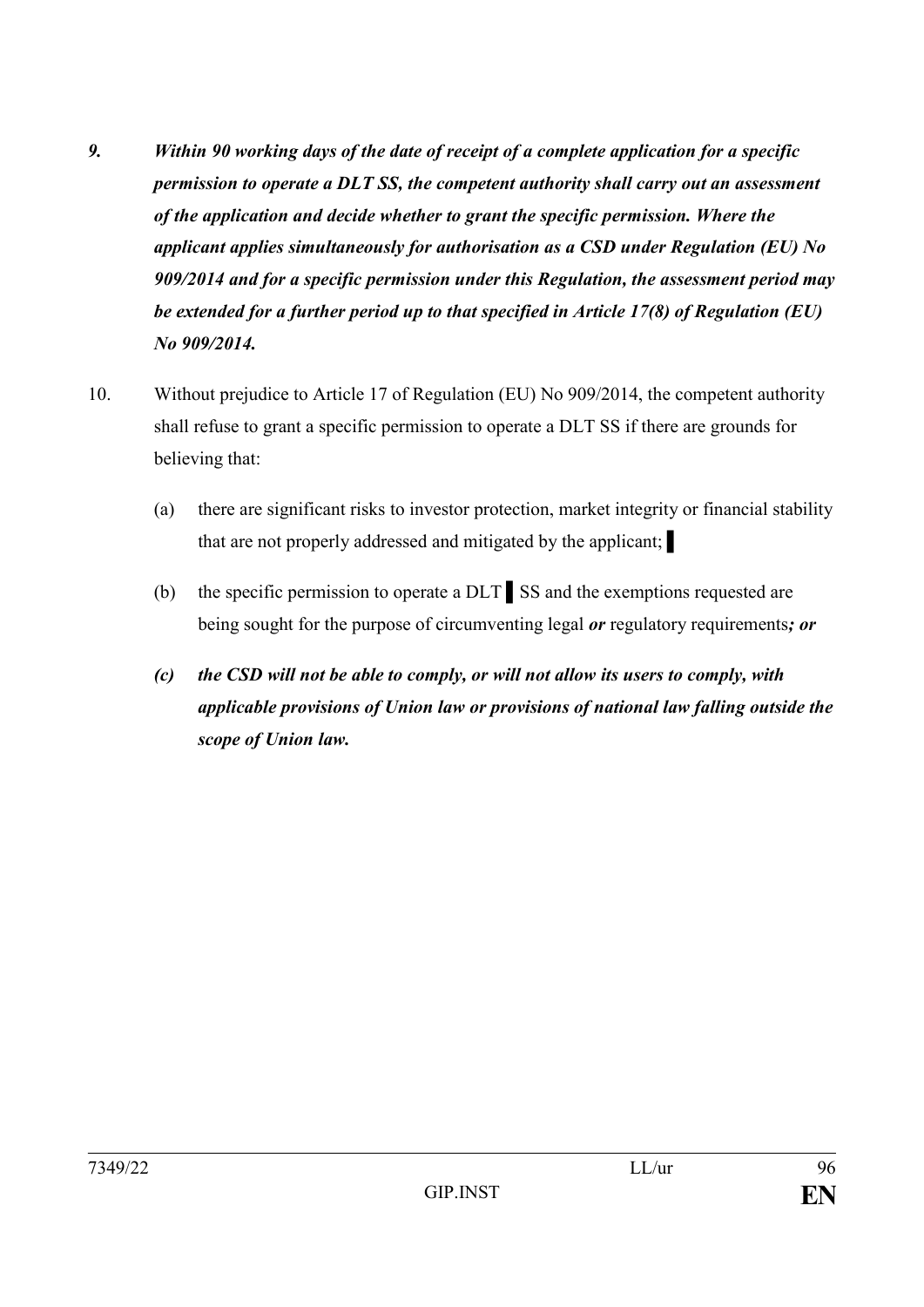11. A specific permission shall be valid throughout the Union for a period of up to six years from the date of issuance. The specific permission shall specify the exemptions that are granted in accordance with Article 5*, any compensatory measures and any lower thresholds set by the competent authority in accordance with Article 3(6)*.

*The competent authority shall inform ESMA and the relevant authorities specified in paragraph 7 of this Article of the grant, refusal or withdrawal of a specific permission under this Article without delay, including any information specified under the first subparagraph of this paragraph.*

ESMA shall publish on its website*:*

- *(a) the list of DLT SSs, the start and end dates of their specific permissions, the list of exemptions granted to each of them, and any lower thresholds set by the competent authorities for each of them; and*
- *(b) the total number of requests for exemptions that have been made under Article 5, indicating the number and types of exemptions granted or refused, together with the justifications for any refusals.*

*The information referred to in the third subparagraph, point (b), shall be published on an anonymous basis.*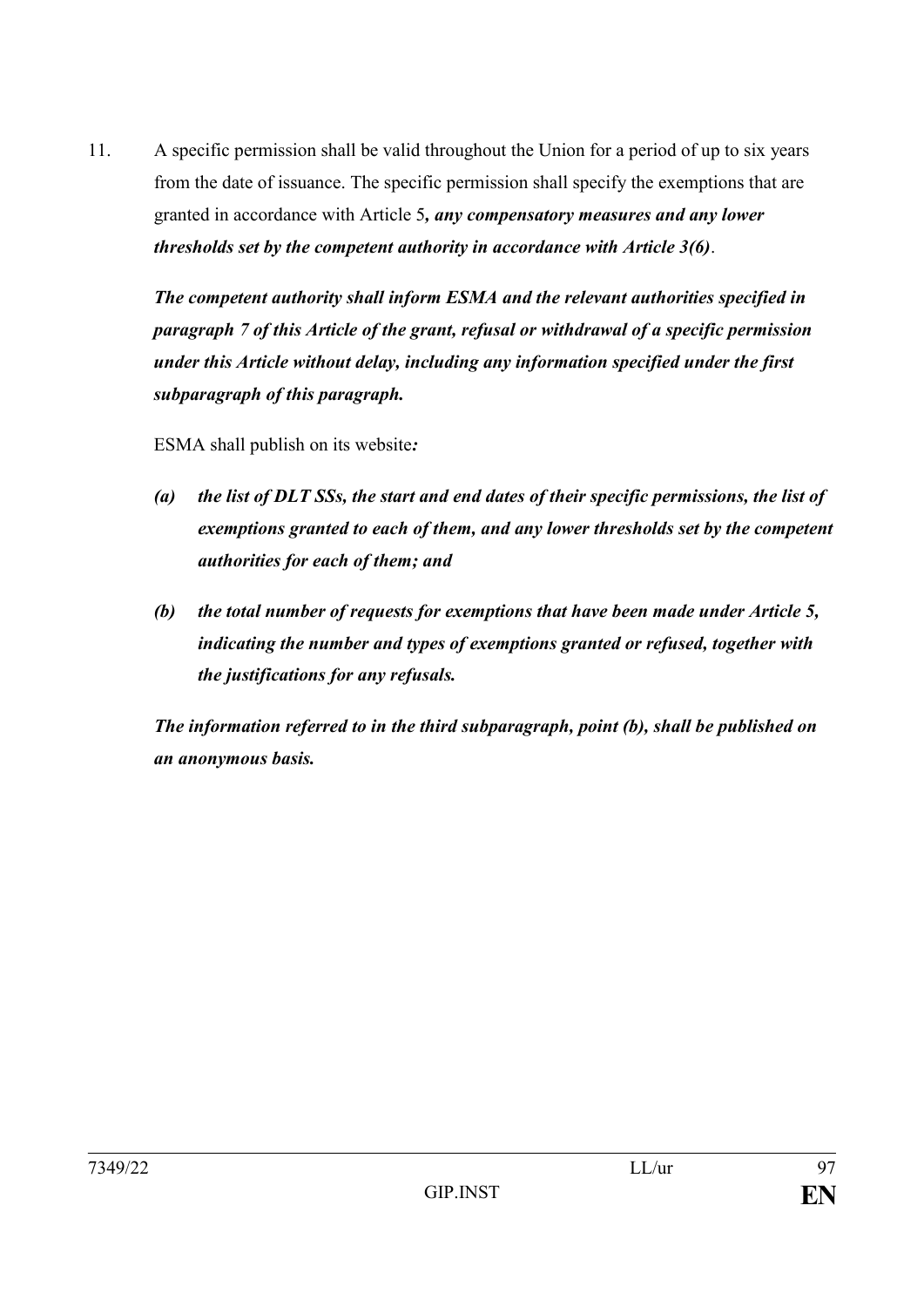- 12. Without prejudice to Article 20 of Regulation (EU) No 909/2014, the competent authority shall withdraw a specific permission or any related exemptions where:
	- (a) a flaw has been discovered in the functioning of the distributed ledger technology used, or in the services and activities provided by the *CSD operating the* DLT ▌SS, that poses a risk to investor protection, market integrity or financial stability, and the risk outweighs the benefits of the services and activities under experimentation;
	- (b) the *CSD operating* the DLT ▌SS has breached the conditions attached to the exemptions;
	- (c) the *CSD operating* the DLT *SS* has recorded financial instruments that do not fulfil the conditions set out in Article  $3(1)$  ;
	- (d) the CSD operating the DLT SS has exceeded the threshold referred to in Article 3(2) ▌;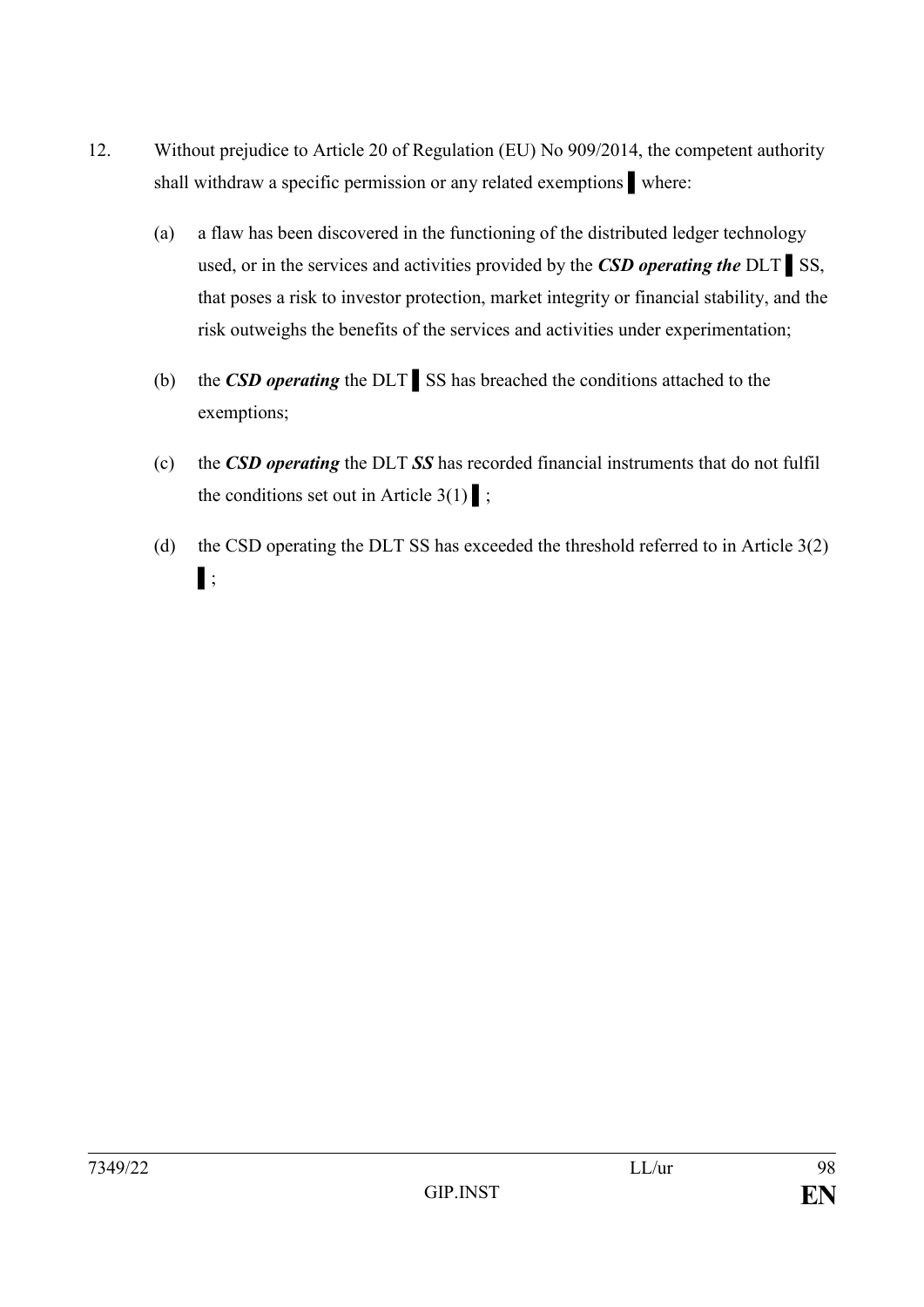- *(e) the CSD operating the DLT SS has exceeded the threshold referred to in Article 3(3) and has not activated the transition strategy; or*
- (f) the *CSD operating* the DLT ▌SS obtained the specific permission or related exemptions on the basis of misleading information or a material omission.
- 13. Where *a CSD operating* a DLT ▌SS *intends to introduce* a material change to the functioning of the distributed ledger technology used, or to the services or activities of that CSD, and that material change requires a new specific permission, a new exemption, or the modification of one or more of that CSD's existing exemptions or of any conditions attached to an exemption, the CSD operating the DLT SS shall request a new specific permission, exemption or modification.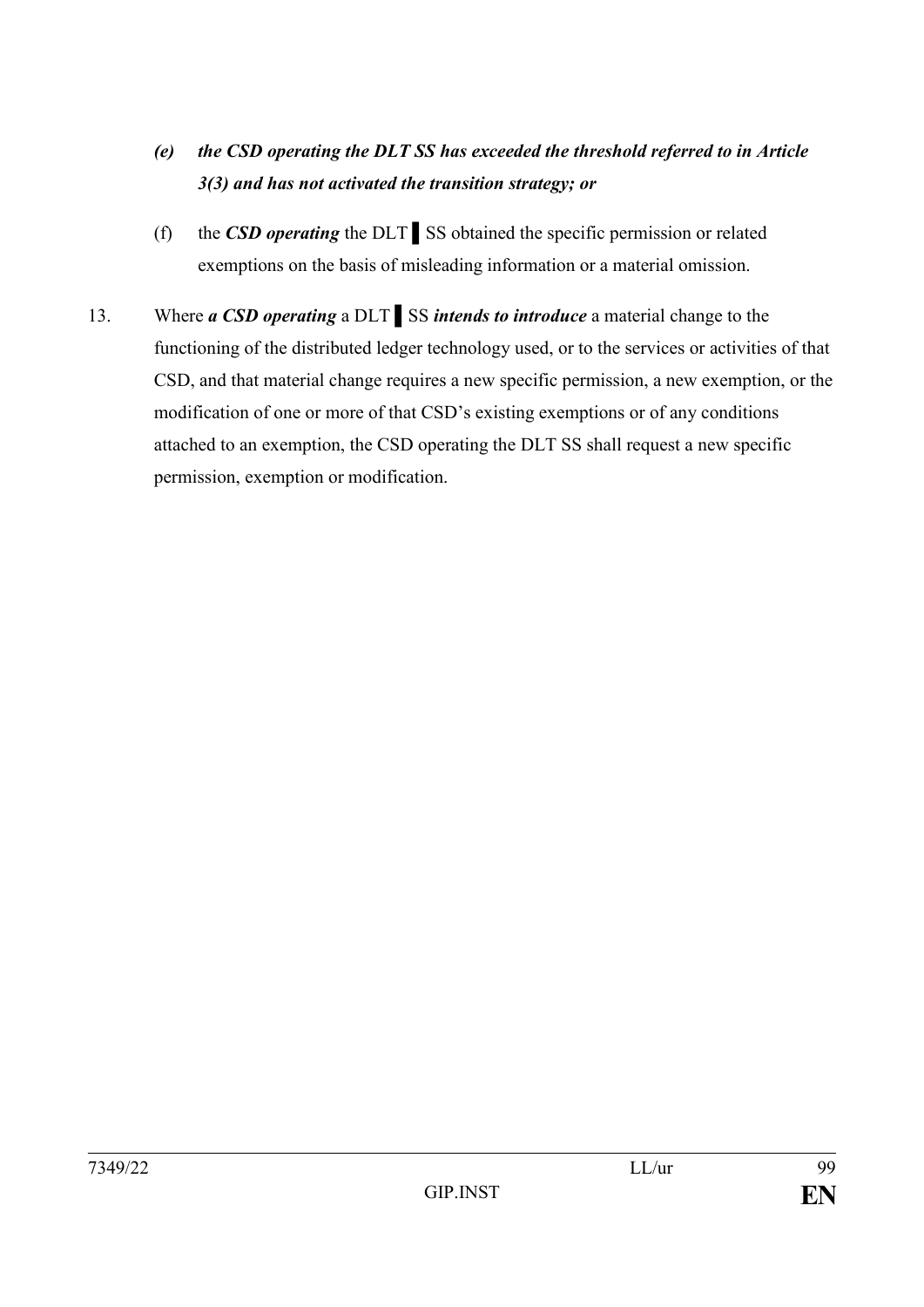Where *a CSD operating* a DLT ▌SS requests a new specific permission, exemption or modification, the procedure set out in Article 5 shall apply. That request shall be processed by the competent authority in accordance with *this Article*.

> *Article 10 Specific permission to operate DLT TSS*

- *1. A legal person who is authorised as an investment firm, or authorised to operate a regulated market, under Directive 2014/65/EU, or authorised as a CSD under Regulation (EU) No 909/2014, may apply for a specific permission to operate a DLT TSS under this Regulation.*
- *2. Where a legal person applies for authorisation as an investment firm or for authorisation to operate a regulated market under Directive 2014/65/EU, or as a CSD under Regulation (EU) No 909/2014, and, simultaneously, applies for a specific permission under this Article, for the sole purpose of operating a DLT TSS, the competent authority shall not assess whether the applicant fulfils those requirements of Directive 2014/65/EU or those of Regulation (EU) No 909/2014 in respect of which the applicant has requested an exemption in accordance with Article 6 of this Regulation.*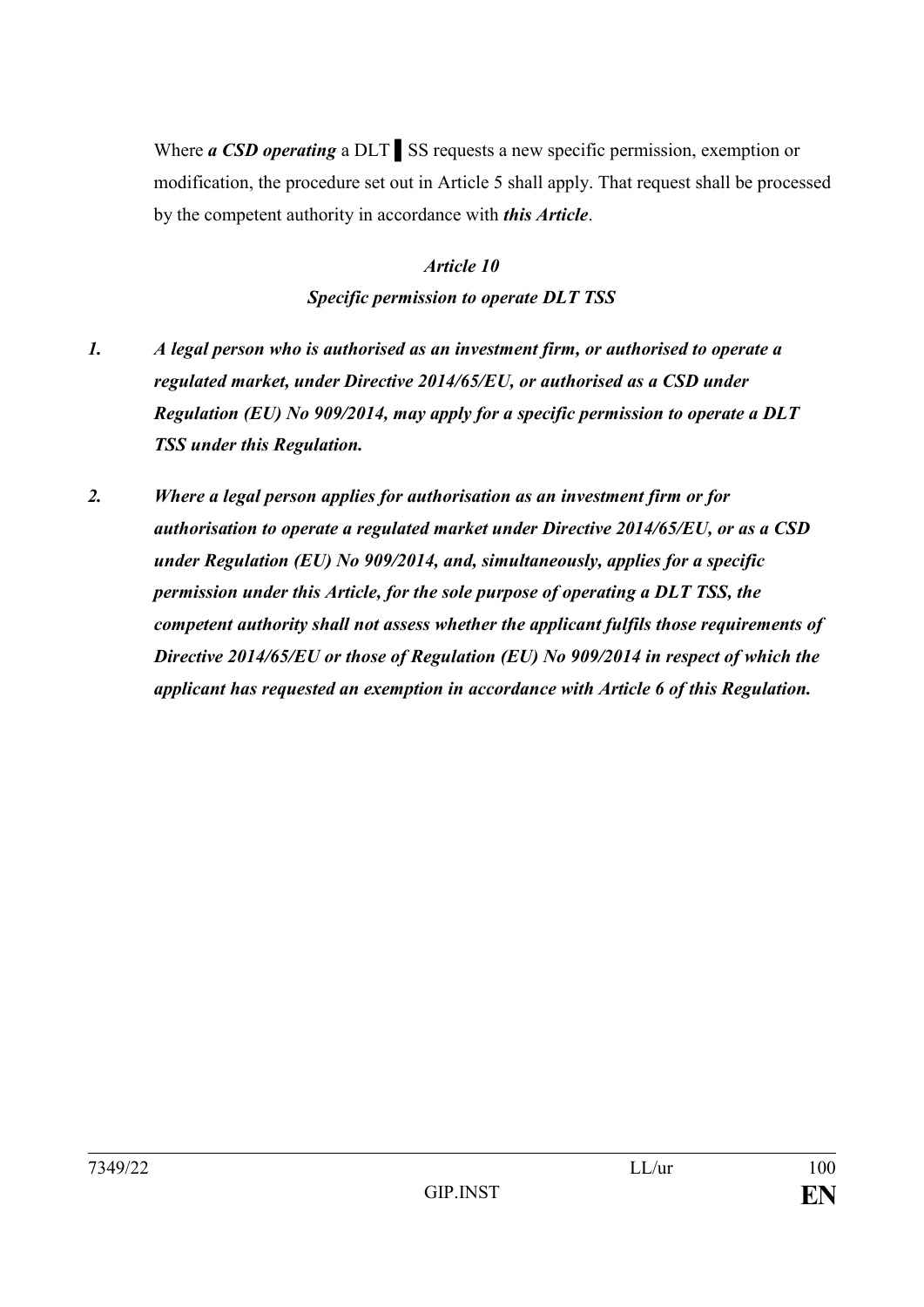- *3. Where, as referred to in paragraph 2 of this Article, a legal person simultaneously applies for authorisation as an investment firm or for authorisation to operate a regulated market, or for authorisation as a CSD, and for a specific permission, it shall submit in its application the information required under Article 7 of Directive 2014/65/EU or Article 17 of Regulation (EU) No 909/2014 respectively, except for information that would be necessary to demonstrate compliance with the requirements in respect of which the applicant has requested an exemption in accordance with Article 6 of this Regulation.*
- *4. An application for a specific permission to operate a DLT TSS under this Regulation shall contain the following information:* 
	- *(a) the applicant's business plan, the rules of the DLT TSS and any legal terms as referred to in Article 7(1), as well as information regarding the functioning, services and activities of the DLT TSS as referred to in Article 7(3);*
	- *(b) a description of the functioning of the distributed ledger technology used, as referred to in Article 7(2);*
	- *(c) a description of the applicant's overall IT and cyber arrangements as referred to in Article 7(4);*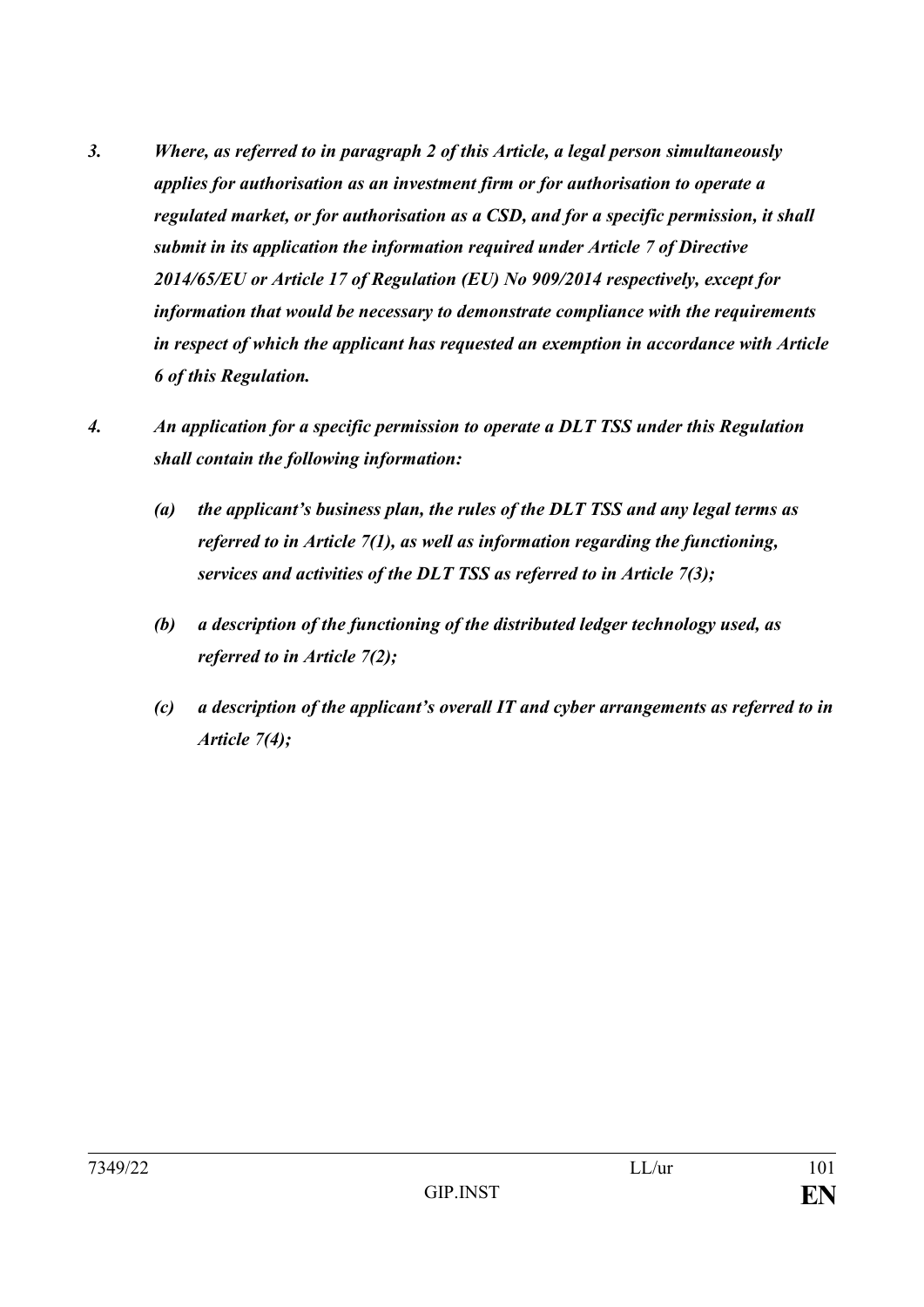- *(d) evidence that the applicant has in place sufficient prudential safeguards to meet its liabilities and to compensate its clients, as referred to in Article 7(6), third subparagraph;*
- *(e) where applicable, a description of the safekeeping arrangements for clients' DLT financial instruments as referred to in Article 7(5);*
- *(f) a description of the arrangements for ensuring investor protection and a description of the mechanisms for handling client complaints and redress, as referred to in Article 7(6), second subparagraph;*
- *(g) the applicant's transition strategy; and*
- *(h) the exemptions that the applicant is requesting under Article 6, the justification for each exemption requested and any compensatory measures proposed and the means by which it intends to comply with the conditions attached to those exemptions.*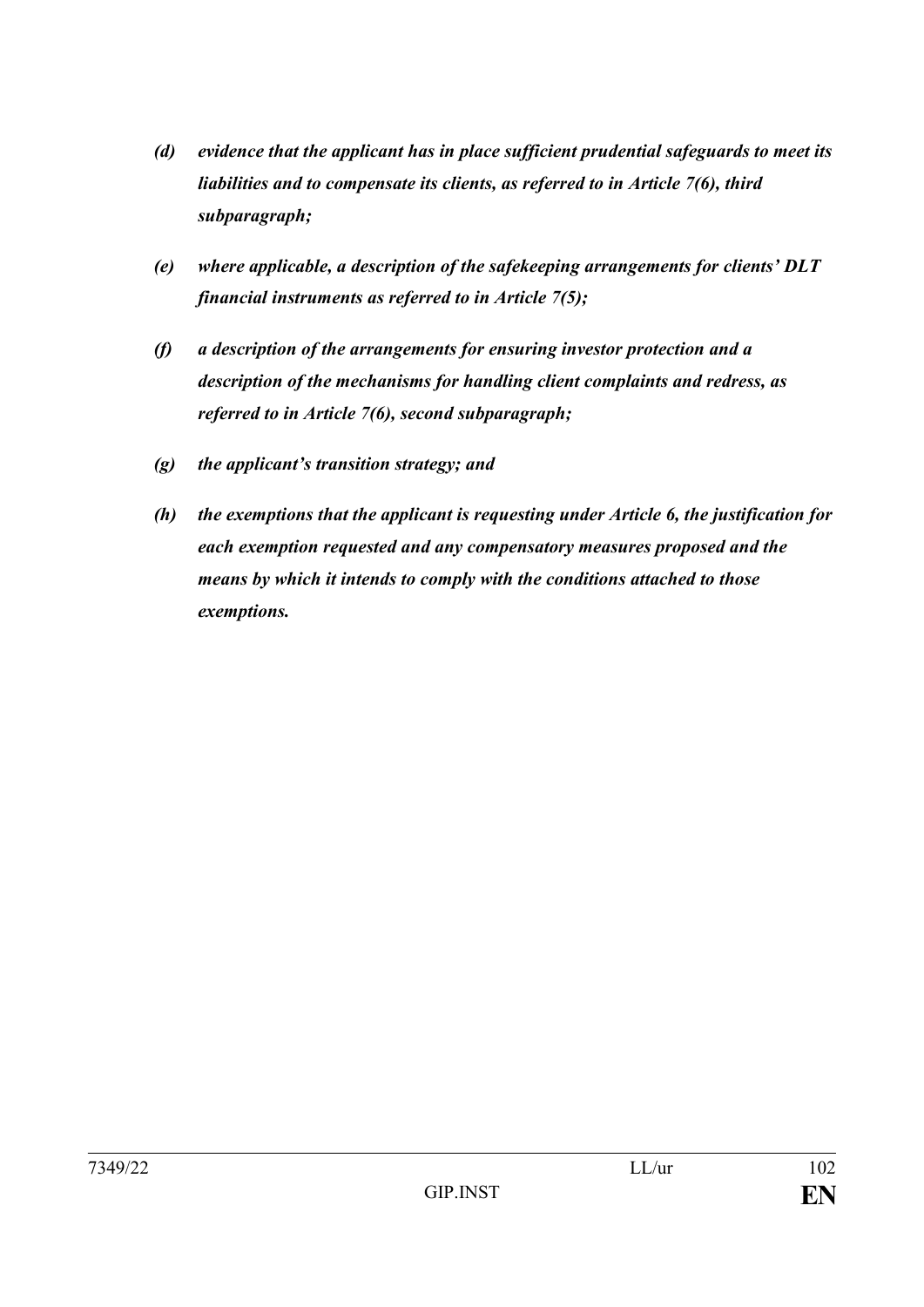*5. In addition to the information referred to in paragraph 4 of this Article, an applicant that intends to operate a DLT TSS as an investment firm or market operator shall, submit the information on how it intends to comply with the applicable requirements of Regulation (EU) No 909/2014 as referred to in Article 6(1) of this Regulation, except for information that would be necessary to demonstrate compliance with requirements in respect of which the applicant has requested an exemption in accordance with that Article.*

*In addition to the information referred to in paragraph 4 of this Article, an applicant that intends to operate a DLT TSS as a CSD shall submit the information on how it intends to comply with the applicable requirements of Directive 2014/65/EU as referred to in Article 6(2) of this Regulation, except for information that would be necessary to demonstrate compliance with requirements in respect of which the applicant has requested an exemption in accordance with that Article.* 

*6. By ... [nine months from the date of entry into force of this Regulation], ESMA shall develop guidelines to establish standard forms, formats and templates for the purposes of paragraph 4.*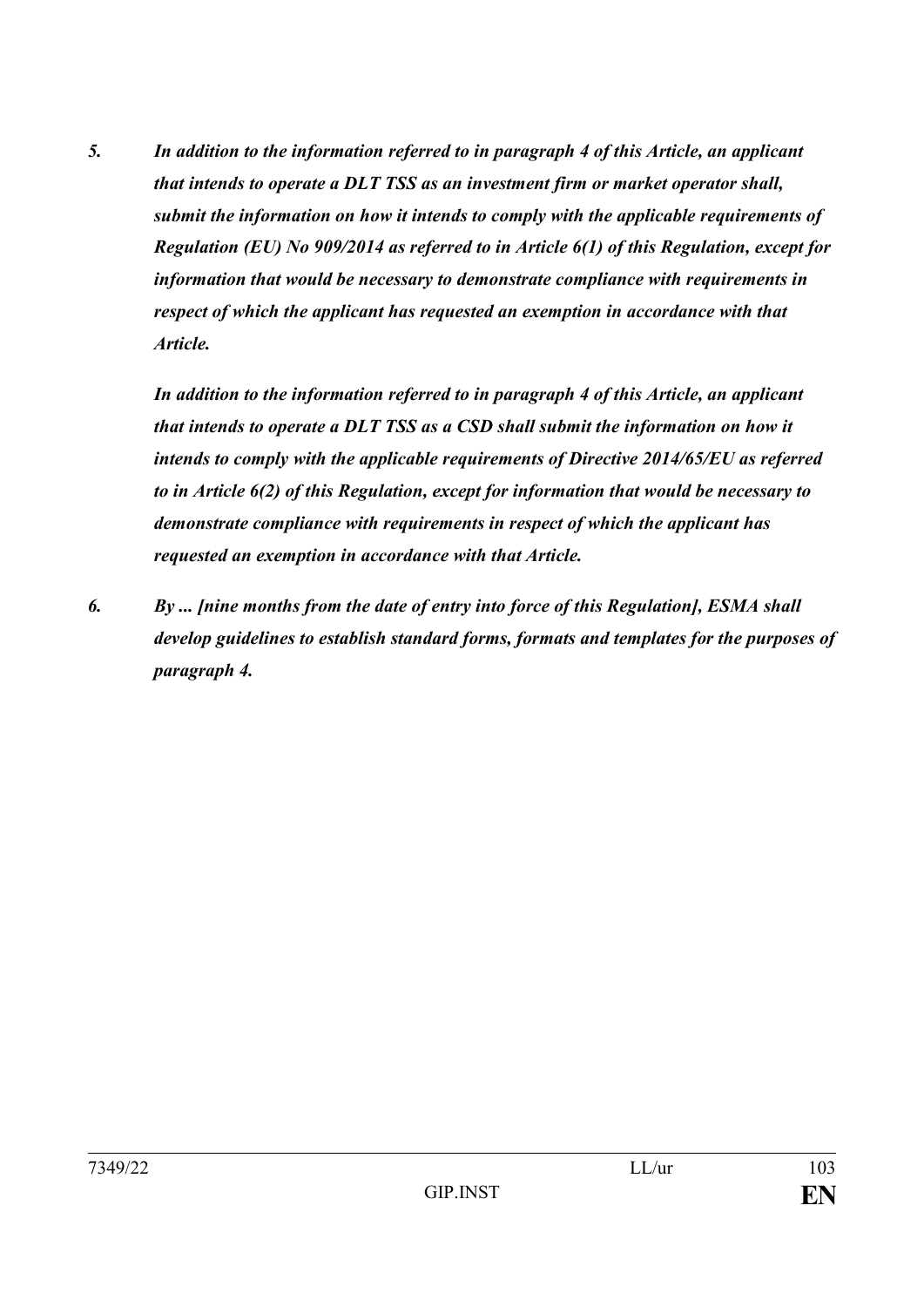*7. Within 30 working days of the date of receipt of an application for a specific permission to operate a DLT TSS, the competent authority shall assess whether the application is complete. If the application is not complete, the competent authority shall set a time limit by which the applicant is to provide the missing or any additional information. The competent authority shall inform the applicant when the competent authority considers the application to be complete.*

*As soon as the competent authority considers the application to be complete, it shall send a copy of that application to:*

- *(a) ESMA; and*
- *(b) the relevant authorities specified in Article 12 of Regulation (EU) No 909/2014.*
- *8. Where necessary to promote the consistency and proportionality of exemptions, or where necessary to ensure investor protection, market integrity and financial stability, ESMA shall provide the competent authority with a non-binding opinion on the exemptions requested or on the adequacy of the type of distributed ledger technology used for the purposes of this Regulation, within 30 calendar days of receiving a copy of that application.*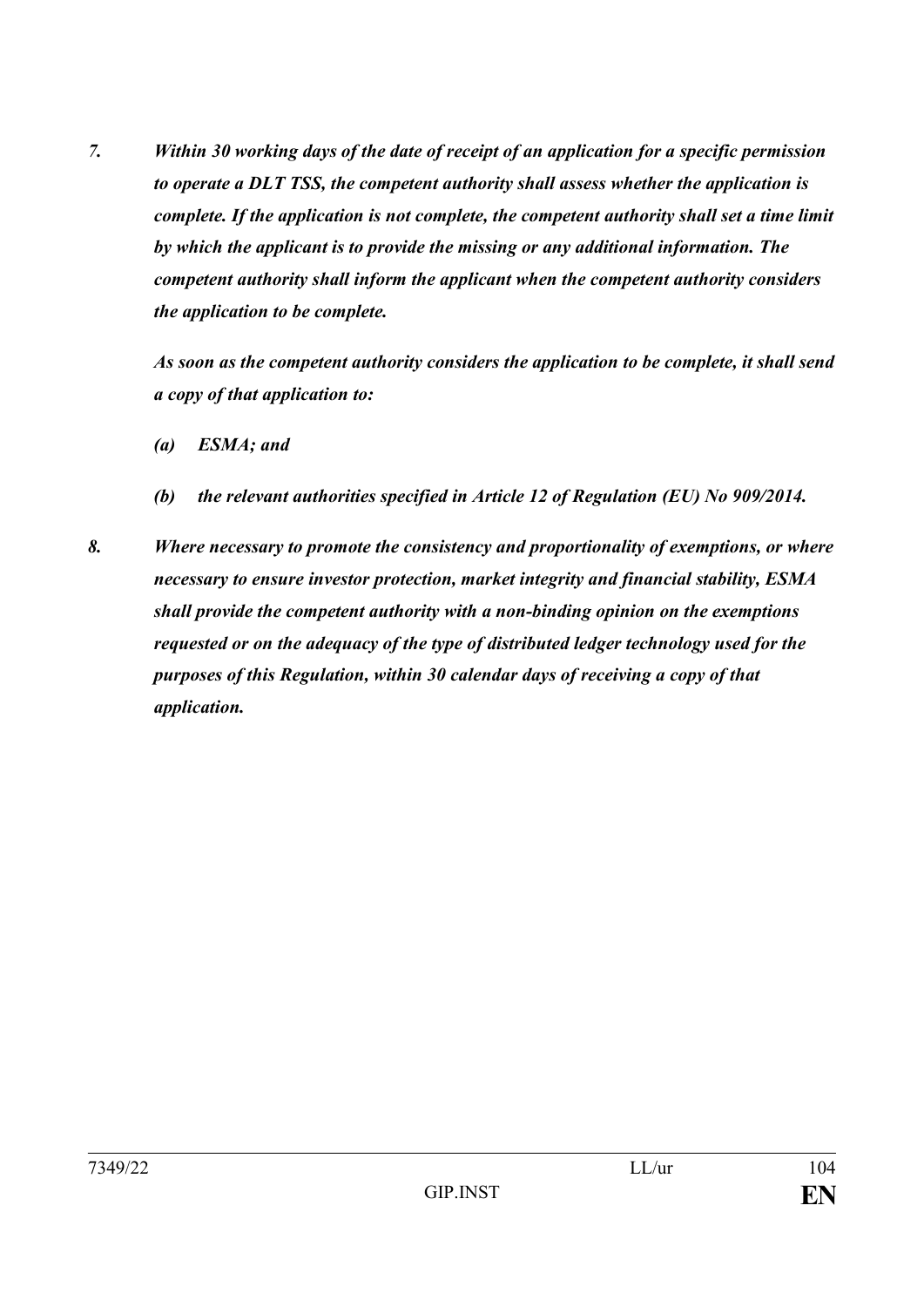*Before issuing a non-binding opinion, ESMA shall consult the competent authorities of the other Member States and shall take the utmost account of their views when issuing its opinion.*

*Where ESMA issues a non-binding opinion, the competent authority shall give that opinion due consideration and shall provide ESMA with a statement regarding any significant deviations from that opinion if ESMA so requests. ESMA's opinion and the competent authority's statement shall not be made public.*

*The relevant authorities specified in Articles 12 of Regulation (EU) No 909/2014 shall provide the competent authority with a non-binding opinion on the features of the DLT TSS operated by the applicant within 30 calendar days of receiving a copy of that application.*

*9. Within 90 working days of the date of receipt of a complete application for a specific permission to operate a DLT TSS, the competent authority shall carry out an assessment of the application and decide whether to grant the specific permission. Where the applicant applies simultaneously for authorisation under Directive 2014/65/EU or under Regulation (EU) No 909/2014 and for a specific permission under this Article, the assessment period may be extended for a further period up to that specified in Article 7(3) of Directive 2014/65/EU or Article 17(8) of Regulation (EU) No 909/2014 respectively.*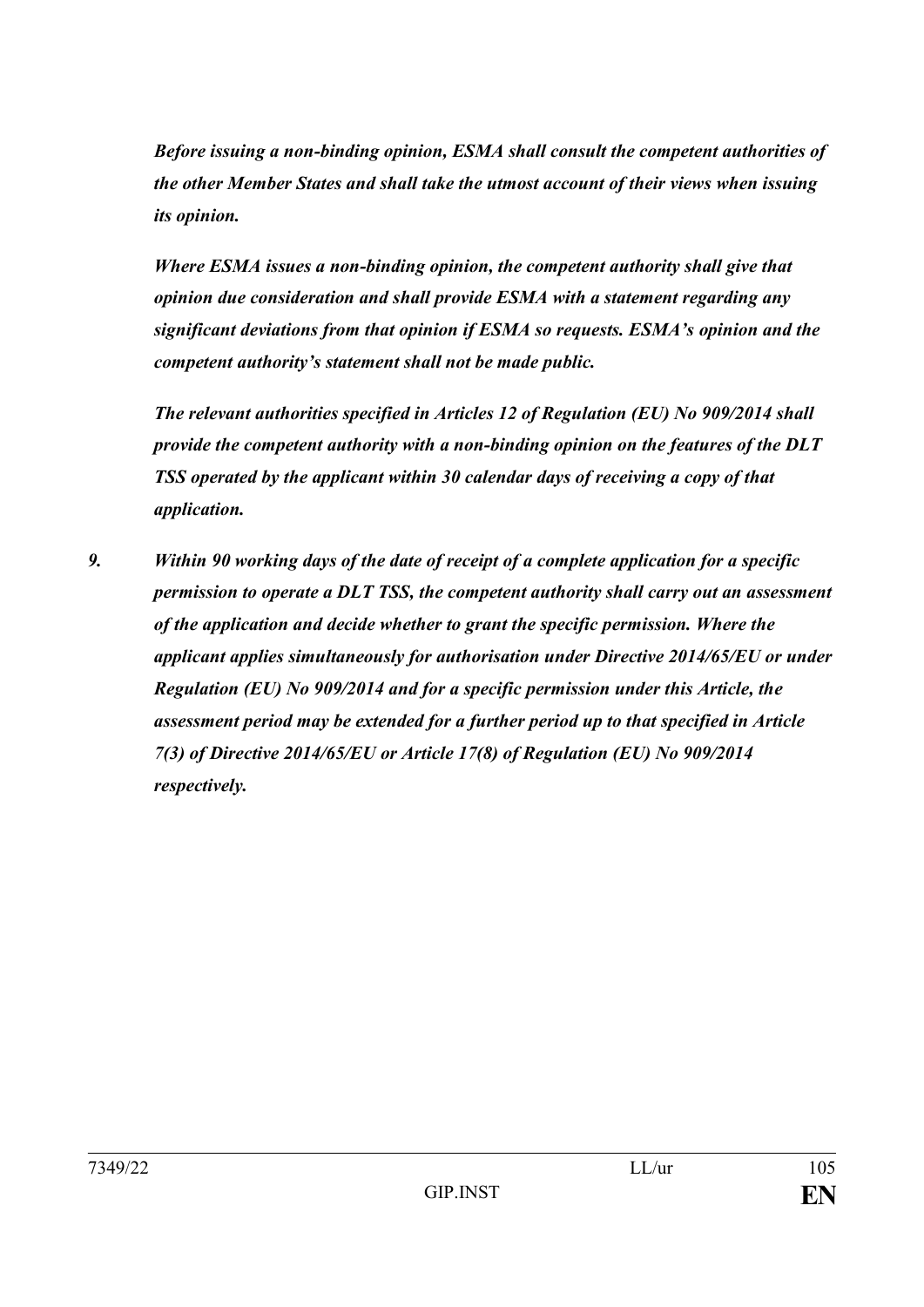- *10. Without prejudice to Articles 7 and 44 of Directive 2014/65/EU and Article 17 of Regulation (EU) No 909/2014, the competent authority shall refuse to grant a specific permission to operate a DLT TSS if there are grounds for believing that:*
	- *(a)* there are *significant risks to investor protection, market integrity or financial stability that are not properly addressed and mitigated by the applicant;*
	- *(b) the specific permission to operate a DLT TSS and the exemptions requested are being sought for the purpose of circumventing legal or regulatory requirements; or*
	- *(c) the operator of DLT TSS will not be able to comply, or will not allow its users to comply, with applicable provisions of Union law or provisions of national law falling outside the scope of Union Law.*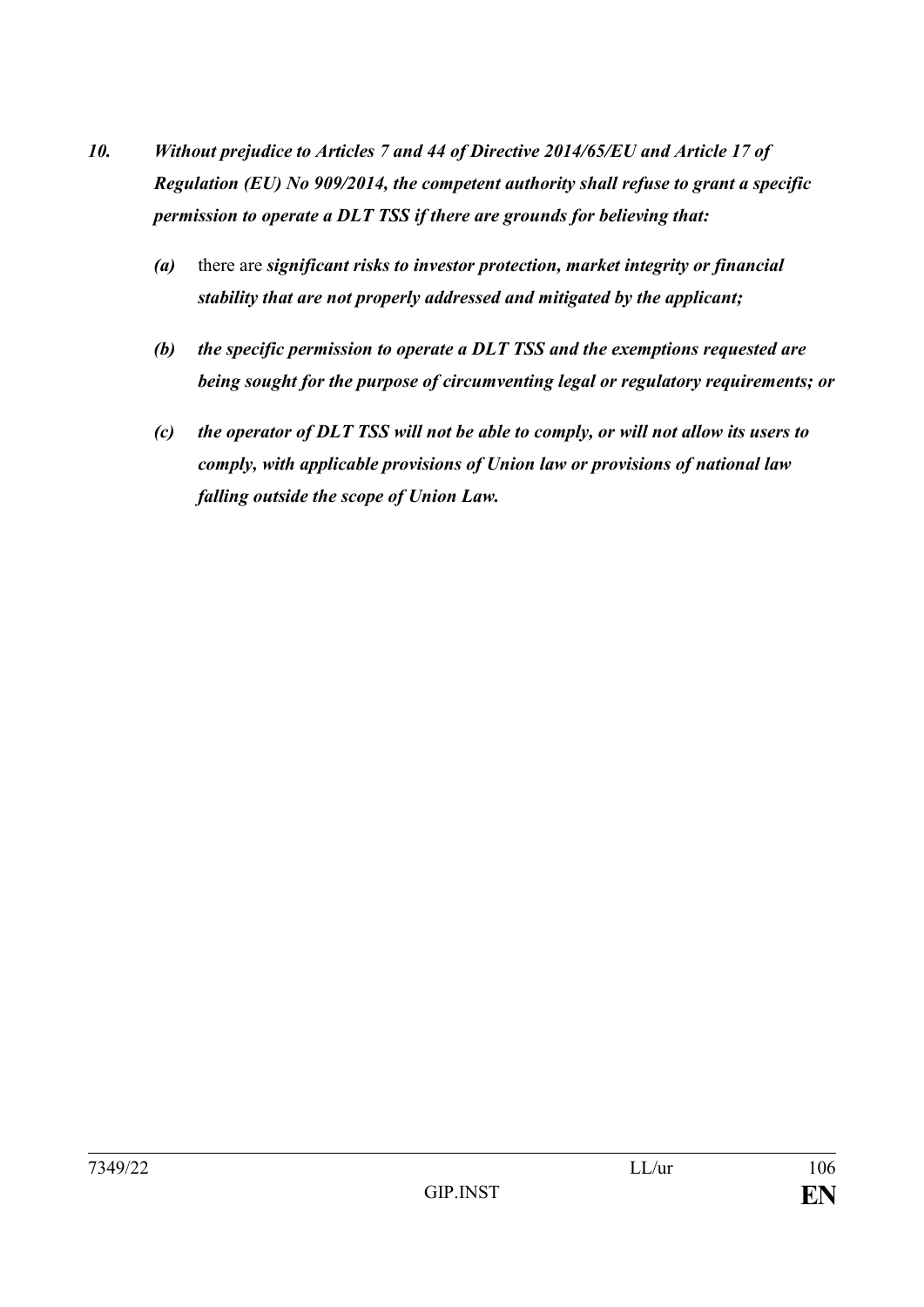*11. A specific permission shall be valid throughout the Union for a period of up to six years from the date of issuance. The specific permission shall specify the exemptions that are granted in accordance with Article 6, any compensatory measures and any lower thresholds set by the competent authority in accordance with Article 3(6).*

*The competent authority shall inform ESMA and the relevant authorities specified in Article 12 of Regulation (EU) No 909/2014 of the grant, refusal, or withdrawal of a specific permission under this Article without delay, including any information specified under the first subparagraph of this paragraph.*

*ESMA shall publish on its website:*

- *(a) the list of DLT TSSs, the start and end dates of their specific permissions, the list of exemptions granted to each of them, and any lower thresholds set by competent authorities for each of them; and*
- *(b) the total number of requests for exemptions that have been made under Article 6, indicating the number and types of exemptions granted or refused, together with the justifications for any refusals.*

*The information referred to in the third subparagraph, point (b), shall be published on an anonymous basis.*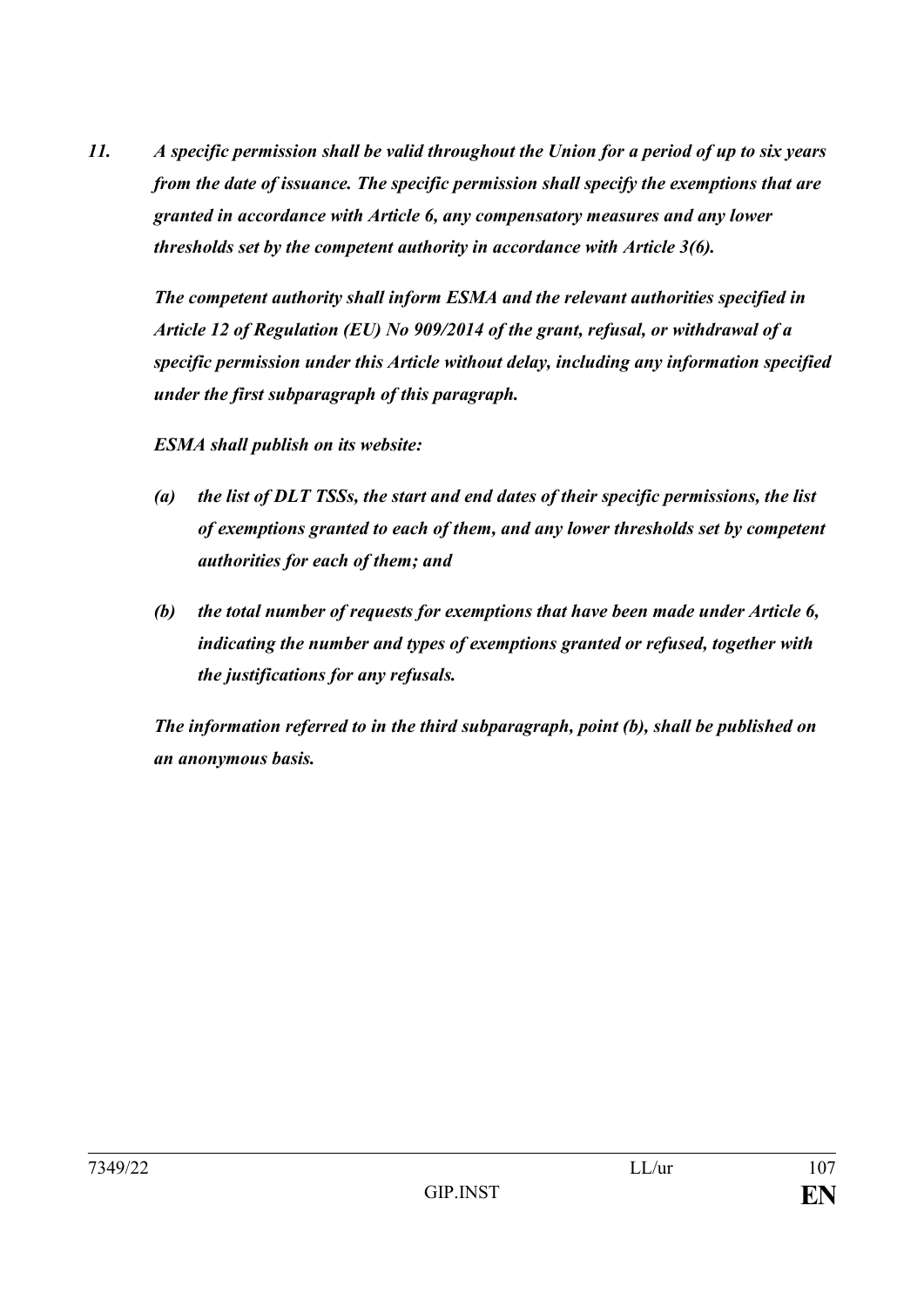- *12. Without prejudice to Articles 8 and 44 of Directive 2014/65/EU and Article 20 of Regulation (EU) No 909/2014, the competent authority shall withdraw a specific permission or any related exemptions where:*
	- *(a) a flaw has been discovered in the functioning of the distributed ledger technology used, or in the services and activities provided by the operator of a DLT TSS that poses a risk to investor protection, market integrity or financial stability, and the risk outweighs the benefits of the services and activities under experimentation;*
	- *(b) the operator of the DLT TSS has breached the conditions attached to the exemptions;*
	- *(c) the operator of the DLT TSS has admitted to trading or recorded financial instruments that do not fulfil the conditions set out in Article 3(1);*
	- *(d) the operator of the DLT TSS has exceeded the threshold referred to in Article 3(2);*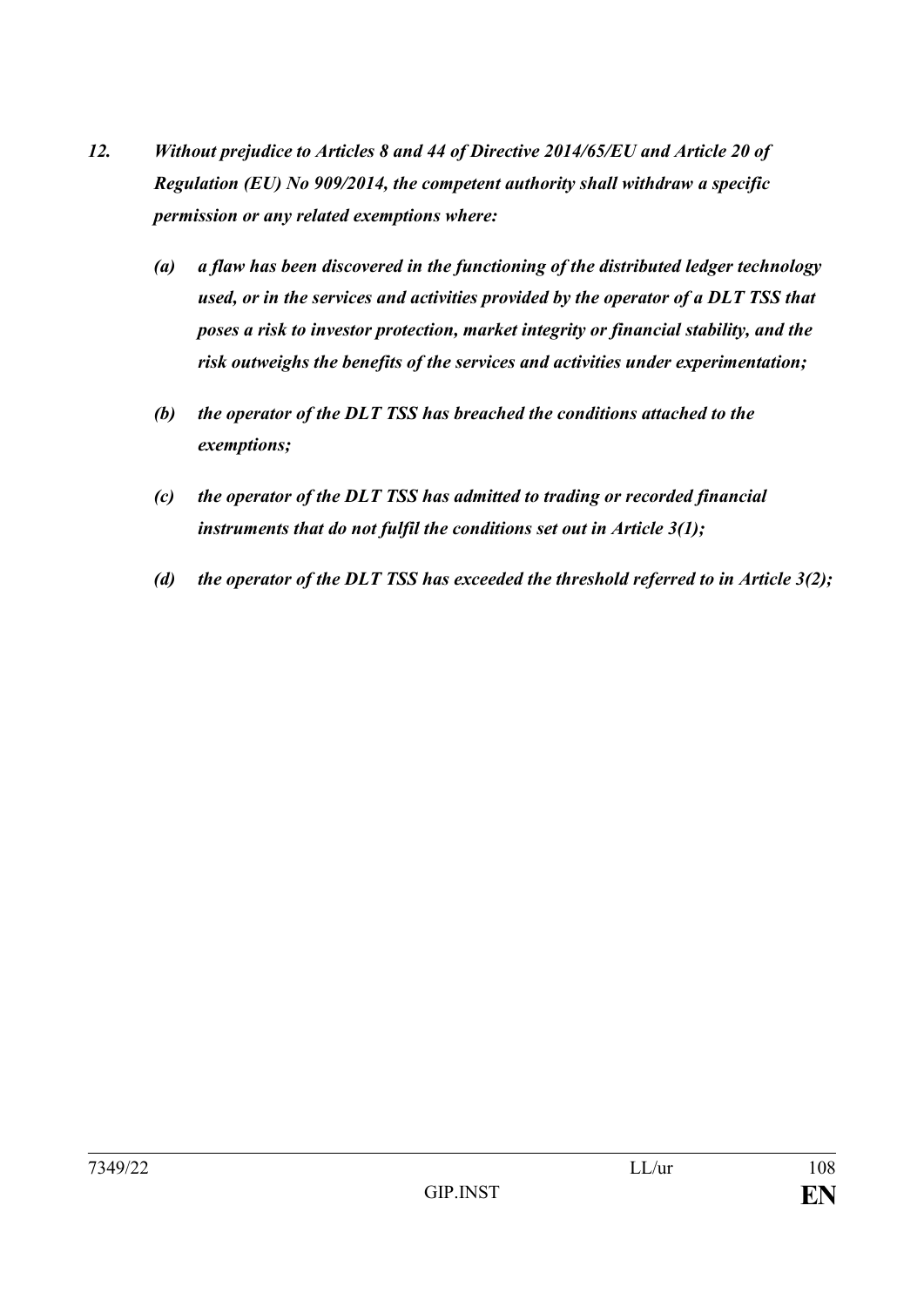- *(e) the operator of the DLT TSS has exceeded the threshold referred to in Article 3(3) and has not activated the transition strategy; or*
- *(f) the operator of the DLT TSS obtained the specific permission or related exemptions on the basis of misleading information or a material omission.*
- *13. Where an operator of a DLT TSS intends to introduce a material change to the functioning of the distributed ledger technology used, or to the services or activities of that operator, and that material change requires a new specific permission, a new exemption, or the modification of one or more of the operator's existing exemptions or of any conditions attached to an exemption, the operator of the DLT TSS shall request a new specific permission, exemption or modification.*

*Where an operator of a DLT TSS requests a new specific permission, exemption or modification, the procedure set out in Article 6 shall apply. That request shall be processed by the competent authority in accordance with this Article.*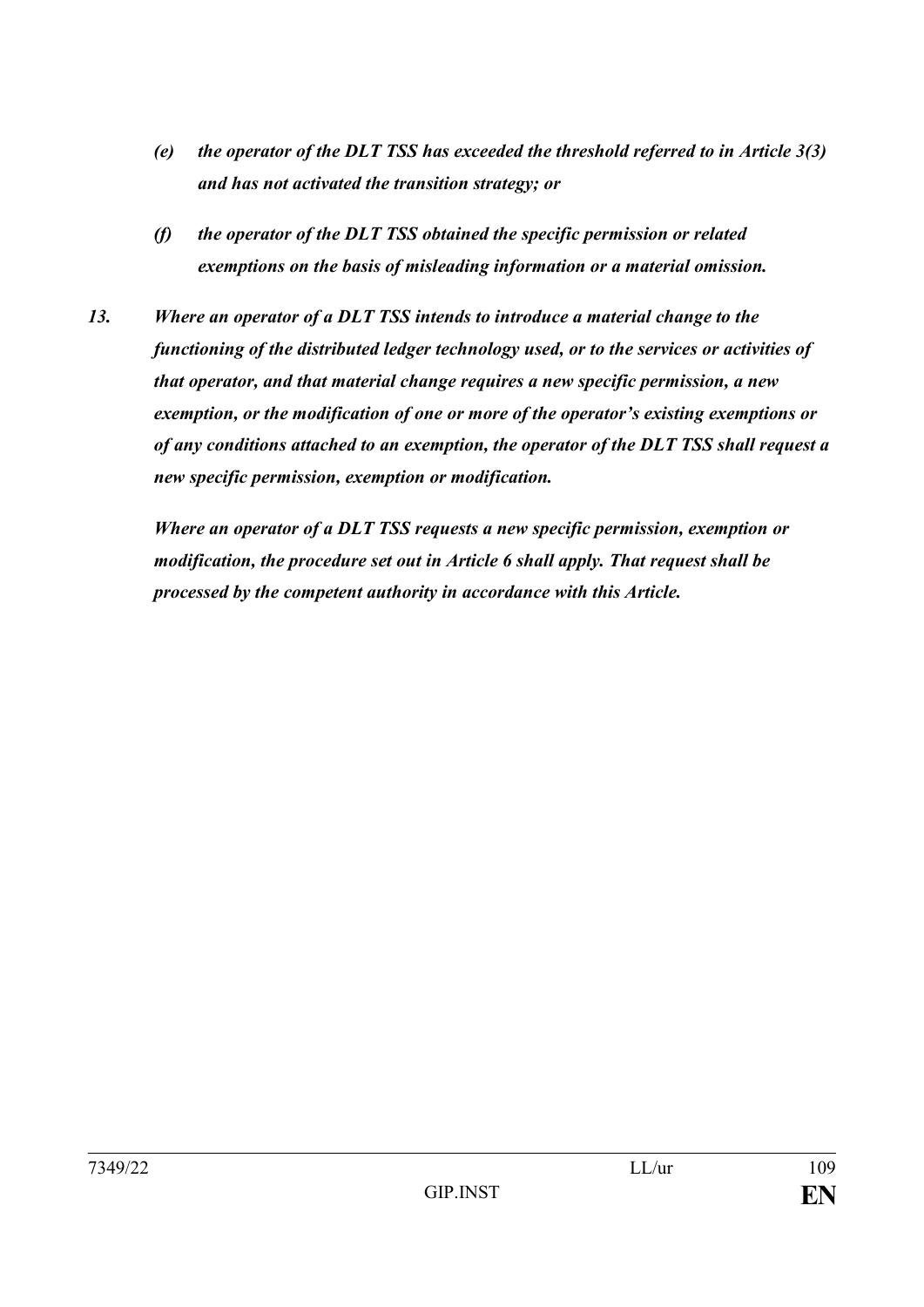Cooperation between operators of DLT market infrastructures, competent authorities and ESMA

1. Without prejudice to Regulation (EU) No 909/2014 and Directive 2014/65/EU, operators of DLT market infrastructures shall cooperate with the competent authorities ▌.

In particular, operators of DLT market infrastructures shall notify *their* competent authorities upon becoming aware of any of the following matters, without delay:

(a) any proposed material change to their business plan, including changes in relation to critical staff, the rules of the DLT market infrastructure and the legal terms;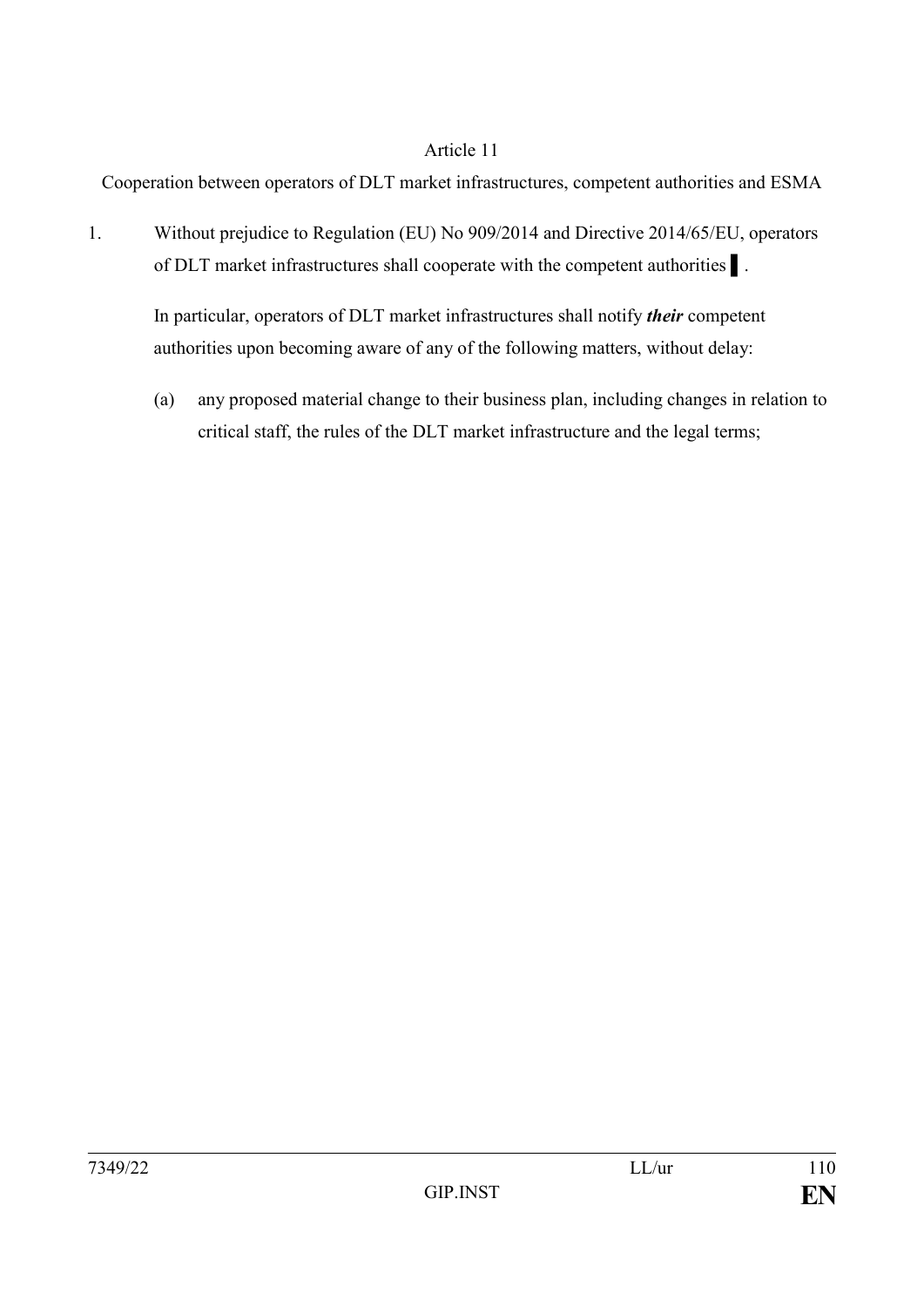- (b) any evidence of unauthorised access, material malfunctioning, loss, cyber-attacks or other cyber-threats, fraud, theft or other serious malpractice suffered by the operator of the DLT market infrastructure;
- (c) any material change to the information provided to the competent authority;
- (d) any technical or operational difficulties in performing the activities or providing the services that are subject to the specific permission, including difficulties related to the development or use of the distributed ledger technology and DLT *financial instruments*; or
- (e) any risks affecting investor protection, market integrity or financial stability that have arisen and that were not anticipated in the application requesting the specific permission or that were not anticipated at the time when the specific permission was granted.

Changes referred to in the second subparagraph, point (a) shall be notified at least four months before the change is planned, regardless of whether the proposed material change requires a change to the specific permission or related exemptions or conditions attached to those exemptions in accordance with Article 8*, 9* or *10.*

Where notified of the matters listed in the second subparagraph, points (a) to (e), the competent authority may require the operator of the DLT market infrastructure to make an application in accordance with Article 8(13), *Article 9(13)* or Article *10(13), or* may require the operator of the DLT market infrastructure to take corrective measures as referred to in paragraph 3 of this Article.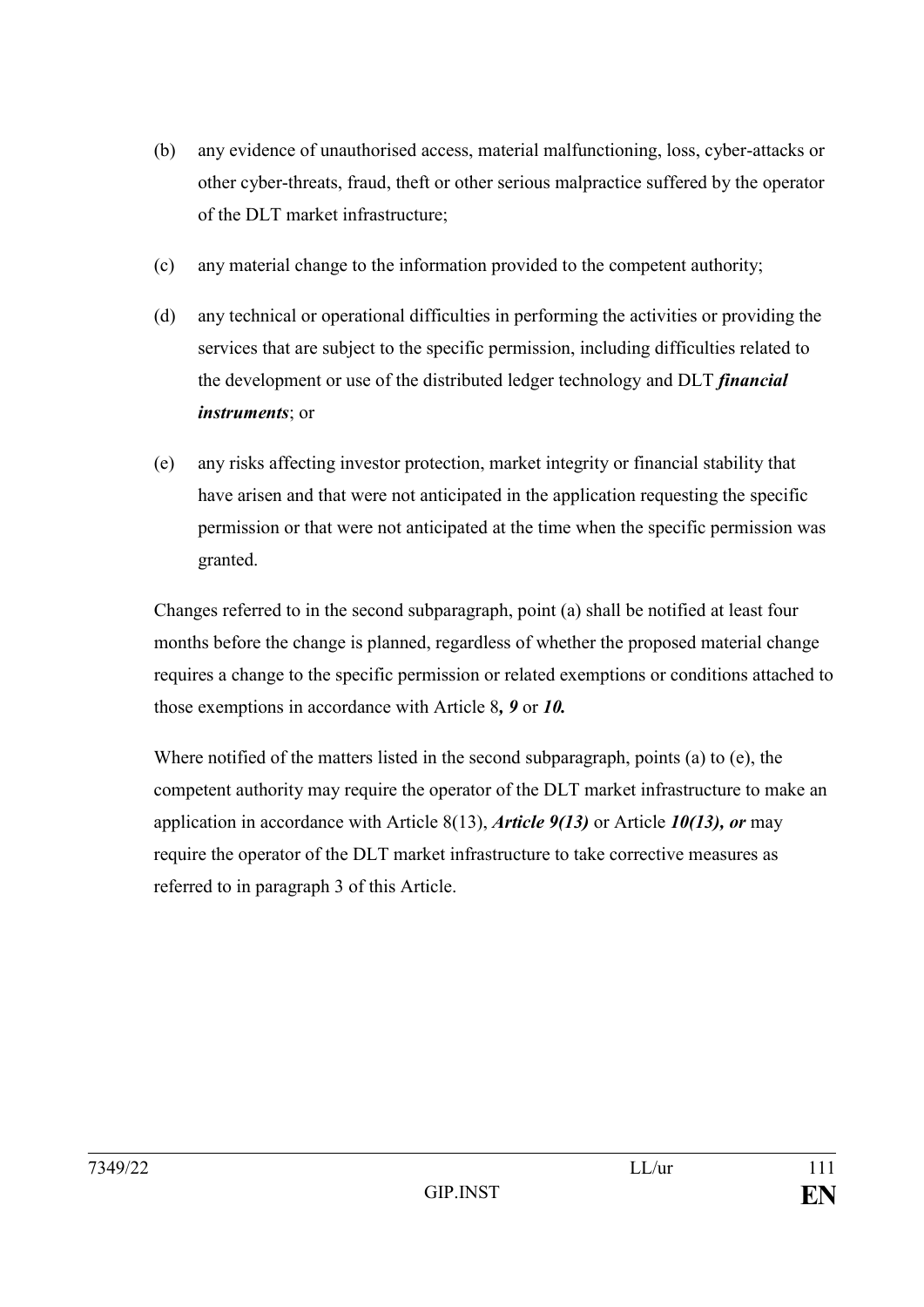- 2. The operator of the DLT market infrastructure shall provide the competent authority ▌with any relevant information it requires.
- 3. The competent authority may require any corrective measures with respect to the business plan of the operator of the DLT market infrastructure, the rules of the DLT market infrastructure and the legal terms in order to ensure investor protection, market integrity or financial stability. The operator of the DLT market infrastructure shall report on the implementation of any corrective measures required by the competent authority in its reports as referred to in paragraph 4.
- 4. Every six months from the date of the specific permission, the operator of a DLT market infrastructure shall submit a report to the competent authority That report shall include:
	- (a) a summary of the information listed in paragraph 1, second subparagraph ;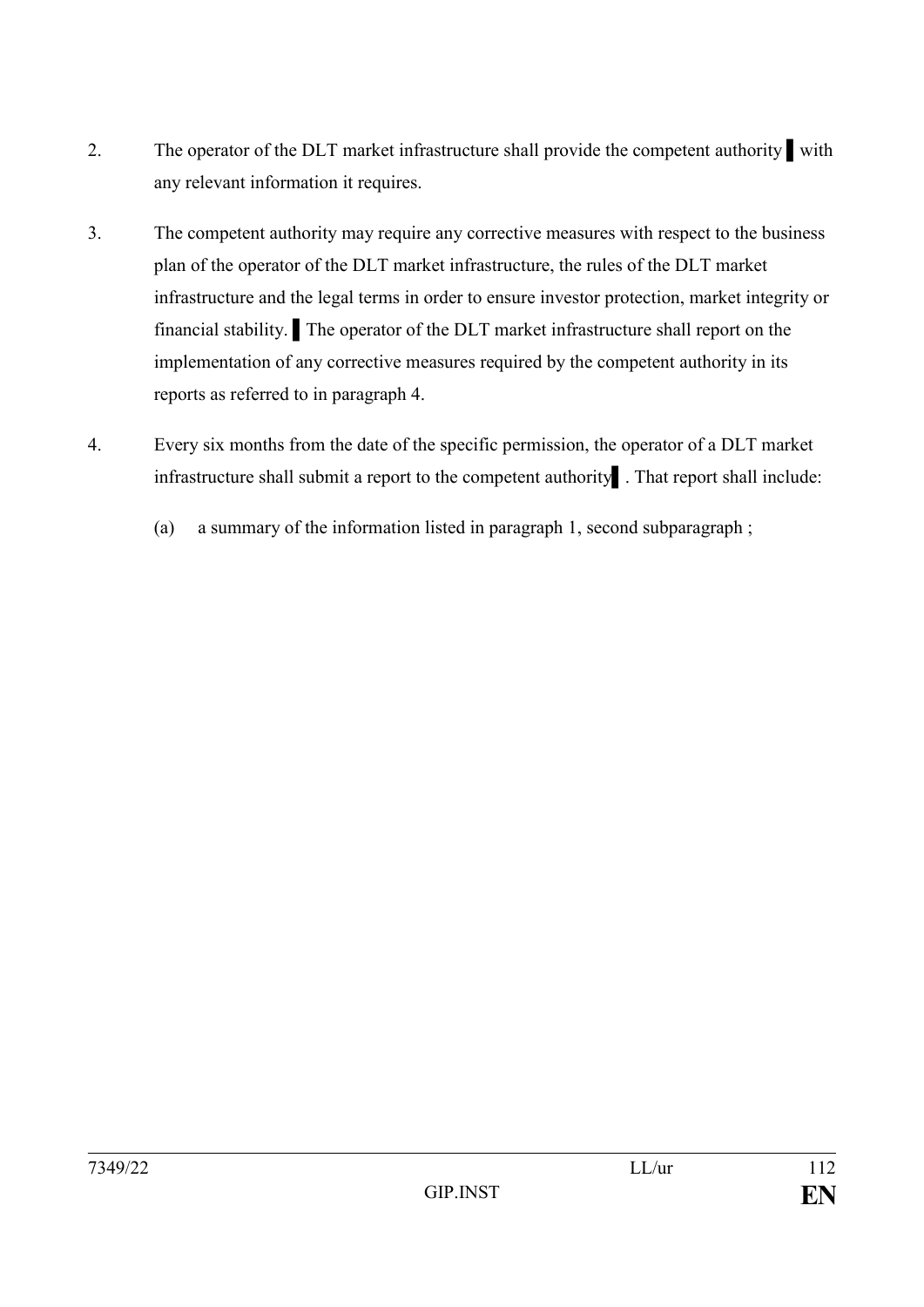- (b) the number and value of DLT *financial instruments* admitted to trading on the DLT MTF *or DLT TSS and* the number and value of *DLT* financial instruments recorded by the *operator of the DLT SS or* DLT *TSS*;
- (c) the number and value of transactions traded on the DLT MTF *or* DLT *TSS and settled* by the *operator of the DLT SS or* DLT *TSS*;
- (d) a reasoned assessment of any difficulties in applying Union financial services legislation or national law; and
- (e) any actions taken to implement the conditions attached to the exemptions or to implement any compensatory or corrective measures required by the competent authority.
- 5. ESMA shall fulfil a coordination role with respect to competent authorities with a view to building a common understanding of distributed ledger technology and DLT market infrastructure, to establishing a common supervisory culture and the convergence of supervisory practices, and to ensuring consistent approaches and convergence in supervisory outcomes.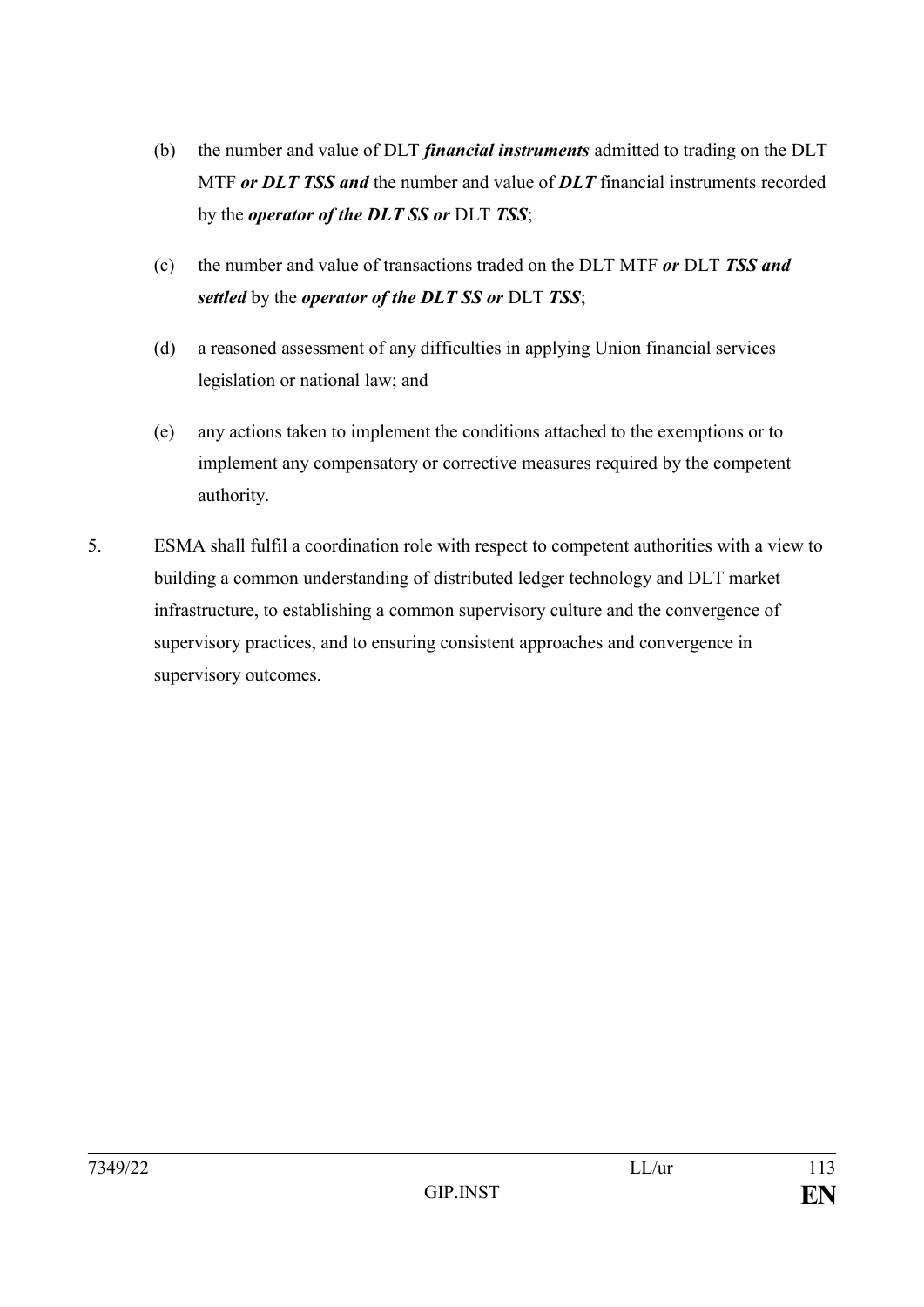*Competent authorities shall forward to ESMA the information and reports received from operators of DLT market infrastructures pursuant to paragraphs 1, 2 and 4 of this Article in a timely manner, and shall inform ESMA of any measures taken pursuant to paragraph 3 of this Article.* 

ESMA shall inform competent authorities on a regular basis of:

- (a) any reports submitted pursuant to paragraph 4 of this Article;
- (b) any specific permissions and exemptions granted under this Regulation as well as the conditions attached to those exemptions;
- (c) any refusal by a competent authority to grant a specific permission or exemption, any withdrawal of a specific permission or exemption and any cessations of business of a DLT market infrastructure.
- 6. ESMA shall monitor the application of specific permissions, and any related exemptions and conditions attached to those exemptions, as well as any compensatory or corrective measures required by competent authorities. ESMA shall submit an annual report to the Commission on how such specific permissions, exemptions, conditions and compensatory or corrective measures are applied in practice.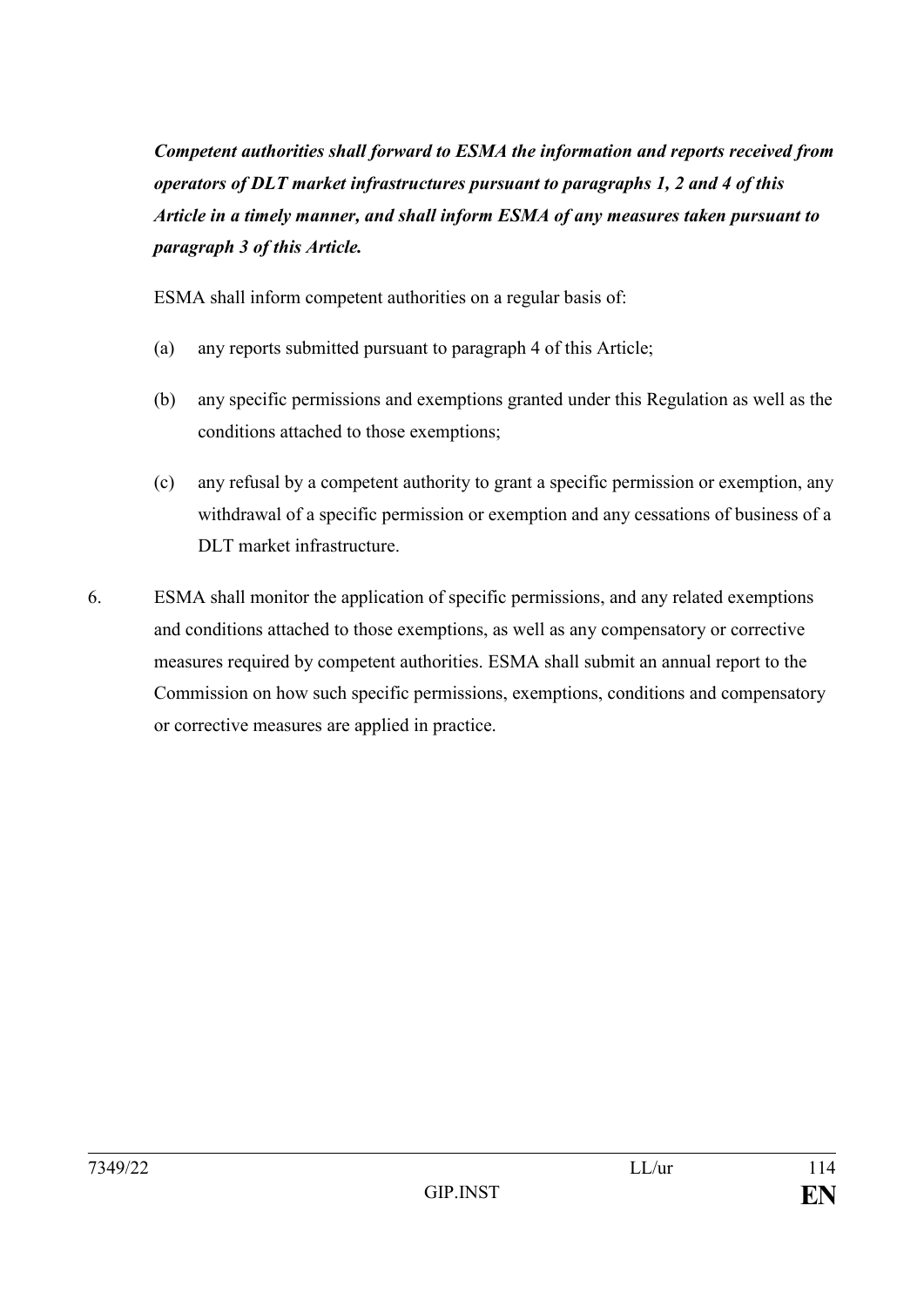# Designation of competent authorities

- 1. The competent authority for an investment firm operating a DLT MTF or DLT TSS shall be the competent authority designated by the Member State determined in accordance with Article 4(1), points (55)(a)(ii) and (iii), of Directive 2014/65/EU.
- 2. The competent authority for a market operator operating a DLT MTF or DLT TSS shall be the competent authority designated by the Member State in which the registered office of the market operator operating the DLT MTF or DLT TSS is situated or, if in accordance with the law of that Member State the market operator has no registered office, the Member State in which the head office of the market operator operating the DLT MTF or DLT TSS is situated.
- 3. The competent authority for a CSD operating a DLT SS or DLT TSS shall be the competent authority designated by the Member State determined in accordance with Article 2(1), point (23), of Regulation (EU) No 909/2014.

## Article 13

# Notification of competent authorities

▌The Member States shall notify any competent authorities within the meaning of Article 2, point (21)(c), to ESMA and the Commission. ESMA shall publish a list of those competent authorities on its website.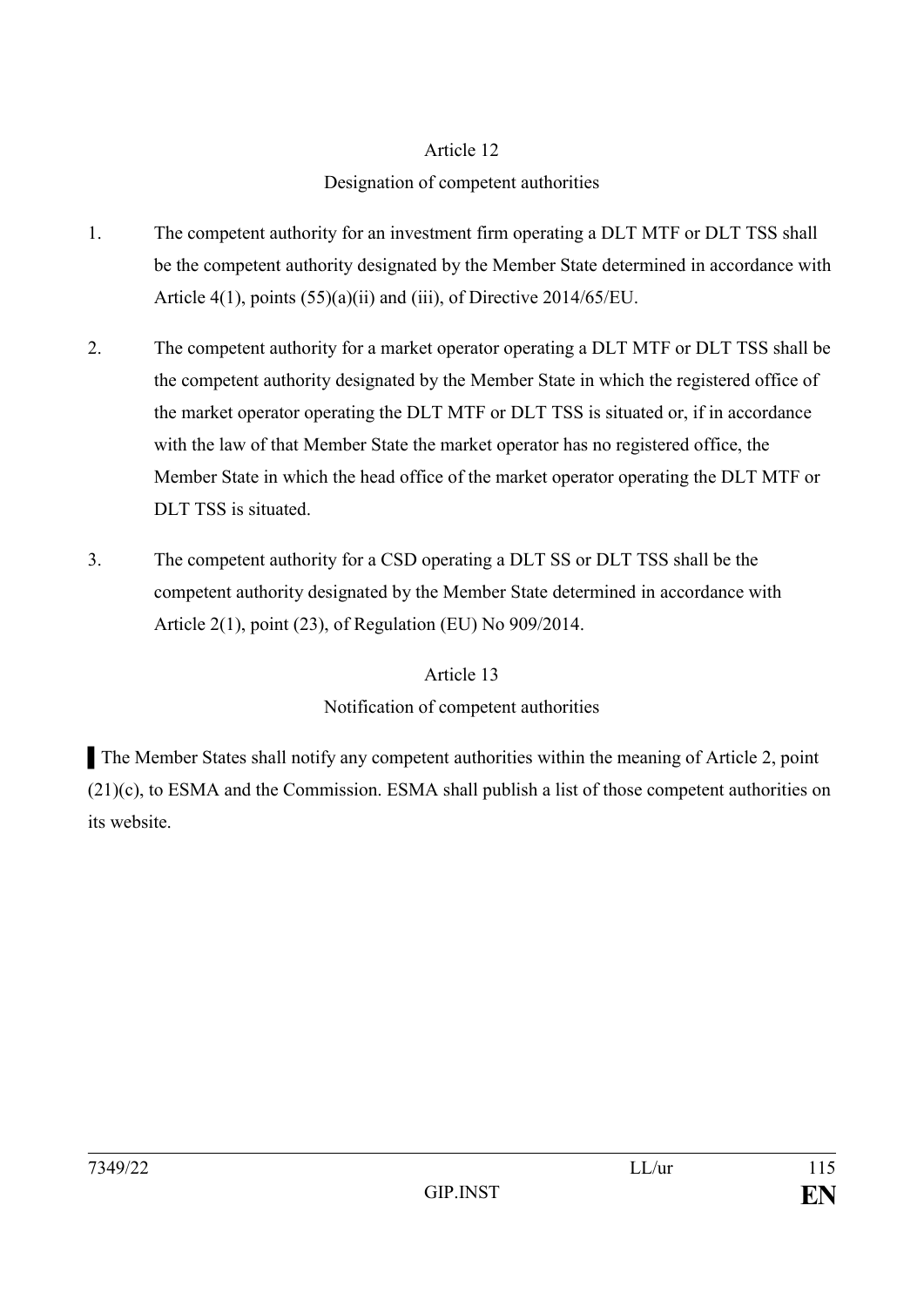## Report and review

- 1. *By ... [three* years from the date of application of this Regulation], ESMA shall present a report to the Commission on:
	- (a) the functioning of DLT market infrastructures throughout the Union;
	- (b) the number of DLT *market infrastructures*;
	- (c) the types of exemption requested by DLT market infrastructures and the types of exemption granted;
	- (d) the number and value of DLT *financial instruments* that are admitted to trading *and that are* recorded *on DLT market infrastructures*;
	- (e) the number and value of transactions traded *or* settled *on DLT market infrastructures*;
	- (f) the types of distributed ledger technology used and technical issues related to the use of distributed ledger technology, including the matters listed in Article 11(1), second subparagraph, point (b), *and on the impact of the use of distributed ledger technology on the climate policy objectives of the Union*;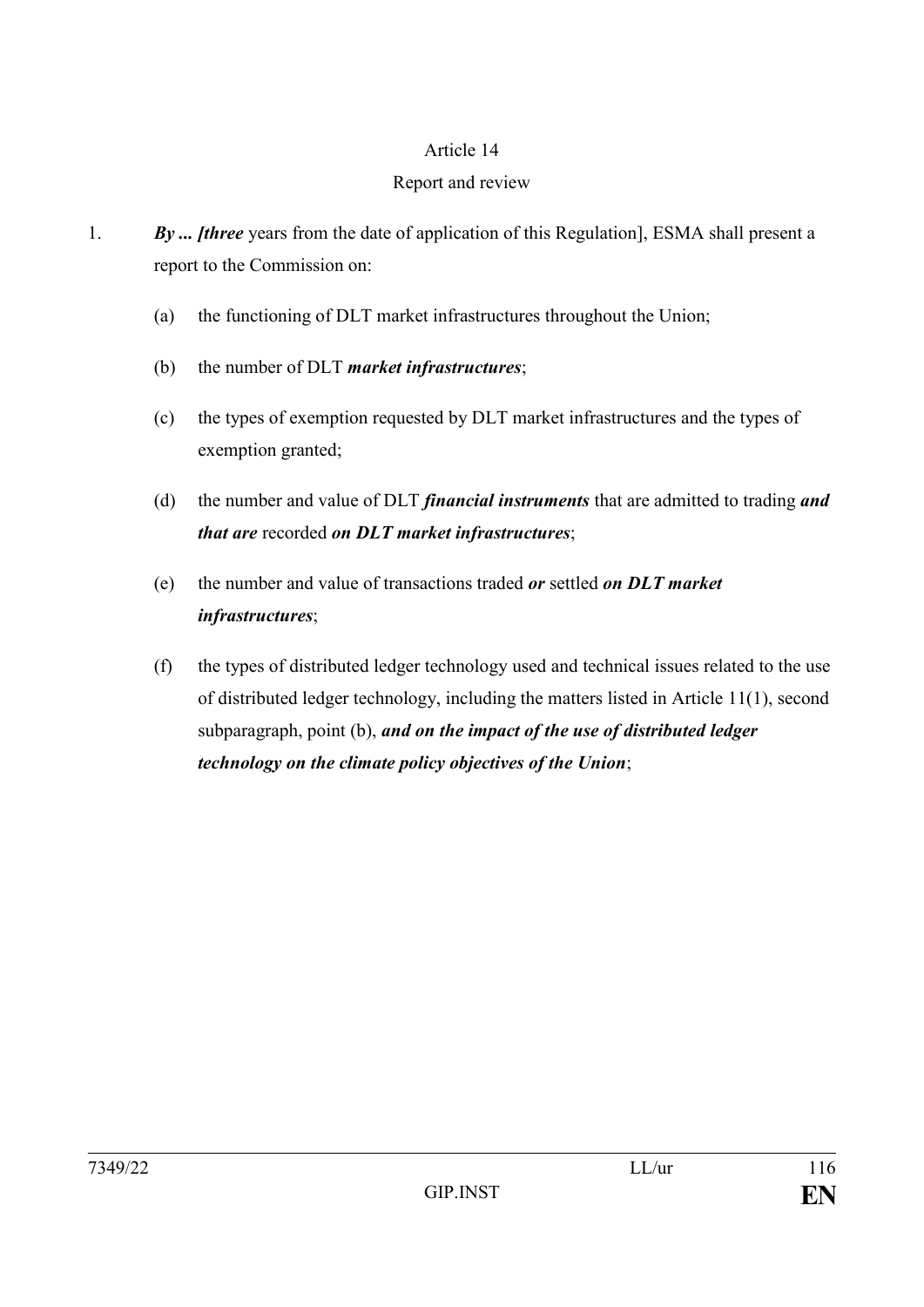- (g) the procedures put in place by *operators of DLT SSs or DLT TSSs* in accordance with Article *5(3), point (b);*
- (h) any risks*, vulnerabilities or inefficiencies* posed by the use of distributed ledger technology *to investor protection, market integrity or financial stability, including any novel types of legal, systemic and operational risks, which are not sufficiently addressed by Union financial services legislation, and any other unintended effects on liquidity, volatility, investor protection, market integrity or financial stability*;
- *(i)* any *risks of regulatory arbitrage or issues affecting the level playing field between DLT market infrastructures under the pilot regime provided for in this Regulation and between DLT market infrastructures and other market infrastructures using legacy systems;*
- (j) any issues relating to interoperability between DLT market infrastructures and other infrastructures using legacy systems;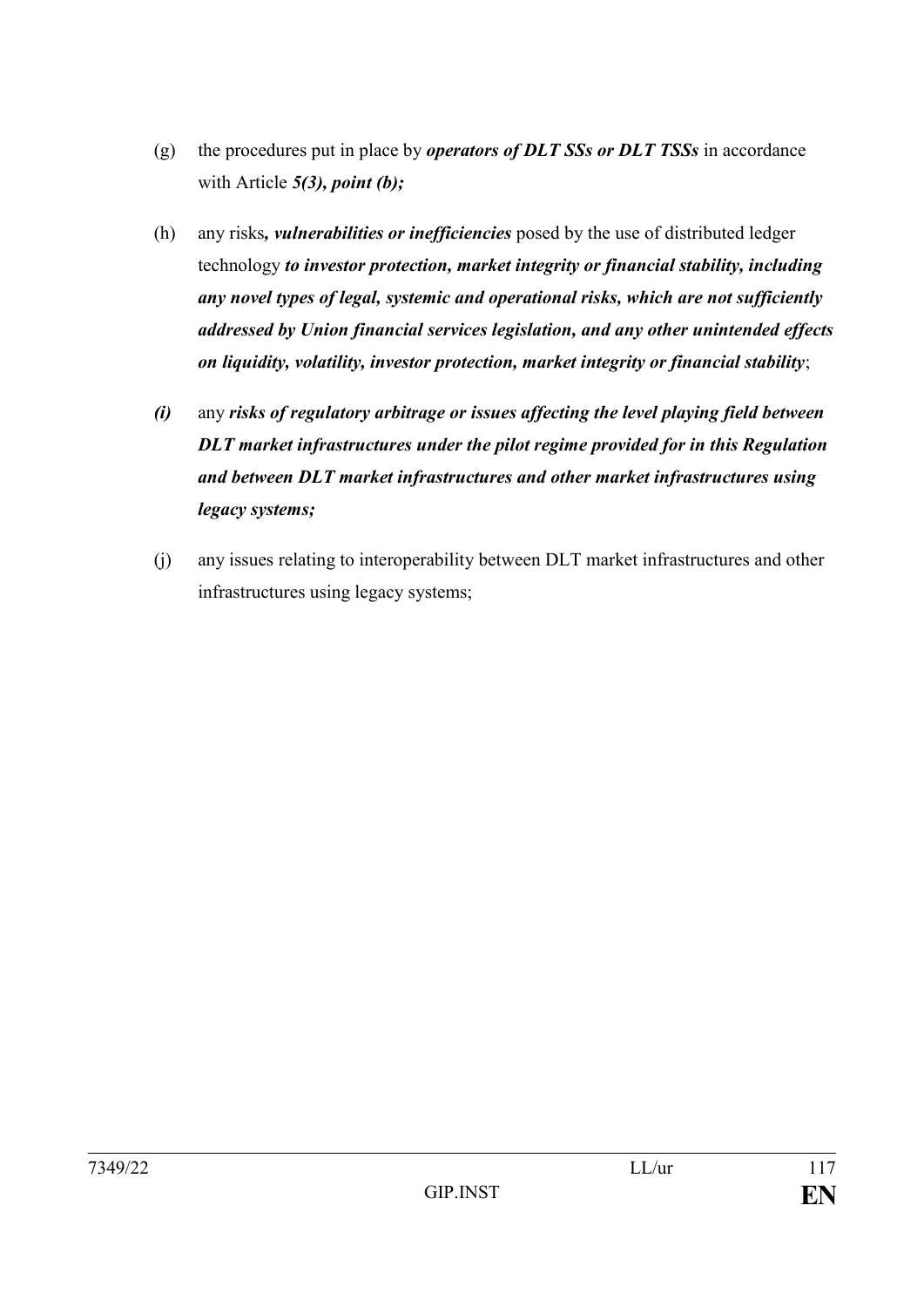- (k) *any* benefits *and costs* resulting from the use of a distributed ledger technology in terms of *additional liquidity and financing for start-ups and small- and mediumsized enterprises, safety and* efficiency improvements*, energy consumption* and risk *mitigation* throughout the entire trading and post-trading chain, including with regard to the recording and safekeeping of DLT *financial instruments*, the traceability of transactions *and enhanced compliance with know-your-customer and anti-money laundering processes*, corporate actions *and direct exercise of investor rights by means of smart contracts*, and reporting and supervisory functions at the level of the DLT market infrastructure;
- (l) any refusals to grant specific permissions or exemptions, any modifications or withdrawals of such specific permissions or exemptions as well as any compensatory or corrective measures;
- (m) any cessation of business by a DLT market infrastructure and the reasons for that cessation of business*;*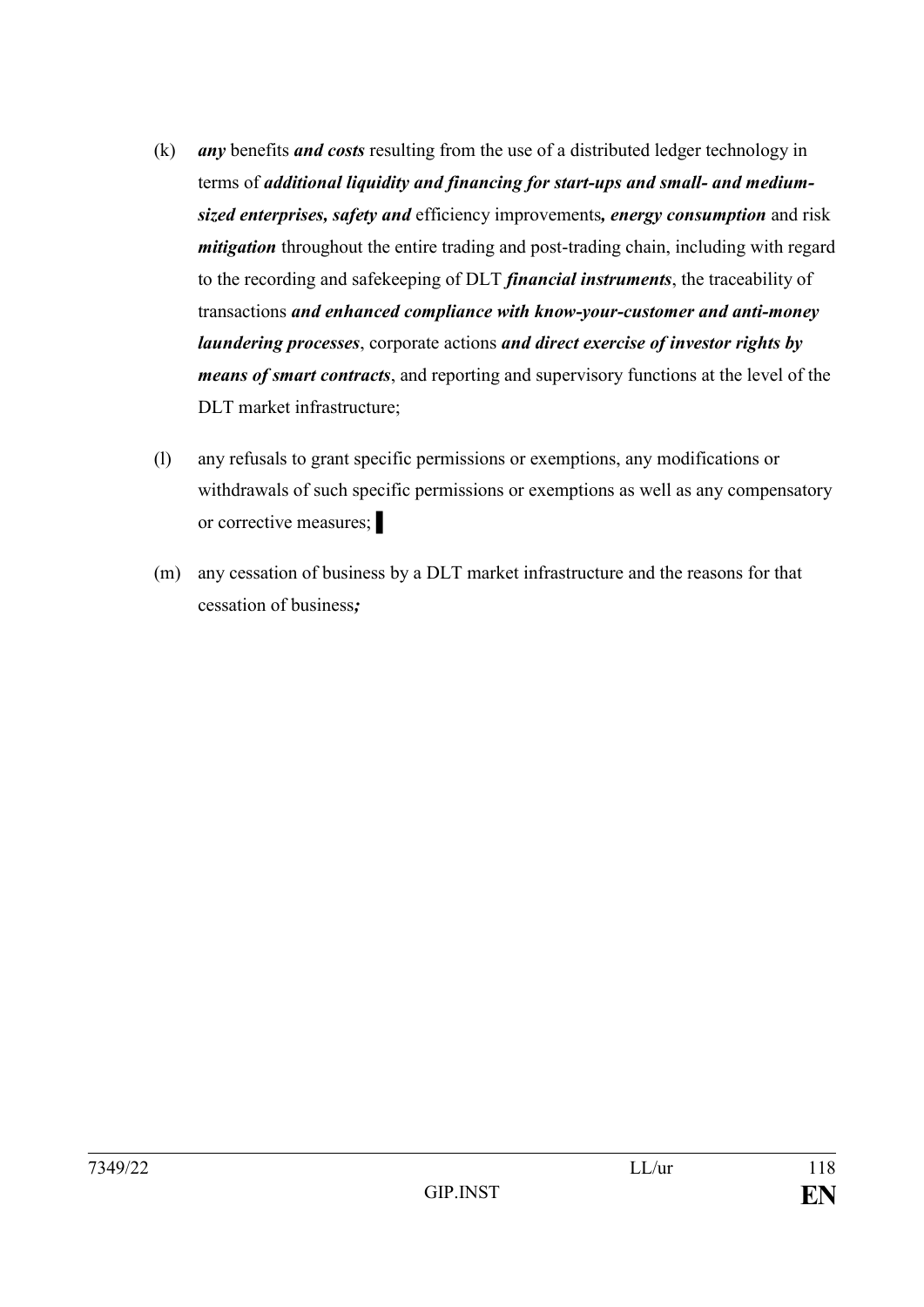- *(n) the appropriateness of the thresholds referred to in Article 3 and Article 5(8), including the potential implications resulting from an increase of those thresholds, taking into account, in particular, systemic considerations and different types of distributed ledger technology;*
- *(o) an overall assessment of the costs and benefits of the pilot regime provided for in this Regulation and a recommendation whether, and under which conditions, to continue this pilot regime.*
- 2. On the basis of the report referred to in paragraph 1, *within three months of receipt of that report,* the Commission shall present a report to the European Parliament and to the Council. That report shall include a cost-benefit analysis on whether the pilot regime provided for in this Regulation should be:
	- (a) extended for a further period *of up to three years*;
	- (b) extended to other types of financial instrument that can be issued, recorded, transferred or stored using a distributed ledger technology;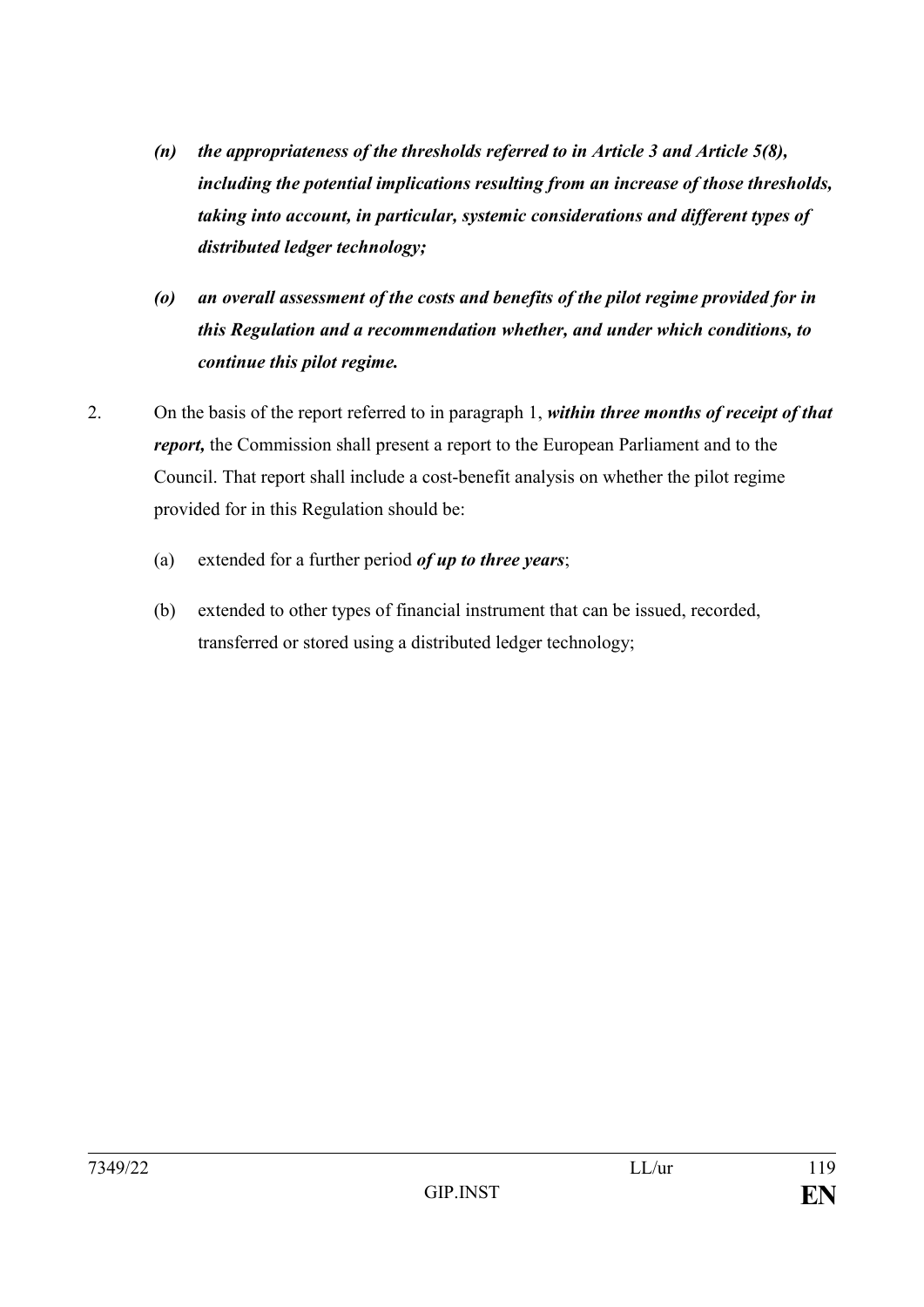- (c) amended;
- (d) made permanent *through appropriate amendments of the relevant Union financial services legislation*; or
- (e) terminated*, including all specific permissions granted under this Regulation*.

In its report, the Commission may propose any appropriate amendment to Union financial services legislation or any harmonisation of national laws that would facilitate the use of distributed ledger technology in the financial sector, as well as any measures needed for the transition of DLT market infrastructures away from the pilot regime provided for in this Regulation.

*In the event that this pilot regime is extended for a further period as provided for in the first subparagraph, point (a), of this paragraph, the Commission shall ask ESMA to submit an additional report in accordance with paragraph 1 no later than three months before the end of the extension period. Upon receipt of that report, the Commission shall submit to the European Parliament and the Council an additional report in accordance with this paragraph.*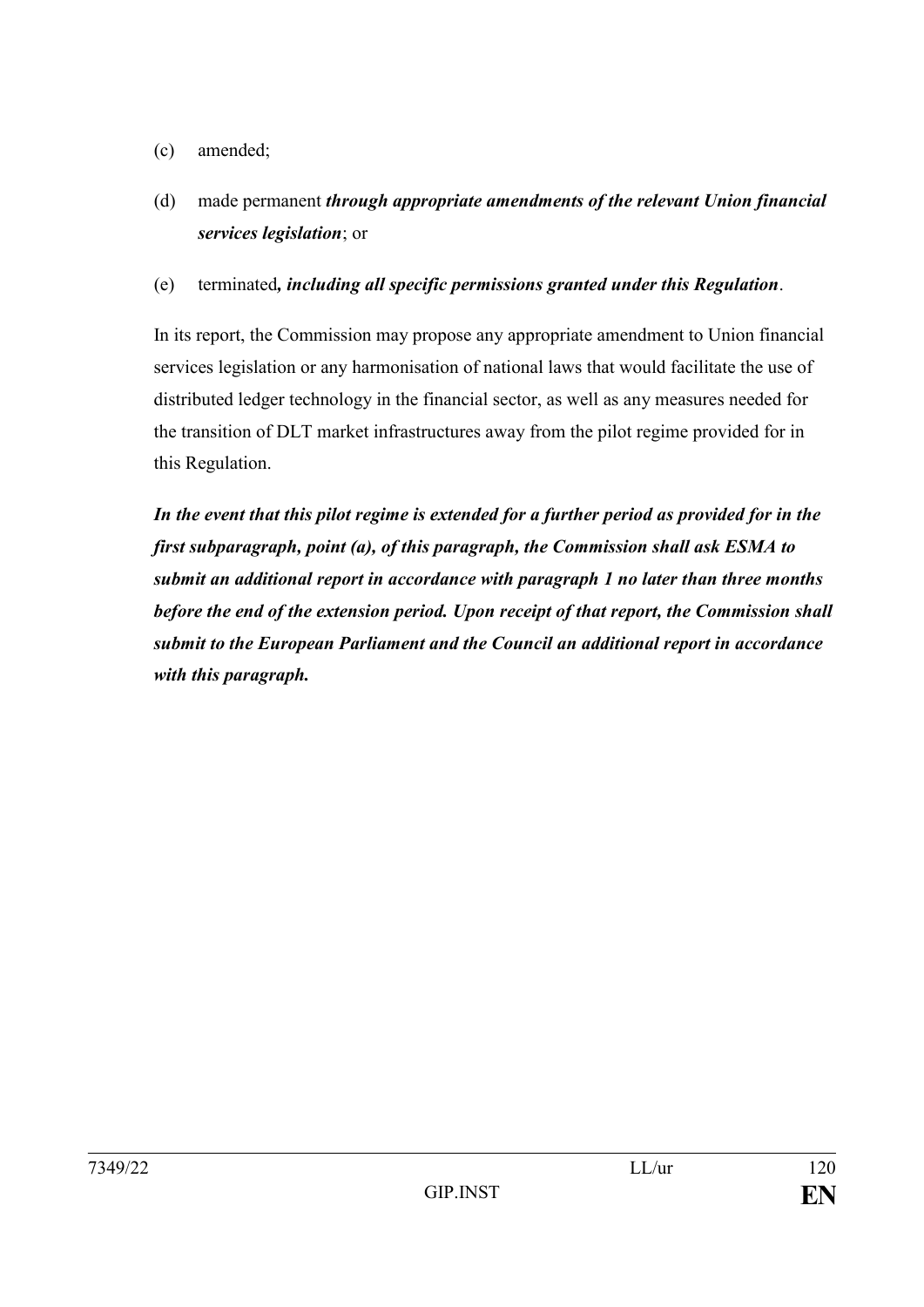### *Interim reports*

*ESMA shall publish annual interim reports in order to provide market participants with information on the functioning of the markets, to address incorrect behaviour of operators of DLT market infrastructures, to provide clarifications on the application of this Regulation and to update previous indications based on the evolution of distributed ledger technology. Those reports shall also provide an overall description of the application of the pilot regime provided for in this Regulation, focusing on trends and emerging risks, and shall be submitted to the European Parliament, the Council and the Commission. The first such report shall be published by ... [12 months from the date of application of this Regulation].*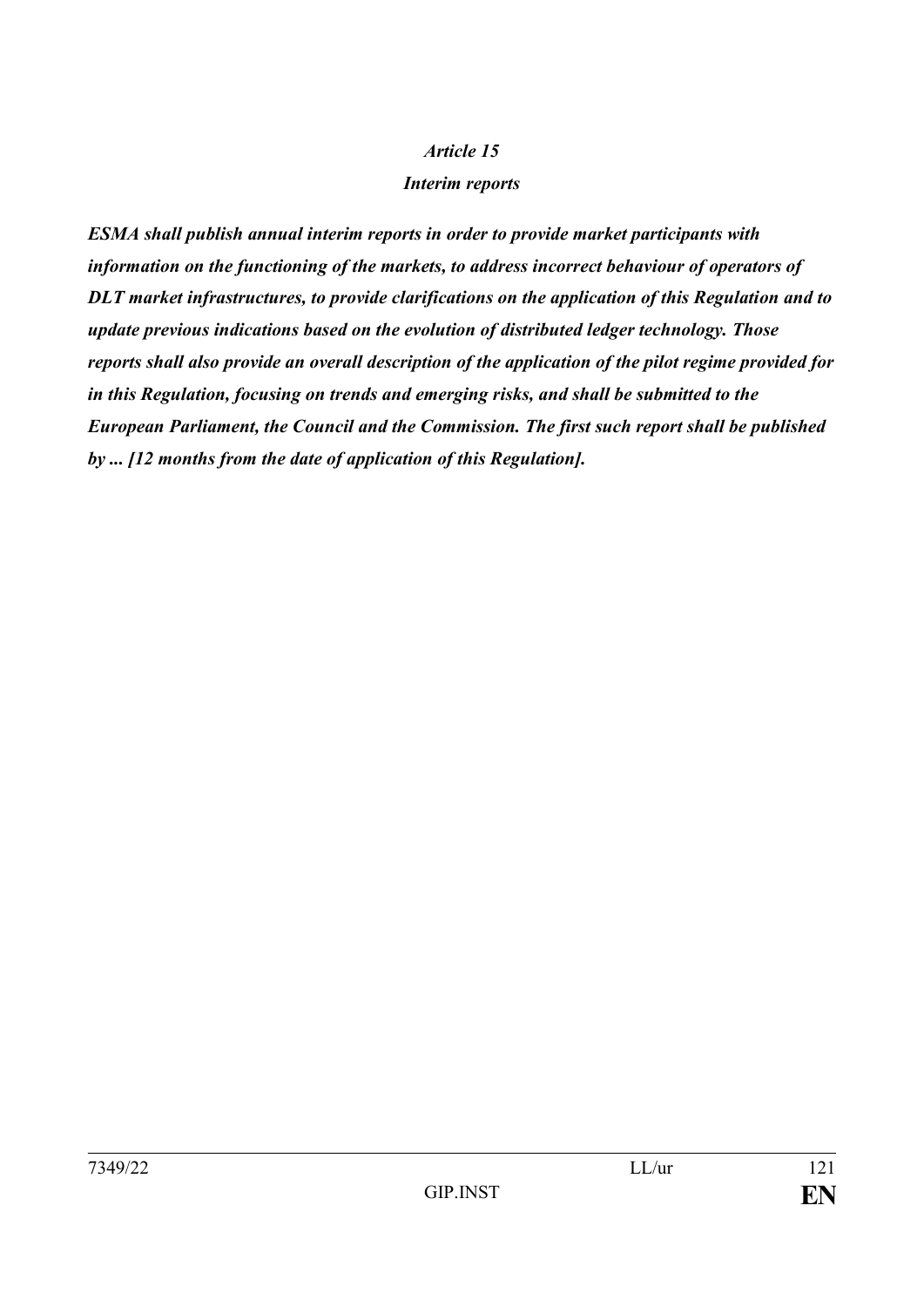#### *Amendment to Regulation (EU) No 600/2014*

*In Article 54(2) of Regulation (EU) No 600/2014, the first subparagraph is replaced by the following:*

*'If the Commission concludes that there is no need to exclude exchange-traded derivatives from the scope of Articles 35 and 36 in accordance with Article 52(12), a CCP or a trading venue may, before ... [the date of entry into force of this amending Regulation], apply to its competent authority for permission to avail itself of transitional arrangements. The competent authority, taking into account the risks to the orderly functioning of the relevant CCP or trading venue resulting from the application of the access rights under Article 35 or 36 as regards exchangetraded derivatives, may decide that Article 35 or 36 does not apply to the relevant CCP or trading venue, respectively, in respect of exchange-traded derivatives, for a transitional period until 3 July 2023. Where the competent authority decides to approve such a transitional period, the CCP or trading venue shall not benefit from the access rights under Article 35 or 36 as regards exchange-traded derivatives for the duration of the transitional period. The competent authority shall notify ESMA and, in the case of a CCP, the college of competent authorities for that CCP, whenever it approves a transitional period.'.*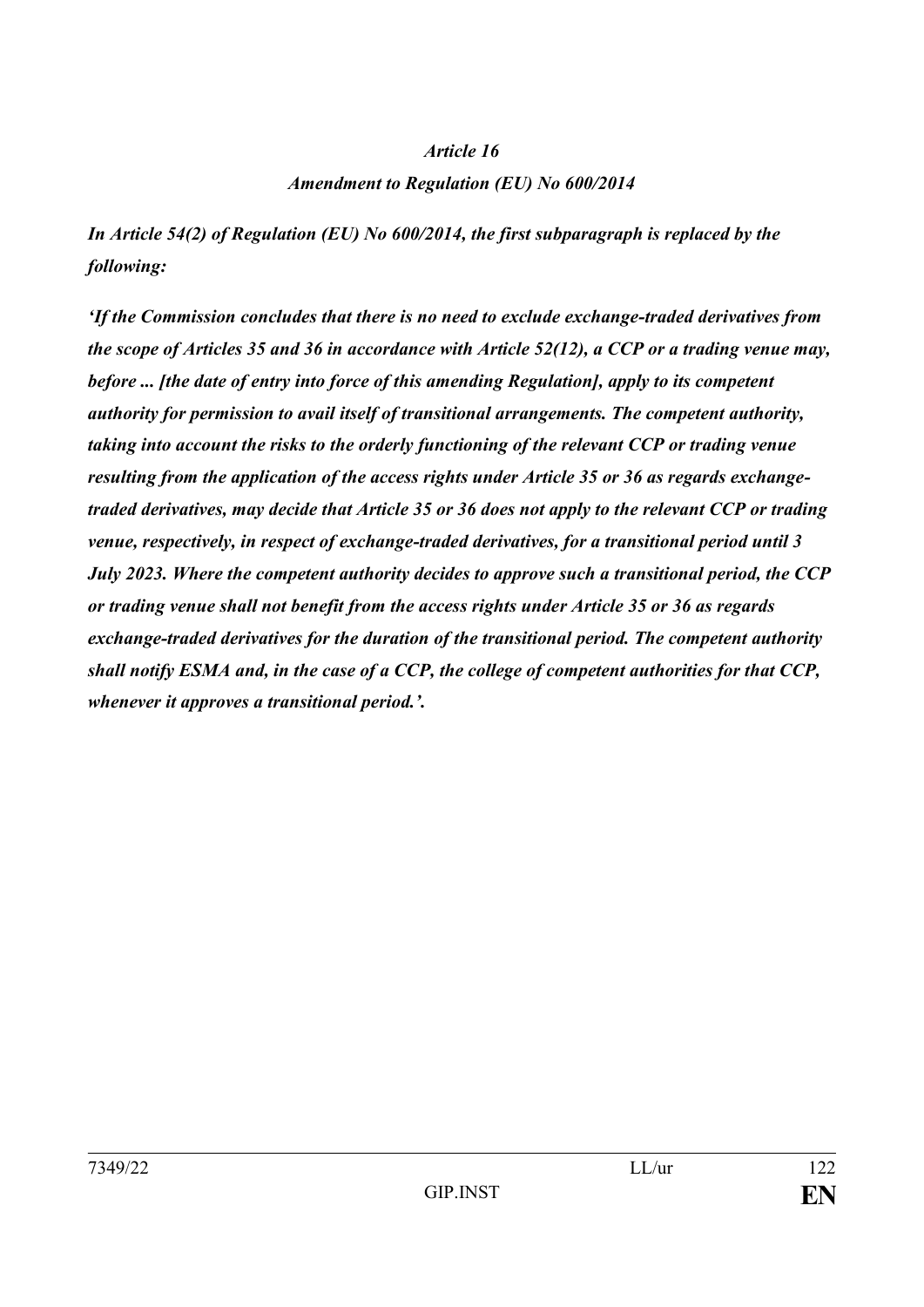### *Amendment to Regulation (EU) No 909/2014*

*In Article 76(5) of Regulation (EU) No 909/2014, the first subparagraph is replaced by the following:*

*'Each of the settlement discipline measures referred to in Article 7(1) to (13) shall apply from the date of application specified for each settlement discipline measure in the delegated act adopted by the Commission pursuant to Article 7(15).'.*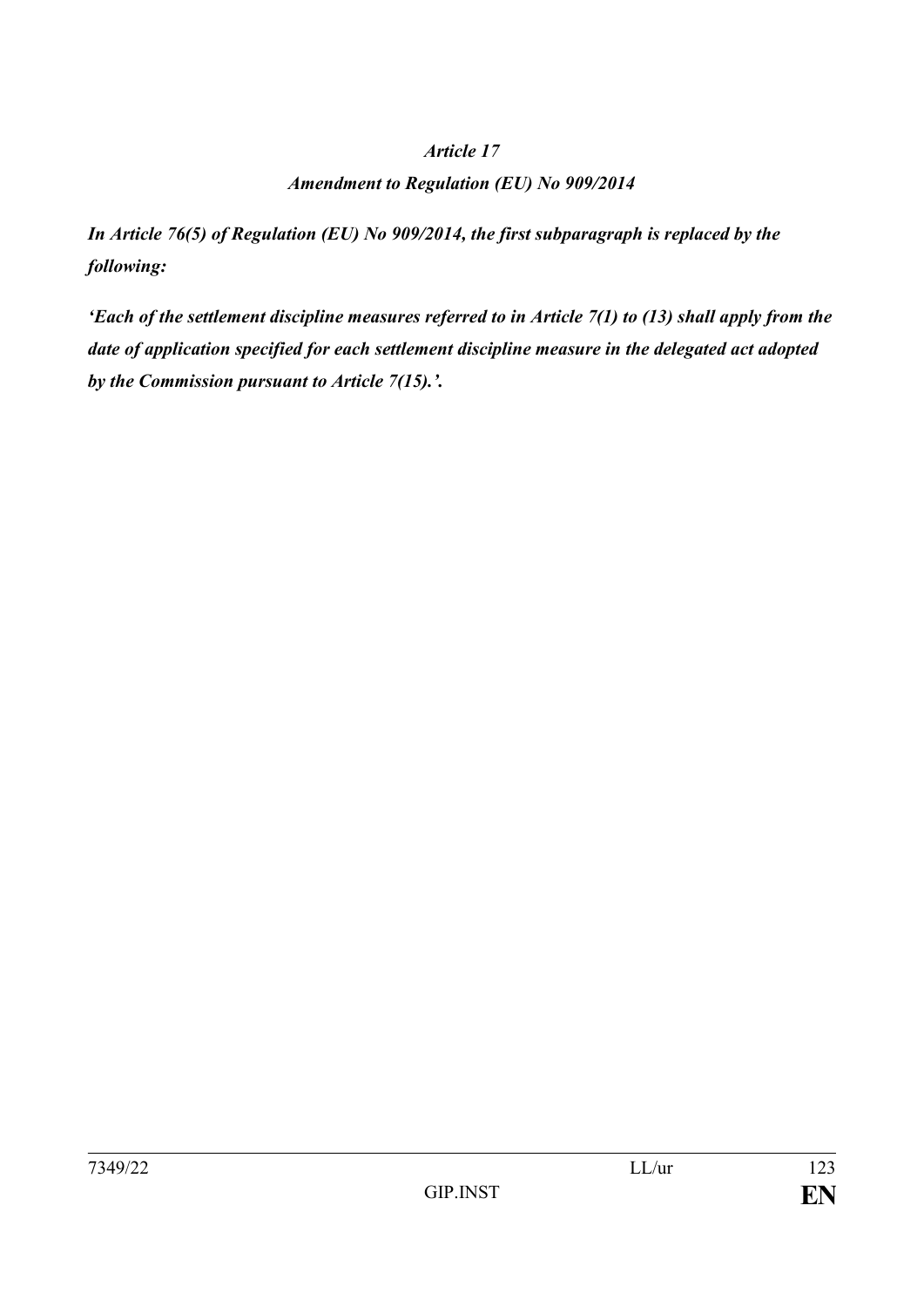# *Article 18 Amendments to Directive 2014/65/EU*

#### *Directive 2014/65/EU is amended as follows:*

- *(1) in Article 4(1), point (15) is replaced by the following:* 
	- *'(15) 'financial instrument' means those instruments specified in Section C of Annex I, including such instruments issued by means of distributed ledger technology;';*
- *(2) in Article 93, the following paragraph is inserted:*
	- *'3a. By ... [the date of application of this amending Regulation], Member States shall adopt and publish the provisions necessary to comply with point (15) of Article 4(1) and shall communicate them to the Commission. They shall apply those provisions from ... [the date of application of this amending Regulation].*

*By way of derogation from the first subparagraph, Member States that cannot adopt provisions necessary to comply with point (15) of Article 4(1) by … [the date of application of this amending Regulation], because their legislative procedures take more than nine months, shall benefit from an extension of a maximum of six months from ... [the date of application of this amending Regulation], provided that they notify the Commission of their need to make use of that extension by ... [the date of application of this amending Regulation].'.*